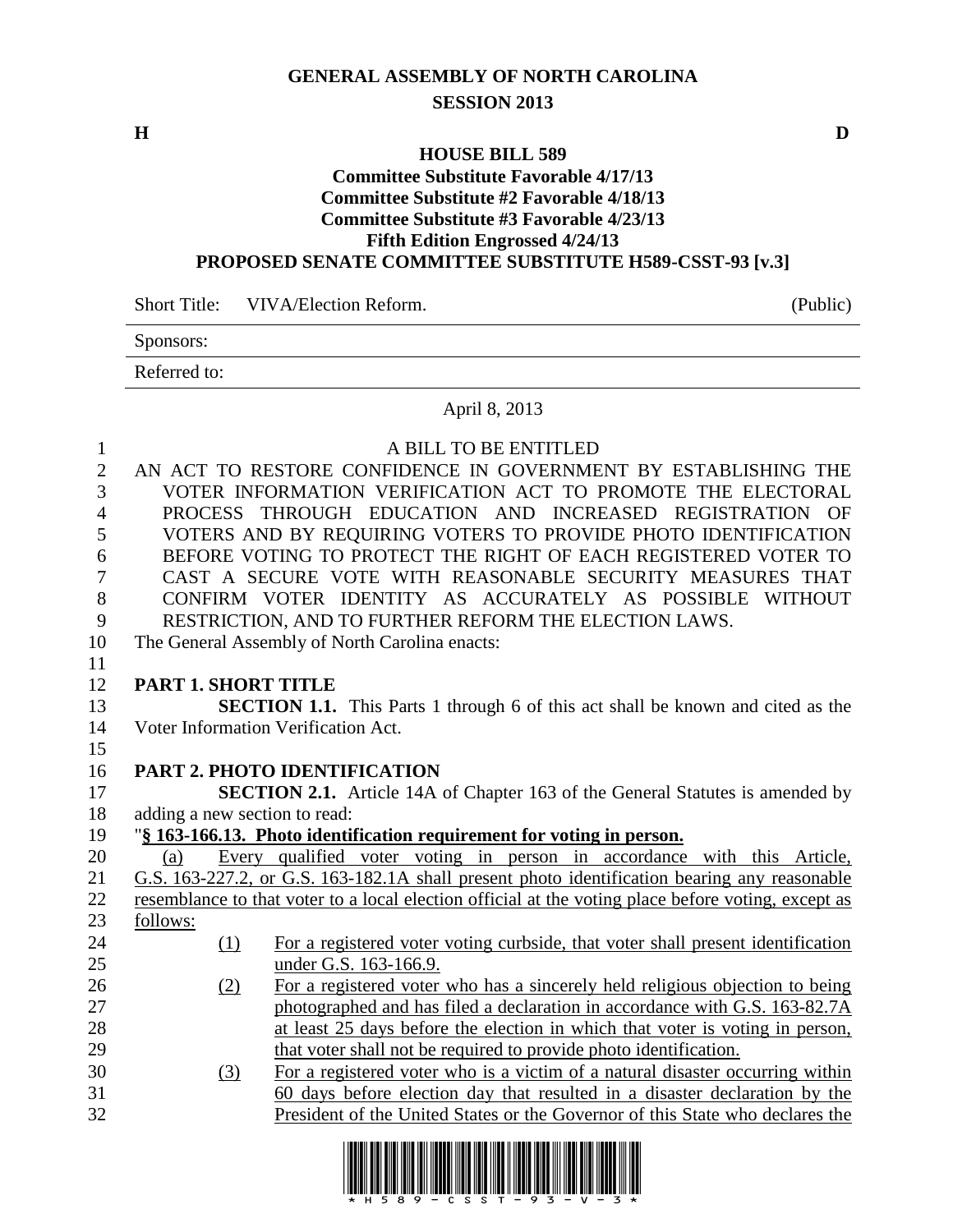|                               | <b>General Assembly Of North Carolina</b><br><b>Session 2013</b>                                       |  |
|-------------------------------|--------------------------------------------------------------------------------------------------------|--|
|                               | lack of photo identification due to the natural disaster on a form provided by                         |  |
|                               | the State Board, that voter shall not be required to provide photo                                     |  |
|                               | identification in any county subject to such declaration. The form shall be                            |  |
|                               | available from the State Board of Elections, from each county board of                                 |  |
|                               | elections in a county subject to the disaster declaration, and at each polling                         |  |
|                               | place and one-stop early voting site in that county. The voter shall submit the                        |  |
|                               | completed form at the time of voting.                                                                  |  |
| <u>(b)</u>                    | Any voter who complies with subsection (a) of this section shall be permitted to                       |  |
| vote.                         |                                                                                                        |  |
| (c)                           | Any voter who does not comply with subsection (a) of this section shall be                             |  |
|                               | permitted to vote a provisional official ballot which shall be counted in accordance with              |  |
| G.S. 163-182.1A.              |                                                                                                        |  |
| (d)                           | The local election official to whom the photo identification is presented shall                        |  |
|                               | determine if the photo identification bears any reasonable resemblance to the voter presenting         |  |
|                               | the photo identification. If it is determined that the photo identification does not bear any          |  |
|                               | reasonable resemblance to the voter, the local election official shall comply with                     |  |
| G.S. 163-166.14.              |                                                                                                        |  |
| (e)                           | As used in this section, "photo identification" means any one of the following that                    |  |
|                               | contains a photograph of the registered voter. In addition, the photo identification shall have a      |  |
|                               | printed expiration date and has not expired, provided that any voter having attained the age of        |  |
|                               | 70 years at the time of presentation at the voting place shall be permitted to present an expired      |  |
|                               | form of any of the following that was unexpired on the voter's 70th birthday. Notwithstanding          |  |
|                               | the previous sentence, in the case of identification under subdivisions (4) through (6) of this        |  |
|                               | subsection, if it does not contain a printed expiration date, it shall be acceptable if it has a       |  |
|                               | printed issuance date that is not more than eight years before it is presented for voting:             |  |
| (1)                           | A North Carolina drivers license issued under Article 2 of Chapter 20 of the                           |  |
|                               | General Statutes, including a learner's permit or a provisional license.                               |  |
| (2)                           | A special identification card for nonoperators issued under G.S. 20-37.7.<br>A United States passport. |  |
| (3)<br>(4)                    | A United States military identification card, except there is no requirement                           |  |
|                               | that it have a printed expiration date.                                                                |  |
| (5)                           | A Veterans Identification Card issued by the United States Department of                               |  |
|                               | Veterans Affairs for use at Veterans Administration medical facilities.                                |  |
| $\underline{(6)}$             | A tribal enrollment card issued by a federally recognized tribe or a tribe                             |  |
|                               | recognized by this State under Chapter 71A of the General Statutes.                                    |  |
| (7)                           | A drivers license or nonoperators identification card issued by another state,                         |  |
|                               | the District of Columbia, or a territory or commonwealth of the United                                 |  |
|                               | States, but only if the voter's voter registration was within 90 days of the                           |  |
|                               | election."                                                                                             |  |
|                               | <b>SECTION 2.2.</b> Article 14A of Chapter 163 of the General Statutes is amended by                   |  |
| adding a new section to read: |                                                                                                        |  |
|                               | "§ 163-166.14. Evaluation of determination of nonreasonable resemblance of photo                       |  |
|                               | identification.                                                                                        |  |
| (a)                           | <u>Any local election official that determines the photo identification presented by a</u>             |  |
|                               | voter in accordance with G.S. 163-166.13 does not bear any reasonable resemblance to that              |  |
|                               | voter shall notify the judges of election of the determination.                                        |  |
| (b)                           | When notified under subsection (a) of this section, the judges of election present                     |  |
|                               | shall review the photo identification presented and the voter to determine if the photo                |  |
|                               | identification bears any reasonable resemblance to that voter. The judges of election present          |  |
|                               | may consider information presented by the voter in addition to the photo identification and            |  |
|                               | shall construe all evidence presented in a light most favorable to the voter.                          |  |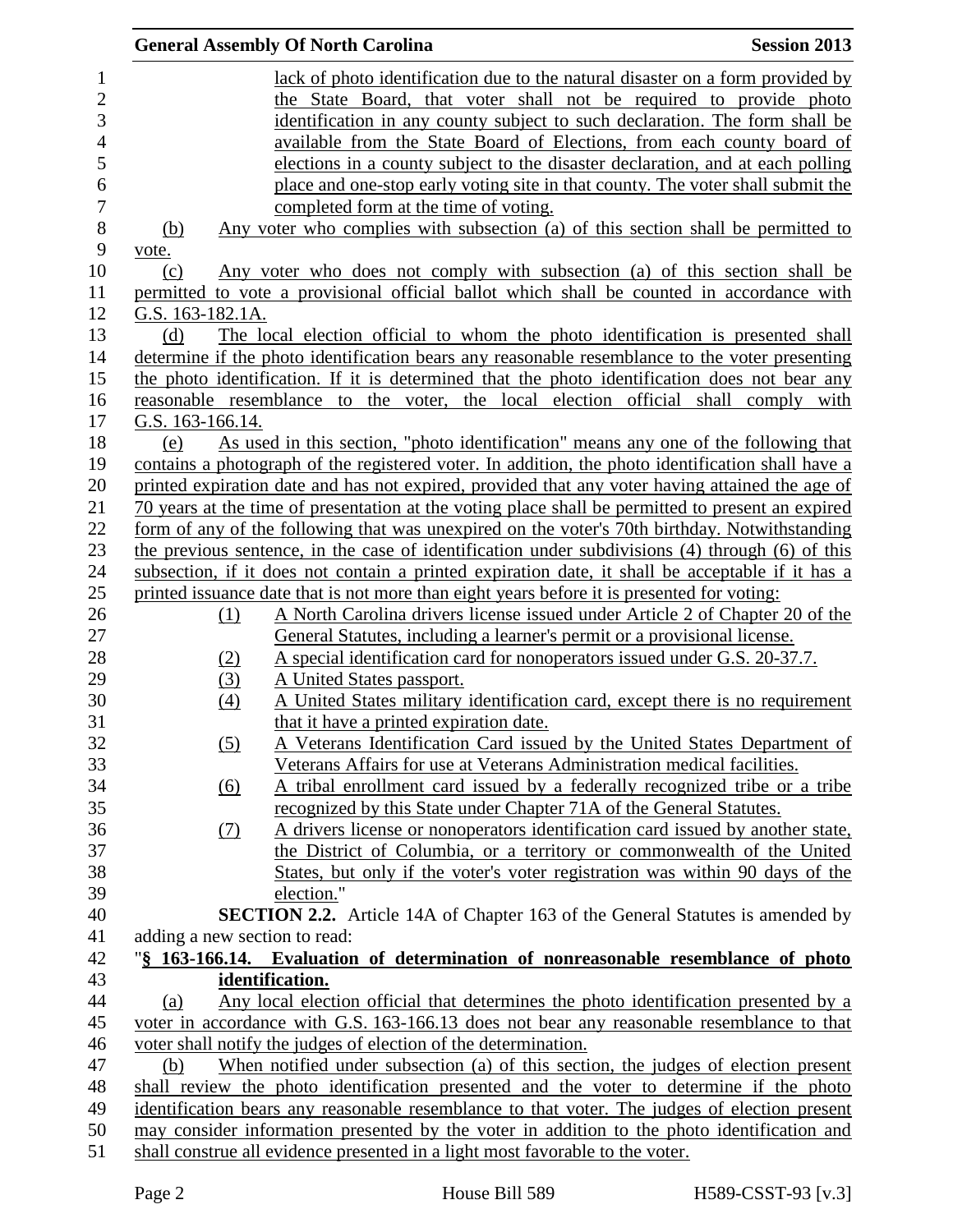### **General Assembly Of North Carolina Session 2013** (c) A voter subject to subsections (a) and (b) of this section shall be permitted to vote unless the judges of election present unanimously agree that the photo identification presented does not bear any reasonable resemblance to that voter. The failure of the judges of election present to unanimously agree that photo identification presented by a voter does not bear any reasonable resemblance to that voter shall be dispositive of any challenges that may otherwise 6 be made under G.S.  $163-85(c)(10)$ .<br>
7 (d) A voter subject to subset (d) A voter subject to subsections (a) and (b) of this section shall be permitted to vote a provisional ballot in accordance with G.S. 163-88.1 if the judges of election present unanimously agree that the photo identification presented does not bear any reasonable resemblance to that voter. (e) At any time a voter presents photo identification to a local election official other than on election day, the county board of elections shall have available to the local election official judges of election for the review required under subsection (b) of this section, appointed in the manner as is in Article 5 of this Chapter, except that the individuals (i) may reside anywhere in the county or (ii) be an employee of the county or the State. Neither the local election official nor the judges of election may be a county board member. The county board is not required to have the same judges of election available throughout the time period a voter may present photo identification other than on election day but shall have at least two judges, who are not of the same political party affiliation, available at all times during that period. (f) Any local or State employee appointed to serve as a judge of election may hold that office in addition to the number permitted by G.S. 128-1.1. (g) The county board of elections shall cause to be made a record of all voters subject to subsection (c) of this section. The record shall include all of the following: 25 (1) The name and address of the voter. (2) The name of the local election official under subsection (a) of this section. (3) The names and a record of how each judge of election voted under 28 subsection (b) of this section. (4) The date of the determinations under subsections (a) and (b) of this section. (5) A brief description of the photo identification presented by the voter. (h) For purposes of this section, the term "judges of election" shall have the following meanings: (1) On election day, the chief judge and judges of election as appointed under Article 5 of this Chapter. (2) Any time other than on election day, the individuals appointed under subsection (e) of this section. (i) The State Board shall adopt rules for the administration of this section." **SECTION 2.3.** Article 7A of Chapter 163 of the General Statutes is amended by adding a new section to read: "**§ 163-82.7A. Declaration of religious objection to photograph.** (a) At the time of approval of the application to register to vote, a voter with a sincerely held religious objection to being photographed may execute a declaration before an election official to that effect to be incorporated as part of the official record of voter registration. (b) At any time after the voter has registered to vote that the voter has determined the voter has a sincerely held religious objection to being photographed, that voter may execute a declaration before an election official to be incorporated as part of the official record of that voter's voter registration. (c) At any time after a voter has executed a declaration before an election official under this section and that voter no longer has a sincerely held religious objection to being photographed, that voter may request the cancellation of the declaration in writing to the county board.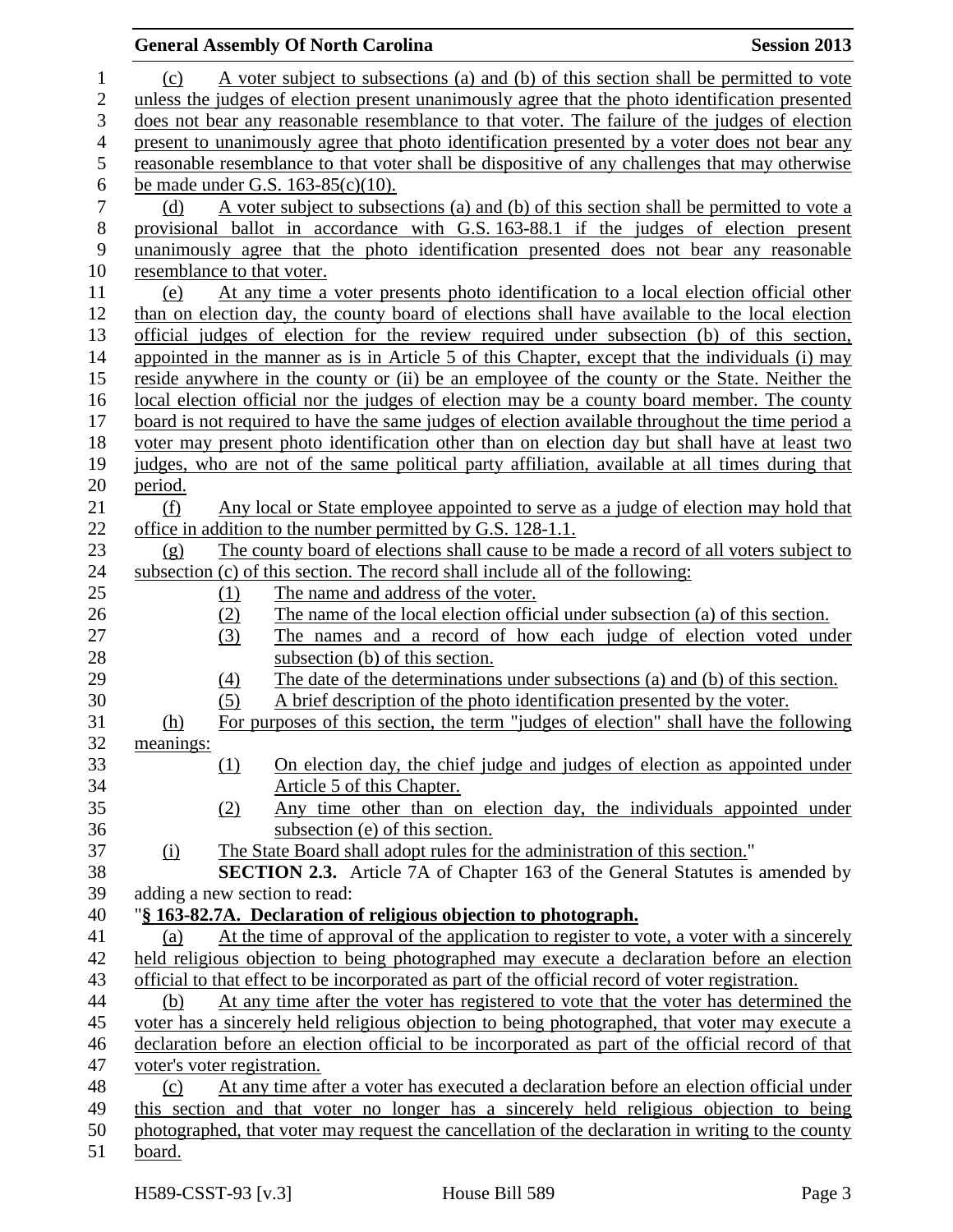|                | <b>General Assembly Of North Carolina</b>                                                             | <b>Session 2013</b> |
|----------------|-------------------------------------------------------------------------------------------------------|---------------------|
| $\mathbf{1}$   | All declarations under subsections (a) and (b) of this section shall include a<br>(d)                 |                     |
| $\overline{2}$ | statement by the voter that the voter has a sincerely held religious objection to being               |                     |
| 3              | photographed and a requirement for the signature of the voter, which includes a notice that a         |                     |
| $\overline{4}$ | false or fraudulent declaration is a Class I felony pursuant to G.S. 163-275(13).                     |                     |
| 5              | The State Board shall adopt rules to establish a standard form for the administration<br>(e)          |                     |
| 6              | of this section."                                                                                     |                     |
| $\overline{7}$ | <b>SECTION 2.5.</b> G.S. 163-166.7(a) reads as rewritten:                                             |                     |
| $8\,$          | Checking Registration. $-$ A person seeking to vote shall enter the voting enclosure<br>"(a)          |                     |
| 9              | through the appropriate entrance. A precinct official assigned to check registration shall at once    |                     |
| 10             | ask the voter to state current name and residence address. The voter shall answer by stating          |                     |
| 11             | current name and residence address. address and presenting photo identification in accordance         |                     |
| 12             | with G.S. 163-166.13. In a primary election, that voter shall also be asked to state, and shall       |                     |
| 13             | state, the political party with which the voter is affiliated or, if unaffiliated, the authorizing    |                     |
| 14             | party in which the voter wishes to vote. After examination, that official shall state whether that    |                     |
| 15             | voter is duly registered to vote in that precinct and shall direct that voter to the voting           |                     |
| 16             | equipment or to the official assigned to distribute official ballots. If a precinct official states   |                     |
| 17             | that the person is duly registered, the person shall sign the pollbook, other voting record, or       |                     |
| 18             | voter authorization document in accordance with subsection (c) of this section before voting."        |                     |
| 19             | <b>SECTION 2.6.</b> G.S. 163-166.9 reads as rewritten:                                                |                     |
| 20             | "§ 163-166.9. Curbside voting.                                                                        |                     |
| 21             | In any election or referendum, if any qualified voter is able to travel to the voting<br>(a)          |                     |
| 22             | place, but because of age or physical disability and physical barriers encountered at the voting      |                     |
| 23             | place is unable to enter the voting enclosure to vote in person without physical assistance, that     |                     |
| 24             | voter shall be allowed to vote either in the vehicle conveying that voter or in the immediate         |                     |
| 25             | proximity of the voting place.                                                                        |                     |
| 26             | Any qualified voter voting under this section shall comply with G.S. $163-166.13(a)$<br>(b)           |                     |
| 27             | by one of the following means:                                                                        |                     |
| 28             | Presenting photo identification in accordance with G.S. 163-166.13.<br>(1)                            |                     |
| 29             | Presenting a copy of a document listed in G.S. $163-166.12(a)(2)$ .<br>(2)                            |                     |
| 30             | The State Board of Elections shall promulgate adopt rules for the administration of<br>(c)            |                     |
| 31             | this section."                                                                                        |                     |
| 32             | <b>SECTION 2.7.</b> G.S. 163-227.2(b) reads as rewritten:                                             |                     |
| 33             | Not earlier than the third Thursday before an election, in which absentee ballots are<br>" $(b)$      |                     |
| 34             | authorized, in which a voter seeks to vote and not later than 1:00 P.M. on the last Saturday          |                     |
| 35             | before that election, the voter shall appear in person only at the office of the county board of      |                     |
| 36             | elections, except as provided in subsection (g) of this section. A county board of elections shall    |                     |
| 37             | conduct one-stop voting on the last Saturday before the election until 1:00 P.M. and may              |                     |
| 38             | conduct it until 5:00 P.M. on that Saturday. That voter shall enter the voting enclosure at the       |                     |
| 39             | board office through the appropriate entrance and shall at once state his or her name and place       |                     |
| 40             | of residence to an authorized member or employee of the board. board and present photo                |                     |
| 41             | identification in accordance with G.S. 163-166.13. In a primary election, the voter shall also        |                     |
| 42             | state the political party with which the voter affiliates and in whose primary the voter desires to   |                     |
| 43             | vote, or if the voter is an unaffiliated voter permitted to vote in the primary of a particular party |                     |
| 44             | under G.S. 163-119, the voter shall state the name of the authorizing political party in whose        |                     |
| 45             | primary he wishes to vote. The board member or employee to whom the voter gives this                  |                     |
| 46             | information shall announce the name and residence of the voter in a distinct tone of voice.           |                     |
| 47             | After examining the registration records, an employee of the board shall state whether the            |                     |
| 48             | person seeking to vote is duly registered. If the voter is found to be registered that voter may      |                     |
| 49             | request that the authorized member or employee of the board furnish the voter with an                 |                     |
| 50             | application form as specified in G.S. 163-227. The voter shall complete the application in the        |                     |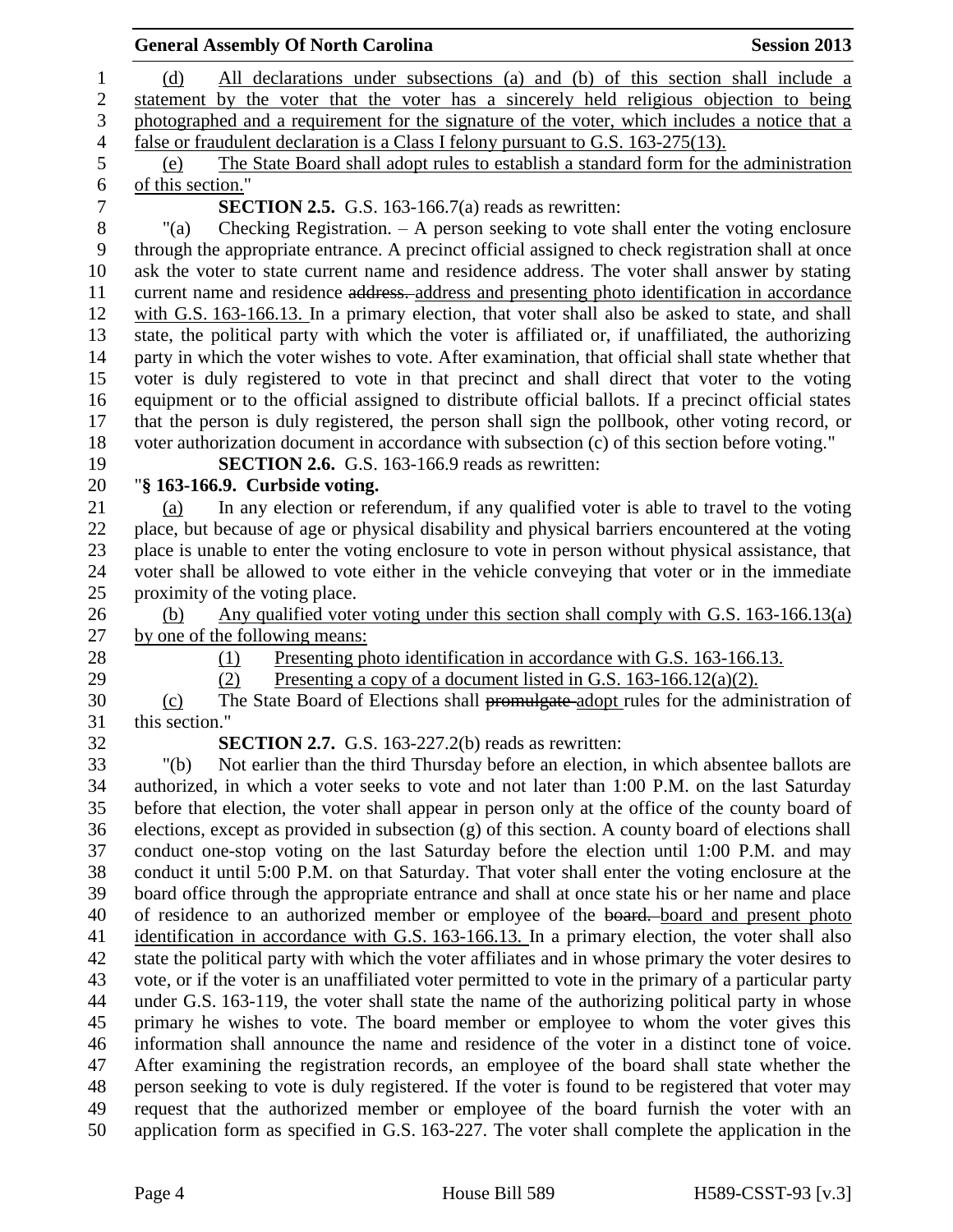|                  |                                    | <b>General Assembly Of North Carolina</b>                                                                                                                                         | <b>Session 2013</b> |
|------------------|------------------------------------|-----------------------------------------------------------------------------------------------------------------------------------------------------------------------------------|---------------------|
| $\mathbf{1}$     |                                    | presence of the authorized member or employee of the board, and shall deliver the application                                                                                     |                     |
| $\overline{2}$   | to that person."                   |                                                                                                                                                                                   |                     |
| 3                |                                    | <b>SECTION 2.8.</b> Article 15A of Chapter 163 of the General Statutes is amended by                                                                                              |                     |
| $\overline{4}$   | adding a new section to read:      |                                                                                                                                                                                   |                     |
| 5                |                                    | "§ 163-182.1A. Counting of provisional official ballots cast due to failure to provide photo                                                                                      |                     |
| 6                |                                    | identification when voting in person.                                                                                                                                             |                     |
| $\boldsymbol{7}$ | (a)                                | Unless disqualified for some other reason provided by law, the county board of                                                                                                    |                     |
| 8                |                                    | elections shall find that a voter's provisional official ballot cast as a result of failing to present                                                                            |                     |
| 9                |                                    | photo identification when voting in person in accordance with G.S. 163-166.13 is valid and                                                                                        |                     |
| 10               |                                    | direct that the provisional ballot be opened and counted in accordance with this Chapter if the                                                                                   |                     |
| 11               | voter complies with this section.  |                                                                                                                                                                                   |                     |
| 12               | (b)                                | A voter who casts a provisional official ballot wholly or partly as a result of failing                                                                                           |                     |
| 13               |                                    | to present photo identification when voting in person in accordance with G.S. 163-166.13 may                                                                                      |                     |
| 14               |                                    | comply with this section by appearing in person at the county board of elections and doing one                                                                                    |                     |
| 15               | of the following:                  |                                                                                                                                                                                   |                     |
| 16               | (1)                                | <u>Presenting</u> photo identification as defined in G.S. $163-166.13(e)$ that bears                                                                                              |                     |
| 17               |                                    | any reasonable resemblance to the voter. The local election official to whom                                                                                                      |                     |
| 18               |                                    | the photo identification is presented shall determine if the photo                                                                                                                |                     |
| 19               |                                    | identification bears any reasonable resemblance to that voter. If not, that                                                                                                       |                     |
| 20               |                                    | local election official shall comply with G.S. 163-166.14.                                                                                                                        |                     |
| 21               | (2)                                | Presenting any of the documents listed in G.S. $163-166.12(a)(2)$ and                                                                                                             |                     |
| 22               |                                    | declaring that the voter has a sincerely held religious objection to being                                                                                                        |                     |
| 23               |                                    | photographed. That voter shall also be offered an opportunity to execute a                                                                                                        |                     |
| 24               |                                    | declaration under G.S. 163-82.7A for future elections.                                                                                                                            |                     |
| $25\,$           | (c)                                | All identification under subsection (b) of this section shall be presented to the                                                                                                 |                     |
| 26               |                                    | county board of elections not later than 12:00 noon the day prior to the time set for the                                                                                         |                     |
| $27\,$           |                                    | convening of the election canvass pursuant to G.S. 163-182.5.                                                                                                                     |                     |
| 28               | (d)                                | If the county board of elections determines that a voter has also cast a provisional                                                                                              |                     |
| 29<br>30         |                                    | official ballot for a cause other than the voter's failure to provide photo identification in<br>accordance with G.S. 163-166.13, the county board shall do all of the following: |                     |
| 31               |                                    | Note on the envelope containing the provisional official ballot that the voter                                                                                                    |                     |
| 32               | (1)                                | has complied with the proof of identification requirement.                                                                                                                        |                     |
| 33               |                                    | Proceed to determine any other reasons for which the provisional official                                                                                                         |                     |
| 34               | (2)                                | ballot was cast provisionally before ruling on the validity of the voter's                                                                                                        |                     |
| 35               |                                    | provisional official ballot."                                                                                                                                                     |                     |
| 36               |                                    | <b>SECTION 2.9.</b> G.S. 163-87 reads as rewritten:                                                                                                                               |                     |
| 37               |                                    | "§ 163-87. Challenges allowed on day of primary or election.                                                                                                                      |                     |
| 38               |                                    | On the day of a primary or election, at the time a registered voter offers to vote, any other                                                                                     |                     |
| 39               |                                    | registered voter of the precinct may exercise the right of challenge, and when he the voter does                                                                                  |                     |
| 40               |                                    | so may enter the voting enclosure to make the challenge, but he the voter shall retire therefrom                                                                                  |                     |
| 41               | as soon as the challenge is heard. |                                                                                                                                                                                   |                     |
| 42               |                                    | On the day of a primary or election, any other registered voter of the precinct may                                                                                               |                     |
| 43               |                                    | challenge a person for one or more of the following reasons:                                                                                                                      |                     |
| 44               | (1)                                | One or more of the reasons listed in G.S. 163-85(c).                                                                                                                              |                     |
| 45               | (2)                                | That the person has already voted in that primary or election.                                                                                                                    |                     |
| 46               | (3)                                | Repealed by Session Laws 2009-541, s. 16.1(b), effective August 28, 2009.                                                                                                         |                     |
| 47               | (4)                                | If the challenge is made with respect to voting in a partisan primary, that the                                                                                                   |                     |
| 48               |                                    | person is a registered voter of another political party.                                                                                                                          |                     |
| 49               | (5)                                | The voter does not present photo identification in accordance with                                                                                                                |                     |
| 50               |                                    | <u>G.S. 163-166.13.</u>                                                                                                                                                           |                     |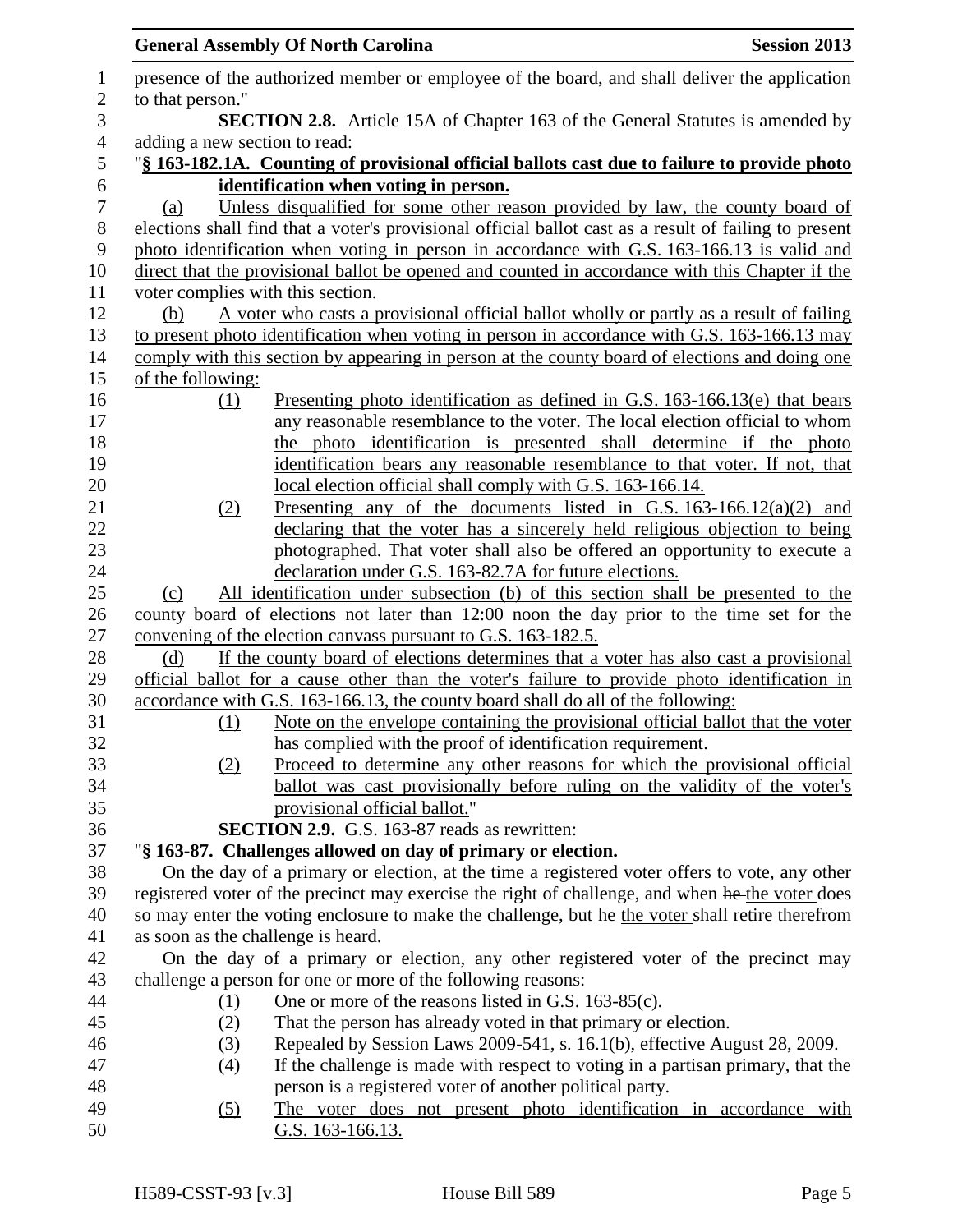|                |                               | <b>General Assembly Of North Carolina</b><br><b>Session 2013</b>                                                                                                       |
|----------------|-------------------------------|------------------------------------------------------------------------------------------------------------------------------------------------------------------------|
| 1              |                               | The chief judge, judge, or assistant appointed under G.S. 163-41 or 163-42 may enter                                                                                   |
| $\mathbf{2}$   |                               | challenges under this section against voters in the precinct for which appointed regardless of                                                                         |
| 3              |                               | the place of residence of the chief judge, judge, or assistant.                                                                                                        |
| $\overline{4}$ |                               | If a person is challenged under this subsection, and the challenge is sustained under                                                                                  |
| 5              |                               | G.S. 163-85(c)(3), the voter may still transfer his that voter's registration under                                                                                    |
| 6              |                               | G.S. 163-82.15(e) if eligible under that section, and the registration shall not be cancelled under                                                                    |
| 7              |                               | G.S. 163-90.2(a) if the transfer is made. A person who has transferred his that voter's                                                                                |
| $8\phantom{1}$ |                               | registration under G.S. $163-82.15(e)$ may be challenged at the precinct to which the registration                                                                     |
| 9              | is being transferred."        |                                                                                                                                                                        |
| 10             |                               |                                                                                                                                                                        |
| 11             | <b>PART 3. IMPLEMENTATION</b> |                                                                                                                                                                        |
| 12             |                               | <b>SECTION 3.1.</b> G.S. 20-37.7(d) reads as rewritten:                                                                                                                |
| 13             | " $(d)$                       | Expiration and Fee. $-$ A special identification card issued to a person for the first                                                                                 |
| 14             |                               | time under this section expires when a drivers license issued on the same day to that person                                                                           |
| 15             |                               | would expire. A special identification card renewed under this section expires when a drivers                                                                          |
| 16             |                               | license renewed by the card holder on the same day would expire.                                                                                                       |
| 17             |                               | The fee for a special identification card is the same as the fee set in G.S. 20-14 for a                                                                               |
| 18             |                               | duplicate license. The fee does not apply to a special identification card issued to a resident of                                                                     |
| 19             | this State as follows:        |                                                                                                                                                                        |
| 20             | <u>(1)</u>                    | who The applicant is legally blind, blind.                                                                                                                             |
| 21             | (2)                           | The applicant is at least 70 years old, old.                                                                                                                           |
| 22             | (3)                           | The applicant is homeless, has been issued a drivers license but the drivers                                                                                           |
| 23             |                               | license is cancelled under G.S. 20-15, in accordance with G.S. 20-9(e) and                                                                                             |
| 24             |                               | (g), as a result of a physical or mental disability or disease.                                                                                                        |
| 25             | $\left(4\right)$              | The applicant is homeless. To obtain a special identification card without                                                                                             |
| 26             |                               | paying a fee, a homeless person must present a letter to the Division from                                                                                             |
| 27             |                               | the director of a facility that provides care or shelter to homeless persons                                                                                           |
| 28             |                               | verifying that the person is homeless.                                                                                                                                 |
| 29             | (5)                           | The applicant is registered to vote in this State and does not have photo                                                                                              |
| 30             |                               | identification acceptable under G.S. 163-166.13. To obtain a special                                                                                                   |
| 31             |                               | identification card without paying a fee, a registered voter shall sign a                                                                                              |
| 32             |                               | declaration stating the registered voter is registered and does not have other                                                                                         |
| 33             |                               | photo identification acceptable under G.S. 163-166.13. The Division shall                                                                                              |
| 34             |                               | verify that voter registration prior to issuing the special identification card.                                                                                       |
| 35             |                               | prominently include<br>shall<br>declaration<br>the<br>penalty<br>Any<br>under                                                                                          |
| 36             |                               | G.S. 163-275(13) for falsely making the declaration.                                                                                                                   |
| 37             | (6)                           | The applicant is appearing before the Division for the purpose of registering                                                                                          |
| 38             |                               | to vote in accordance with G.S. 163-82.19 and does not have other photo                                                                                                |
| 39             |                               | identification acceptable under G.S. 163-166.13. To obtain a special                                                                                                   |
| 40             |                               | identification card without paying a fee, that applicant shall sign a                                                                                                  |
| 41             |                               | declaration stating that applicant is registering to vote and does not have                                                                                            |
| 42             |                               | other photo identification acceptable under G.S. 163-166.13. Any                                                                                                       |
| 43             |                               | declaration shall prominently include the penalty under G.S. 163-275(13) for                                                                                           |
| 44             |                               | falsely making the declaration."                                                                                                                                       |
| 45             |                               | <b>SECTION 3.2.</b> G.S. 130A-93.1 is amended by adding a new subsection to read:                                                                                      |
| 46             | $"({c})$                      | Upon verification of voter registration, the State Registrar shall not charge any fee                                                                                  |
| 47             |                               | under subsection (a) of this section to a registered voter who signs a declaration stating the                                                                         |
| 48             |                               | registered voter is registered to vote in this State and does not have a certified copy of that                                                                        |
| 49             |                               | registered voter's birth certificate or marriage license necessary to obtain photo identification                                                                      |
| 50<br>51       |                               | acceptable under G.S. 163-166.13. Any declaration shall prominently include the penalty under<br>G.S. 163-275(13) for falsely or fraudulently making the declaration." |
|                |                               |                                                                                                                                                                        |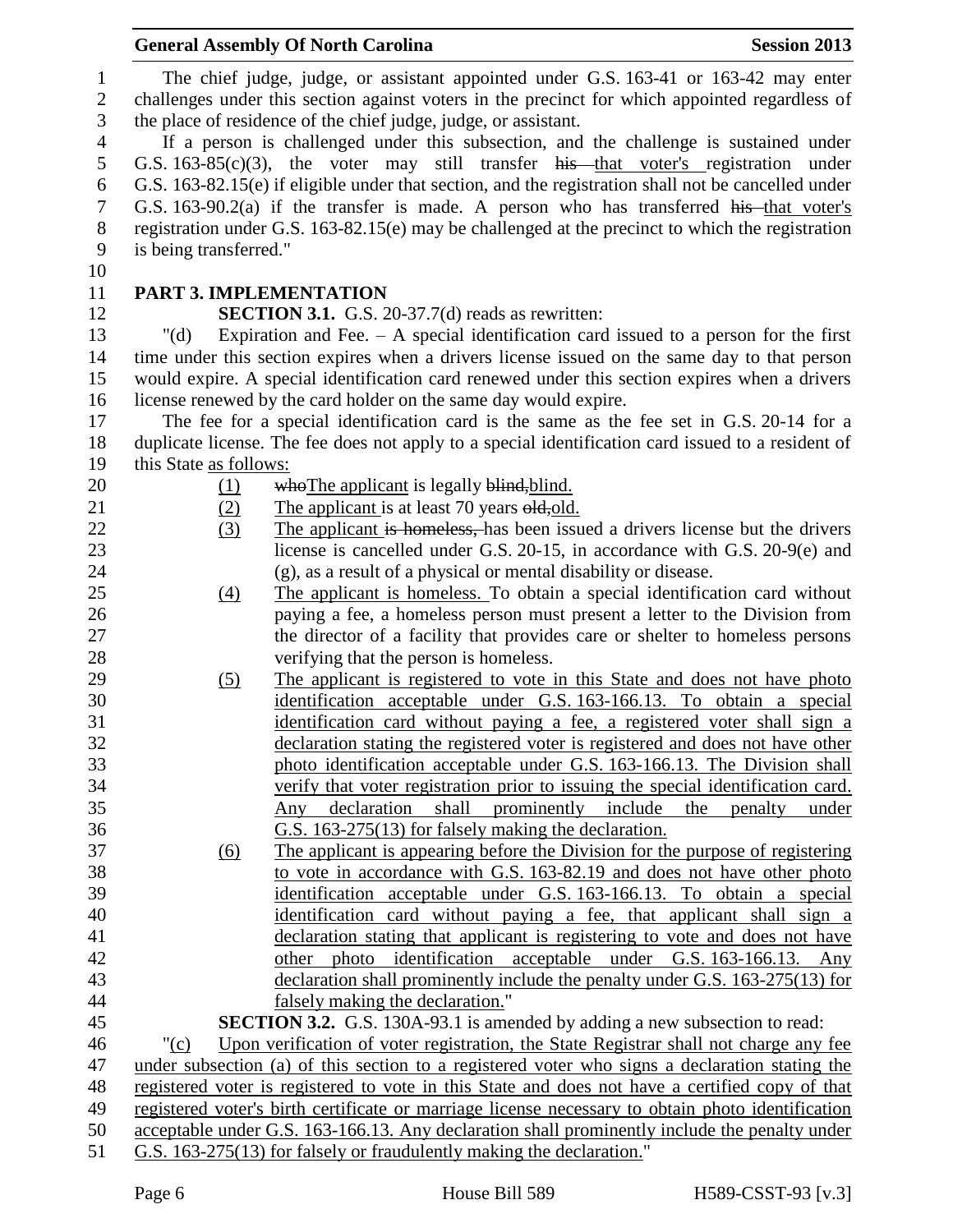|                           | <b>General Assembly Of North Carolina</b>                                                        | <b>Session 2013</b> |
|---------------------------|--------------------------------------------------------------------------------------------------|---------------------|
|                           | <b>SECTION 3.3.</b> G.S. 161-10(a)(8) reads as rewritten:                                        |                     |
| "(8)                      | Certified Copies of Birth and Death Certificates and Marriage Licenses. -                        |                     |
|                           | For furnishing a certified copy of a death or birth certificate or marriage                      |                     |
|                           | license ten dollars (\$10.00). Provided however, a Register of Deedsregister                     |                     |
|                           | of deeds, in accordance with G.S. 130A-93, may issue without charge a                            |                     |
|                           | certified Birth Certificate birth certificate to any person over the age of 62                   |                     |
|                           | years. Provided, however, upon verification of voter registration, a register                    |                     |
|                           | of deeds, in accordance with G.S. 130A-93, shall issue without charge a                          |                     |
|                           | certified copy of a birth certificate or a certified copy of a marriage license to               |                     |
|                           | any registered voter who declares the registered voter is registered to vote in                  |                     |
|                           | this State and does not have a certified copy of that registered voter's birth                   |                     |
|                           | certificate or marriage license necessary to obtain photo identification                         |                     |
|                           | acceptable under G.S. 163-166.13. Any declaration shall prominently                              |                     |
|                           | include the penalty under G.S. 163-275(13) for falsely or fraudulently                           |                     |
|                           | making the declaration."                                                                         |                     |
|                           | <b>SECTION 3.4.</b> G.S. 163-275(13) reads as rewritten:                                         |                     |
| "(13)                     | For any person falsely to make or present any certificate or other paper to                      |                     |
|                           | qualify any person fraudulently as a voter, or to attempt thereby to secure to                   |                     |
|                           | any person the privilege of voting; voting, including declarations made under                    |                     |
|                           | this Chapter, G.S. 20-37.7(d)(5), 20-37.7(d)(6), 130A-93.1(c),                                   | and                 |
|                           | $161-10(a)(8)$ ;"                                                                                |                     |
|                           |                                                                                                  |                     |
| PART 4. ABSENTEE VOTING   |                                                                                                  |                     |
|                           | <b>SECTION 4.1.</b> G.S. 163-229(b) reads as rewritten:                                          |                     |
| "(b)                      | Application on Container-Return Envelope. - In time for use not later than 60 days               |                     |
|                           | before a statewide general election in an even-numbered year, and not later than 50 days before  |                     |
|                           | a statewide primary, other general election or county bond election, the county board of         |                     |
|                           | elections shall print a sufficient number of envelopes in which persons casting absentee ballots |                     |
|                           | may transmit their marked ballots to the county board of elections. However, in the case of      |                     |
|                           | municipal elections, sufficient container-return envelopes shall be made available no later than |                     |
|                           | 30 days before an election. Each container-return envelope shall have printed on it an           |                     |
|                           | application which shall be designed and prescribed by the State Board of Elections, providing    |                     |
| for all of the following: |                                                                                                  |                     |
| $\Omega$                  | the The voter's certification of eligibility to vote the enclosed ballot and of                  |                     |
|                           | having voted the enclosed ballot in accordance with this Article, Article.                       |                     |
| (2)                       | $a\Delta$ space for identification of the envelope with the voter, voter and the                 |                     |
|                           | voter's signature.                                                                               |                     |
| $\left(3\right)$          | and aA space for the identification of the two persons witnessing the casting                    |                     |
|                           | of the absentee ballot in accordance with G.S. 163-231, those persons'                           |                     |
|                           | signatures, and those persons' addresses.                                                        |                     |
| $\underline{(4)}$         | A space for the name and address of any person who, as permitted under                           |                     |
|                           | G.S. 163-226.3(a), assisted the voter if the voter is unable to complete and                     |                     |
|                           | sign the certification and that individual's signature.                                          |                     |
| <u>(5)</u>                | $\underline{A}$ space for approval by the county board of elections.                             |                     |
| (6)                       | The envelope shallA space to allow reporting of a change of name as                              |                     |
|                           | provided by G.S. 163-82.16.                                                                      |                     |
| (7)                       | A prominent display of the unlawful acts under G.S. 163-226.3 and                                |                     |
|                           | G.S. 163-275, except if there is not room on the envelope, the State Board of                    |                     |
|                           | Elections may provide for that disclosure to be made on a separate piece of                      |                     |
|                           | paper to be included along with the container-return envelope.                                   |                     |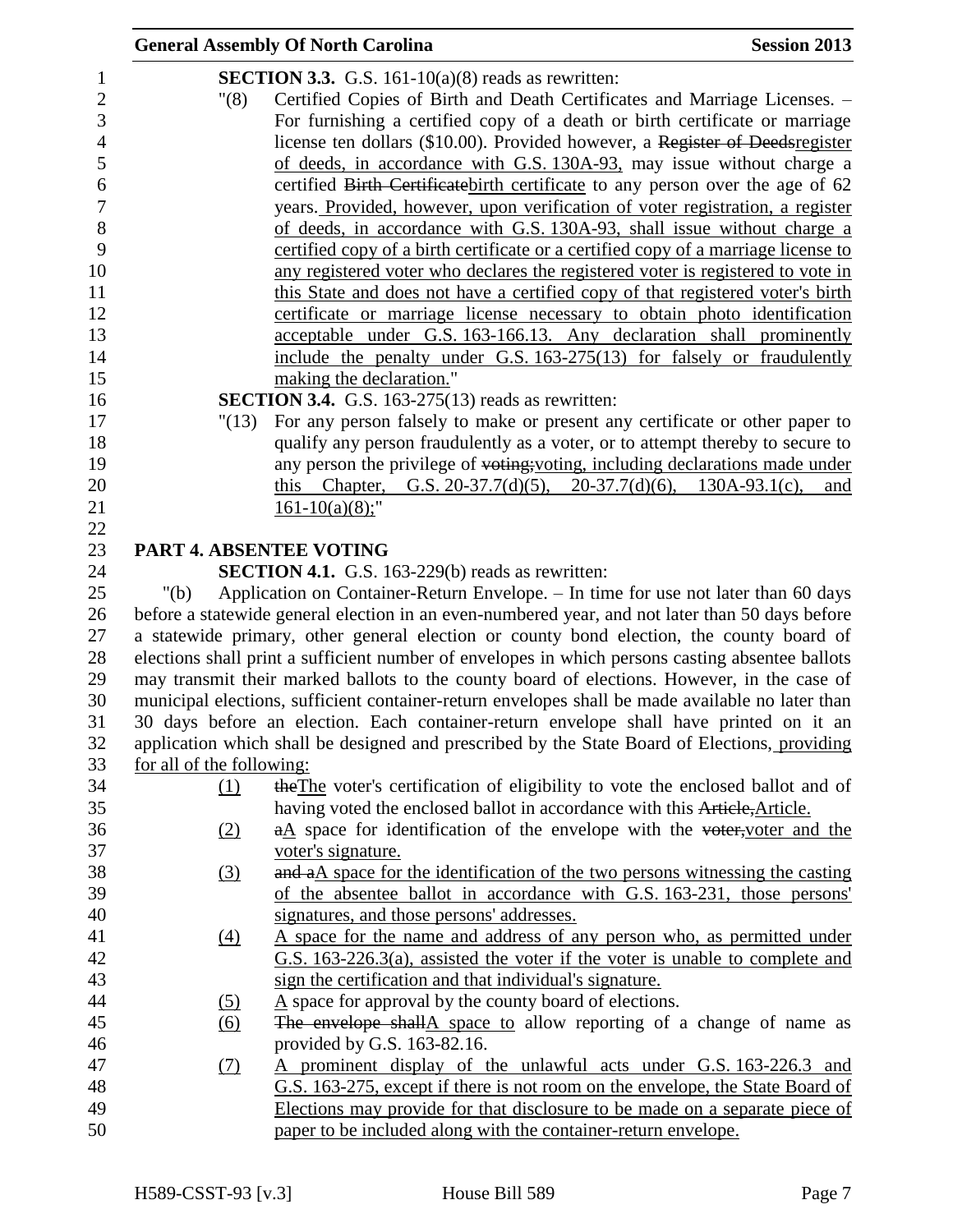The container-return envelope shall be printed in accordance with the instructions of the State Board of Elections." **SECTION 4.2.** G.S. 163-230.1 reads as rewritten:

# "**§ 163-230.1. Simultaneous issuance of absentee ballots with application.**

 (a) A qualified voter who is eligible to vote by absentee ballot under G.S. 163-226(a)desires to vote by absentee ballot, or that voter's near relative or verifiable legal guardian, shall complete a request form for in writing an application for absentee ballots,an 8 absentee application and absentee ballots so that the county board of elections receives the that completed request form not later than 5:00 P.M. on the Tuesday before the election. That 10 completed written request form shall be signed by the voter, the voter's near relative, or the voter's verifiable legal guardian.in compliance with G.S. 163-230.2. The county board of elections shall enter in the register of absentee requests, applications, and ballots issued the information required in G.S. 163-228 as soon as each item of that information becomes 14 available. Upon receiving the application, completed request form, the county board of elections 15 shall cause to be mailed to that voter in a single package: package that includes all of the following:

- 
- 
- 
- 17 (1) The official ballots the that voter is entitled to vote; vote.
- 
- (2) A container-return envelope for the ballots, printed in accordance with **G.S. 163-229; and G.S. 163-229.**
- (3) Repealed by Session Laws 1999-455, s. 10.
- (4) An instruction sheet.

 The ballots, envelope, and instructions shall be mailed to the voter by the county board's chairman, member, officer, or employee as determined by the board and entered in the register as provided by this Article.

 (a1) Absence for Sickness or Physical Disability. – Notwithstanding the provisions of subsection (a) of this section, if a voter expects to be unable to go to the voting place to vote in person on election day because of that voter's sickness or other physical disability, that voter or 28 that voter's near relative or verifiable legal guardian may make written the request under subsection (a) of this section in person for absentee ballots to the board of elections of the county in which the voter is registered after 5:00 p.m. on the Tuesday before the election but not later than 5:00 p.m. on the day before the election. The county board of elections shall treat that completed request form in the same manner as a request under subsection (a) of this section but may personally deliver the application and ballots.enter in the register of absentee requests, applications, and ballots issued the information required in G.S. 163-228 as soon as each item of that information becomes available. The county board of elections shall personally deliver to the requester in a single package:

- 
- 
- (1) The official ballots the voter is entitled to vote;
- 
- 
- (2) A container-return envelope for the ballots, printed in accordance with G.S. 163-229; and
- (3) An instruction sheet.

 (a2) Delivery of Absentee Ballots and Container-Return Envelope to Applicant. – When the county board of elections receives a completed request form for applications and absentee ballots, the board shall promptly issue and transmit them to the voter in accordance with the following instructions:

 (1) On the top margin of each ballot the applicant is entitled to vote, the chair, a member, officer, or employee of the board of elections shall write or type the words "Absentee Ballot No. \_\_\_\_" or an abbreviation approved by the State Board of Elections and insert in the blank space the number assigned the applicant's application in the register of absentee requests, applications, and ballots issued. That person shall not write, type, or print any other matter upon the ballots transmitted to the absentee voter. Alternatively, the board of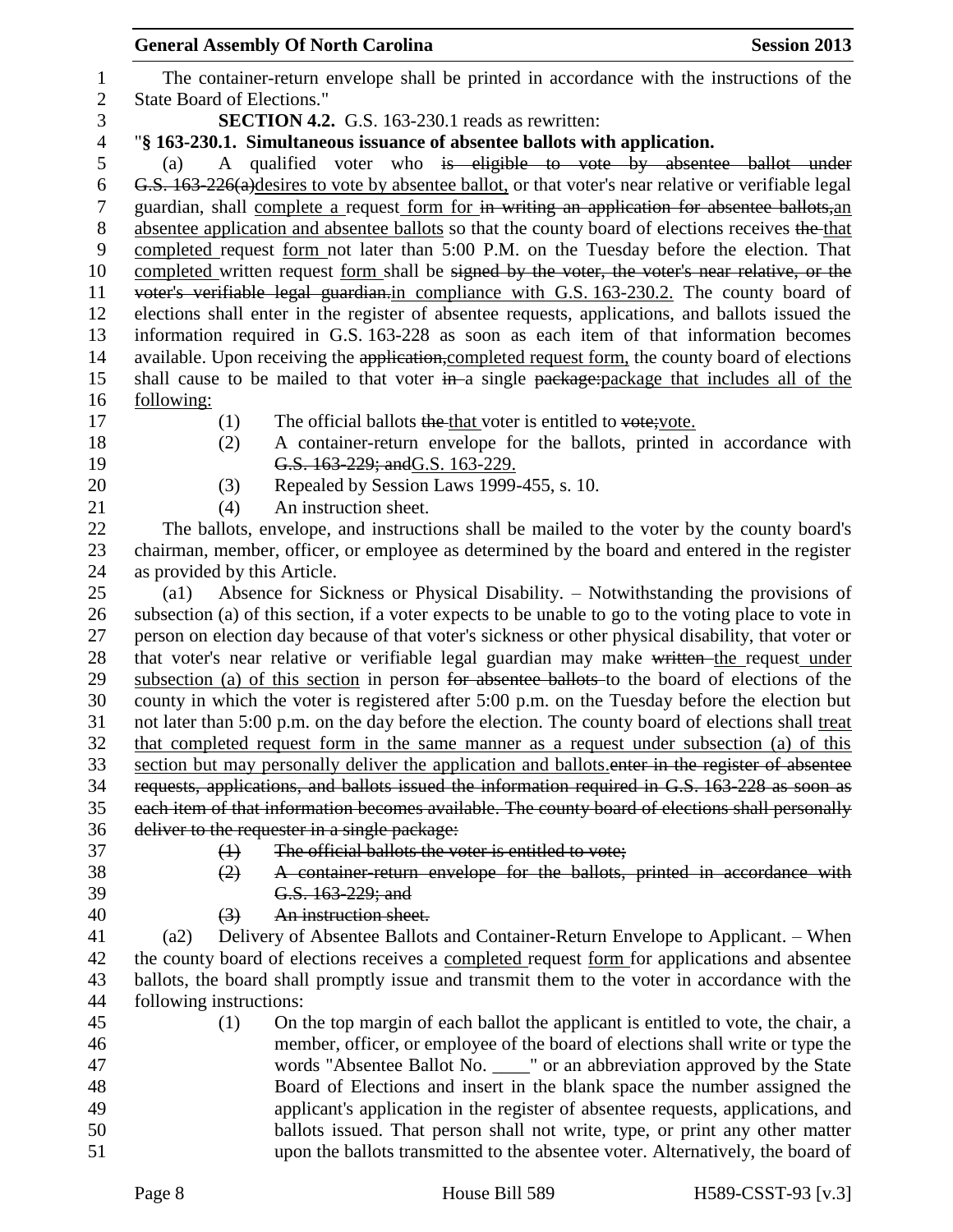|                                              |                           | <b>General Assembly Of North Carolina</b>                                                                                                                                                                                                                                                                  | <b>Session 2013</b> |
|----------------------------------------------|---------------------------|------------------------------------------------------------------------------------------------------------------------------------------------------------------------------------------------------------------------------------------------------------------------------------------------------------|---------------------|
| $\mathbf{1}$<br>$\overline{2}$<br>3          |                           | elections may cause to be barcoded on the ballot the voter's application<br>number, if that barcoding system is approved by the State Board of<br>Elections.                                                                                                                                               |                     |
| $\overline{4}$<br>5<br>6<br>$\boldsymbol{7}$ | (2)                       | The chair, member, officer, or employee of the board of elections shall fold<br>and place the ballots (identified in accordance with the preceding<br>instruction) in a container-return envelope and write or type in the<br>appropriate blanks thereon, in accordance with the terms of G.S. 163-229(b), |                     |
| 8                                            |                           | the absentee voter's name, the absentee voter's application number, and the                                                                                                                                                                                                                                |                     |
| 9                                            |                           | designation of the precinct in which the voter is registered. If the ballot is                                                                                                                                                                                                                             |                     |
| 10                                           |                           | barcoded under this section, the envelope may be barcoded rather than                                                                                                                                                                                                                                      |                     |
| 11<br>12                                     |                           | having the actual number appear. The person placing the ballots in the<br>envelopes shall leave the container-return envelope holding the ballots                                                                                                                                                          |                     |
| 13                                           |                           | unsealed.                                                                                                                                                                                                                                                                                                  |                     |
| 14                                           | (3)                       | The chair, member, officer, or employee of the board of elections shall then                                                                                                                                                                                                                               |                     |
| 15                                           |                           | place the unsealed container-return envelope holding the ballots together                                                                                                                                                                                                                                  |                     |
| 16                                           |                           | with printed instructions for voting and returning the ballots, in an envelope                                                                                                                                                                                                                             |                     |
| 17                                           |                           | addressed to the voter at the post office address stated in the request, seal the                                                                                                                                                                                                                          |                     |
| 18                                           |                           | envelope, and mail it at the expense of the county board of elections:                                                                                                                                                                                                                                     |                     |
| 19<br>20                                     |                           | Provided, that in case of a request received after 5:00 p.m. on the Tuesday<br>before the election under the provisions of subsection (a1) of this section, in                                                                                                                                             |                     |
| 21                                           |                           | lieu of transmitting the ballots to the voter in person or by mail, the chair,                                                                                                                                                                                                                             |                     |
| 22                                           |                           | member, officer, or employee of the board of elections may deliver the                                                                                                                                                                                                                                     |                     |
| 23                                           |                           | sealed envelope containing the instruction sheet and the container-return                                                                                                                                                                                                                                  |                     |
| 24                                           |                           | envelope holding the ballots to a near relative or verifiable legal guardian of                                                                                                                                                                                                                            |                     |
| 25                                           |                           | the voter.                                                                                                                                                                                                                                                                                                 |                     |
| 26                                           |                           | The county board of elections may receive completed written requestsrequest forms for                                                                                                                                                                                                                      |                     |
| 27                                           |                           | applications at any time prior to the election but shall not mail applications and ballots to the                                                                                                                                                                                                          |                     |
| 28                                           |                           | voter or issue applications and ballots in person earlier than 60 days prior to the statewide                                                                                                                                                                                                              |                     |
| 29<br>30                                     |                           | general election in an even-numbered year, or earlier than 50 days prior to any other election,<br>except as provided in G.S. 163-227.2. No election official shall issue applications for absentee                                                                                                        |                     |
| 31                                           |                           | ballots except in compliance with this Article.                                                                                                                                                                                                                                                            |                     |
| 32                                           | (b)                       | The application shall be completed and signed by the voter personally, the ballots                                                                                                                                                                                                                         |                     |
| 33                                           |                           | marked, the ballots sealed in the container-return envelope, and the certificate completed as                                                                                                                                                                                                              |                     |
| 34                                           | provided in G.S. 163-231. |                                                                                                                                                                                                                                                                                                            |                     |

 (c) At its next official meeting after return of the completed container-return envelope with the voter's ballots, the county board of elections shall determine whether the container-return envelope has been properly executed. If the board determines that the container-return envelope has been properly executed, it shall approve the application and deposit the container-return envelope with other container-return envelopes for the envelope to be opened and the ballots counted at the same time as all other container-return envelopes and absentee ballots.

 (c1) Required Meeting of County Board of Elections. – During the period commencing on the third Tuesday before an election, in which absentee ballots are authorized, the county board of elections shall hold one or more public meetings each Tuesday at 5:00 p.m. for the purpose of action on applications for absentee ballots. At these meetings, the county board of elections shall pass upon applications for absentee ballots.

 If the county board of elections changes the time of holding its meetings or provides for additional meetings in accordance with the terms of this subsection, notice of the change in hour and notice of the schedule of additional meetings, if any, shall be published in a newspaper circulated in the county at least 30 days prior to the election.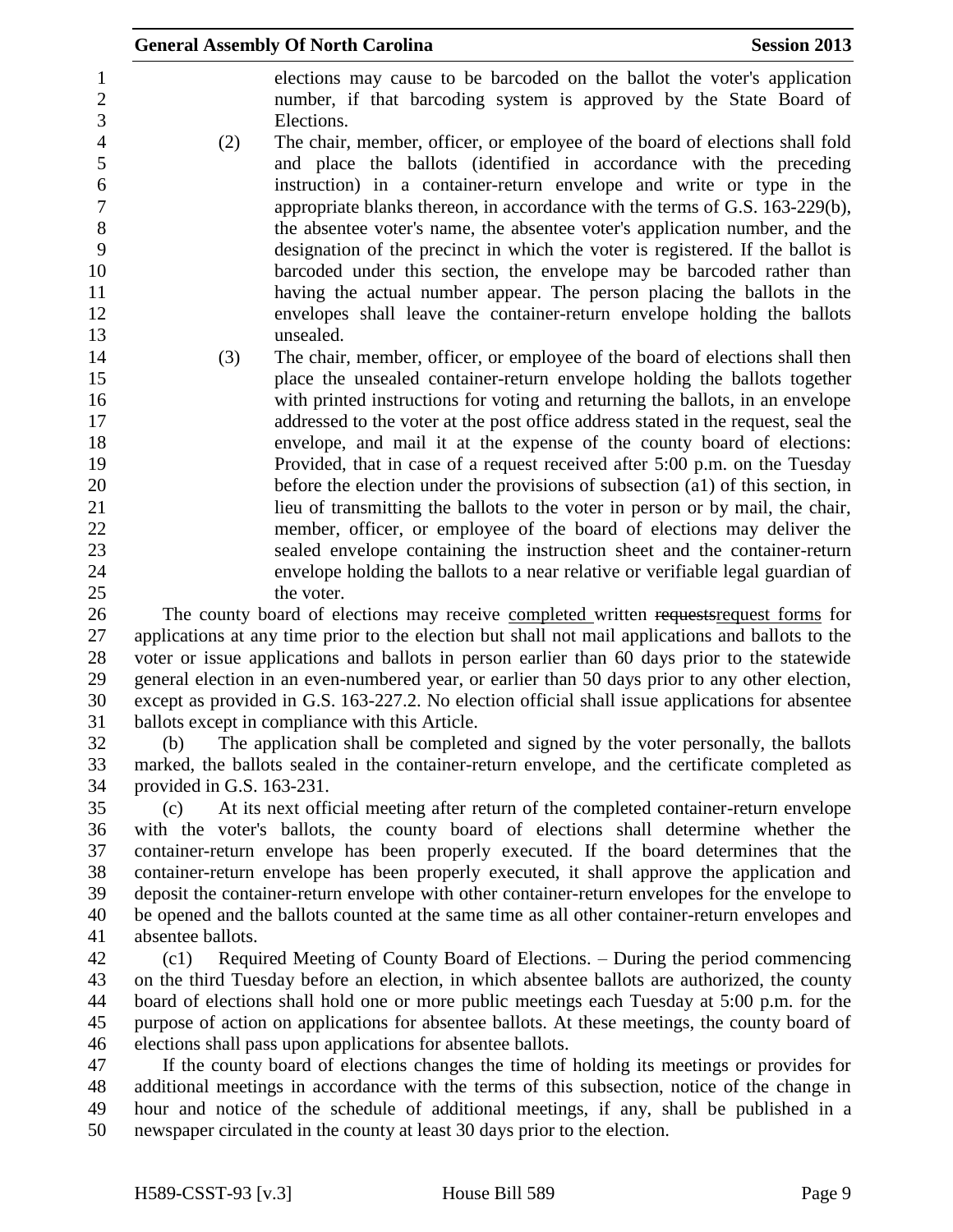|                  |                            | <b>General Assembly Of North Carolina</b>                                                                                              | <b>Session 2013</b> |
|------------------|----------------------------|----------------------------------------------------------------------------------------------------------------------------------------|---------------------|
| $\mathbf{1}$     |                            | At the time the county board of elections makes its decision on an application for absentee                                            |                     |
| $\overline{2}$   |                            | ballots, the board shall enter in the appropriate column in the register of absentee requests,                                         |                     |
| 3                |                            | applications, and ballots issued opposite the name of the applicant a notation of whether the                                          |                     |
| $\overline{4}$   |                            | applicant's application was "Approved" or "Disapproved".                                                                               |                     |
| 5                |                            | The decision of the board on the validity of an application for absentee ballots shall be final                                        |                     |
| 6                |                            | subject only to such review as may be necessary in the event of an election contest. The county                                        |                     |
| $\boldsymbol{7}$ |                            | board of elections shall constitute the proper official body to pass upon the validity of all                                          |                     |
| 8                |                            | applications for absentee ballots received in the county; this function shall not be performed by                                      |                     |
| 9                |                            | the chairman or any other member of the board individually.                                                                            |                     |
| 10               | (d)                        | Repealed by Session Laws 1999-455, s. 10.                                                                                              |                     |
| 11               | (e)                        | The State Board of Elections, by rule or by instruction to the county board of                                                         |                     |
| 12               |                            | elections, shall establish procedures to provide appropriate safeguards in the implementation of                                       |                     |
| 13               | this section.              |                                                                                                                                        |                     |
| 14               | (f)                        | For the purpose of this Article, "near relative" means spouse, brother, sister, parent,                                                |                     |
| 15               |                            | grandparent, child, grandchild, mother-in-law, father-in-law, daughter-in-law, son-in-law,                                             |                     |
| 16               | stepparent, or stepchild." |                                                                                                                                        |                     |
| 17               |                            | <b>SECTION 4.3.</b> G.S. 163-230.2 reads as rewritten:                                                                                 |                     |
| 18               |                            | "§ 163-230.2. Method of requesting absentee ballots.                                                                                   |                     |
| 19               | (a)                        | Valid Types of Written Requests. $-$ A completed written request form for an                                                           |                     |
| 20               |                            | absentee ballot as required by G.S. 163-230.1 is valid only if it is written entirely by the                                           |                     |
| 21               |                            | requester personally, or is on a form generated created by the county board of elections State                                         |                     |
| 22               |                            | Board and signed by the requester. voter requesting absentee ballots or that voter's near relative                                     |                     |
| 23               |                            | or verifiable legal guardian. The county board of elections shall issue a request form only to the                                     |                     |
| 24               |                            | voter seeking to vote by absentee ballot or to a person authorized by G.S. 163-230.1 to make a                                         |                     |
| 25               |                            | request for the voter. If a requester, due to disability or illiteracy, is unable to complete a                                        |                     |
| 26               |                            | written request, that requester may receive assistance in writing that request from an individual                                      |                     |
| 27               |                            | of that requester's choice. The State Board shall make the form available at its offices, online,                                      |                     |
| 28               |                            | and in each county board of elections office, and that form may be reproduced. A voter may                                             |                     |
| 29               |                            | make a request in person or by writing to the county board for the form to request an absentee                                         |                     |
| 30               |                            | ballot. The request form for an absentee ballot shall require at least the following information:                                      |                     |
| 31               | (1)                        | The name and address of the residence of the voter.                                                                                    |                     |
| 32               | (2)                        | The name and address of the voter's near relative or verifiable legal guardian                                                         |                     |
| 33               |                            | if that individual is making the request.                                                                                              |                     |
| 34               | $\left(3\right)$           | The address of the voter to which the application and absentee ballots are to                                                          |                     |
| 35               |                            | be mailed if different from the residence address of the voter.                                                                        |                     |
| 36               | (4)                        | One or more of the following in the order of preference:                                                                               |                     |
| 37               |                            | The number of the voter's North Carolina drivers license issued under<br>$a_{\cdot}$                                                   |                     |
| 38               |                            | Article 2 of Chapter 20 of the General Statutes, including a learner's                                                                 |                     |
| 39               |                            | permit or a provisional license.                                                                                                       |                     |
| 40               |                            | The number of the voter's special identification card for nonoperators<br><u>b.</u>                                                    |                     |
| 41               |                            | issued under G.S. 20-37.7.                                                                                                             |                     |
| 42               |                            | The last four digits of the applicant's social security number.<br>$\underline{c}$ .                                                   |                     |
| 43               | (5)                        | The voter's date of birth.                                                                                                             |                     |
| 44               | $\overline{(6)}$           | The signature of the voter or of the voter's near relative or verifiable legal                                                         |                     |
| 45               |                            | guardian if that individual is making the request.                                                                                     |                     |
| 46<br>47         | $\left( a1\right)$         | A completed request form for an absentee ballot shall be deemed a request to update                                                    |                     |
| 48               |                            | the official record of voter registration for that voter and shall be confirmed in writing in<br>accordance with G.S. $163-82.14(d)$ . |                     |
| 49               | (a2)                       | The completed request form for an absentee ballot shall be delivered to the county                                                     |                     |
| 50               |                            | board of elections. If the voter does not include the information requested in subdivision $(a)(4)$                                    |                     |
|                  |                            |                                                                                                                                        |                     |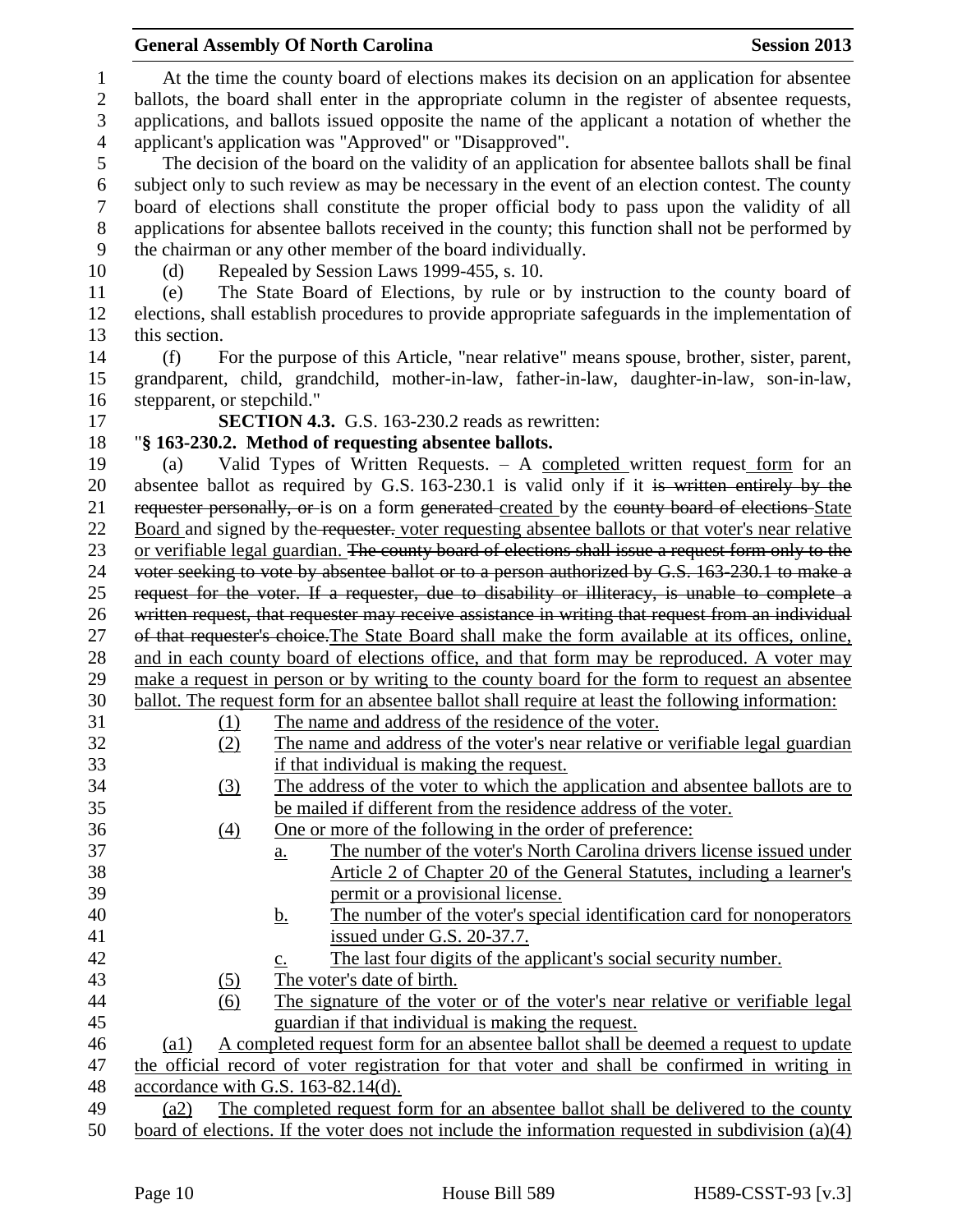| of this section, a copy of a document listed in G.S. $163-166.12(a)(2)$ shall accompany the<br>1<br>$\mathbf{2}$<br>completed request form.<br>3<br>Upon receiving a completed request form for an absentee ballot, the county board<br>(a3)<br>$\overline{4}$<br>shall verify the voter registration. If verified, the absentee ballots and certification form shall be<br>mailed to the voter, unless personally delivered to the requester in accordance with<br>5<br>G.S. 163-230(a1). If the voter's official record of voter registration conflicts with the completed<br>6<br>$\tau$<br>request form for an absentee ballot or cannot be verified, the voter shall be so notified. If the<br>8<br>county board cannot resolve the differences, no application or absentee ballots shall be issued.<br>Invalid Types of Written Requests. $-$ A request is not valid if it does not comply<br>9<br>(b)<br>with subsection (a) of this section. If a county board of elections receives a request for an<br>10<br>absentee ballot that does not comply with subsection (a) of this section, the board shall not<br>11<br>12<br>issue an application and ballot under G.S. 163-230.1.<br>13<br>Rules by State Board. - The State Board of Elections shall adopt rules for the<br>(c)<br>enforcement of this section."<br>14<br><b>SECTION 4.4.</b> G.S. 163-231 reads as rewritten:<br>15<br>"§ 163-231. Voting absentee ballots and transmitting them to the county board of<br>16<br>elections.<br>17<br>18<br>Procedure for Voting Absentee Ballots. $-$ In the presence of $a$ persontwo persons<br>(a)<br>who is are at least 18 years of age, and who is are not disqualified by G.S. $163-226.3(a)(4)$ or<br>19<br>20<br>G.S. 163-237(b1), the voter shall: shall do all of the following:<br>21<br>Mark the voter's ballots, or cause them to be marked by that person in the<br>(1)<br>22<br>voter's presence according to the voter's instruction; instruction.<br>23<br>Fold each ballot separately, or cause each of them to be folded in the voter's<br>(2)<br>24<br>presence; presence.<br>25<br>(3)<br>Place the folded ballots in the container-return envelope and securely seal it,<br>26<br>or have this done in the voter's presence; presence.<br>27<br>Make the application printed on the container-return envelope according to<br>(4)<br>28<br>the provisions of G.S. 163-229(b) and make the certificate printed on the<br>29<br>container-return envelope according to the provisions of G.S. 163-229(b).<br>30<br>Require those two persons in whose presence the voter marked that voter's<br>(5)<br>31<br>ballots to sign the application and certificate as witnesses and to indicate<br>32<br>those persons' addresses.<br>33<br>The person-persons in whose presence the ballot is marked shall at all times respect the<br>secrecy of the ballot and the privacy of the absentee voter, unless the voter requests the person's<br>34<br>35<br>assistance and the that person is otherwise authorized by law to give assistance. The person in<br>whose presence the ballot was marked shall sign the application and certificate as a witness and<br>36 | <b>General Assembly Of North Carolina</b><br><b>Session 2013</b> |  |  |
|-----------------------------------------------------------------------------------------------------------------------------------------------------------------------------------------------------------------------------------------------------------------------------------------------------------------------------------------------------------------------------------------------------------------------------------------------------------------------------------------------------------------------------------------------------------------------------------------------------------------------------------------------------------------------------------------------------------------------------------------------------------------------------------------------------------------------------------------------------------------------------------------------------------------------------------------------------------------------------------------------------------------------------------------------------------------------------------------------------------------------------------------------------------------------------------------------------------------------------------------------------------------------------------------------------------------------------------------------------------------------------------------------------------------------------------------------------------------------------------------------------------------------------------------------------------------------------------------------------------------------------------------------------------------------------------------------------------------------------------------------------------------------------------------------------------------------------------------------------------------------------------------------------------------------------------------------------------------------------------------------------------------------------------------------------------------------------------------------------------------------------------------------------------------------------------------------------------------------------------------------------------------------------------------------------------------------------------------------------------------------------------------------------------------------------------------------------------------------------------------------------------------------------------------------------------------------------------------------------------------------------------------------------------------------------------------------------------------------------------------------------------------------------------------------------------------------------------------------------------------------------------------------------------------------------------------------------------------------------------------------------------------------------------------------------------------------------------------------------------------------------------------------------------------------------------------------|------------------------------------------------------------------|--|--|
|                                                                                                                                                                                                                                                                                                                                                                                                                                                                                                                                                                                                                                                                                                                                                                                                                                                                                                                                                                                                                                                                                                                                                                                                                                                                                                                                                                                                                                                                                                                                                                                                                                                                                                                                                                                                                                                                                                                                                                                                                                                                                                                                                                                                                                                                                                                                                                                                                                                                                                                                                                                                                                                                                                                                                                                                                                                                                                                                                                                                                                                                                                                                                                                               |                                                                  |  |  |
|                                                                                                                                                                                                                                                                                                                                                                                                                                                                                                                                                                                                                                                                                                                                                                                                                                                                                                                                                                                                                                                                                                                                                                                                                                                                                                                                                                                                                                                                                                                                                                                                                                                                                                                                                                                                                                                                                                                                                                                                                                                                                                                                                                                                                                                                                                                                                                                                                                                                                                                                                                                                                                                                                                                                                                                                                                                                                                                                                                                                                                                                                                                                                                                               |                                                                  |  |  |
|                                                                                                                                                                                                                                                                                                                                                                                                                                                                                                                                                                                                                                                                                                                                                                                                                                                                                                                                                                                                                                                                                                                                                                                                                                                                                                                                                                                                                                                                                                                                                                                                                                                                                                                                                                                                                                                                                                                                                                                                                                                                                                                                                                                                                                                                                                                                                                                                                                                                                                                                                                                                                                                                                                                                                                                                                                                                                                                                                                                                                                                                                                                                                                                               |                                                                  |  |  |
|                                                                                                                                                                                                                                                                                                                                                                                                                                                                                                                                                                                                                                                                                                                                                                                                                                                                                                                                                                                                                                                                                                                                                                                                                                                                                                                                                                                                                                                                                                                                                                                                                                                                                                                                                                                                                                                                                                                                                                                                                                                                                                                                                                                                                                                                                                                                                                                                                                                                                                                                                                                                                                                                                                                                                                                                                                                                                                                                                                                                                                                                                                                                                                                               |                                                                  |  |  |
|                                                                                                                                                                                                                                                                                                                                                                                                                                                                                                                                                                                                                                                                                                                                                                                                                                                                                                                                                                                                                                                                                                                                                                                                                                                                                                                                                                                                                                                                                                                                                                                                                                                                                                                                                                                                                                                                                                                                                                                                                                                                                                                                                                                                                                                                                                                                                                                                                                                                                                                                                                                                                                                                                                                                                                                                                                                                                                                                                                                                                                                                                                                                                                                               |                                                                  |  |  |
|                                                                                                                                                                                                                                                                                                                                                                                                                                                                                                                                                                                                                                                                                                                                                                                                                                                                                                                                                                                                                                                                                                                                                                                                                                                                                                                                                                                                                                                                                                                                                                                                                                                                                                                                                                                                                                                                                                                                                                                                                                                                                                                                                                                                                                                                                                                                                                                                                                                                                                                                                                                                                                                                                                                                                                                                                                                                                                                                                                                                                                                                                                                                                                                               |                                                                  |  |  |
|                                                                                                                                                                                                                                                                                                                                                                                                                                                                                                                                                                                                                                                                                                                                                                                                                                                                                                                                                                                                                                                                                                                                                                                                                                                                                                                                                                                                                                                                                                                                                                                                                                                                                                                                                                                                                                                                                                                                                                                                                                                                                                                                                                                                                                                                                                                                                                                                                                                                                                                                                                                                                                                                                                                                                                                                                                                                                                                                                                                                                                                                                                                                                                                               |                                                                  |  |  |
|                                                                                                                                                                                                                                                                                                                                                                                                                                                                                                                                                                                                                                                                                                                                                                                                                                                                                                                                                                                                                                                                                                                                                                                                                                                                                                                                                                                                                                                                                                                                                                                                                                                                                                                                                                                                                                                                                                                                                                                                                                                                                                                                                                                                                                                                                                                                                                                                                                                                                                                                                                                                                                                                                                                                                                                                                                                                                                                                                                                                                                                                                                                                                                                               |                                                                  |  |  |
|                                                                                                                                                                                                                                                                                                                                                                                                                                                                                                                                                                                                                                                                                                                                                                                                                                                                                                                                                                                                                                                                                                                                                                                                                                                                                                                                                                                                                                                                                                                                                                                                                                                                                                                                                                                                                                                                                                                                                                                                                                                                                                                                                                                                                                                                                                                                                                                                                                                                                                                                                                                                                                                                                                                                                                                                                                                                                                                                                                                                                                                                                                                                                                                               |                                                                  |  |  |
|                                                                                                                                                                                                                                                                                                                                                                                                                                                                                                                                                                                                                                                                                                                                                                                                                                                                                                                                                                                                                                                                                                                                                                                                                                                                                                                                                                                                                                                                                                                                                                                                                                                                                                                                                                                                                                                                                                                                                                                                                                                                                                                                                                                                                                                                                                                                                                                                                                                                                                                                                                                                                                                                                                                                                                                                                                                                                                                                                                                                                                                                                                                                                                                               |                                                                  |  |  |
|                                                                                                                                                                                                                                                                                                                                                                                                                                                                                                                                                                                                                                                                                                                                                                                                                                                                                                                                                                                                                                                                                                                                                                                                                                                                                                                                                                                                                                                                                                                                                                                                                                                                                                                                                                                                                                                                                                                                                                                                                                                                                                                                                                                                                                                                                                                                                                                                                                                                                                                                                                                                                                                                                                                                                                                                                                                                                                                                                                                                                                                                                                                                                                                               |                                                                  |  |  |
|                                                                                                                                                                                                                                                                                                                                                                                                                                                                                                                                                                                                                                                                                                                                                                                                                                                                                                                                                                                                                                                                                                                                                                                                                                                                                                                                                                                                                                                                                                                                                                                                                                                                                                                                                                                                                                                                                                                                                                                                                                                                                                                                                                                                                                                                                                                                                                                                                                                                                                                                                                                                                                                                                                                                                                                                                                                                                                                                                                                                                                                                                                                                                                                               |                                                                  |  |  |
|                                                                                                                                                                                                                                                                                                                                                                                                                                                                                                                                                                                                                                                                                                                                                                                                                                                                                                                                                                                                                                                                                                                                                                                                                                                                                                                                                                                                                                                                                                                                                                                                                                                                                                                                                                                                                                                                                                                                                                                                                                                                                                                                                                                                                                                                                                                                                                                                                                                                                                                                                                                                                                                                                                                                                                                                                                                                                                                                                                                                                                                                                                                                                                                               |                                                                  |  |  |
|                                                                                                                                                                                                                                                                                                                                                                                                                                                                                                                                                                                                                                                                                                                                                                                                                                                                                                                                                                                                                                                                                                                                                                                                                                                                                                                                                                                                                                                                                                                                                                                                                                                                                                                                                                                                                                                                                                                                                                                                                                                                                                                                                                                                                                                                                                                                                                                                                                                                                                                                                                                                                                                                                                                                                                                                                                                                                                                                                                                                                                                                                                                                                                                               |                                                                  |  |  |
|                                                                                                                                                                                                                                                                                                                                                                                                                                                                                                                                                                                                                                                                                                                                                                                                                                                                                                                                                                                                                                                                                                                                                                                                                                                                                                                                                                                                                                                                                                                                                                                                                                                                                                                                                                                                                                                                                                                                                                                                                                                                                                                                                                                                                                                                                                                                                                                                                                                                                                                                                                                                                                                                                                                                                                                                                                                                                                                                                                                                                                                                                                                                                                                               |                                                                  |  |  |
|                                                                                                                                                                                                                                                                                                                                                                                                                                                                                                                                                                                                                                                                                                                                                                                                                                                                                                                                                                                                                                                                                                                                                                                                                                                                                                                                                                                                                                                                                                                                                                                                                                                                                                                                                                                                                                                                                                                                                                                                                                                                                                                                                                                                                                                                                                                                                                                                                                                                                                                                                                                                                                                                                                                                                                                                                                                                                                                                                                                                                                                                                                                                                                                               |                                                                  |  |  |
|                                                                                                                                                                                                                                                                                                                                                                                                                                                                                                                                                                                                                                                                                                                                                                                                                                                                                                                                                                                                                                                                                                                                                                                                                                                                                                                                                                                                                                                                                                                                                                                                                                                                                                                                                                                                                                                                                                                                                                                                                                                                                                                                                                                                                                                                                                                                                                                                                                                                                                                                                                                                                                                                                                                                                                                                                                                                                                                                                                                                                                                                                                                                                                                               |                                                                  |  |  |
|                                                                                                                                                                                                                                                                                                                                                                                                                                                                                                                                                                                                                                                                                                                                                                                                                                                                                                                                                                                                                                                                                                                                                                                                                                                                                                                                                                                                                                                                                                                                                                                                                                                                                                                                                                                                                                                                                                                                                                                                                                                                                                                                                                                                                                                                                                                                                                                                                                                                                                                                                                                                                                                                                                                                                                                                                                                                                                                                                                                                                                                                                                                                                                                               |                                                                  |  |  |
|                                                                                                                                                                                                                                                                                                                                                                                                                                                                                                                                                                                                                                                                                                                                                                                                                                                                                                                                                                                                                                                                                                                                                                                                                                                                                                                                                                                                                                                                                                                                                                                                                                                                                                                                                                                                                                                                                                                                                                                                                                                                                                                                                                                                                                                                                                                                                                                                                                                                                                                                                                                                                                                                                                                                                                                                                                                                                                                                                                                                                                                                                                                                                                                               |                                                                  |  |  |
|                                                                                                                                                                                                                                                                                                                                                                                                                                                                                                                                                                                                                                                                                                                                                                                                                                                                                                                                                                                                                                                                                                                                                                                                                                                                                                                                                                                                                                                                                                                                                                                                                                                                                                                                                                                                                                                                                                                                                                                                                                                                                                                                                                                                                                                                                                                                                                                                                                                                                                                                                                                                                                                                                                                                                                                                                                                                                                                                                                                                                                                                                                                                                                                               |                                                                  |  |  |
|                                                                                                                                                                                                                                                                                                                                                                                                                                                                                                                                                                                                                                                                                                                                                                                                                                                                                                                                                                                                                                                                                                                                                                                                                                                                                                                                                                                                                                                                                                                                                                                                                                                                                                                                                                                                                                                                                                                                                                                                                                                                                                                                                                                                                                                                                                                                                                                                                                                                                                                                                                                                                                                                                                                                                                                                                                                                                                                                                                                                                                                                                                                                                                                               |                                                                  |  |  |
|                                                                                                                                                                                                                                                                                                                                                                                                                                                                                                                                                                                                                                                                                                                                                                                                                                                                                                                                                                                                                                                                                                                                                                                                                                                                                                                                                                                                                                                                                                                                                                                                                                                                                                                                                                                                                                                                                                                                                                                                                                                                                                                                                                                                                                                                                                                                                                                                                                                                                                                                                                                                                                                                                                                                                                                                                                                                                                                                                                                                                                                                                                                                                                                               |                                                                  |  |  |
|                                                                                                                                                                                                                                                                                                                                                                                                                                                                                                                                                                                                                                                                                                                                                                                                                                                                                                                                                                                                                                                                                                                                                                                                                                                                                                                                                                                                                                                                                                                                                                                                                                                                                                                                                                                                                                                                                                                                                                                                                                                                                                                                                                                                                                                                                                                                                                                                                                                                                                                                                                                                                                                                                                                                                                                                                                                                                                                                                                                                                                                                                                                                                                                               |                                                                  |  |  |
|                                                                                                                                                                                                                                                                                                                                                                                                                                                                                                                                                                                                                                                                                                                                                                                                                                                                                                                                                                                                                                                                                                                                                                                                                                                                                                                                                                                                                                                                                                                                                                                                                                                                                                                                                                                                                                                                                                                                                                                                                                                                                                                                                                                                                                                                                                                                                                                                                                                                                                                                                                                                                                                                                                                                                                                                                                                                                                                                                                                                                                                                                                                                                                                               |                                                                  |  |  |
|                                                                                                                                                                                                                                                                                                                                                                                                                                                                                                                                                                                                                                                                                                                                                                                                                                                                                                                                                                                                                                                                                                                                                                                                                                                                                                                                                                                                                                                                                                                                                                                                                                                                                                                                                                                                                                                                                                                                                                                                                                                                                                                                                                                                                                                                                                                                                                                                                                                                                                                                                                                                                                                                                                                                                                                                                                                                                                                                                                                                                                                                                                                                                                                               |                                                                  |  |  |
|                                                                                                                                                                                                                                                                                                                                                                                                                                                                                                                                                                                                                                                                                                                                                                                                                                                                                                                                                                                                                                                                                                                                                                                                                                                                                                                                                                                                                                                                                                                                                                                                                                                                                                                                                                                                                                                                                                                                                                                                                                                                                                                                                                                                                                                                                                                                                                                                                                                                                                                                                                                                                                                                                                                                                                                                                                                                                                                                                                                                                                                                                                                                                                                               |                                                                  |  |  |
|                                                                                                                                                                                                                                                                                                                                                                                                                                                                                                                                                                                                                                                                                                                                                                                                                                                                                                                                                                                                                                                                                                                                                                                                                                                                                                                                                                                                                                                                                                                                                                                                                                                                                                                                                                                                                                                                                                                                                                                                                                                                                                                                                                                                                                                                                                                                                                                                                                                                                                                                                                                                                                                                                                                                                                                                                                                                                                                                                                                                                                                                                                                                                                                               |                                                                  |  |  |
|                                                                                                                                                                                                                                                                                                                                                                                                                                                                                                                                                                                                                                                                                                                                                                                                                                                                                                                                                                                                                                                                                                                                                                                                                                                                                                                                                                                                                                                                                                                                                                                                                                                                                                                                                                                                                                                                                                                                                                                                                                                                                                                                                                                                                                                                                                                                                                                                                                                                                                                                                                                                                                                                                                                                                                                                                                                                                                                                                                                                                                                                                                                                                                                               |                                                                  |  |  |
|                                                                                                                                                                                                                                                                                                                                                                                                                                                                                                                                                                                                                                                                                                                                                                                                                                                                                                                                                                                                                                                                                                                                                                                                                                                                                                                                                                                                                                                                                                                                                                                                                                                                                                                                                                                                                                                                                                                                                                                                                                                                                                                                                                                                                                                                                                                                                                                                                                                                                                                                                                                                                                                                                                                                                                                                                                                                                                                                                                                                                                                                                                                                                                                               |                                                                  |  |  |
|                                                                                                                                                                                                                                                                                                                                                                                                                                                                                                                                                                                                                                                                                                                                                                                                                                                                                                                                                                                                                                                                                                                                                                                                                                                                                                                                                                                                                                                                                                                                                                                                                                                                                                                                                                                                                                                                                                                                                                                                                                                                                                                                                                                                                                                                                                                                                                                                                                                                                                                                                                                                                                                                                                                                                                                                                                                                                                                                                                                                                                                                                                                                                                                               |                                                                  |  |  |
|                                                                                                                                                                                                                                                                                                                                                                                                                                                                                                                                                                                                                                                                                                                                                                                                                                                                                                                                                                                                                                                                                                                                                                                                                                                                                                                                                                                                                                                                                                                                                                                                                                                                                                                                                                                                                                                                                                                                                                                                                                                                                                                                                                                                                                                                                                                                                                                                                                                                                                                                                                                                                                                                                                                                                                                                                                                                                                                                                                                                                                                                                                                                                                                               |                                                                  |  |  |
|                                                                                                                                                                                                                                                                                                                                                                                                                                                                                                                                                                                                                                                                                                                                                                                                                                                                                                                                                                                                                                                                                                                                                                                                                                                                                                                                                                                                                                                                                                                                                                                                                                                                                                                                                                                                                                                                                                                                                                                                                                                                                                                                                                                                                                                                                                                                                                                                                                                                                                                                                                                                                                                                                                                                                                                                                                                                                                                                                                                                                                                                                                                                                                                               |                                                                  |  |  |
|                                                                                                                                                                                                                                                                                                                                                                                                                                                                                                                                                                                                                                                                                                                                                                                                                                                                                                                                                                                                                                                                                                                                                                                                                                                                                                                                                                                                                                                                                                                                                                                                                                                                                                                                                                                                                                                                                                                                                                                                                                                                                                                                                                                                                                                                                                                                                                                                                                                                                                                                                                                                                                                                                                                                                                                                                                                                                                                                                                                                                                                                                                                                                                                               |                                                                  |  |  |
|                                                                                                                                                                                                                                                                                                                                                                                                                                                                                                                                                                                                                                                                                                                                                                                                                                                                                                                                                                                                                                                                                                                                                                                                                                                                                                                                                                                                                                                                                                                                                                                                                                                                                                                                                                                                                                                                                                                                                                                                                                                                                                                                                                                                                                                                                                                                                                                                                                                                                                                                                                                                                                                                                                                                                                                                                                                                                                                                                                                                                                                                                                                                                                                               |                                                                  |  |  |
|                                                                                                                                                                                                                                                                                                                                                                                                                                                                                                                                                                                                                                                                                                                                                                                                                                                                                                                                                                                                                                                                                                                                                                                                                                                                                                                                                                                                                                                                                                                                                                                                                                                                                                                                                                                                                                                                                                                                                                                                                                                                                                                                                                                                                                                                                                                                                                                                                                                                                                                                                                                                                                                                                                                                                                                                                                                                                                                                                                                                                                                                                                                                                                                               |                                                                  |  |  |
| 37                                                                                                                                                                                                                                                                                                                                                                                                                                                                                                                                                                                                                                                                                                                                                                                                                                                                                                                                                                                                                                                                                                                                                                                                                                                                                                                                                                                                                                                                                                                                                                                                                                                                                                                                                                                                                                                                                                                                                                                                                                                                                                                                                                                                                                                                                                                                                                                                                                                                                                                                                                                                                                                                                                                                                                                                                                                                                                                                                                                                                                                                                                                                                                                            |                                                                  |  |  |
| shall indicate that person's address. When thus executed, the sealed container-return envelope,<br>38<br>with the ballots enclosed, shall be transmitted in accordance with the provisions of subsection                                                                                                                                                                                                                                                                                                                                                                                                                                                                                                                                                                                                                                                                                                                                                                                                                                                                                                                                                                                                                                                                                                                                                                                                                                                                                                                                                                                                                                                                                                                                                                                                                                                                                                                                                                                                                                                                                                                                                                                                                                                                                                                                                                                                                                                                                                                                                                                                                                                                                                                                                                                                                                                                                                                                                                                                                                                                                                                                                                                      |                                                                  |  |  |
| (b) of this section to the county board of elections which issued the ballots.<br>39                                                                                                                                                                                                                                                                                                                                                                                                                                                                                                                                                                                                                                                                                                                                                                                                                                                                                                                                                                                                                                                                                                                                                                                                                                                                                                                                                                                                                                                                                                                                                                                                                                                                                                                                                                                                                                                                                                                                                                                                                                                                                                                                                                                                                                                                                                                                                                                                                                                                                                                                                                                                                                                                                                                                                                                                                                                                                                                                                                                                                                                                                                          |                                                                  |  |  |
| 40<br>Repealed by Session Laws 1987, c. 583, s. 1.<br>$\left( \text{a1}\right)$                                                                                                                                                                                                                                                                                                                                                                                                                                                                                                                                                                                                                                                                                                                                                                                                                                                                                                                                                                                                                                                                                                                                                                                                                                                                                                                                                                                                                                                                                                                                                                                                                                                                                                                                                                                                                                                                                                                                                                                                                                                                                                                                                                                                                                                                                                                                                                                                                                                                                                                                                                                                                                                                                                                                                                                                                                                                                                                                                                                                                                                                                                               |                                                                  |  |  |

 (b) Transmitting Executed Absentee Ballots to County Board of Elections. – The sealed container-return envelope in which executed absentee ballots have been placed shall be transmitted to the county board of elections who issued them as follows: All ballots issued under the provisions of Articles 20this Article and Article 21A of this Chapter shall be transmitted by mail or by commercial courier service, at the voter's expense, or delivered in person, or by the voter's near relative or verifiable legal guardian not later than 5:00 p.m. on the day before the statewide primary or general election or county bond election. Ballots issued under the provisions of Article 21A of this Chapter may also be electronically transmitted. If 49 ballots are received later than that hour, they those absentee ballots shall not be accepted unless (i) federal law so requires, (ii) if ballots issued under Article 20 of this Chapter Article, the absentee ballots are postmarked by the day of the statewide primary or general election or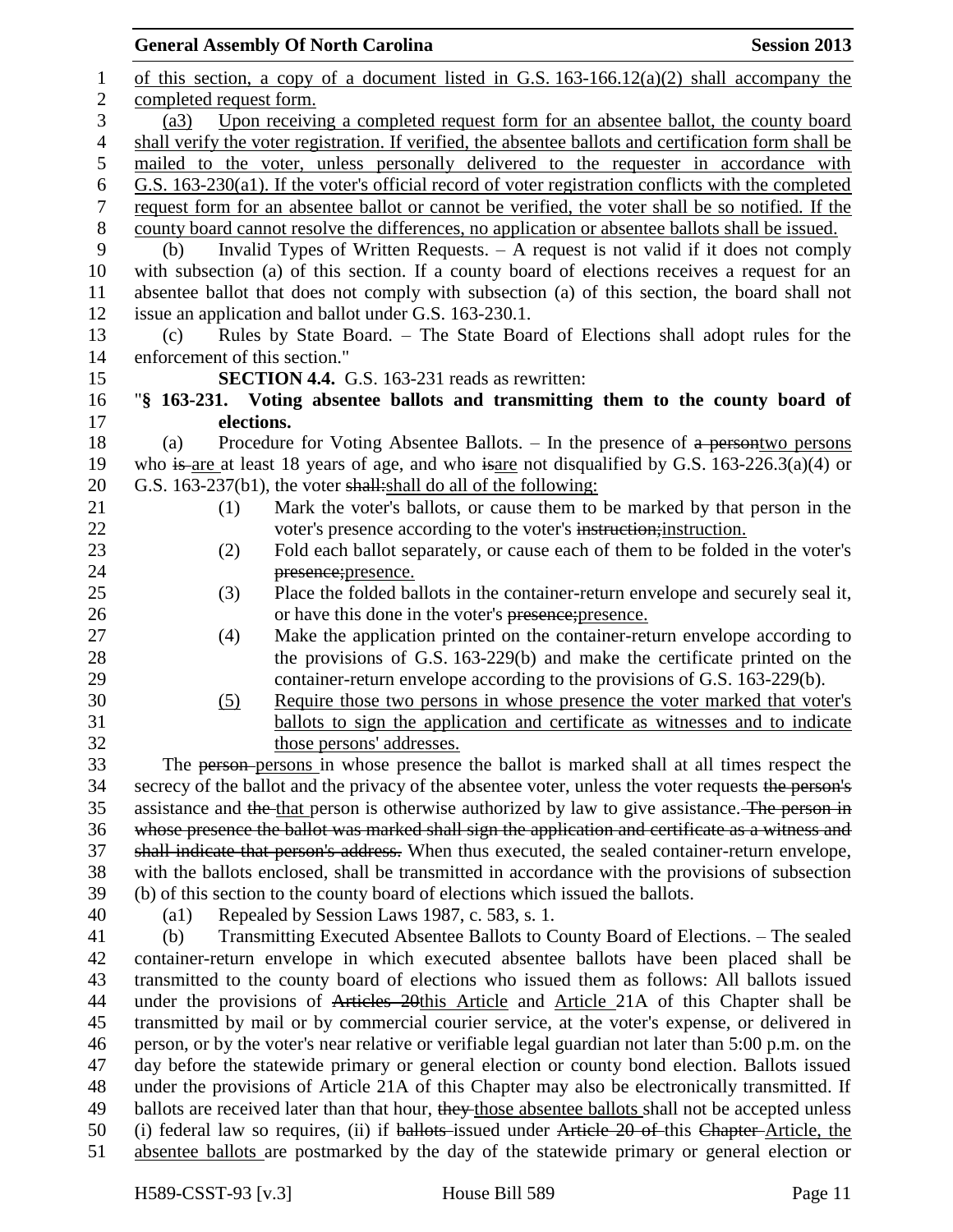| $\mathbf{1}$   | county bond election and are received by the county board of elections not later than three days     |
|----------------|------------------------------------------------------------------------------------------------------|
| $\mathbf{2}$   | after the election by 5:00 p.m., or (iii) if ballots-issued under Article 21A of this Chapter        |
| 3              | Chapter, the absentee ballots are received by the county board of elections not later than the       |
| $\overline{4}$ | end of business on the business day before the canvass conducted by the county board of              |
| 5              | elections held pursuant to G.S. 163-182.5. Ballots issued under Article 20 of this Chapter           |
| 6              | Article not postmarked by the day of the election shall not be accepted by the county board of       |
| $\tau$         | elections."                                                                                          |
| $\, 8$         | <b>SECTION 4.5.</b> G.S. 163-226 is amended by adding a new subsection to read:                      |
| 9              | <u> The Term "Verifiable Legal Guardian." – An individual appointed guardian under</u><br>" $(d)$    |
| 10             | Chapter 35A of the General Statutes. For a corporation appointed as a guardian under that            |
| 11             | Chapter, the corporation may submit a list of 10 named individuals to the State Board of             |
| 12             | Elections who may act for that corporation under this Article."                                      |
| 13             | <b>SECTION 4.6.(a)</b> G.S. 163-226.3(a)(4) reads as rewritten:                                      |
| 14             | Any person who shall, in connection with absentee voting in any election held in<br>"(a)             |
| 15             | this State, do any of the acts or things declared in this section to be unlawful, shall be guilty of |
| 16             | a Class I felony. It shall be unlawful:                                                              |
| 17             |                                                                                                      |
| 18             | (4)<br>For any owner, manager, director, employee, or other person, other than the                   |
| 19             | voter's near relative or verifiable legal guardian, to (i) make a written request                    |
| 20             | pursuant to G.S. 163-230.1 or (ii) sign an application and certificate as a                          |
| 21             | witness, on behalf of a registered voter-voter, who is a patient in any                              |
| 22             | hospital, clinic, nursing home or rest home in this State or for any owner,                          |
| 23             | manager, director, employee, or other person other than the voter's near                             |
| 24             |                                                                                                      |
| 25             | relative or verifiable legal guardian, to mark the voter's absentee ballot or                        |
|                | assist such a voter in marking an absentee ballot. This subdivision does not                         |
| 26             | apply to members, employees, or volunteers of the county board of elections,                         |
| 27             | if those members, employees, or volunteers are working as part of a                                  |
| 28             | multipartisan team trained and authorized by the county board of elections to                        |
| 29             | assist voters with absentee ballots. Each county board of elections shall train                      |
| 30             | and authorize such teams, pursuant to procedures which shall be adopted by                           |
| 31             | the State Board of Elections. If neither the voter's near relative nor a                             |
| 32             | verifiable legal guardian is available to assist the voter, and a multipartisan                      |
| 33             | team is not available to assist the voter within seven calendar days of a                            |
| 34             | telephonic request to the county board of elections, the voter may obtain                            |
| 35             | such assistance from any person other than (i) an owner, manager, director,                          |
| 36             | employee of the hospital, clinic, nursing home, or rest home in which the                            |
| 37             | voter is a patient or resident; (ii) an individual who holds any elective office                     |
| 38             | under the United States, this State, or any political subdivision of this State;                     |
| 39             | (iii) an individual who is a candidate for nomination or election to such                            |
| 40             | office; or (iv) an individual who holds any office in a State, congressional                         |
| 41             | district, county, or precinct political party or organization, or who is a                           |
| 42             | campaign manager or treasurer for any candidate or political party; provided                         |
| 43             | that a delegate to a convention shall not be considered a party office. None                         |
| 44             | of the persons listed in (i) through (iv) of this subdivision may sign the                           |
| 45             | application and certificate as a witness for the patient.                                            |
| 46             | 11                                                                                                   |
| $\overline{A}$ |                                                                                                      |

 **SECTION 4.6(b).** The State Board of Elections shall adopt rules prior to October 1, 2013, concerning the multipartisan teams authorized by G.S. 163-226.3(a)(4), as amended by subsection (a) of this section, to ensure that each county has, no later than the day absentee voting begins for each primary and election, trained teams to promptly assist patients and residents of any hospital, clinic, nursing home, or rest home in that county in casting absentee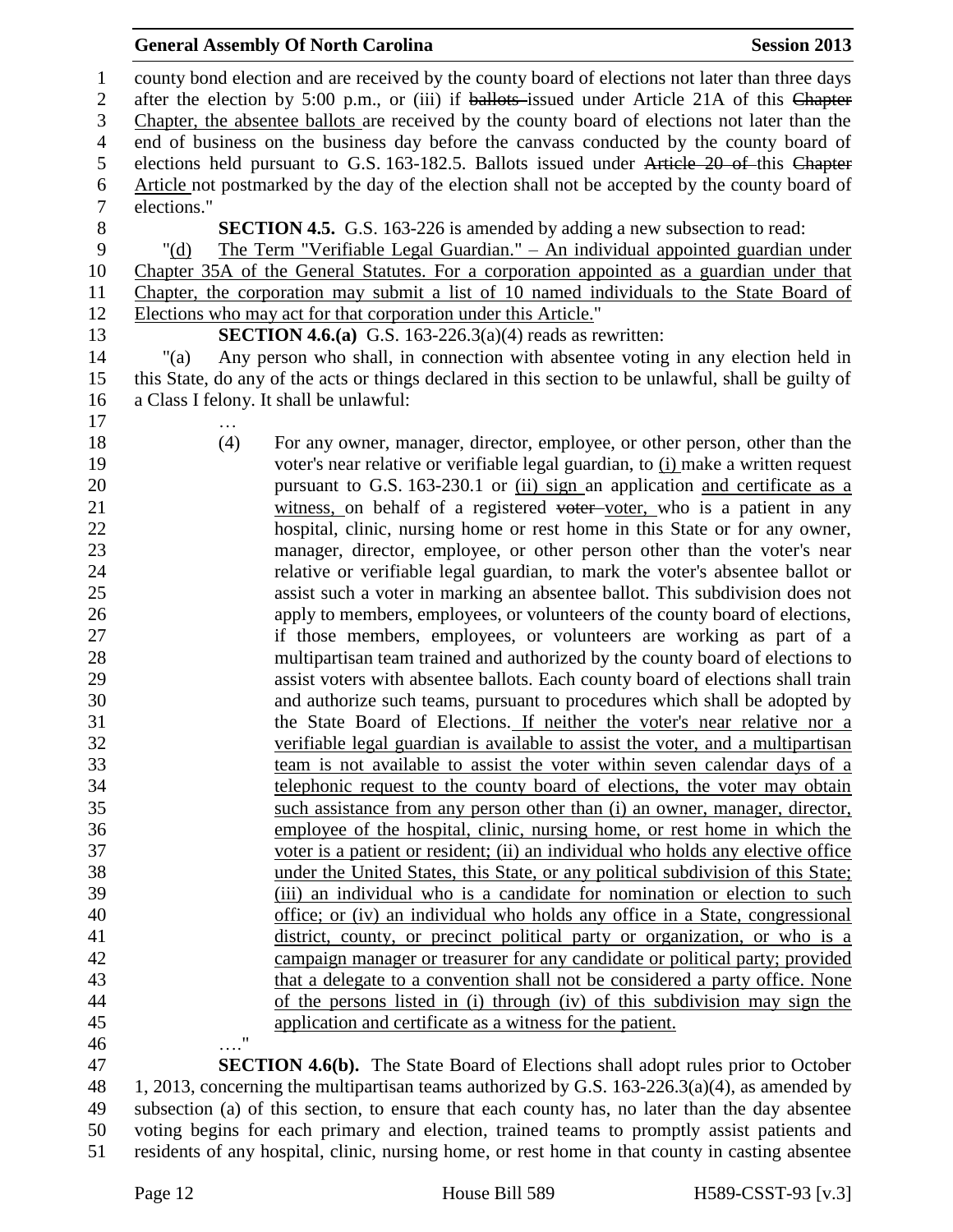|                  |                                                       | <b>General Assembly Of North Carolina</b><br><b>Session 2013</b>                                                                                                                               |  |
|------------------|-------------------------------------------------------|------------------------------------------------------------------------------------------------------------------------------------------------------------------------------------------------|--|
| $\mathbf{1}$     |                                                       | ballots as provided by law. Such rules shall be initially established as temporary rules in                                                                                                    |  |
| $\mathbf{2}$     | accordance with Chapter 150B of the General Statutes. |                                                                                                                                                                                                |  |
| 3                |                                                       |                                                                                                                                                                                                |  |
| $\overline{4}$   |                                                       | PART 5. REGISTRATION AND EDUCATION                                                                                                                                                             |  |
| 5                |                                                       | <b>SECTION 5.1.</b> G.S. 163-82.20 is amended by adding a new subsection to read:                                                                                                              |  |
| 6                | " $(i)$                                               | <u>Additional Public Agencies Permitted to Offer Registration. – If approved by the</u>                                                                                                        |  |
| $\boldsymbol{7}$ |                                                       | State Board of Elections, the county board of elections, and the county board of commissioners,                                                                                                |  |
| $8\,$            |                                                       | a county may offer voter registration in accordance with this section through the following                                                                                                    |  |
| 9                | additional public offices:                            |                                                                                                                                                                                                |  |
| 10               | (1)                                                   | Senior centers or facilities operated by the county.                                                                                                                                           |  |
| 11               | (2)                                                   | Parks and recreation services operated by the county."                                                                                                                                         |  |
| 12               |                                                       | <b>SECTION 5.2</b> The State Board of Elections shall disseminate information about                                                                                                            |  |
| 13               |                                                       | photo identification requirements for voting, provide information on how to obtain photo                                                                                                       |  |
| 14               |                                                       | identification appropriate for voting, and assist any registered voter without photo identification                                                                                            |  |
| 15               |                                                       | appropriate for voting with obtaining such photo identification. Information may be distributed                                                                                                |  |
| 16               |                                                       | through public service announcements, print, radio, television, online, and social media. The                                                                                                  |  |
| 17<br>18         |                                                       | State Board shall work with public agencies, private partners, and nonprofits to identify voters                                                                                               |  |
| 19               |                                                       | without photo identification appropriate for voting and assist those voters in securing the photo<br>identification appropriate for voting. All outreach efforts to notify voters of the photo |  |
| 20               |                                                       | identification requirements shall be accessible to the elderly and persons with disabilities. The                                                                                              |  |
| 21               |                                                       | State Board of Elections shall work with county boards of elections in those counties where                                                                                                    |  |
| 22               |                                                       | there is no Division of Motor Vehicles drivers license office open five days a week to (i)                                                                                                     |  |
| 23               |                                                       | widely communicate information about the availability and schedules of Division of Motor                                                                                                       |  |
| 24               |                                                       | Vehicles mobile units and (ii) provide volunteers to assist voters with obtaining photo                                                                                                        |  |
| 25               |                                                       | identification through mobile units.                                                                                                                                                           |  |
| 26               |                                                       | <b>SECTION 5.3.</b> Education and Publicity Requirements. – The public shall be                                                                                                                |  |
| 27               |                                                       | educated about the photo identification to vote requirements of this act as follows:                                                                                                           |  |
| 28               | (1)                                                   | As counties use their regular processes to notify voters of assignments and                                                                                                                    |  |
| 29               |                                                       | reassignments to districts for election to the United States House of                                                                                                                          |  |
| 30               |                                                       | Representatives, State Senate, State House of Representatives, or local                                                                                                                        |  |
| 31               |                                                       | office, by including information about the provisions of this act.                                                                                                                             |  |
| 32               | (2)                                                   | As counties send new voter registration cards to voters as a result of new                                                                                                                     |  |
| 33               |                                                       | registration, changes of address, or other reasons, by including information                                                                                                                   |  |
| 34               |                                                       | about the provisions of this act.                                                                                                                                                              |  |
| 35               | (3)                                                   | Counties that maintain a board of elections Web site shall include                                                                                                                             |  |
| 36               |                                                       | information about the provisions of this act.                                                                                                                                                  |  |
| 37               | (4)                                                   | Notices of elections published by county boards of elections under                                                                                                                             |  |
| 38               |                                                       | G.S. 163-22(8) for the 2014 primary and 2014 general election shall include                                                                                                                    |  |
| 39               |                                                       | a brief statement that photo identification will be required to vote in person                                                                                                                 |  |
| 40               |                                                       | beginning in 2016.                                                                                                                                                                             |  |
| 41               | (5)                                                   | The State Board of Elections shall include on its Web site information about                                                                                                                   |  |
| 42               |                                                       | the provisions of this act.                                                                                                                                                                    |  |
| 43               | (6)                                                   | Counties shall post at the polls and at early voting sites beginning with the                                                                                                                  |  |
| 44               |                                                       | 2014 primary elections information about the provisions of this act.                                                                                                                           |  |
| 45               | (7)                                                   | The State Board of Elections shall distribute information about the photo                                                                                                                      |  |
| 46               |                                                       | identification requirements to groups and organizations serving persons with                                                                                                                   |  |
| 47               |                                                       | disabilities or the elderly.                                                                                                                                                                   |  |
| 48               | (8)                                                   | The State Board of Elections, the Division of Motor Vehicles, and county                                                                                                                       |  |
| 49<br>50         |                                                       | boards of elections in counties where there is no Division of Motor Vehicles<br>drivers license office open five days a week shall include information about                                   |  |
| 51               |                                                       | mobile unit schedules on existing Web sites, shall distribute information                                                                                                                      |  |
|                  |                                                       |                                                                                                                                                                                                |  |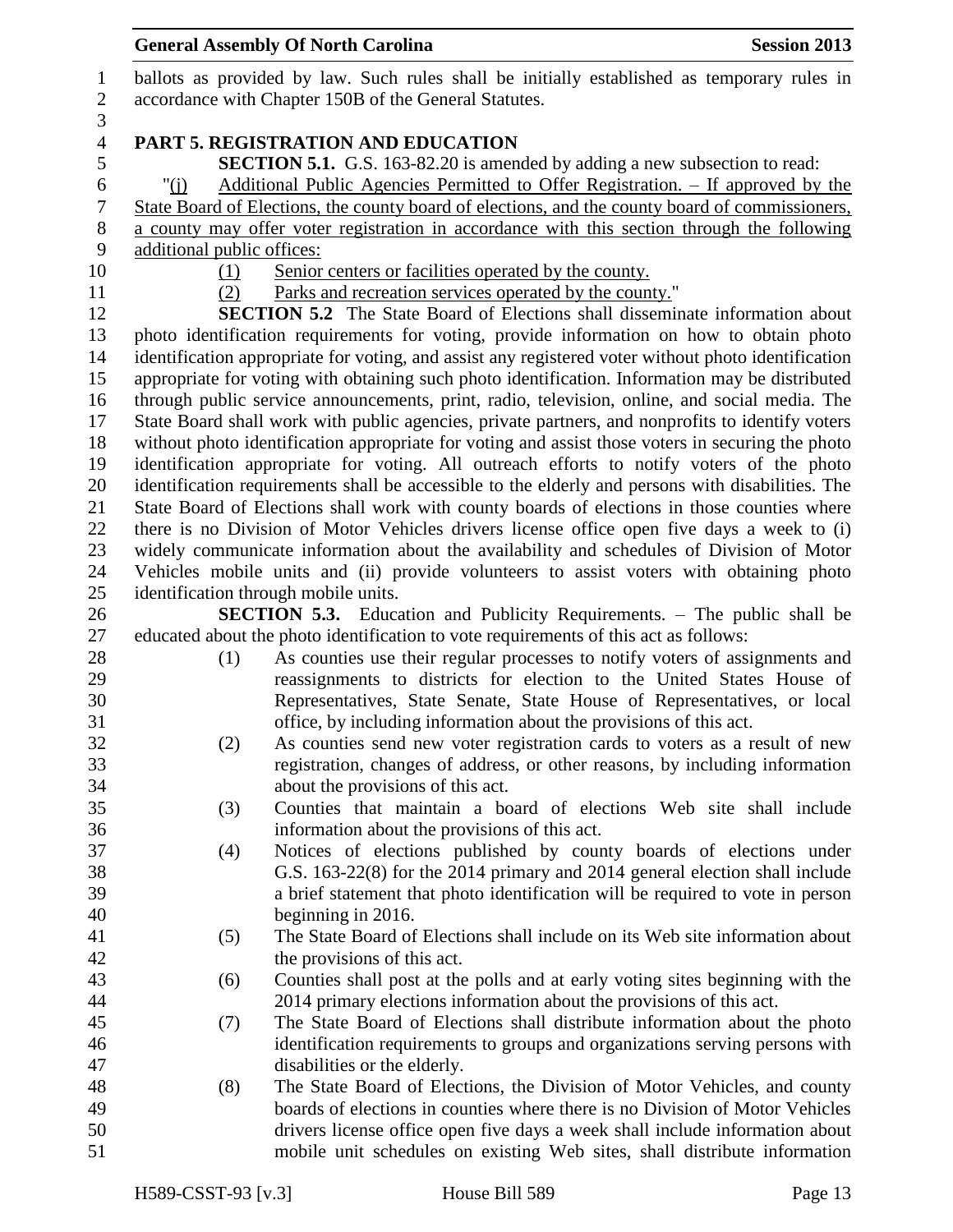|                        | <b>General Assembly Of North Carolina</b>                                                                                              | <b>Session 2013</b> |
|------------------------|----------------------------------------------------------------------------------------------------------------------------------------|---------------------|
|                        | about these schedules to registered voters identified without photo                                                                    |                     |
|                        | identification, and shall publicize information about the mobile unit                                                                  |                     |
|                        | schedules through other available means.                                                                                               |                     |
| (9)                    | The State Board of Elections and county boards of elections shall direct                                                               |                     |
|                        | volunteers to assist registered voters in counties where there is no Division                                                          |                     |
|                        | of Motor Vehicles drivers license office open five days a week.                                                                        |                     |
|                        | <b>SECTION 5.4.</b> The State Board of Elections shall include in all forms prepared by                                                |                     |
|                        | the Board a prominent statement that submitting fraudulently or falsely completed declarations                                         |                     |
|                        | is a Class I felony under Chapter 163 of the General Statutes.                                                                         |                     |
|                        | <b>SECTION 5.5.</b> By April 1, 2014, the State Board of Elections shall review and                                                    |                     |
|                        | make recommendations to the Joint Legislative Elections Oversight Committee on the steps                                               |                     |
|                        | recommended by the Board to implement the use of electronic and digital information in all                                             |                     |
|                        | polling places statewide. The review shall address all of the following:                                                               |                     |
| (1)                    | Obtaining digital photographs of registered voters and verifying identity of                                                           |                     |
|                        | those voters.                                                                                                                          |                     |
|                        |                                                                                                                                        |                     |
| (2)                    | Maintaining information stored electronically in a secure fashion.                                                                     |                     |
| (3)                    | Utilizing electronically stored information, including digital photographs and                                                         |                     |
|                        | electronic signatures, to create electronic pollbooks.                                                                                 |                     |
| (4)                    | Using electronic pollbooks to assist in identifying individuals attempting to<br>vote more than once in an election.                   |                     |
|                        |                                                                                                                                        |                     |
| (5)                    | A proposed plan for a pilot project to implement electronic pollbooks,                                                                 |                     |
|                        | including the taking of digital photographs at the polling place to supplement                                                         |                     |
|                        | the electronic pollbooks.                                                                                                              |                     |
| (6)                    | Any other related matter identified by the State Board impacting the use of<br>digital and electronic information in the voting place. |                     |
|                        |                                                                                                                                        |                     |
| PART 6. EFFECTIVE DATE |                                                                                                                                        |                     |
|                        | <b>SECTION 6.2.</b> Parts 1 through 6 of this act becomes effective as follows:                                                        |                     |
| (1)                    | Parts 1 and 6 of this act are effective when this act becomes law.                                                                     |                     |
| (2)                    | Part 2 of this act becomes effective January 1, 2016, and applies to primaries                                                         |                     |
|                        | and elections conducted on or after that date.                                                                                         |                     |
| (3)                    | Part 3 of this act becomes effective January 1, 2014.                                                                                  |                     |
| (4)                    | Part 4 of this act becomes effective January 1, 2014, and applies to primaries                                                         |                     |
|                        | and elections held on or after that date, except that Section 4.6(b) is effective                                                      |                     |
|                        | when it becomes law.                                                                                                                   |                     |
| (5)                    | Part 5 of this act becomes effective October 1, 2013.                                                                                  |                     |
| (6)                    | At any primary and election between May 1, 2014, and January 1, 2016, any                                                              |                     |
|                        | registered voter may present that voter's photo identification to the elections                                                        |                     |
|                        | officials at the voting place but may not be required to do so. At each                                                                |                     |
|                        | primary and election between May 1, 2014, and January 1, 2016, each voter                                                              |                     |
|                        | presenting in person shall be notified that photo identification will be needed                                                        |                     |
|                        | to vote beginning in 2016 and be asked if that voter has one of the forms of                                                           |                     |
|                        | photo identification appropriate for voting. If that voter indicates he or she                                                         |                     |
|                        | does not have one or more of the types of photo identification appropriate                                                             |                     |
|                        | for voting, that voter shall be asked to sign an acknowledgment of the photo                                                           |                     |
|                        | identification requirement and be given a list of types of photo identification                                                        |                     |
|                        | appropriate for voting and information on how to obtain those types of photo                                                           |                     |
|                        | identification. The list of names of those voters who signed an                                                                        |                     |
|                        | acknowledgment is a public record.                                                                                                     |                     |
|                        |                                                                                                                                        |                     |
|                        |                                                                                                                                        |                     |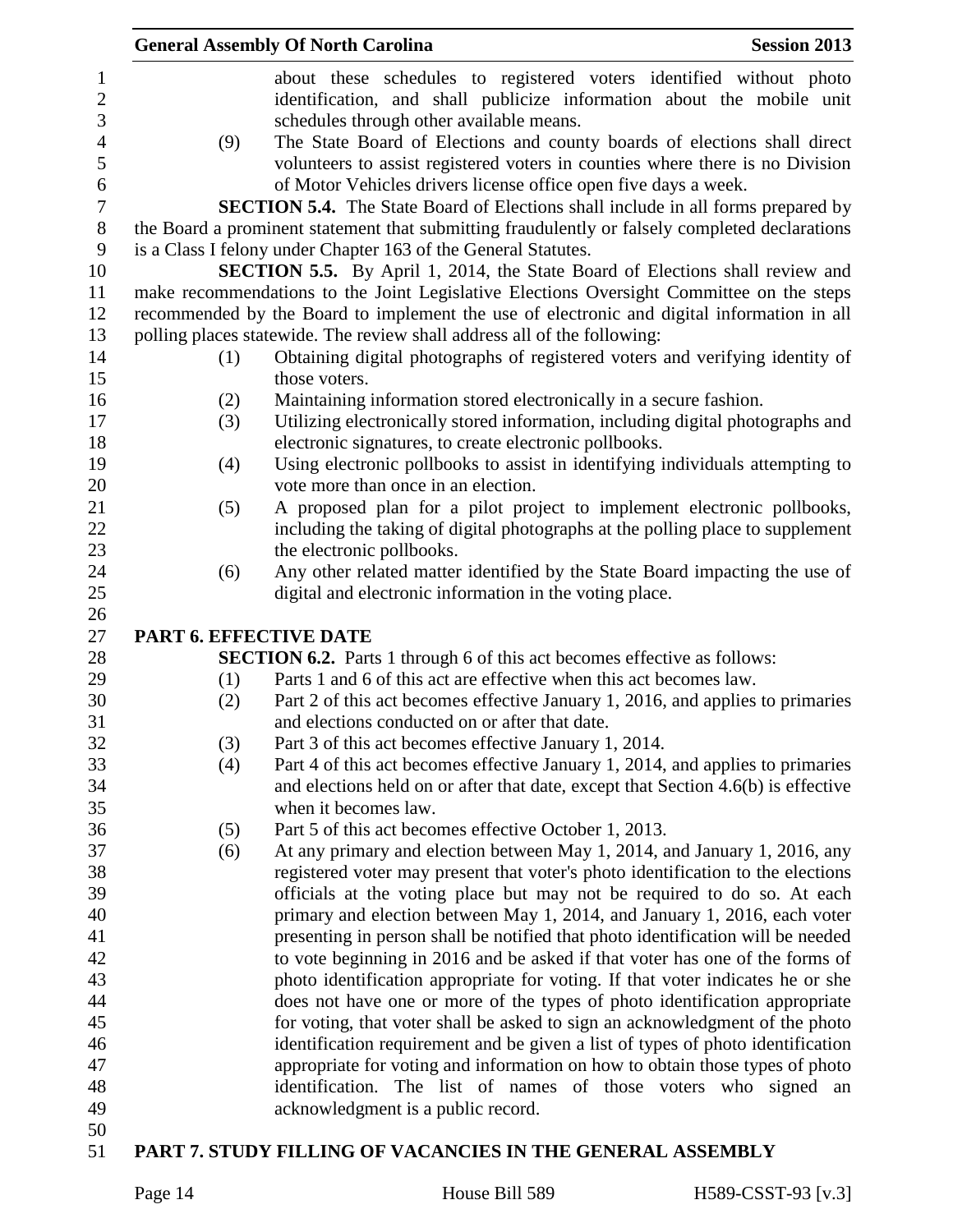**SECTION 7.1** The Joint Legislative Elections Oversight Committee shall study the method of filling vacancies in the General Assembly, and recommend to the General Assembly any legislation it deems advisable. It may make an interim report prior to the date that the General Assembly reconvenes the 2013 Regular Session in 2014, and shall make a final report before the convening of the 2015 Regular Session of the General Assembly.

# **PART 8. FILLING OF VACANCIES IN THE UNITED STATES SENATE**

# **SECTION 8.1.** G.S. 163-12 reads as rewritten:

# "**§ 163-12. Filling vacancy in United States Senate.**

 Whenever there shall be a vacancy in the office of United States Senator from this State, whether caused by death, resignation, or otherwise than by expiration of term, the Governor shall appoint to fill the vacancy until an election shall be held to fill the office. If the Senator was elected as the nominee of a political party, the person appointed by the Governor shall be a person affiliated with that same political party. The Governor shall issue his a writ for the election of a Senator to be held at the time of the first election for members of the General Assembly that is held more than 60 days after the vacancy occurs. The person elected shall hold the office for the remainder of the unexpired term. The election shall take effect from the date of the canvassing of the returns."

# **PART 9. FILLING OF VACANCIES IN UNITED STATES HOUSE OF REPRESENTATIVES**

 **SECTION 9.1.** The Joint Legislative Elections Oversight Committee shall study the method of filling vacancies in the United States House of Representatives by special election, and recommend to the General Assembly any legislation it deems advisable. It may make an interim report prior to the date that the General Assembly reconvenes the 2013 Regular Session in 2014, and shall make a final report before the convening of the 2015 Regular Session of the General Assembly.

# 

# **PART 10. SPECIAL ELECTION DATES**

**SECTION 10.1.** G.S. 163-287 reads as rewritten:

# "**§ 163-287. Special elections; procedure for calling.**

 (a) Any county, municipality or any special district shall have authority to call special elections as permitted by law. Prior to calling a special election, the city council or the governing body of the county, municipality, or special district shall adopt a resolution specifying the details of the election, and forthwith deliver the resolution to the appropriatelocal board of elections. The resolution shall call on the local board of elections to conduct the election described in the resolution and shall state the date on which the special election is to be conducted. The special election may be held only at the same time as any other State, county or 40 municipal primary, election or special election or referendum, but may not otherwise be held 41 within the period of time beginning 30 days before and ending 30 days after the date of any other primary, election, special election or referendum held for that city or special 43 <del>district.</del> general election or at the same time as the primary election in any even-numbered year.

 (b) Legal notice of the special election shall be published no less than 45 days prior to the special election. The local board of elections shall be responsible for publishing the legal notice. The notice shall state the date and time of the special election, the issue to be submitted 47 to the voters, and the precincts in which the election will be held. This paragraph-subsection shall not apply to bond elections.

 (c) The last sentence of subsection (a) of this section shall not apply to any special election related to the public health or safety, including a vacancy in the office of sheriff or a bond referendum for financing of health and sanitation systems, if the governing body adopts a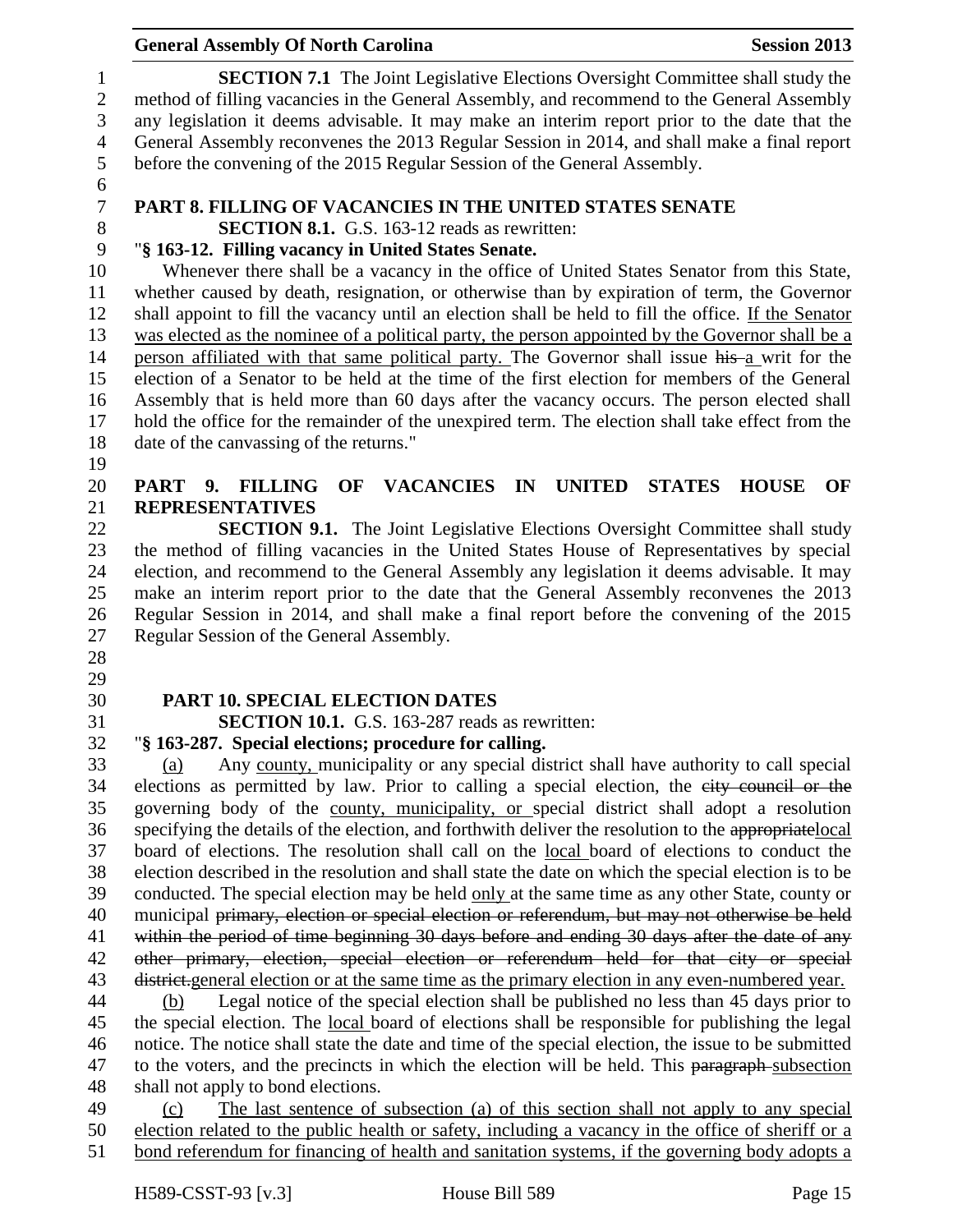|                | <b>General Assembly Of North Carolina</b><br><b>Session 2013</b>                                                        |
|----------------|-------------------------------------------------------------------------------------------------------------------------|
| 1              | resolution stating the need for the special election at a time different from any other State,                          |
| $\overline{2}$ | county, or municipal general election or the primary in any even-numbered year.                                         |
| 3              | The last sentence of subsection (a) of this section shall not apply to municipal<br>(d)                                 |
| $\overline{4}$ | incorporation or recall elections pursuant to local act of the General Assembly.                                        |
| 5              | The last sentence of subsection (a) of this section shall not apply to municipal<br>(e)                                 |
| 6              | elections to fill vacancies in office pursuant to local act of the General Assembly where more                          |
| 7              | than six months remain in the term of office, and if less than six months remain in the office,                         |
| $8\phantom{1}$ | the governing board may fill the vacancy for the remainder of the unexpired term                                        |
| 9              | notwithstanding any provision of a local act of the General Assembly.                                                   |
| 10             | This section shall not impact the authority of the courts or the State Board to order a<br>(f)                          |
| 11             | new election at a time set by the courts or State Board under this Chapter."                                            |
| 12             | <b>SECTION 10.2.</b> Article 1 of Chapter 163 of the General Statutes is amended by                                     |
| 13             | adding a new section to read:                                                                                           |
| 14             | "§ 163-3. Special elections.                                                                                            |
| 15             | Special elections shall be called as permitted by law and conducted in accordance with                                  |
| 16             | G.S. 163-287."                                                                                                          |
| 17             | <b>SECTION 10.3.</b> G.S. 18B-601(f) reads as rewritten:                                                                |
| 18             | Election Date. – The board of elections shall conduct and set the date for the<br>" $(f)$                               |
| 19             | alcoholic beverage election, which may not be sooner than 60 days nor later than 120 days                               |
| 20             | from the date the request was received from the governing body or the petition was verified by                          |
| 21             | the board-election in accordance with G.S. 163-287. No alcoholic beverage election may be                               |
| 22             | held on the Tuesday next after the first Monday in November of an even-numbered year."                                  |
| 23             | <b>SECTION 10.4.</b> G.S. 63-80(c) reads as rewritten:                                                                  |
| 24             | Following the joint public hearing but prior to the adoption by a unit of local<br>"(c)                                 |
| 25             | government of any resolution creating a special airport district, the governing body of such unit                       |
| 26             | may submit the question of the unit's participation in a special airport district to the qualified                      |
| 27<br>28       | voters of such unit. The form of the question as stated on the ballot shall be in substantially the<br>following words: |
| 29             |                                                                                                                         |
| 30             |                                                                                                                         |
| 31             | $[$ $]$ NO"<br>$[$   YES                                                                                                |
| 32             | If a majority of the qualified voters of the unit who vote thereon approve such participation, the                      |
| 33             | governing body of such unit may adopt a resolution creating the particular special airport                              |
| 34             | district. The election shall be conducted in accordance with G.S. 163-287 and the results                               |
| 35             | thereof certified, declared and published in the same manner as bond elections within the unit."                        |
| 36             | <b>SECTION 10.5.</b> G.S. 63-87 reads as rewritten:                                                                     |
| 37             | "§ 63-87. Bond elections.                                                                                               |
| 38             | Elections for the purpose of authorizing the levy of taxes for the issuance of bonds shall be                           |
| 39             | called by the district board and shall be conducted in accordance with G.S. 163-287 and the                             |
| 40             | results canvassed by the boards of elections having jurisdiction within the participating units.                        |
| 41             | Such results shall be certified to the district board and such board shall certify and declare the                      |
| 42             | result of the election and publish a statement of the result once as provided in the Local                              |
| 43             | Government Bond Act."                                                                                                   |
| 44             | <b>SECTION 10.6.</b> G.S. 69-25.1 reads as rewritten:                                                                   |
| 45             | "§ 69-25.1. Election to be held upon petition of voters.                                                                |
| 46             | Upon the petition of thirty-five percent (35%) of the resident freeholders living in an area                            |
| 47             | lying outside the corporate limits of any city or town, which area is described in the petition                         |
| 48             | Fire District," the board of county                                                                                     |
| 49<br>50       | (Here insert name)<br>commissioners of the county shall call an a special election in said district for the purpose of  |
| 51             | submitting to the qualified voters therein the question of levying and collecting a special tax on                      |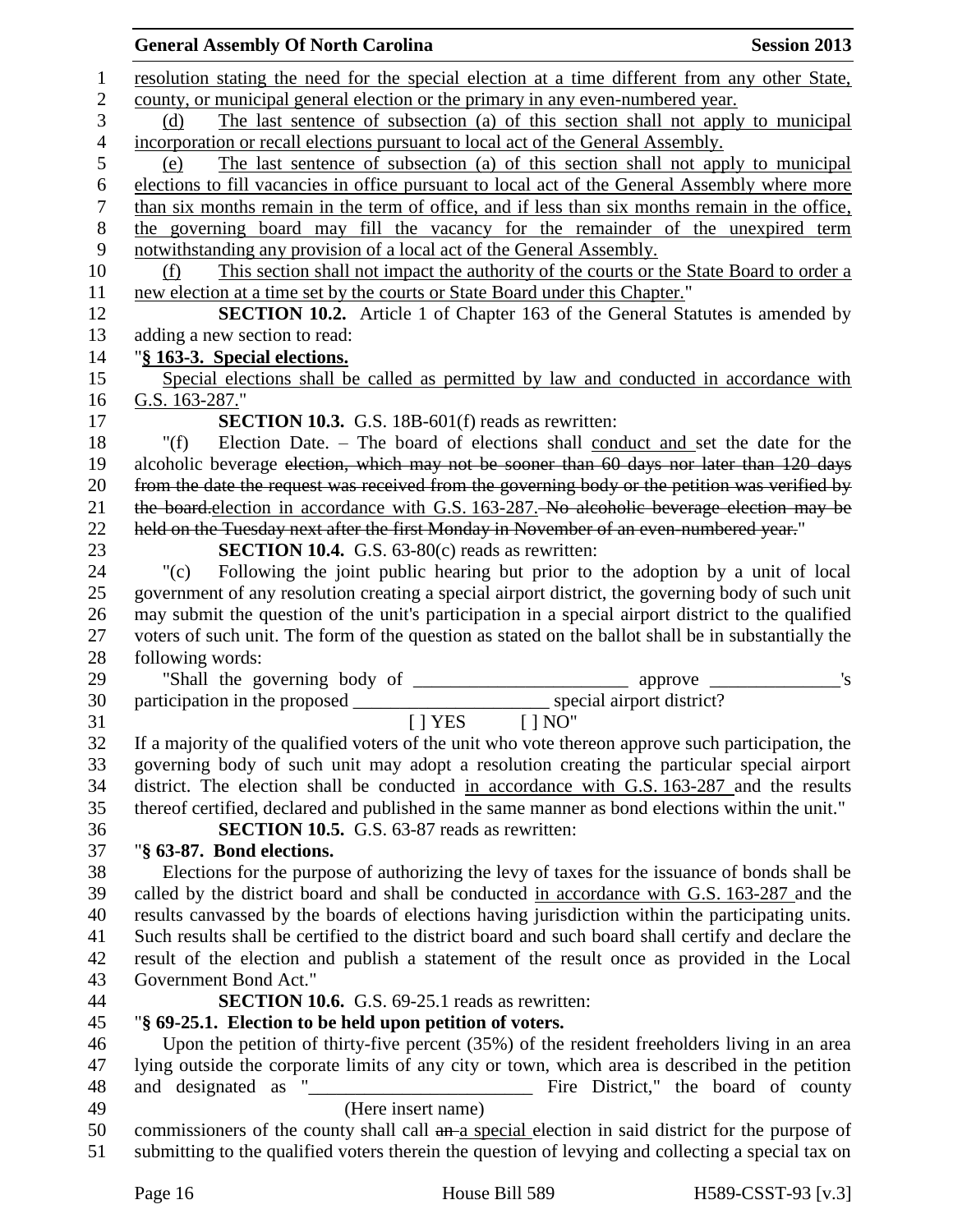1 all taxable property in said district, of not exceeding fifteen cents  $(15¢)$  on the one hundred dollars (\$100.00) valuation of property, for the purpose of providing fire protection in said district. The county tax office shall be responsible for checking the freeholder status of those individuals signing the petition and confirming the location of the property owned by those individuals. Unless specifically excluded by other law, the provisions of Chapter 163 of the General Statutes concerning petitions for referenda and special elections shall apply. If the voters reject the special tax under the first paragraph of this section, then no new election may be held under the first paragraph of this section within two years on the question of levying and collecting a special tax under the first paragraph of this section in that district, or in any proposed district which includes a majority of the land within the district in which the tax was rejected.

 Upon the petition of thirty-five percent (35%) of the resident freeholders living in an area which has previously been established as a fire protection district and in which there has been 14 authorized by a vote of the people a special tax not exceeding ten cents  $(10¢)$  on the one hundred dollars (\$100.00) valuation of property within the area, the board of county 16 commissioners shall call an a special election in said area for the purpose of submitting to the qualified voters therein the question of increasing the allowable special tax for fire protection 18 within said district from ten cents  $(10¢)$  on the one hundred dollars (\$100.00) valuation to 19 fifteen cents  $(15¢)$  on the one hundred dollars  $(\$100.00)$  valuation on all taxable property 20 within such district. Elections-Special elections on the question of increasing the allowable tax rate for fire protection shall not be held within the same district at intervals less than two years."

**SECTION 10.7.** G.S. 69-25.2 reads as rewritten:

#### "**§ 69-25.2. Duties of county board of commissioners regarding conduct of elections; cost of holding.**

 The board of county commissioners, after consulting with the county board of elections, shall set a date for the special election in accordance with G.S. 163-287 by resolution adopted. The county board of elections shall hold and conduct the election in the district. The county board of elections shall advertise and conduct said election, in accordance with the provisions of this Article and with the procedures prescribed in Chapter 163 governing the conduct of special and general elections. No new registration of voters shall be required, but the deadline by which unregistered voters must register shall be contained in the legal advertisement to be 33 published by the county board of elections. The cost of holding the election to establish a district shall be paid by the county, provided that if the district is established, then the county shall be reimbursed the cost of the election from the taxes levied within the district, but the cost of an election to increase the allowable tax under G.S. 69-25.1 or to abolish a fire district under G.S. 69-25.10 shall be paid from the funds of the district."

## **SECTION 10.8.** G.S. 105-465 reads as rewritten:

### "**§ 105-465. County election as to adoption of local sales and use tax.**

 The board of elections of any county, upon the written request of the board of county commissioners, or upon receipt of a petition signed by qualified voters of the county equal in number to at least fifteen percent (15%) of the total number of votes cast in the county, at the last preceding election for the office of Governor, shall call a special election for the purpose of submitting to the voters of the county the question of whether a one percent (1%) sales and use tax will be levied.

 The special election shall be held under the same rules applicable to the election of 47 members of the General Assembly. No new registration of voters shall be required. All qualified voters in the county who are properly registered not later than 21 days (excluding 49 Saturdays and Sundays) prior to the election shall be entitled to vote at the election. The county board of elections shall give at least 20 days' public notice prior to the closing of the registration books for the special election.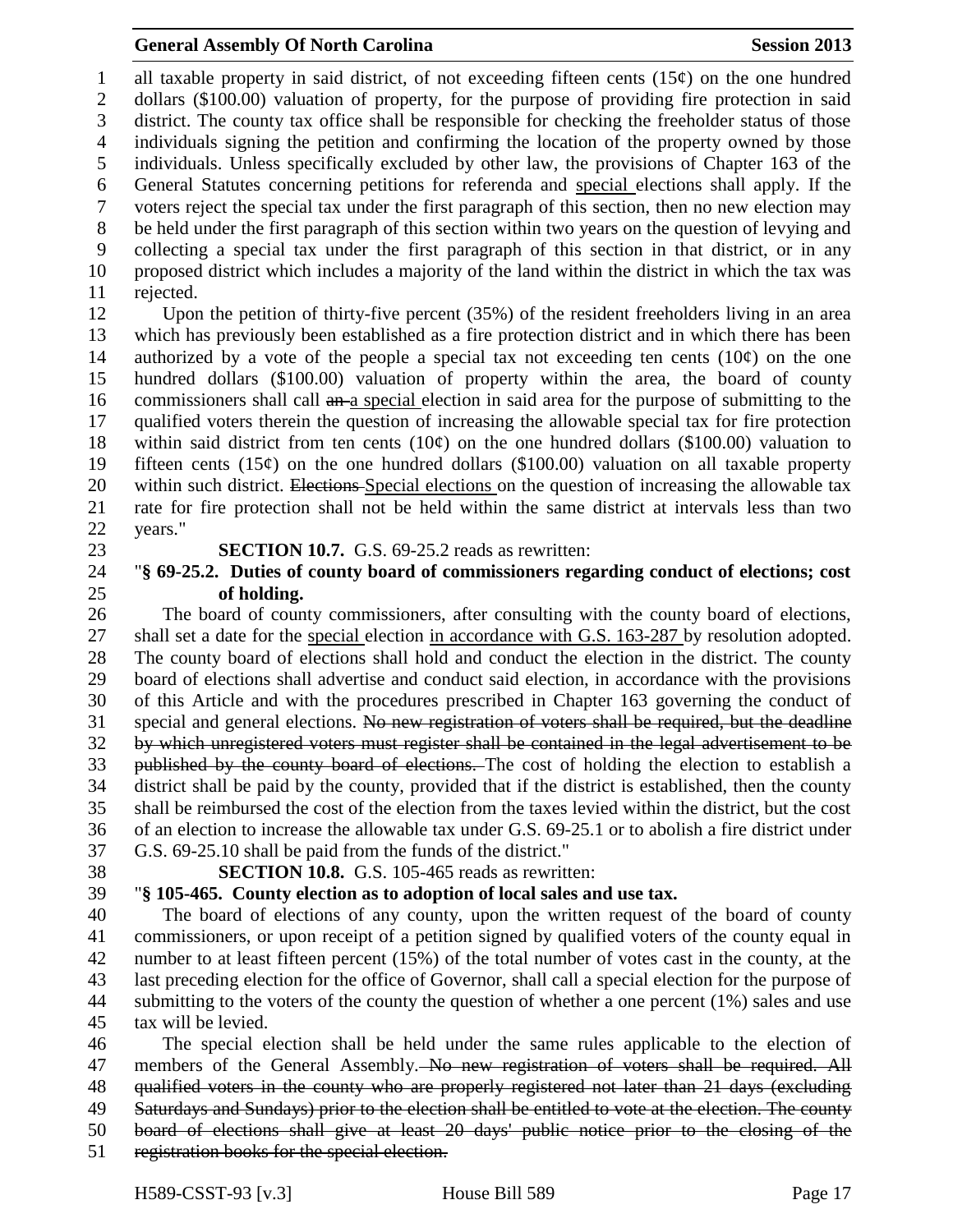The county board of elections shall prepare ballots for the special election. The question presented on the ballot shall be "FOR one percent (1%) local sales and use tax on items subject to State sales and use tax at the general State rate and on food" or "AGAINST one percent (1%) local sales and use tax on items subject to State sales and use tax at the general State rate and on food".

6 The county board of elections shall fix the date of the special election, election on a date 7 permitted by G.S. 163-287, except that the special election shall not be held on the date or within 60 days of any biennial election for county officers, nor within one year from the date of the last preceding special election under this section."

**SECTION 10.9.** G.S. 105-473(a) reads as rewritten:

 "(a) The board of elections of any county, upon the written request of the board of county commissioners thereof, or upon receipt of a petition signed by qualified voters of the county equal in number to at least fifteen percent (15%) of the total number of votes cast in the county at the last preceding election for the office of Governor, shall call a special election for the purpose of submitting to the voters of the county the question of whether the levy of a one percent (1%) sales and use tax theretofore levied should be repealed.

 The special election shall be held under the same rules and regulations applicable to the 18 election of members of the General Assembly. No new registration of voters shall be required. All qualified voters in the county who are properly registered not later than 21 days (excluding Saturdays and Sundays) prior to the election shall be entitled to vote at said election. The county board of elections shall give at least 20 days' public notice prior to the closing of the registration books for the special election.

 The county board of elections shall prepare ballots for the special election which shall contain the words "FOR repeal of the one percent (1%) local sales and use tax levy," and the words "AGAINST repeal of the one percent (1%) local sales and use tax levy," with appropriate squares so that each voter may designate his vote by his cross (X) mark.

27 The county board of elections shall fix the date of the special election; election on a date 28 permitted by G.S. 163-287; provided, however, that the special election shall not be held on the 29 day of any biennial election for county officers, nor within 60 days thereof, nor within one year from the date of the last preceding special election held under this section."

**SECTION 10.10.** G.S. 105-507.1(a) reads as rewritten:

 "(a) Resolution. – The board of commissioners of a county may direct the county board of elections to conduct an advisory referendum within the county on the question of whether a local sales and use tax at the rate of one-half percent (1/2%) may be levied in accordance with 35 this Part. The election shall be held on a date jointly agreed upon by the boards and shall be held in accordance with the procedures of G.S. 163-287. The board of commissioners shall hold a public hearing on the question at least 30 days before the date the election is to be held."

**SECTION 10.11.** G.S. 105-509(b) reads as rewritten:

 "(b) Resolution. – The board of trustees of the regional public transportation authority may, if all of the conditions listed in this subsection have been met, direct the respective county board or boards of elections to conduct an advisory referendum within the special district on the question of whether a local sales and use tax at the rate of one-half percent (1/2%) may be levied within the district in accordance with this Part. The tax may not be levied without voter approval. The election shall be held on a date jointly agreed upon by the authority, the county board or boards of commissioners, and the county board or boards of elections and shall be 46 held on a date permitted by and in accordance with the procedures of G.S. 163-287. An election to authorize the levy of a tax under this Part may be held only on one of the following dates: (i) Tuesday after the first Monday of November in the even-numbered year, the date of the general 49 election under G.S. 163-1, (ii) the date of the primary election in the even-numbered year under G.S. 163-1(b), (iii) Tuesday after the first Monday in November of the odd-numbered year, or (iv) a date in September or October of the odd-numbered year as listed in G.S. 163-279(a)(2),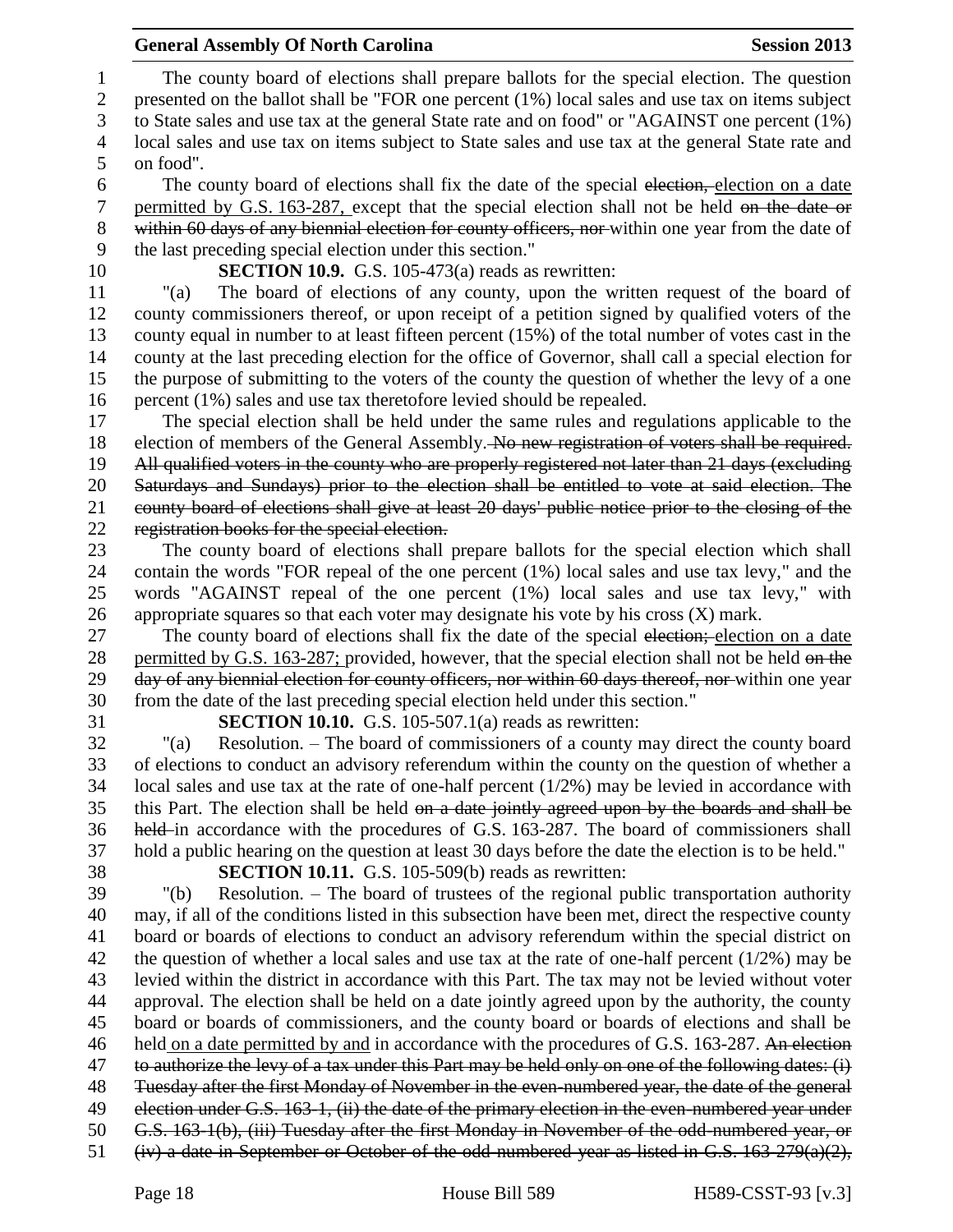|                | <b>General Assembly Of North Carolina</b><br><b>Session 2013</b>                                         |
|----------------|----------------------------------------------------------------------------------------------------------|
| 1              | $(3)$ , or $(4)$ but only if at least one municipality in the county is holding a primary or election on |
| $\overline{2}$ | that date. The conditions are as follows:                                                                |
| 3              | The board of trustees has obtained approval to conduct a referendum by a<br>(1)                          |
| $\overline{4}$ | vote of the following:                                                                                   |
| 5              | A majority vote of each of the county boards of commissioners<br>a.                                      |
| 6              | within the special district, if it is a multicounty special district.                                    |
| $\tau$         | A majority of the county board of commissioners within the special<br>b.                                 |
| $8\,$          | district, if it is a single-county special district.                                                     |
| 9              | A public hearing is held on the question by the board or boards of<br>(2)                                |
| 10             | commissioners at least 30 days before the date the election is to be held."                              |
| 11             | <b>SECTION 10.12.</b> G.S. 105-510(b) reads as rewritten:                                                |
| 12             | Resolution. – The board of trustees of the regional transportation authority may, if<br>" $(b)$          |
| 13             | all of the conditions listed in this subsection have been met, direct the respective county board        |
| 14             | or boards of elections to conduct an advisory referendum within the special district on the              |
| 15             | question of whether a local sales and use tax at the rate of one-half percent $(1/2%)$ may be            |
| 16             | levied within the district in accordance with this Part. The tax may not be levied without voter         |
| 17             | approval. The election shall be held on a date jointly agreed upon by the authority, the county          |
| 18             | board or boards of commissioners, and the county board or boards of elections and shall be               |
| 19             | held on a date permitted by and in accordance with the procedures of G.S. 163-287. An election           |
| 20             | to authorize the levy of a tax under this Part may be held only on one of the following dates: (i)       |
| 21             | Tuesday after the first Monday of November in the even-numbered year, the date of the general            |
| 22             | election under G.S. 163-1, (ii) the date of the primary election in the even-numbered year under         |
| 23             | G.S. 163-1(b), (iii) Tuesday after the first Monday in November of the odd-numbered year, or             |
| 24             | $(iv)$ a date in September or October of the odd-numbered year as listed in G.S. 163-279(a)(2),          |
| 25             | (3), or (4) but only if at least one municipality in the county is holding a primary or election on      |
| 26             | that date. The conditions are as follows:                                                                |
| 27             | The board of trustees has obtained approval to conduct a referendum by a<br>(1)                          |
| 28             | vote of the following:                                                                                   |
| 29             | A majority vote of both of the county boards of commissioners<br>a.                                      |
| 30             | within the special district, if it is a multicounty special district.                                    |
| 31             | A majority of the county board of commissioners within the special<br>b.                                 |
| 32             | district, if it is a single-county special district.                                                     |
| 33             | A public hearing is held on the question by the board or boards of<br>(2)                                |
| 34             | commissioners at least 30 days before the date the election is to be held."                              |
| 35             | <b>SECTION 10.13.</b> G.S. 105-511.2(a) reads as rewritten:                                              |
| 36             | Resolution. – The board of commissioners of a county may direct the county board<br>" $(a)$              |
| 37             | of elections to conduct an advisory referendum within the county on the question of whether a            |
| 38             | local sales and use tax at the rate of one-quarter percent $(1/4%)$ may be levied in accordance          |
| 39             | with this Part. The election shall be held on a date jointly agreed upon by the boards and shall         |
| 40             | be held on a date permitted by and in accordance with the procedures of G.S. 163-287. An                 |
| 41             | election to authorize the levy of a tax under this Part may be held only on one of the following         |
| 42             | dates: (i) Tuesday after the first Monday of November in the even numbered year, the date of             |
| 43             | the general election under G.S. 163-1, (ii) the date of the primary election in the                      |
| 44             | even-numbered year under G.S. 163-1(b), (iii) Tuesday after the first Monday in November of              |
| 45             | the odd numbered year, or (iv) a date in September or October of the odd numbered year as                |
| 46             | listed in G.S. $163-279(a)(2)$ , $(3)$ , or $(4)$ but only if at least one municipality in the county is |
| 47             | holding a primary or election on that date. The board of commissioners shall hold a public               |
| 48             | hearing on the question at least 30 days before the date the election is to be held."                    |
| 49             | <b>SECTION 10.14.</b> G.S. 105-537(b) reads as rewritten:                                                |
| 50             | Vote. – The board of county commissioners may direct the county board of<br>" $(b)$                      |
| 51             | elections to conduct an advisory referendum on the question of whether to levy a local sales             |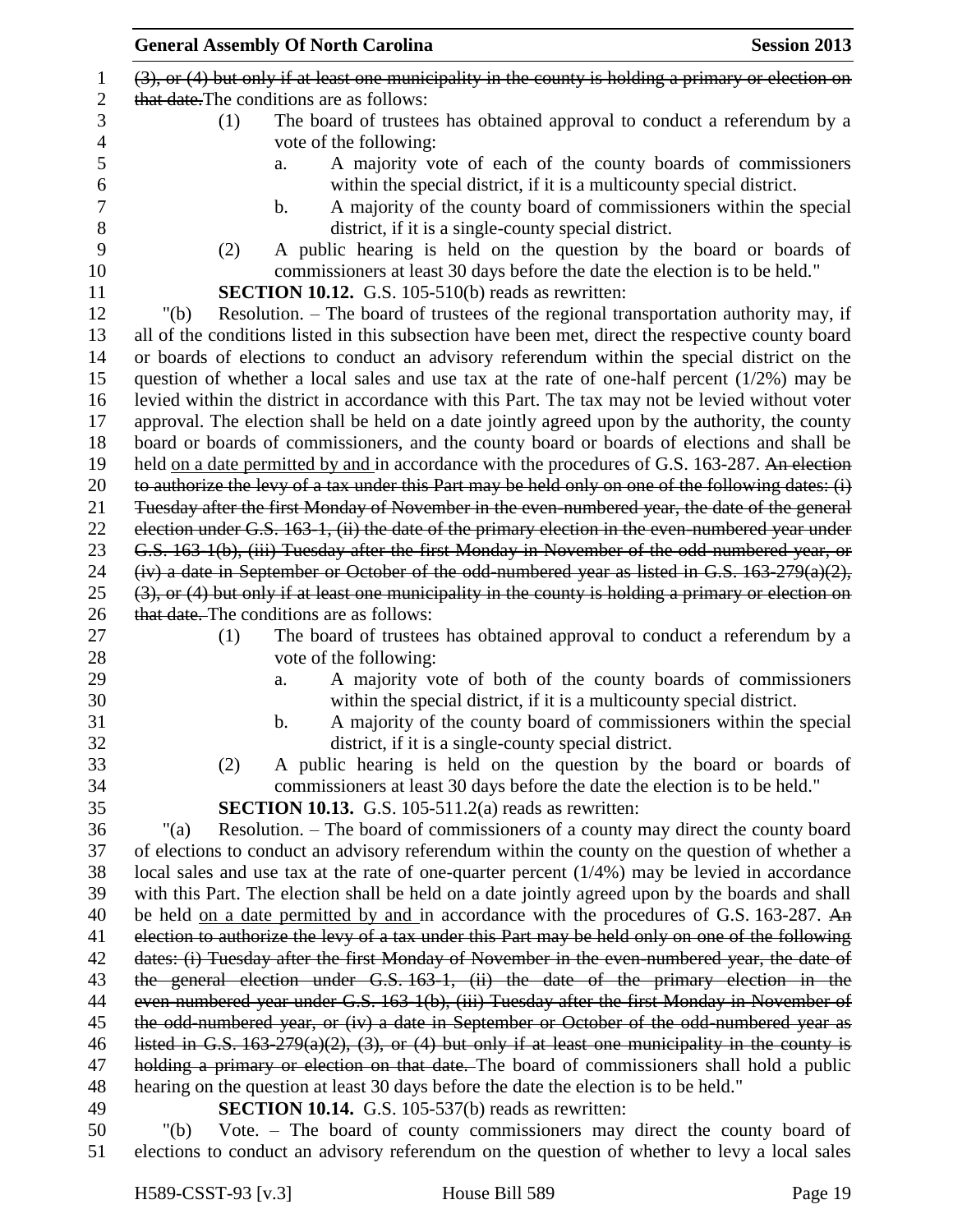1 and use tax in the county as provided in this Article. The election shall be held on a date jointly agreed upon by the board of county commissioners and the board of elections and shall be held

in accordance with the procedures of G.S. 163-287."

**SECTION 10.15.** G.S. 106-343 reads as rewritten:

# "**§ 106-343. Appropriations by counties; elections.**

 The several boards of county commissioners in the State are hereby expressly authorized and empowered to make such appropriations from the general funds of their county as will enable them to cooperate effectively with the state Department of Agriculture and Consumer Services and Federal Department of Agriculture in the eradication of tuberculosis in their respective counties: Provided, that if in 10 days after said appropriation is voted, one fifth of the qualified voters of the county petition the board of commissioners to submit the question of tuberculosis eradication or no tuberculosis eradication to the voters of the county, said commissioners shall submit such questions to said voters. Said election shall be held and 14 conducted under the rules and regulations provided for holding stock-law elections in G.S. 68-16, 68-20 and 68-21.G.S. 163-287. If at any such election a majority of the votes cast shall be in favor of said tuberculosis eradication, the said board shall record the result of the election upon its minutes, and cooperative tuberculosis eradication shall be taken up with the state Department of Agriculture and Consumer Services and Federal Department of Agriculture. If, however, a majority of the votes cast shall be adverse, then said board shall make no appropriation."

# **SECTION 10.16.** G.S. 115C-501(h) reads as rewritten:

 "(h) To Annex or Consolidate Areas or Districts from Contiguous Counties and to Provide a Supplemental School Tax in Such Annexed Areas or Consolidated Districts. – An election may be called in any districts or other school areas, from contiguous counties, as to whether the districts in one county shall be enlarged by annexing or consolidating therewith any adjoining districts, or other school area or areas from an adjoining county, and if a special or supplemental school tax is levied and collected in the districts of the county to which the territory is to be annexed or consolidated, whether upon such annexation or consolidation there shall be levied and collected in the territory to be annexed or consolidated the same special or supplemental tax for schools as is levied and collected in the districts in the other county. If such election carries, the said special or supplemental tax shall be collected pursuant to G.S. 115C-511 and remitted to the local school administrative unit on whose behalf such 33 special and supplemental tax is already levied: Provided, that not with standing the provisions of G.S. 115C-508, if the notice of election clearly so states, and the election shall be held prior to August 1, the annexation or consolidation shall be effective and the tax so authorized shall be levied and collected beginning with the fiscal year commencing July 1 next preceding such elections.levied."

- "(j) All elections called under this section shall be conducted in accordance with
- 
- 

G.S. 163-287."

**SECTION 10.17.** G.S. 115C-501 is amended by adding a new subsection to read:

**SECTION 10.18.** G.S. 115D-33(d) reads as rewritten:

 "(d) All elections shall be held in the same manner as elections held under Article 4, 43 Chapter 159, of the General Statutes, the Local Government Bond Act, and may be held at any time fixed by the tax-levying authority of the administrative area or proposed administrative 45 area of the institution for which such election is to be held. shall be held on a date permitted by G.S. 163-287."

**SECTION 10.19.** G.S. 115D-35(a) reads as rewritten:

 "(a) Formal requests for elections on the question of authority to appropriate nontax revenues or levy special taxes, or both, and to issue bonds, when such elections are to be held for the purpose of establishing an institution, shall be originated and submitted only in the following manner: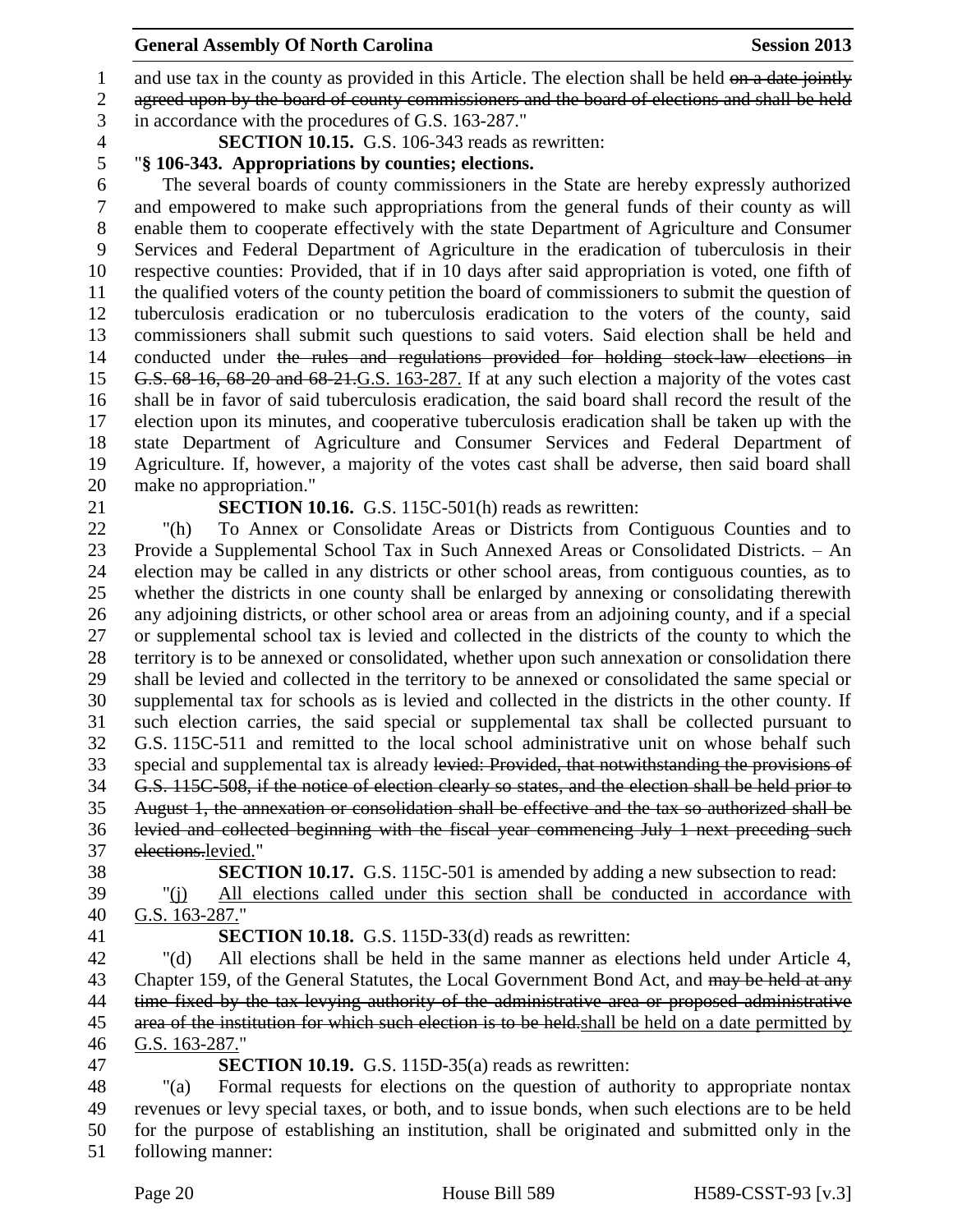|             | <b>Session 2013</b><br><b>General Assembly Of North Carolina</b>                                    |
|-------------|-----------------------------------------------------------------------------------------------------|
| (1)         | Proposed multiple-county administrative areas: Formal requests for elections                        |
|             | may be submitted jointly by all county boards of education in the proposed                          |
|             | administrative area, or by petition of fifteen percent (15%) of the number of                       |
|             | qualified voters of the proposed area who voted in the last preceding election                      |
|             | for Governor, to the boards of commissioners of all counties in the proposed                        |
|             | area, who may shall fix the time for such election by joint resolution on a                         |
|             | date permitted by G.S. 163-287, which shall be entered in the minutes of                            |
|             | each board.                                                                                         |
| (2)         | Proposed single-county administrative area: Formal requests shall be                                |
|             | submitted by the board of education of any public school administrative unit                        |
|             | within the county of the proposed administrative area or by petition of                             |
|             | fifteen percent $(15%)$ of the number of qualified voters of the county who                         |
|             | voted in the last preceding election for Governor, to the board of                                  |
|             | commissioners of the county of the proposed administrative area, who may                            |
|             | shall fix the time for such election by resolution on a date permitted by                           |
|             | G.S. 163-287, which shall be entered in the minutes of the board."                                  |
|             | <b>SECTION 10.20.</b> G.S. 130A-69 reads as rewritten:                                              |
| " $(a)$     | If after a sanitary district has been created or the provisions of this Part have been              |
|             | made applicable to a sanitary district, a petition signed by not less than fifteen percent (15%) of |
|             | the resident freeholders within any territory contiguous to and adjoining the sanitary district     |
|             | may be presented to the sanitary district board requesting annexation of territory described in     |
|             | the petition. The sanitary district board shall send a copy of the petition to the board of         |
|             | commissioners of the county or counties in which the district is located and to the Department.     |
|             | The sanitary district board shall request that the Department hold a joint public hearing with the  |
|             | sanitary district board on the question of annexation. The Secretary and the chairperson of the     |
|             | sanitary district board shall name a time and place for the public hearing. The chairperson of      |
|             | the sanitary district board shall publish a notice of public hearing once in a newspaper or         |
|             | newspapers published or circulating in the sanitary district and the territory proposed to be       |
|             | annexed. The notice shall be published not less than 15 days prior to the hearing. If after the     |
|             | hearing, the Commission approves the annexation of the territory described in the petition, the     |
|             | Department shall advise the board or boards of commissioners of the approval. The board or          |
|             | boards of commissioners shall order and provide for the holding of a special election in            |
|             | accordance with G.S. 163-287 upon the question of annexation within the territory proposed to       |
| be annexed. |                                                                                                     |
| (b)         | If at or prior to the public hearing, a petition is filed with the sanitary district board          |
|             | signed by not less than fifteen percent (15%) of the freeholders residing in the sanitary district  |
|             | requesting an election be held on the annexation question, the sanitary district board shall send   |
|             | a copy of the petition to the board or boards of commissioners who shall order and provide for      |
|             | the submission of the question to the voters within the sanitary district. This election may be     |
|             | held on the same day as the election in the territory proposed to be annexed, and both elections    |
|             | and registrations may be held pursuant to a single notice. A majority of the votes cast is          |

necessary for a territory to be annexed to a sanitary district.

 (c) The election shall be held by the county board or boards of elections as soon as 44 possible in accordance with G.S. 163-287 after the board or boards of commissioners orders the election. The cost of the election shall be paid by the sanitary district. Registration in the area proposed for annexation shall be under the same procedure as G.S. 163-288.2.

- …."
- 

**SECTION 10.21.** G.S. 139-39 reads as rewritten:

# "**§ 139-39. Alternative method of financing watershed improvement programs by special county tax.**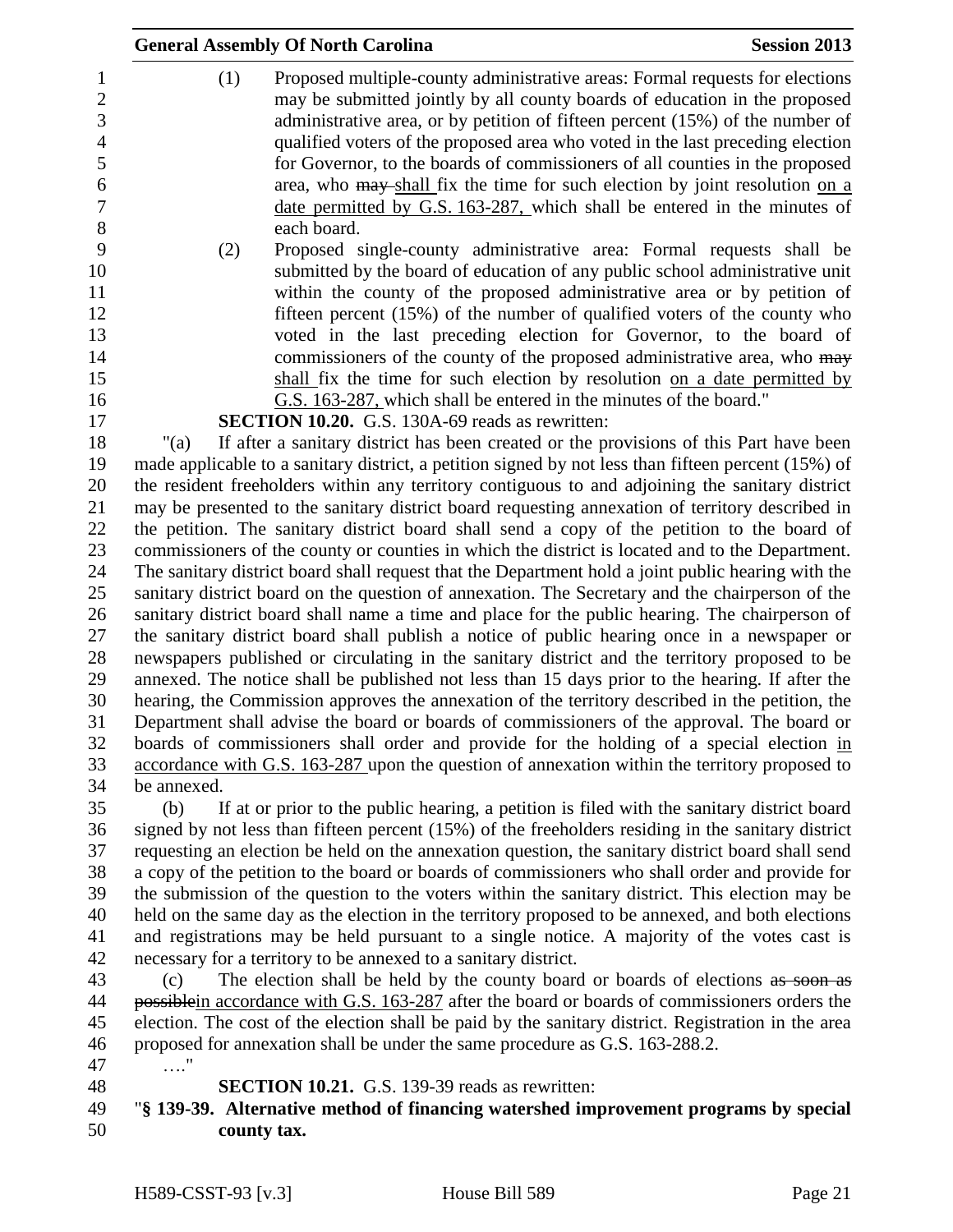The board of county commissioners in any county is authorized to call a special election to determine whether it be the will of the qualified voters of the county that they levy and cause to be collected annually, at the same time and in the same manner as the general county taxes are 4 levied and collected, a special tax at a rate not to exceed twenty-five cents  $(25¢)$  on each one hundred dollars (\$100.00) valuation of property in said county, to be known as a "Watershed Improvement Tax," the funds therefrom, if the levy be authorized by the voters of said county, to be used for the prevention of flood water and sediment damages, and for furthering the conservation, utilization and disposal of water and the development of water resources. Any special election shall be conducted in accordance with G.S. 163-287."

**SECTION 10.22.** G.S. 147-69.6(f) reads as rewritten:

 "(f) The Board of Commissioners of Swain County may direct the Swain County Board of Elections to conduct an advisory referendum on the question of whether any portion of the principal of the Fund should be disbursed to and expended by the county for a particular 14 purpose. The election shall be held on a date jointly agreed upon by the two boards, which may be the same day as any other referendum or election in the county, but may not otherwise be during the period beginning 30 days before and ending 30 days after the day of any other referendum or election to be conducted by the board of elections and already validly called or scheduled by law. The election shall be held in accordance with the procedures of G.S. 163-287. The question to be presented on the ballot shall disclose the specific purpose proposed for expenditure of the principal investment of the Trust Fund and the amount proposed for expenditure."

**SECTION 10.23.** G.S. 153A-60 reads as rewritten:

# "**§ 153A-60. Initiation of alterations by resolution.**

 The board of commissioners shall initiate any alteration in the structure of the board by adopting a resolution. The resolution shall:

- 26 (1) Briefly but completely describe the proposed alterations;
- (2) Prescribe the manner of transition from the existing structure to the altered 28 structure:
- (3) Define the electoral districts, if any, and apportion the members among the districts;
- (4) Call a special referendum on the question of adoption of the alterations. The referendum shall be held and conducted by the county board of elections. 33 The referendum may be held only on a date permitted by G.S. 163-287. the same time as any other state, county or municipal primary, election, special election or referendum, or on any date set by the board of county commissioners, provided, that such referendum shall not be held within the period of time beginning 60 days before and ending 60 days after any other primary, election, special election or referendum held in the county.
- Upon its adoption, the resolution shall be published in full."
- **SECTION 10.24.** G.S. 153A-405(a) reads as rewritten:

 "(a) If authorized to do so by the concurrent resolutions that established it, a commission may call a referendum on its proposed plan of governmental consolidation. If authorized or directed in the concurrent resolutions, the ballot question may include the assumption of debt secured by a pledge of faith and credit language and may also include the assumption of the right to issue authorized but unissued faith and credit debt language as provided in subsection 46 (b) of this section. The referendum may be held on the same day as any other referendum or election in the county or counties involved, but may not otherwise be held during the period beginning 30 days before and ending 30 days after the day of any other referendum or election 49 to be conducted by the board or boards of elections conducting the referendum and already validly called or scheduled by law.shall be held in accordance with G.S. 163-287."

**SECTION 10.25.** G.S. 158-16 reads as rewritten: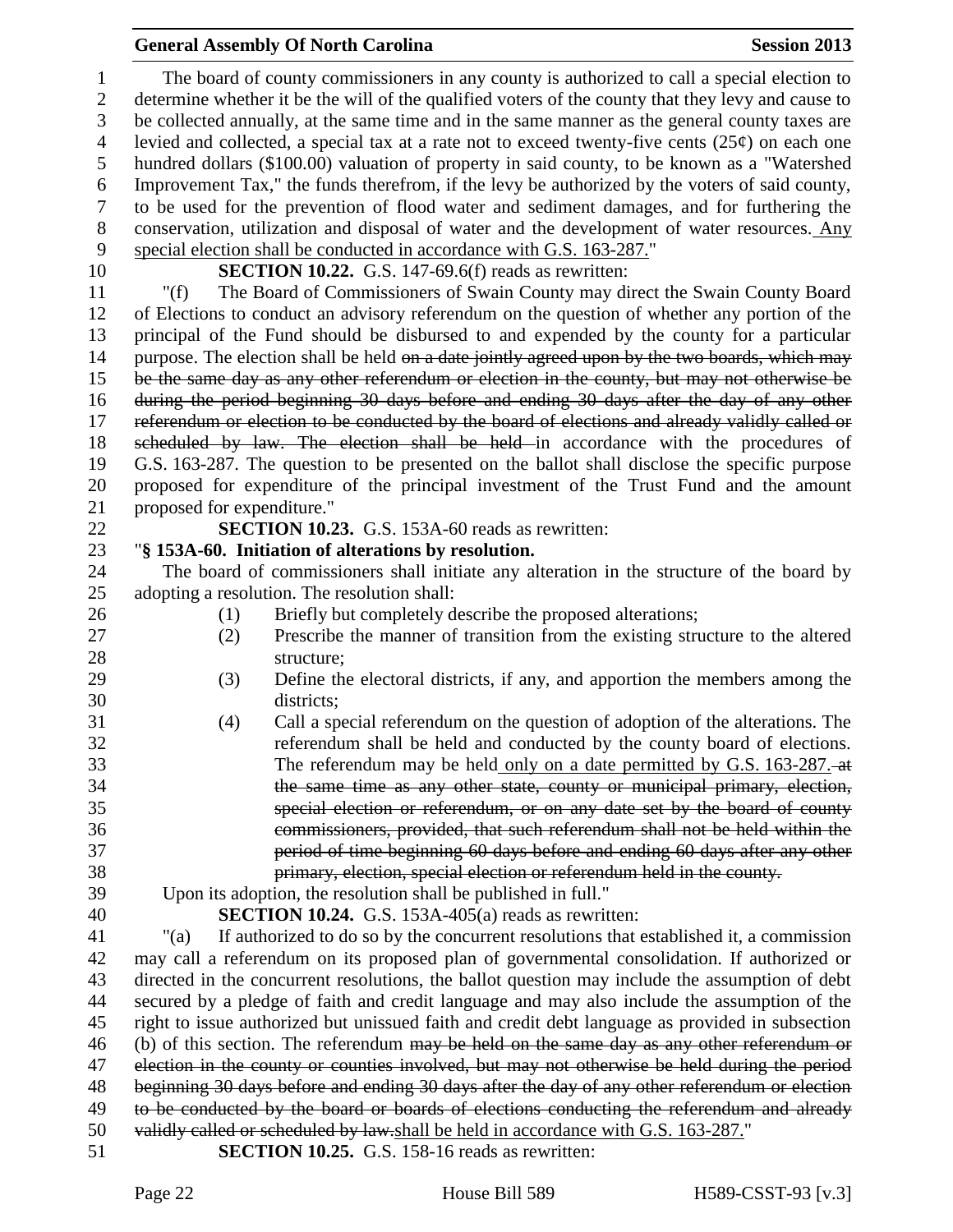"**§ 158-16. Board of commissioners may call tax election; rate and purposes of tax.** The board of county commissioners in any county is authorized and empowered to call a special election to determine whether it be the will of the qualified voters of said county that they levy and cause to be collected annually, at the same time and in the same manner as the 5 general county taxes are levied and collected, a special tax at a rate not to exceed five cents  $(5\phi)$  on each one hundred dollars (\$100.00) valuation of property in said county, to be known as an "industrial development tax," the funds therefrom, if the levy be authorized by the voters of said county, to be used for the purpose of attracting new and diversified industries to said county, and for the encouragement of new business and industrial ventures by local as well as foreign capital, and for the purpose of aiding and encouraging the location of manufacturing enterprises, making industrial surveys and locating industrial plants in said county, and for the purpose of encouraging agricultural development in said county. Any special election shall be conducted in accordance with G.S. 163-287." **SECTION 10.26.** G.S. 159-61(b) reads as rewritten:

 "(b) The date of a bond referendum shall be fixed by the governing board, but shall not 16 be more than one year after adoption of the bond order. order, only on a date permitted by G.S. 163-287. The governing board may call a special referendum for the purpose of voting on a bond issue on any day, including the day of any regular or special election held for another purpose (unless the law under which the bond referendum or other election is held specifically 20 prohibits submission of other questions at the same time). A special bond referendum may not be held within 30 days before or 10 days after a statewide primary, election, or referendum, or 22 within 30 days before or 10 days after any other primary, election, or referendum to be held in 23 the same unit holding the bond referendum and already validly called or scheduled by law at 24 the time the bond referendum is called. The clerk shall mail or deliver a certified copy of the resolution calling a special bond referendum to the board of elections that is to conduct it within three days after the resolution is adopted, but failure to observe this requirement shall not in any manner affect the validity of the referendum or bonds issued pursuant thereto. Bond referenda shall be conducted by the board of elections conducting regular elections of the 29 county, city, or special district. In fixing the date of a bond referendum, the governing board shall consult the board of elections in order that the referendum shall not unduly interfere with other elections already scheduled or in process. Several bond orders or other matters may be voted upon at the same referendum."

**SECTION 10.27.** G.S. 160A-103 reads as rewritten:

# "**§ 160A-103. Referendum on charter amendments by ordinance.**

 An ordinance adopted under G.S. 160A-102 that is not made effective upon approval by a vote of the people shall be subject to a referendum petition. Upon receipt of a referendum petition bearing the signatures and residence addresses of a number of qualified voters of the city equal to at least 10 percent of the whole number of voters who are registered to vote in city elections according to the most recent figures certified by the State Board of Elections or 5,000, whichever is less, the council shall submit an ordinance adopted under G.S. 160A-102 to a vote 41 of the people. The date of the special election shall be fixed at on a date permitted by G.S. 163-287. not more than 120 nor fewer than 60 days after receipt of the petition. A referendum petition shall be addressed to the council and shall identify the ordinance to be submitted to a vote. A referendum petition must be filed with the city clerk not later than 30 days after publication of the notice of adoption of the ordinance."

## **SECTION 10.28.** G.S. 160A-104 reads as rewritten:

# "**§ 160A-104. Initiative petitions for charter amendments.**

 The people may initiate a referendum on proposed charter amendments. An initiative petition shall bear the signatures and resident addresses of a number of qualified voters of the city equal to at least ten percent (10%) of the whole number of voters who are registered to vote in city elections according to the most recent figures certified by the State Board of Elections or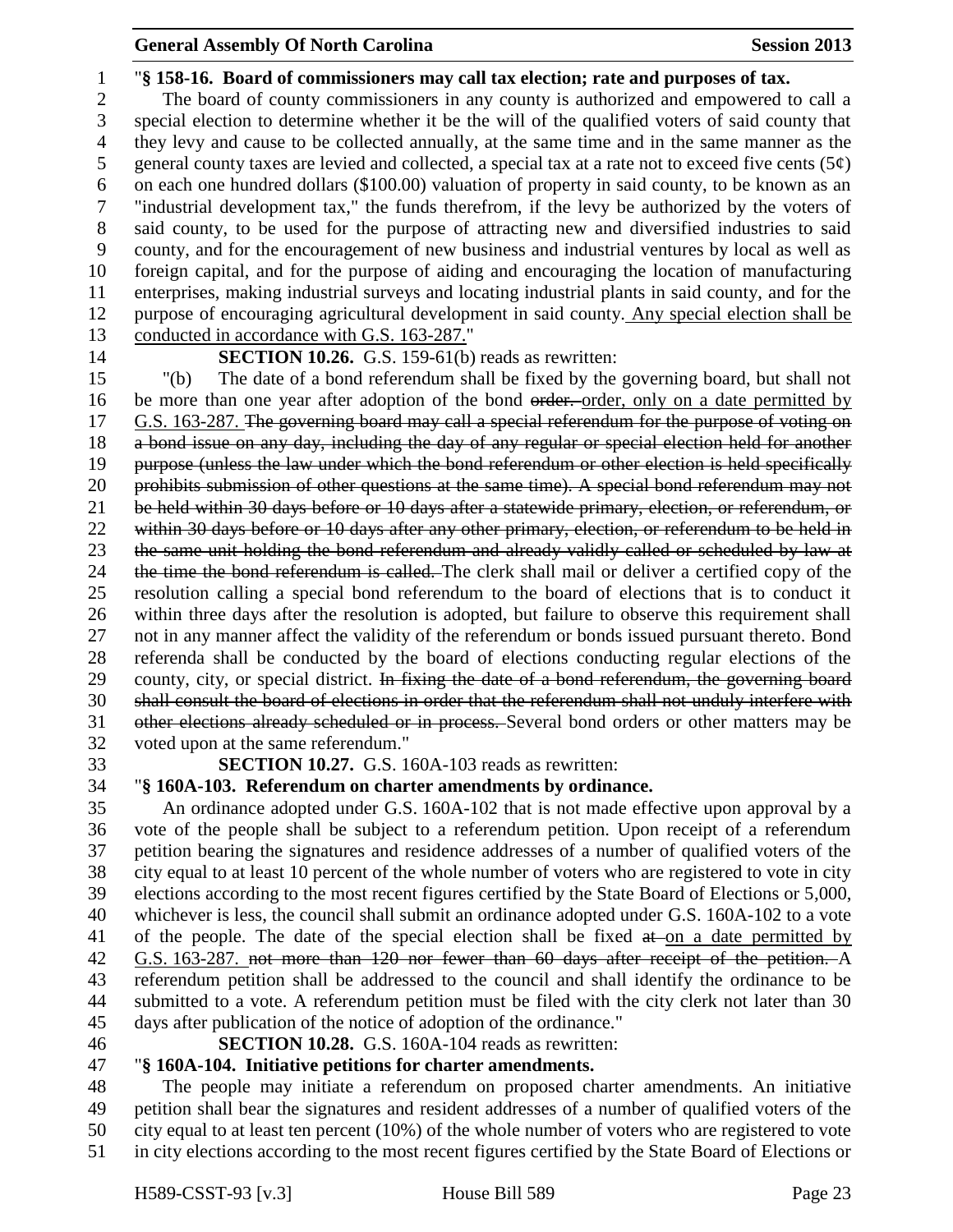5,000, whichever is less. The petition shall set forth the proposed amendments by describing them briefly but completely and with reference to the pertinent provisions of G.S. 160A-101, but it need not contain the precise text of the charter amendments necessary to implement the proposed changes. The petition may not propose changes in the alternative, or more than one integrated set of charter amendments. Upon receipt of a valid initiative petition, the council shall call a special election on the question of adopting the charter amendments proposed therein, and shall give public notice thereof in accordance with G.S. 163-287. The date of the 8 special election shall be fixed at on a date permitted by G.S. 163-287. not more than 120 nor fewer than 60 days after receipt of the petition. If a majority of the votes cast in the special election shall be in favor of the proposed changes, the council shall adopt an ordinance amending the charter to put them into effect. Such an ordinance shall not be subject to a referendum petition. No initiative petition may be filed (i) between the time the council initiates proceedings under G.S. 160A-102 by publishing a notice of hearing on proposed charter amendments and the time proceeding under that section have been carried to a conclusion either through adoption or rejection of a proposed ordinance or lapse of time, nor (ii) within one year and six months following the effective date of an ordinance amending the city charter pursuant to this Article, nor (iii) within one year and six months following the date of any election on charter amendments that were defeated by the voters.

 The restrictions imposed by this section on filing initiative petitions shall apply only to petitions concerning the same subject matter. For example, pendency of council action on amendments concerning the method of electing the council shall not preclude an initiative petition on adoption of the council-manager form of government.

 Nothing in this section shall be construed to prohibit the submission of more than one proposition for charter amendments on the same ballot so long as no proposition offers a different plan under the same option as another proposition on the same ballot."

**SECTION 10.29.** G.S. 160A-583 reads as rewritten:

### "**§ 160A-583. Funds.**

 The establishment and operation of a transportation authority as herein authorized are governmental functions and constitute a public purpose, and the municipality is hereby authorized to appropriate funds to support the establishment and operation of the transit authority. The municipality may also dedicate, sell, convey, donate or lease any of its interest in any property to the authority. Further, the authority is hereby authorized to establish such license and regulatory fees and charges as it may deem appropriate, subject to the approval of the governing body of the municipality. If the governing body finds that the funds otherwise available are insufficient, it may call a special election without a petition and submit to the qualified voters of the municipality the question of whether or not a special tax shall be levied and/or bonds issued, specifying the maximum amount thereof, for the purpose of acquiring lands, buildings, equipment and facilities and for the operations of the transit authority. Any special election shall be conducted in accordance with G.S. 163-287."

**SECTION 10.30.** G.S. 162A-68(d) reads as rewritten:

 "(d) If, at or prior to such public hearing, there shall be filed with the district board a petition, signed by not less than ten per centum (10%) of the qualified voters residing in the district, requesting an election to be held therein on the question of including the political subdivision or unincorporated area, the district board shall certify a copy of such petition to the board or boards of commissioners, and the board or boards of commissioners shall request the county board or boards of elections to submit such question to the qualified voters within the district in accordance with G.S. 163-287 and the other applicable provisions of Chapter 163 of the General Statutes; provided, that the election shall not be held unless the Environmental Management Commission has adopted a resolution approving the inclusion of the political subdivision or unincorporated area in the district.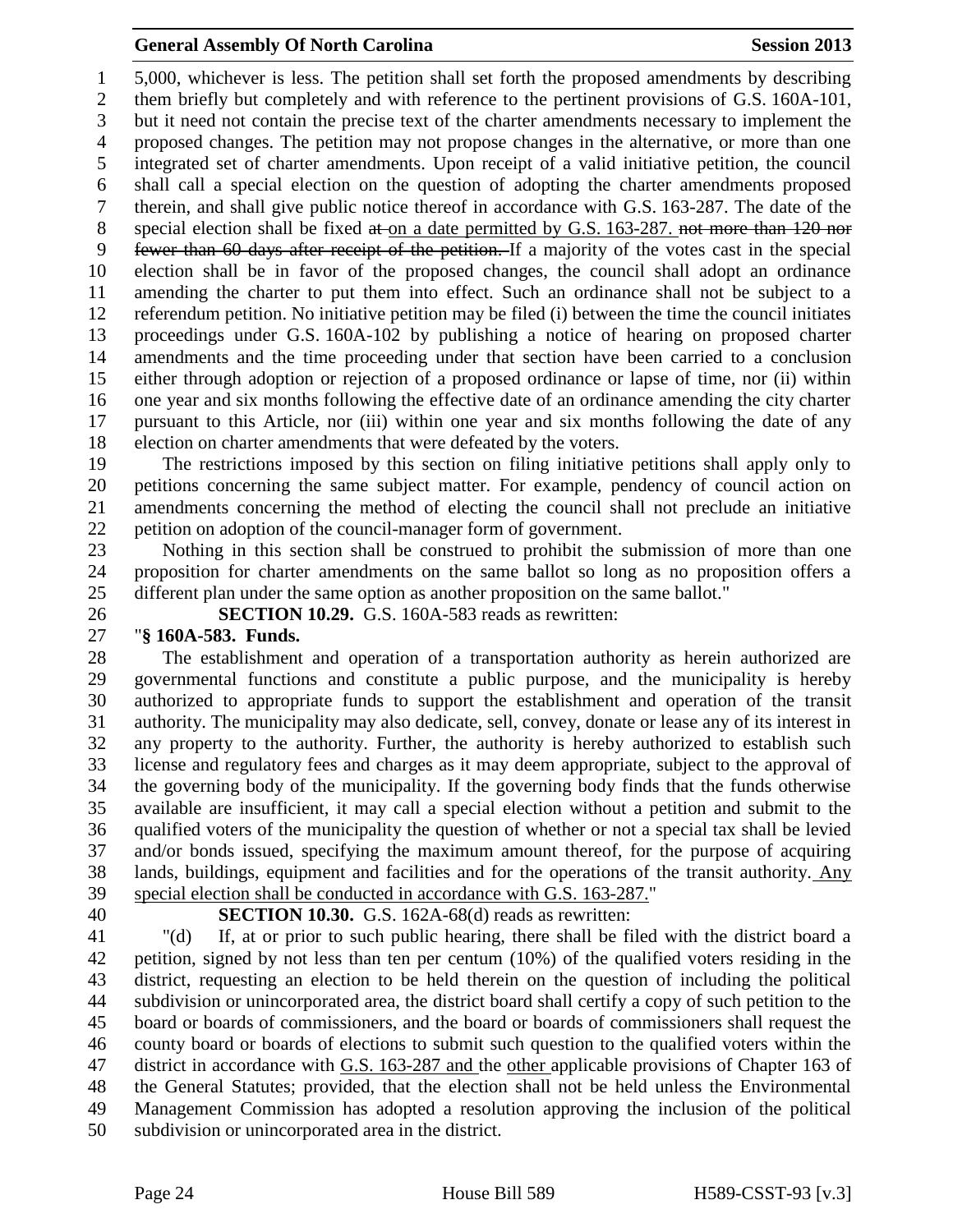|                | <b>General Assembly Of North Carolina</b>                                                                                                                                                           | <b>Session 2013</b> |
|----------------|-----------------------------------------------------------------------------------------------------------------------------------------------------------------------------------------------------|---------------------|
|                | Notice of such election, which shall contain a statement of the boundaries of the territory<br>proposed to be included in the district and the boundaries of the district after inclusion, shall be |                     |
|                | given by publication once a week for three successive weeks in a newspaper or newspapers                                                                                                            |                     |
|                | having general circulation within the district, the first publication to be at least 30 days prior to                                                                                               |                     |
| the election." |                                                                                                                                                                                                     |                     |
|                | SECTION 10 31. G.S. 162A-77.1 reads as rewritten:                                                                                                                                                   |                     |
|                | "\\$ 162A-77.1. Special election upon the question of the merger of metropolitan sewerage                                                                                                           |                     |
|                | districts into cities or towns.                                                                                                                                                                     |                     |
|                | Any district lying entirely within the corporate limits of a city or town may be merged into                                                                                                        |                     |
|                | such city or town in accordance with the provisions of this section.                                                                                                                                |                     |
|                | The governing body of a city or town, with the approval of the district board, shall call and                                                                                                       |                     |
|                | conduct a special election within such city or town on the question of the merger of the district                                                                                                   |                     |
|                | into the city or town. A vote in favor of such merger shall constitute a vote for such city or                                                                                                      |                     |
|                | town to assume the obligations of the district. Such special election may be called and                                                                                                             |                     |
|                | conducted by the governing body of a city or town upon its own motion after passage of a                                                                                                            |                     |
|                | resolution of the district board requesting or approving the special election. Any special                                                                                                          |                     |
|                | election shall be conducted in accordance with G.S. 163-287.                                                                                                                                        |                     |
|                | A new registration of voters shall not be required for the special election. The special                                                                                                            |                     |
|                | election shall be conducted in accordance with the provisions of law applicable to regular                                                                                                          |                     |
|                | elections in the city or town.                                                                                                                                                                      |                     |
|                | If a majority of the votes are in favor of the merger, then:                                                                                                                                        |                     |
| (1)            | All property, real and personal and mixed, including accounts receivable,                                                                                                                           |                     |
|                | belonging to such district shall vest in, belong to, and be the property of,                                                                                                                        |                     |
|                | such city or town. All district boards are hereby authorized to take such                                                                                                                           |                     |
|                | actions and to execute such documents as will carry into effect the                                                                                                                                 |                     |
|                | provisions and the intent of this section.                                                                                                                                                          |                     |
| (2)            | All judgments, liens, rights of liens, and causes of action of any nature in                                                                                                                        |                     |
|                | favor of such district shall vest in and remain and inure to the benefit of such                                                                                                                    |                     |
|                | city or town.                                                                                                                                                                                       |                     |
| (3)            | All taxes, assessments, sewer charges, and any other debts, charges or fees,                                                                                                                        |                     |
|                | owing to such district shall be owed to and collected by such city or town.                                                                                                                         |                     |
| (4)            | All actions, suits and proceedings pending against, or having been instituted                                                                                                                       |                     |
|                | by, such district shall not be abated by this section or by the merger herein                                                                                                                       |                     |
|                | provided for, but all such actions, suits, and proceedings shall be continued                                                                                                                       |                     |
|                | and completed in the same manner as if merger had not occurred, and such                                                                                                                            |                     |
|                | city or town shall be a party to all such actions, suits, and proceedings in the                                                                                                                    |                     |
|                | place and stead of the district and shall pay or cause to be paid any                                                                                                                               |                     |
|                | judgments rendered against the district in any such actions, suits, or                                                                                                                              |                     |
|                | proceedings. No new process need be served in any such action, suit, or                                                                                                                             |                     |
|                | proceeding.                                                                                                                                                                                         |                     |
| (5)            | All obligations of the district, including outstanding indebtedness, shall be                                                                                                                       |                     |
|                | assumed by such city or town, and all such obligations and outstanding                                                                                                                              |                     |
|                | indebtedness shall constitute obligations and indebtedness of such city or                                                                                                                          |                     |
|                | town, and the full faith and credit of such city or town shall be deemed to be                                                                                                                      |                     |
|                | pledged for the punctual payment of the principal of and the interest on any                                                                                                                        |                     |
|                | general obligation bonds or bond anticipation notes of such district, and all                                                                                                                       |                     |
|                | the taxable property within such city or town, as well as that formerly                                                                                                                             |                     |
|                | located within the district, shall be and remain subject to taxation for such                                                                                                                       |                     |
|                | payment.                                                                                                                                                                                            |                     |
|                |                                                                                                                                                                                                     |                     |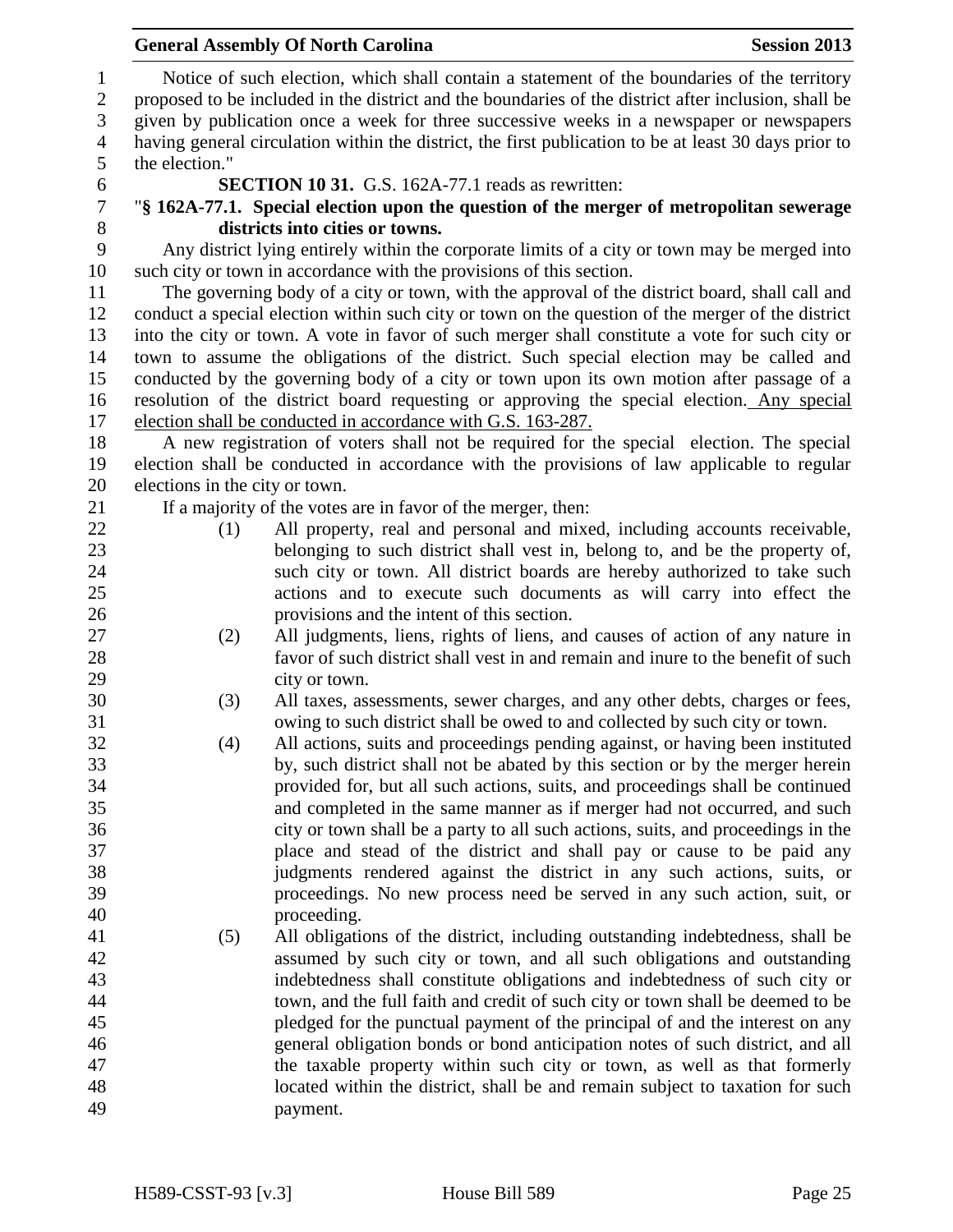| <b>General Assembly Of North Carolina</b>           |                                                       | <b>Session 2013</b>                                                                                                                                                                            |
|-----------------------------------------------------|-------------------------------------------------------|------------------------------------------------------------------------------------------------------------------------------------------------------------------------------------------------|
| (6)                                                 | such city or town.                                    | All ordinances, rules, regulations, and policies of such district shall continue<br>in full force and effect until repealed or amended by the governing body of                                |
| (7)                                                 | effect the provisions and the intent of this section. | Such district shall be abolished, and shall no longer be constituted a public<br>body or a body politic and corporate, except for the purposes of carrying into                                |
|                                                     |                                                       | If a majority of the votes are against the merger, then such merger shall not be effective                                                                                                     |
| election conducted under authority of this section. |                                                       | unless approved by a majority of the qualified voters who vote thereon in a subsequent special                                                                                                 |
|                                                     |                                                       | Any action or proceeding in any court to set aside a special election held under authority of                                                                                                  |
|                                                     |                                                       | this section or the result thereof, or to obtain any other relief upon the ground that such election                                                                                           |
|                                                     |                                                       | or any proceeding or action taken with respect to the holding of such election is invalid, must                                                                                                |
|                                                     |                                                       | be commenced within 30 days after the day of such special election. After the expiration of                                                                                                    |
|                                                     |                                                       | such period of limitation, no right of action or defense founded upon the invalidity of the                                                                                                    |
|                                                     |                                                       | election or the result thereof shall be asserted, nor shall the validity of the election or of the                                                                                             |
|                                                     |                                                       | result thereof be open to question in any court upon any ground whatever, except in an action                                                                                                  |
| or proceeding commenced within such period."        |                                                       |                                                                                                                                                                                                |
|                                                     |                                                       | <b>SECTION 10.32.</b> This Part becomes effective January 1, 2014, and applies to                                                                                                              |
| special elections held on or after that date.       |                                                       |                                                                                                                                                                                                |
|                                                     |                                                       |                                                                                                                                                                                                |
| <b>PART 11. POLL OBSERVERS</b>                      |                                                       |                                                                                                                                                                                                |
|                                                     | SECTION 11.1. G.S. 163-45 reads as rewritten:         |                                                                                                                                                                                                |
| "§ 163-45. Observers; appointment.                  |                                                       |                                                                                                                                                                                                |
| (a)                                                 |                                                       | The chair of each political party in the county shall have the right to designate two                                                                                                          |
|                                                     |                                                       | observers to attend each voting place at each primary and election and such observers may, at                                                                                                  |
|                                                     |                                                       | the option of the designating party chair, be relieved during the day of the primary or election                                                                                               |
|                                                     |                                                       | after serving no less than four hours and provided the list required by this section to be filed by                                                                                            |
|                                                     |                                                       | each chair contains the names of all persons authorized to represent such chair's political party.                                                                                             |
|                                                     |                                                       | The chair of each political party in the county shall have the right to designate 10 additional<br>at-large observers who are residents of that county who may attend any voting place in that |
|                                                     |                                                       | county. Not more than two observers from the same political party shall be permitted in the                                                                                                    |
|                                                     |                                                       | voting enclosure at any time. time, except that in addition one of the at-large observers may                                                                                                  |
|                                                     |                                                       | also be in the voting enclosure. This right shall not extend to the chair of a political party                                                                                                 |
|                                                     |                                                       | during a primary unless that party is participating in the primary. In any election in which an                                                                                                |
|                                                     |                                                       | unaffiliated candidate is named on the ballot, the candidate or the candidate's campaign                                                                                                       |
|                                                     |                                                       | manager shall have the right to appoint two observers for each voting place consistent with the                                                                                                |
|                                                     |                                                       | provisions specified herein. Persons appointed as observers must be registered voters of the                                                                                                   |
|                                                     |                                                       | county for which appointed and must have good moral character. No person who is a candidate                                                                                                    |
|                                                     |                                                       | on the ballot in a primary or election may serve as an observer or runner in that primary or                                                                                                   |
| election. Observers shall take no oath of office.   |                                                       |                                                                                                                                                                                                |
| (b)                                                 |                                                       | Individuals authorized to appoint observers must submit in writing to the chief judge                                                                                                          |
|                                                     |                                                       | of each precinct a signed list of the observers appointed for that precinct. precinct, except that                                                                                             |
|                                                     |                                                       | the list of at-large observers authorized in subsection (a) of this section shall be submitted to the                                                                                          |
|                                                     |                                                       | county supervisor of elections. Individuals authorized to appoint observers must, prior to 10:00                                                                                               |
|                                                     |                                                       | A.M. on the fifth day prior to any primary or general election, submit in writing to the chair of                                                                                              |
|                                                     |                                                       | the county board of elections two signed copies of a list of observers appointed by them,                                                                                                      |
|                                                     |                                                       | designating the precinct or at-large status for which each observer is appointed. Before the                                                                                                   |

48 opening of the voting place on the day of a primary or general election, the chair shall deliver<br>49 one copy of the list to the chief judge for each affected precinet, precinct, except that the list of one copy of the list to the chief judge for each affected precinct. precinct, except that the list of

at-large observers shall be provided by the county supervisor of elections to the chief judge.

51 The chair shall retain the other copy. The chair, or the chief judge and judges for each affected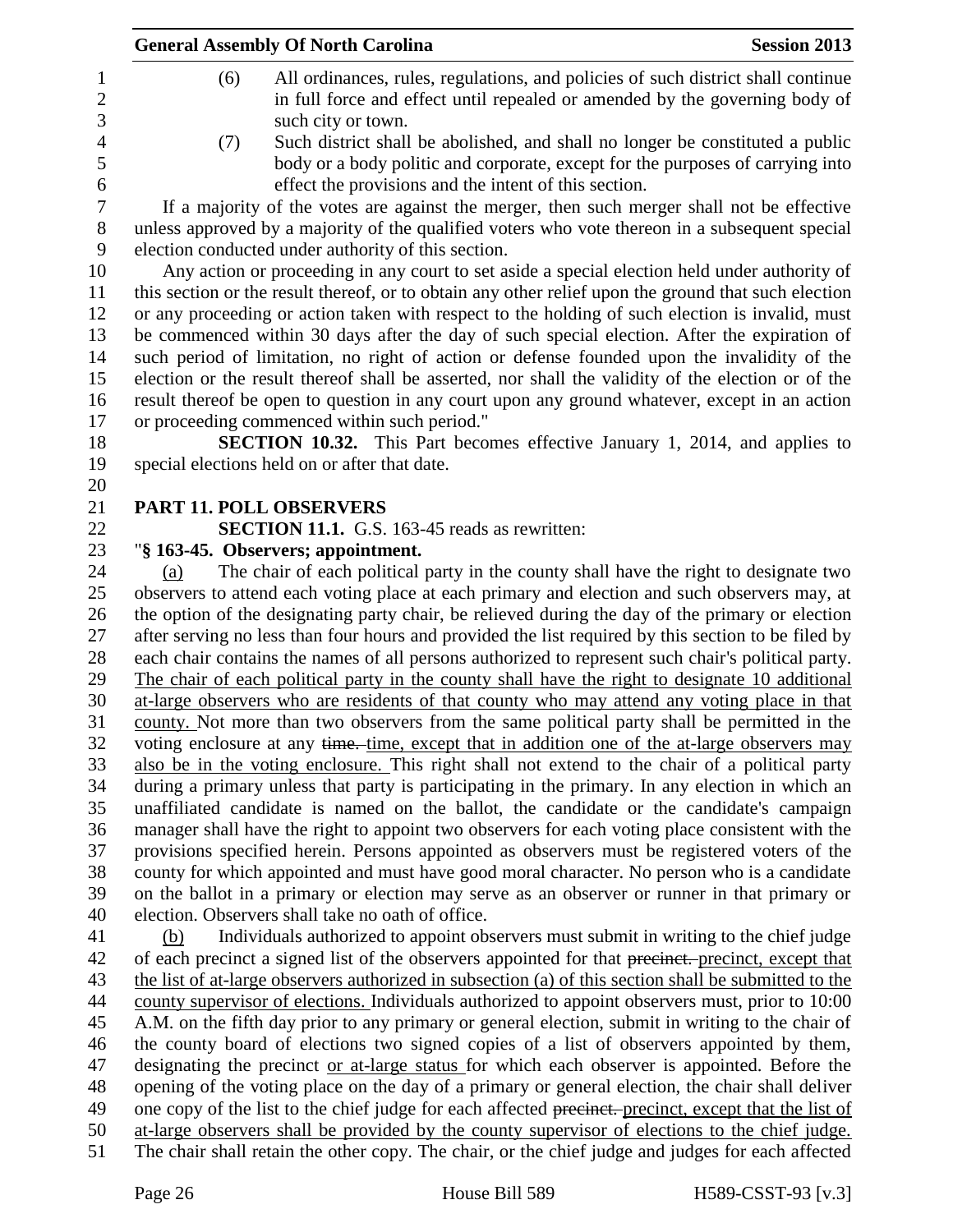precinct, may for good cause reject any appointee and require that another be appointed. The names of any persons appointed in place of those persons rejected shall be furnished in writing to the chief judge of each affected precinct no later than the time for opening the voting place on the day of any primary or general election, either by the chair of the county board of elections or the person making the substitute appointment.

 If party chairs appoint observers at one-stop sites under G.S. 163-227.2, those party chairs shall provide a list of the observers appointed before 10:00 A.M. on the fifth day before the observer is to observe. At-large observers may serve at any one-stop site.

 (c) An observer shall do no electioneering at the voting place, and shall in no manner impede the voting process or interfere or communicate with or observe any voter in casting a ballot, but, subject to these restrictions, the chief judge and judges of elections shall permit the observer to make such observation and take such notes as the observer may desire. The observer shall be authorized to be present and move about the voting place prior to, during, and following the closing of the polls until the chief judge and judges have completed all of their duties. The observer shall be permitted to observe precinct officials checking voter registration from a position that allows an observer to clearly hear and understand voter responses.

 A chief judge or judges of a precinct that limit the movement of or expel an observer from a voting place shall specify in writing and sign a statement of the reasons for the limitation or expulsion. The writing shall be witnessed by at least one of the other precinct judges, or if not witnessed by one of the other precinct judges, by any other person present. The writing shall be transmitted to the county board of elections by the chief judge at or prior to the canvass of the results of that election. An observer may challenge the limitation or expulsion using the procedure for an election protest as provided in G.S. 163-182.9. If the county board finds that a chief judge or judge expelled or limited an observer without cause, the chief judge or judge shall be subject to appropriate discipline by the county board of elections, including without limitation a written reprimand, censure, or removal from that office.

27 (d) Whether or not the observer attends to the polls for the requisite time provided by this section, each observer shall be entitled to obtain at times specified by the State Board of Elections, but not less than three times during election day with the spacing not less than one hour apart, a list of the persons who have voted in the precinct so far in that election day. Counties that use an "authorization to vote document" instead of poll books may comply with the requirement in the previous sentence by permitting each observer to inspect election records so that the observer may create a list of persons who have voted in the precinct so far that election day; each observer shall be entitled to make the inspection at times specified by the State Board of Elections, but not less than three times during election day with the spacing not less than one hour apart.

 Instead of having an observer receive the voting list, the county party chair may send a runner to do so, even if an observer has not been appointed for that precinct. The runner may be the precinct party chair or any person named by the county party chair. Each county party chair using runners in an election shall provide to the county board of elections before 10:00 A.M. on the fifth day before election day a list of the runners to be used. That party chair must notify the chair of the county board of elections or the board chair's designee of the names of all runners to be used in each precinct before the runner goes to the precinct. The runner may receive a voter list from the precinct on the same schedule as an observer. Whether obtained by observer or runner, each party is entitled to only one voter list at each of the scheduled times. No runner may enter the voting enclosure except when necessary to announce that runner's presence and to receive the list. The runner must leave immediately after being provided with the list."

- 
- **PART 12. ELIMINATION OF PRE-REGISTRATION**
- **SECTION 12.1(a)** G.S. 163-82.1(d) is repealed. **SECTION 12.1.(b)** G.S. 163-82.3(a)(5) is repealed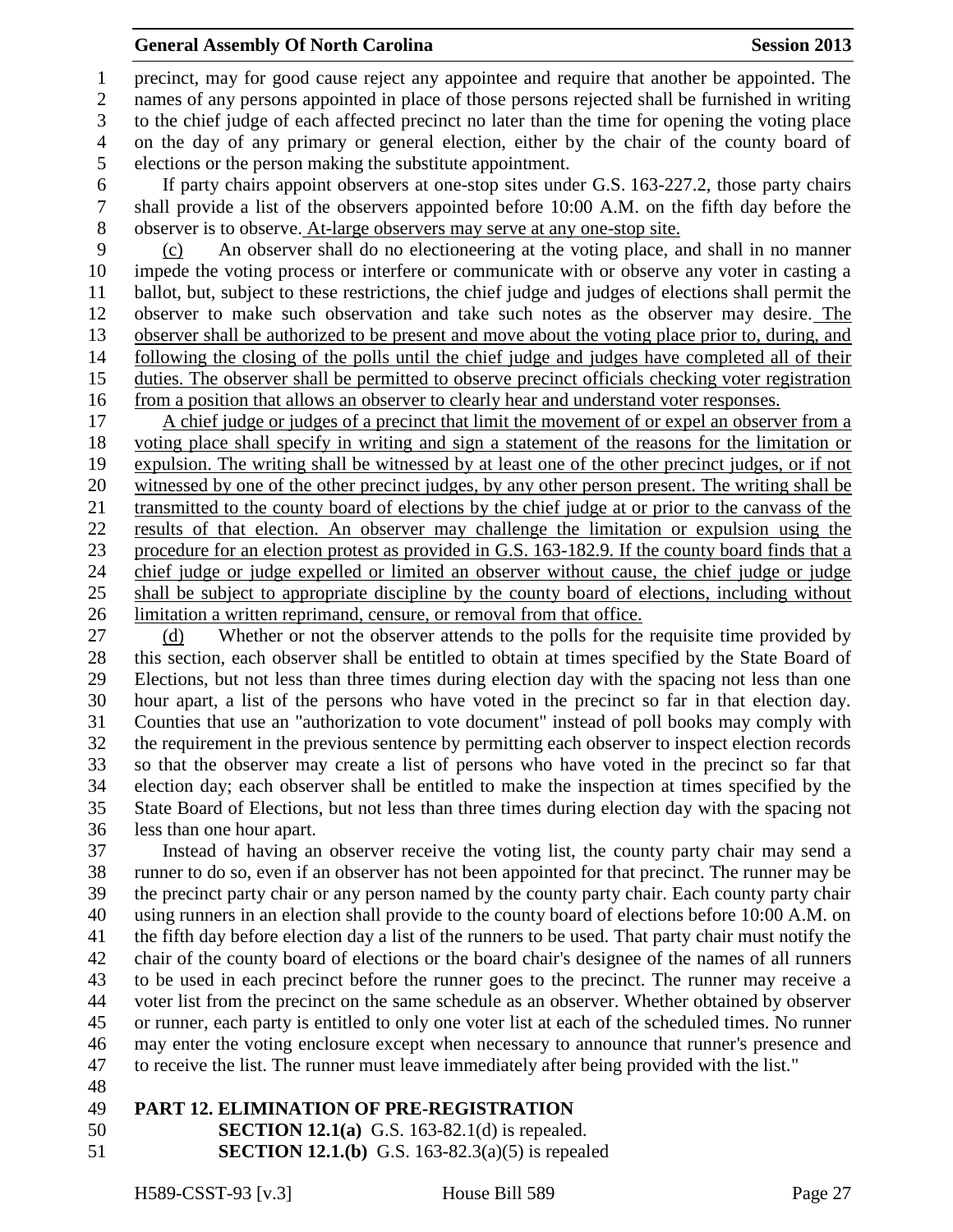|                       |     |                | <b>General Assembly Of North Carolina</b>                                                                                                                                                               | <b>Session 2013</b> |
|-----------------------|-----|----------------|---------------------------------------------------------------------------------------------------------------------------------------------------------------------------------------------------------|---------------------|
|                       |     |                | SECTION 12.1.(c) G.S. 163-82.4(d) reads as rewritten:                                                                                                                                                   |                     |
| " $(d)$               |     |                | Citizenship and Age Questions. - Voter registration application forms shall include                                                                                                                     |                     |
| all of the following: |     |                |                                                                                                                                                                                                         |                     |
|                       | (1) |                | The following question and statement:                                                                                                                                                                   |                     |
|                       |     | a.             | "Are you a citizen of the United States of America?" and boxes for                                                                                                                                      |                     |
|                       |     |                | the applicant to check to indicate whether the applicant is or is not a                                                                                                                                 |                     |
|                       |     |                | citizen of the United States.                                                                                                                                                                           |                     |
|                       |     | b.             | "If you checked 'no' in response to this question, do not submit this<br>form."                                                                                                                         |                     |
|                       | (2) |                | The following questions question and statement:                                                                                                                                                         |                     |
|                       |     | a.             | "Will you be 18 years of age on or before election day?" and boxes                                                                                                                                      |                     |
|                       |     |                | for the applicant to check to indicate whether the applicant will be 18                                                                                                                                 |                     |
|                       |     |                | years of age or older on election day.                                                                                                                                                                  |                     |
|                       |     | $\mathbf{b}$ . | "Are you at least 16 years of age and understand that you must be 18                                                                                                                                    |                     |
|                       |     |                | years of age on or before election day to vote?" and boxes for the                                                                                                                                      |                     |
|                       |     |                | applicant to check to indicate whether the applicant is at least 16                                                                                                                                     |                     |
|                       |     |                | years of age and understands that the applicant must be at least 18                                                                                                                                     |                     |
|                       |     |                | years of age or older by election day to vote.                                                                                                                                                          |                     |
|                       |     | c.             | "If you checked 'no' in response to both of these questions, this                                                                                                                                       |                     |
|                       |     |                | question, do not submit this form."                                                                                                                                                                     |                     |
|                       |     |                | <b>SECTION 12.1.(d)</b> G.S. 163-82.23 reads as rewritten:                                                                                                                                              |                     |
|                       |     |                | "§ 163-82.23. Voter registration at public high schools.                                                                                                                                                |                     |
|                       |     |                | Every public high school shall make available to its students and others who are eligible to                                                                                                            |                     |
|                       |     |                | register and preregister to vote the application forms described in G.S. 163-82.3, and shall keep                                                                                                       |                     |
|                       |     |                | a sufficient supply of the forms so that they are always available. A local board of education                                                                                                          |                     |
|                       |     |                | may, but is not required to, designate high school employees to assist in completing the forms.                                                                                                         |                     |
|                       |     |                | Only employees who volunteer for this duty may be designated by boards of education."                                                                                                                   |                     |
|                       |     |                | <b>SECTION 12.1.(e)</b> G.S. 163-82.19(a) reads as rewritten:                                                                                                                                           |                     |
| " $(a)$               |     |                | Voter Registration at Drivers License Offices. - The Division of Motor Vehicles                                                                                                                         |                     |
|                       |     |                | shall, pursuant to the rules adopted by the State Board of Elections, modify its forms so that                                                                                                          |                     |
|                       |     |                | any eligible person who applies for original issuance, renewal or correction of a drivers license,                                                                                                      |                     |
|                       |     |                | or special identification card issued under G.S. 20-37.7 may, on a part of the form, complete an<br>application to register to vote, or to update the voter's registration if the voter has changed his |                     |
|                       |     |                | or her address or moved from one precinct to another or from one county to another, or to                                                                                                               |                     |
|                       |     |                | preregister to vote. another. The person taking the application shall ask if the applicant is a                                                                                                         |                     |
|                       |     |                | citizen of the United States. If the applicant states that the applicant is not a citizen of the                                                                                                        |                     |
|                       |     |                | United States, or declines to answer the question, the person taking the application shall inform                                                                                                       |                     |
|                       |     |                | the applicant that it is a felony for a person who is not a citizen of the United States to apply to                                                                                                    |                     |
|                       |     |                | register to vote. Any person who willfully and knowingly and with fraudulent intent gives false                                                                                                         |                     |
|                       |     |                | information on the application is guilty of a Class I felony. The application shall state in clear                                                                                                      |                     |
|                       |     |                | language the penalty for violation of this section. The necessary forms shall be prescribed by                                                                                                          |                     |
|                       |     |                | the State Board of Elections. The form must ask for the previous voter registration address of                                                                                                          |                     |
|                       |     |                | the voter, if any. If a previous address is listed, and it is not in the county of residence of the                                                                                                     |                     |
|                       |     |                | applicant, the appropriate county board of elections shall treat the application as an                                                                                                                  |                     |
|                       |     |                | authorization to cancel the previous registration and also process it as such under the                                                                                                                 |                     |
|                       |     |                | procedures of G.S. 163-82.9. If a previous address is listed and that address is in the county                                                                                                          |                     |
|                       |     |                | where the voter applies to register, the application shall be processed as if it had been submitted                                                                                                     |                     |
| under G.S. 163-82.9.  |     |                |                                                                                                                                                                                                         |                     |
|                       |     |                | Registration shall become effective as provided in G.S. 163-82.7. Applications to register to                                                                                                           |                     |

 vote accepted at a drivers license office under this section until the deadline established in G.S. 163-82.6(c)(2) shall be treated as timely made for an election, and no person who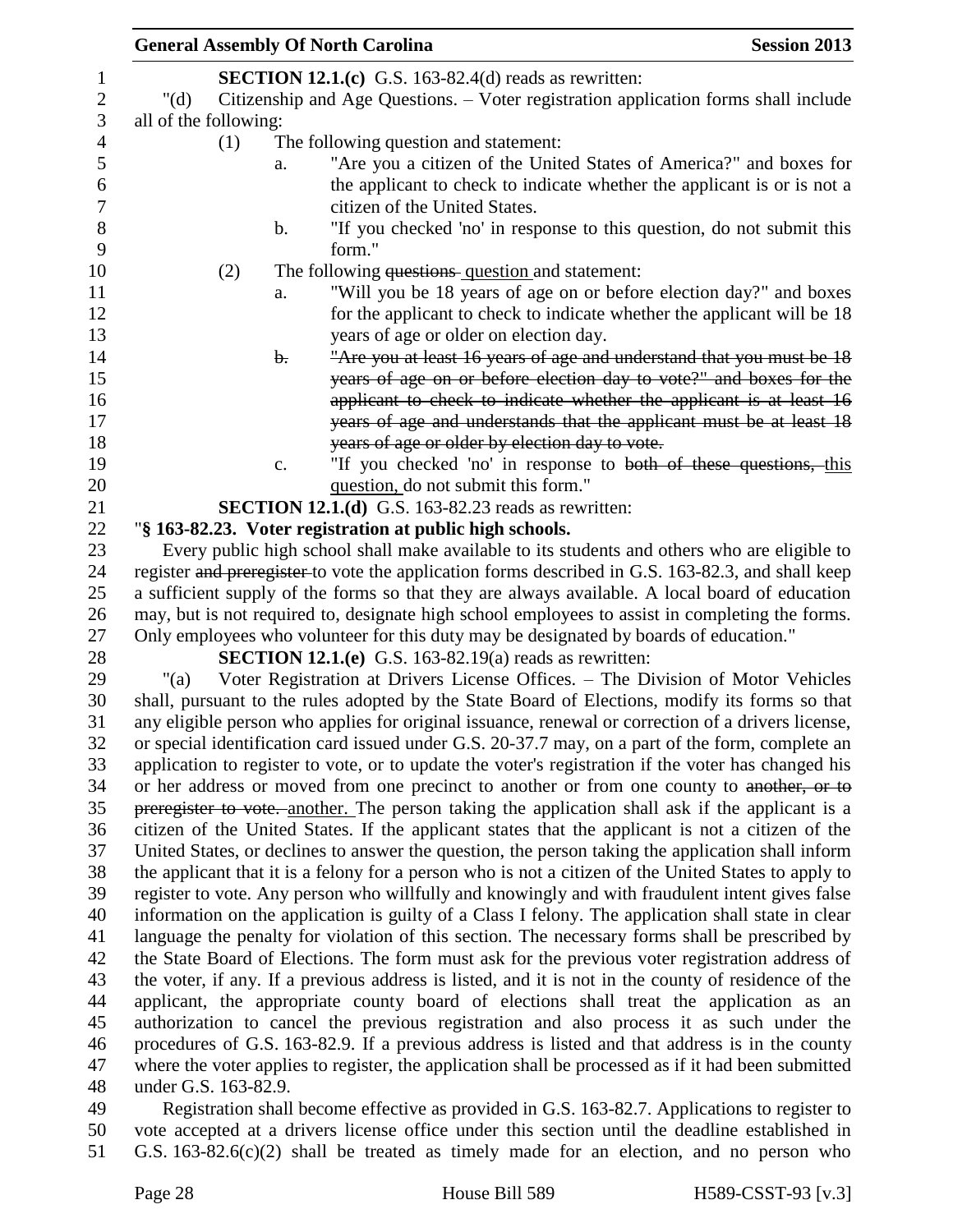|                |                                                                                                |     | <b>General Assembly Of North Carolina</b>                                                           | <b>Session 2013</b> |  |  |
|----------------|------------------------------------------------------------------------------------------------|-----|-----------------------------------------------------------------------------------------------------|---------------------|--|--|
| $\mathbf{1}$   |                                                                                                |     | completes an application at that drivers license office shall be denied the vote in that election   |                     |  |  |
| $\overline{2}$ | for failure to apply earlier than that deadline.                                               |     |                                                                                                     |                     |  |  |
| 3              |                                                                                                |     | All applications shall be forwarded by the Department of Transportation to the appropriate          |                     |  |  |
| $\overline{4}$ |                                                                                                |     | board of elections not later than five business days after the date of acceptance, according to     |                     |  |  |
| 5              |                                                                                                |     | rules which shall be promulgated by the State Board of Elections. Those rules shall provide for     |                     |  |  |
| 6              |                                                                                                |     | a paperless, instant, electronic transfer of applications to the appropriate board of elections.    |                     |  |  |
| $\tau$         |                                                                                                |     | Applications for preregistration to vote shall be forwarded to the State Board of Elections."       |                     |  |  |
| $8\phantom{1}$ |                                                                                                |     | <b>SECTION12.1.(f)</b> G.S. 163-82.20 reads as rewritten:                                           |                     |  |  |
| 9              |                                                                                                |     | "§ 163-82.20. Voter registration at other public agencies.                                          |                     |  |  |
| 10             | (a)                                                                                            |     | Voter Registration Agencies. - Every office in this State which accepts:                            |                     |  |  |
| 11             |                                                                                                | (1) | Applications for a program of public assistance under Article 2 of Chapter                          |                     |  |  |
| 12             |                                                                                                |     | 108A of the General Statutes or under Article 13 of Chapter 130A of the                             |                     |  |  |
| 13             |                                                                                                |     | <b>General Statutes;</b>                                                                            |                     |  |  |
| 14             |                                                                                                | (2) | Applications for State-funded State or local government programs primarily                          |                     |  |  |
| 15             |                                                                                                |     | engaged in providing services to persons with disabilities, with such office                        |                     |  |  |
| 16             |                                                                                                |     | designated by the State Board of Elections; or                                                      |                     |  |  |
| 17             |                                                                                                | (3) | Claims for benefits under Chapter 96 of the General Statutes, the                                   |                     |  |  |
| 18             |                                                                                                |     | Employment Security Law, is designated as a voter registration agency for                           |                     |  |  |
| 19             |                                                                                                |     | purposes of this section.                                                                           |                     |  |  |
| 20             | (b)                                                                                            |     | Duties of Voter Registration Agencies. – A voter registration agency described in                   |                     |  |  |
| 21             |                                                                                                |     | subsection (a) of this section shall, unless the applicant declines, in writing, to register or     |                     |  |  |
| 22             | preregister to vote:                                                                           |     |                                                                                                     |                     |  |  |
| 23             |                                                                                                | (1) | Distribute with each application for service or assistance, and with each                           |                     |  |  |
| 24             |                                                                                                |     | recertification, renewal, or change of address relating to such service or                          |                     |  |  |
| 25             |                                                                                                |     | assistance:                                                                                         |                     |  |  |
| 26             |                                                                                                |     | The voter registration application form described in G.S. $163-82.3(a)$<br>a.                       |                     |  |  |
| 27             |                                                                                                |     | or $(b)$ ; or                                                                                       |                     |  |  |
| 28             |                                                                                                |     | b.<br>The voter registration agency's own form, if it is substantially                              |                     |  |  |
| 29             |                                                                                                |     | equivalent to the form described in G.S. $163-82.3(a)$ or (b) and has                               |                     |  |  |
| 30             |                                                                                                |     | been approved by the State Board of Elections, provided that the                                    |                     |  |  |
| 31             |                                                                                                |     | agency's own form may be a detachable part of the agency's paper                                    |                     |  |  |
| 32             |                                                                                                |     | application or may be a paperless computer process, as long as the                                  |                     |  |  |
| 33             |                                                                                                |     | applicant is required to sign an attestation as part of the application to                          |                     |  |  |
| 34             |                                                                                                |     | register or preregister. register.                                                                  |                     |  |  |
| 35             |                                                                                                | (2) | Provide a form that contains the elements required by section $7(a)(6)(B)$ of                       |                     |  |  |
| 36             |                                                                                                |     | the National Voter Registration Act; and                                                            |                     |  |  |
| 37             |                                                                                                | (3) | Provide to each applicant who does not decline to register or preregister to                        |                     |  |  |
| 38             |                                                                                                |     | vote the same degree of assistance with regard to the completion of the                             |                     |  |  |
| 39             |                                                                                                |     | registration application as is provided by the office with regard to the                            |                     |  |  |
| 40             |                                                                                                |     | completion of its own forms.                                                                        |                     |  |  |
| 41             | (c)                                                                                            |     | Provided that voter registration agencies designated under subdivision $(a)(3)$ of this             |                     |  |  |
| 42             |                                                                                                |     | section shall only be required to provide the services set out in this subsection to applicants for |                     |  |  |
| 43             |                                                                                                |     | new claims, reopened claims, and changes of address under Chapter 96 of the General Statutes,       |                     |  |  |
| 44             |                                                                                                |     | the Employment Security Law.                                                                        |                     |  |  |
| 45             | (d)                                                                                            |     | Home Registration for Disabled. – If a voter registration agency provides services to               |                     |  |  |
| 46             | a person with disability at the person's home, the voter registration agency shall provide the |     |                                                                                                     |                     |  |  |
| 47             | services described in subsection (b) of this section at the person's home.                     |     |                                                                                                     |                     |  |  |
| 48             | Prohibitions. $-$ Any person providing any service under subsection (b) of this<br>(e)         |     |                                                                                                     |                     |  |  |
| 49             | section shall not:                                                                             |     |                                                                                                     |                     |  |  |
| 50             |                                                                                                | (1) | Seek to influence an applicant's political preference or party registration,                        |                     |  |  |
| 51             |                                                                                                |     | except that this shall not be construed to prevent the notice provided by                           |                     |  |  |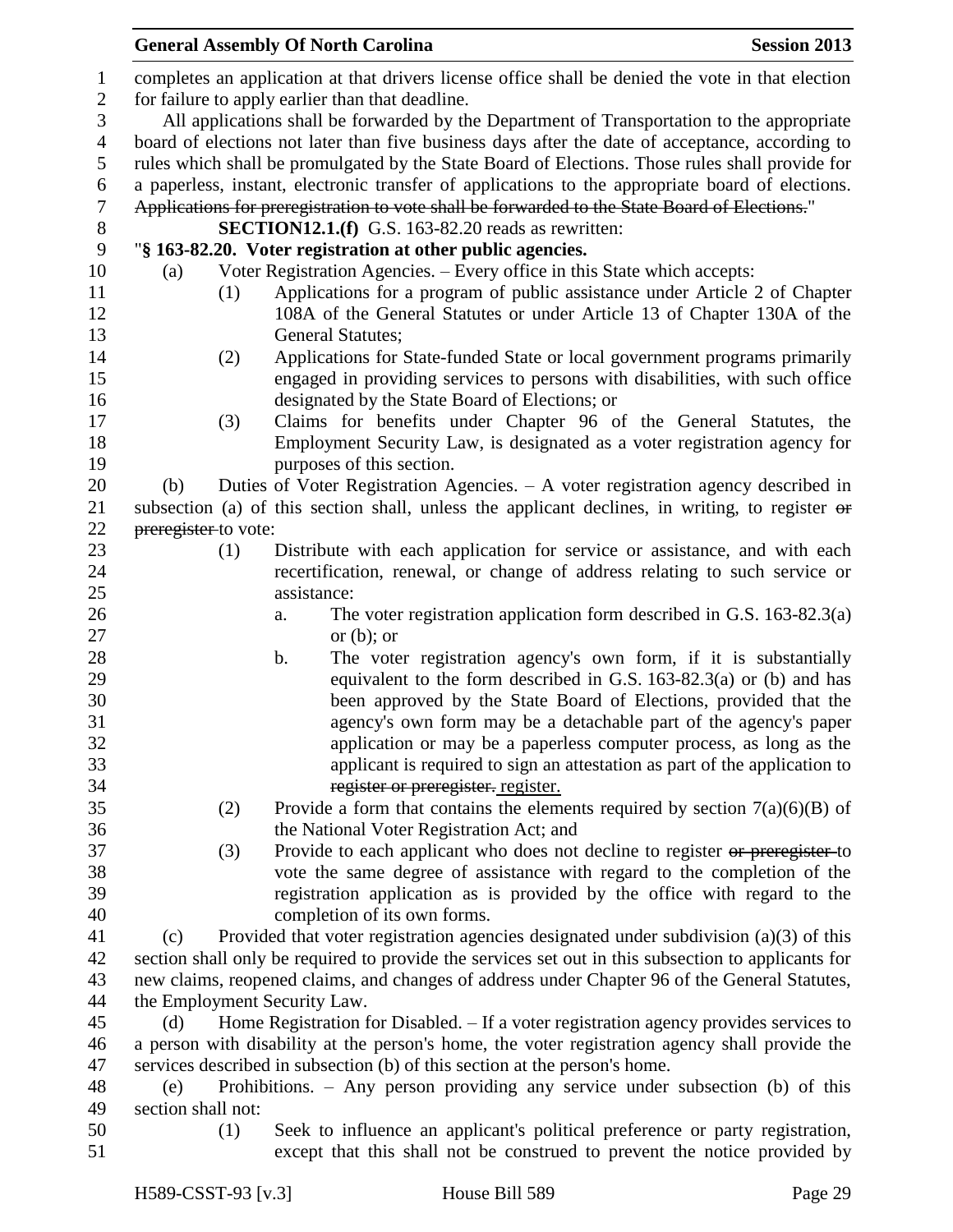|         | <b>General Assembly Of North Carolina</b>                                                                                                                          | <b>Session 2013</b> |
|---------|--------------------------------------------------------------------------------------------------------------------------------------------------------------------|---------------------|
|         | G.S. $163-82.4(c)$ to be given if the applicant refuses to declare his party<br>affiliation;                                                                       |                     |
| (2)     | Display any such political preference or party allegiance;                                                                                                         |                     |
| (3)     | Make any statement to an applicant or take any action the purpose or effect                                                                                        |                     |
|         | of which is to discourage the applicant from registering or preregistering to                                                                                      |                     |
|         | vote; or                                                                                                                                                           |                     |
| (4)     | Make any statement to an applicant or take any action the purpose or effect                                                                                        |                     |
|         | of which is to lead the applicant to believe that a decision to register or                                                                                        |                     |
|         | preregister or not to register or preregister has any bearing on the availability<br>of services or benefits.                                                      |                     |
| (f)     | Confidentiality of Declination to Register. – No information relating to a declination                                                                             |                     |
|         | to register or preregister to vote in connection with an application made at a voter registration                                                                  |                     |
|         | agency may be used for any purpose other than voter registration.                                                                                                  |                     |
| (g)     | Transmittal From Agency to Board of Elections. - Any voter registration $\theta$                                                                                   |                     |
|         | preregistration-application completed at a voter registration agency shall be accepted by that                                                                     |                     |
|         | agency in lieu of the applicant's mailing the application. Any such application so received shall                                                                  |                     |
|         | be transmitted to the appropriate board of elections not later than five business days after                                                                       |                     |
|         | acceptance, according to rules which shall be promulgated by the State Board of Elections.                                                                         |                     |
| (h)     | Twenty-Five-Day Deadline for an Election. – Applications to register accepted by a                                                                                 |                     |
|         | voter registration agency shall entitle a registrant to vote in any primary, general, or special                                                                   |                     |
|         | election unless the registrant shall have made application later than the twenty-fifth calendar                                                                    |                     |
|         | day immediately preceding such primary, general, or special election, provided that nothing                                                                        |                     |
|         | shall prohibit voter registration agencies from continuing to accept applications during that                                                                      |                     |
| period. |                                                                                                                                                                    |                     |
| (i)     | Ineligible Applications Prohibited. $-$ No person shall make application to register $\theta$                                                                      |                     |
|         | preregister to vote under this section if that person is ineligible on account of age, citizenship,                                                                |                     |
|         | lack of residence for the period of time provided by law, or because of conviction of a felony."<br><b>SECTION12.1.(g)</b> G.S. 115C-81(g1)(1) reads as rewritten: |                     |
| "(1)    | The State Board of Education shall modify the high school social studies                                                                                           |                     |
|         | curriculum to include instruction in civic and citizenship education. The                                                                                          |                     |
|         | State Board of Education is strongly encouraged to include, at a minimum,                                                                                          |                     |
|         | the following components in the high school civic and citizenship education                                                                                        |                     |
|         | curriculum:                                                                                                                                                        |                     |
|         | That students write to a local, State, or federal elected official about<br>a.                                                                                     |                     |
|         | an issue that is important to them;                                                                                                                                |                     |
|         | Instruction on the importance of voting and otherwise participating in<br>b.                                                                                       |                     |
|         | the democratic process, including instruction on voter registration                                                                                                |                     |
|         | and preregistration; registration;                                                                                                                                 |                     |
|         | Information about current events and governmental structure; and<br>c.                                                                                             |                     |
|         | Information about the democratic process and how laws are made."<br>d.                                                                                             |                     |
|         | <b>SECTION12.1.(h)</b> G.S. 115C-47(59) reads as rewritten:                                                                                                        |                     |
| " (59)  | To Encourage Student Voter-Registration and Preregistration. Registration -                                                                                        |                     |
|         | Local boards of education are encouraged to adopt policies to promote                                                                                              |                     |
|         | student voter registration and preregistration. registration. These policies                                                                                       |                     |
|         | may include collaboration with county boards of elections to conduct voter                                                                                         |                     |
|         | registration and preregistration in high schools. Completion and submission                                                                                        |                     |
|         | of voter registration or preregistration forms shall not be a course                                                                                               |                     |
|         | requirement or graded assignment for students."                                                                                                                    |                     |
|         | <b>SECTION 12.1(i).</b> The Department of Public Instruction is encouraged to improve                                                                              |                     |
|         | outreach to high school students on registering to vote when they are eligible, including the                                                                      |                     |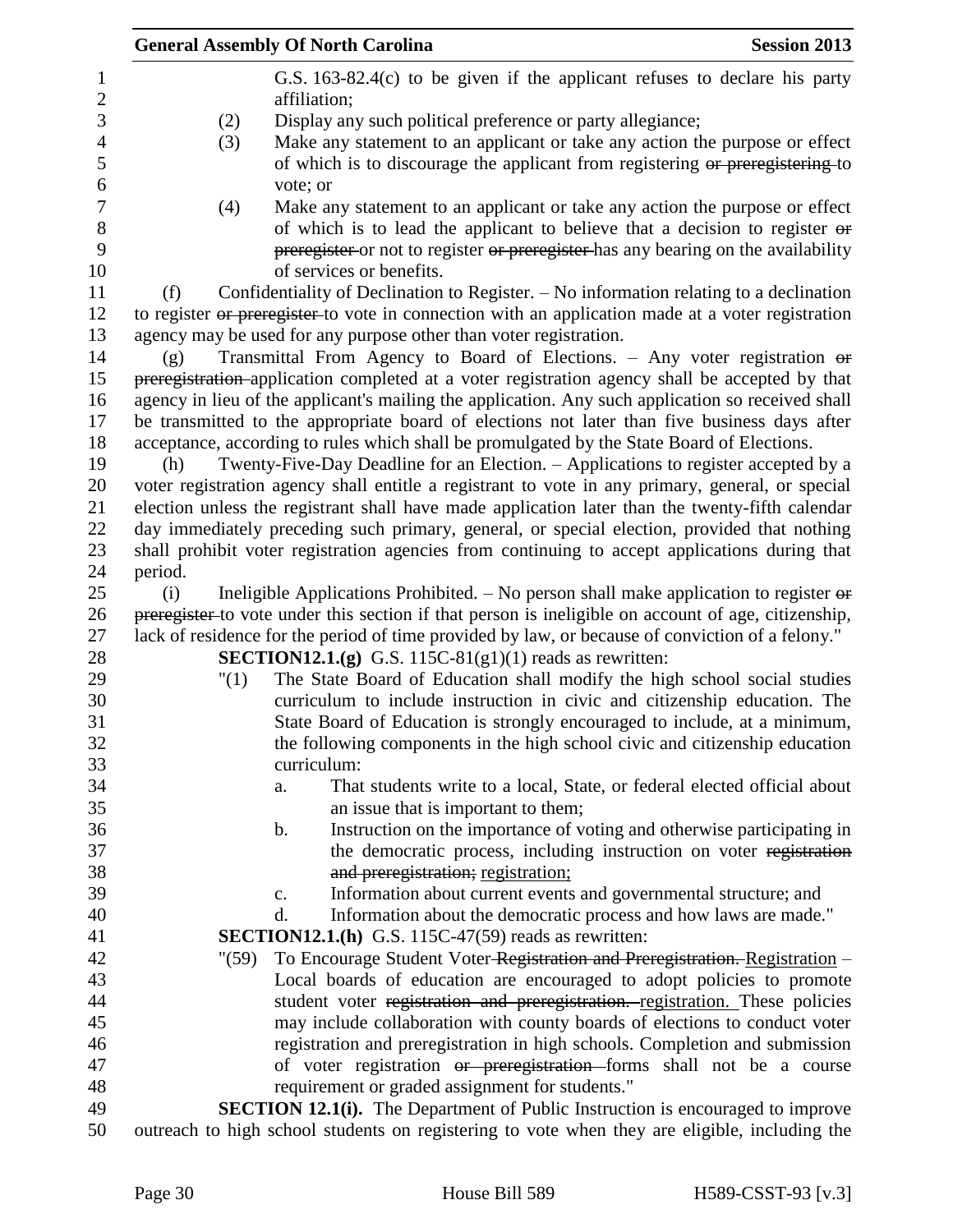|                  | <b>General Assembly Of North Carolina</b><br><b>Session 2013</b>                                     |
|------------------|------------------------------------------------------------------------------------------------------|
| $\mathbf{1}$     | curriculum element on instruction in voter registration already provided by G.S. 115C-47(59)         |
| $\sqrt{2}$       | and voter registration in public high schools as already allowed by G.S. 163-82.23.                  |
| 3                | <b>SECTION12.1.(j)</b> This section becomes effective January 1, 2015.<br>All voter                  |
| $\overline{4}$   | pre-registrations completed and received by the State Board prior to that date shall be processed    |
| 5                | and those voters registered, as appropriate.                                                         |
| 6                |                                                                                                      |
| $\boldsymbol{7}$ | <b>PART 13. "WET INK" ON VOTER REGISTRATION FORMS</b>                                                |
| $8\,$            | <b>SECTION 13.1.</b> G.S. 163-82.6(b) reads as rewritten:                                            |
| 9                | Signature. - The form shall be valid only if signed by the applicant. $\underline{An}$<br>" $(b)$    |
| 10               | electronically captured signature, including signatures on applications generated by computer        |
| 11               | programs of third-party groups, shall not be valid on a voter registration form, except as           |
| 12               | provided in Article 21A of this Chapter. An Notwithstanding the provisions of this subsection,       |
| 13               | an electronically captured image of the signature of a voter on an electronic voter registration     |
| 14               | form offered by a State agency shall be considered a valid signature for all purposes for which      |
| 15               | a signature on a paper voter registration form is used."                                             |
| 16               |                                                                                                      |
| 17               | PART 14. COMPENSATION FOR VOTER REGISTRATION LIMITED                                                 |
| 18               | <b>SECTION 14.1.</b> G.S. 163-274(a) is amended by adding a new subdivision to read:                 |
| 19               | "(14) For any person to be compensated based on the number of forms submitted                        |
| 20               | for assisting persons in registering to vote unless that person is conducting                        |
| 21               | voter registration for a governmental agency as required by this Chapter or                          |
| 22               | by federal law."                                                                                     |
| 23               |                                                                                                      |
| 24               | <b>PART 16. ELIMINATE SAME-DAY VOTER REGISTRATION</b>                                                |
| 25               | <b>SECTION 16.1.</b> G.S. 163-82.6A is repealed.                                                     |
| 26               | <b>SECTION 16.2.</b> G.S. 163-59 reads as rewritten:                                                 |
| 27               | "§ 163-59. Right to participate or vote in party primary.                                            |
| 28               | No person shall be entitled to vote or otherwise participate in the primary election of any          |
| 29               | political party unless that person complies with all of the following:                               |
| 30<br>31         | Is a registered voter.<br>(1)                                                                        |
| 32               | Has declared and has had recorded on the registration book or record the fact<br>(2)                 |
| 33               | that the voter affiliates with the political party in whose primary the voter                        |
| 34               | proposes to vote or participate.<br>Is in good faith a member of that party.<br>(3)                  |
| 35               | Notwithstanding the previous paragraph, any unaffiliated voter who is authorized under               |
| 36               | G.S. 163-119 may also vote in the primary if the voter is otherwise eligible to vote in that         |
| 37               | primary except for subdivisions (2) and (3) of the previous paragraph.                               |
| 38               | Any person who will become qualified by age to register and vote in the general election             |
| 39               | for which the primary is held, even though not so qualified by the date of the primary, shall be     |
| 40               | entitled to register for the primary and general election prior to the primary and then to vote in   |
| 41               | the primary after being registered. Such person may register not earlier than 60 days nor later      |
| 42               | than the last day for making application to register under G.S. 163-82.6(c) prior to the primary.    |
| 43               | In addition, persons who will become qualified by age to register and vote in the general            |
| 44               | election for which the primary is held, who do not register during the special period may            |
| 45               | register to vote after such period as if they were qualified on the basis of age, but until they are |
| 46               | qualified by age to vote, they may vote only in primary elections. Such a person also may            |
| 47               | register and vote in the primary and general election pursuant to G.S. 163-82.6A(f)."                |
| 48               | <b>SECTION 16.3.</b> G.S. 163-82.6(c) reads as rewritten:                                            |
| 49               | " $(c)$<br>Registration Deadlines for a Primary or Election. - In order to be valid for a primary    |
|                  |                                                                                                      |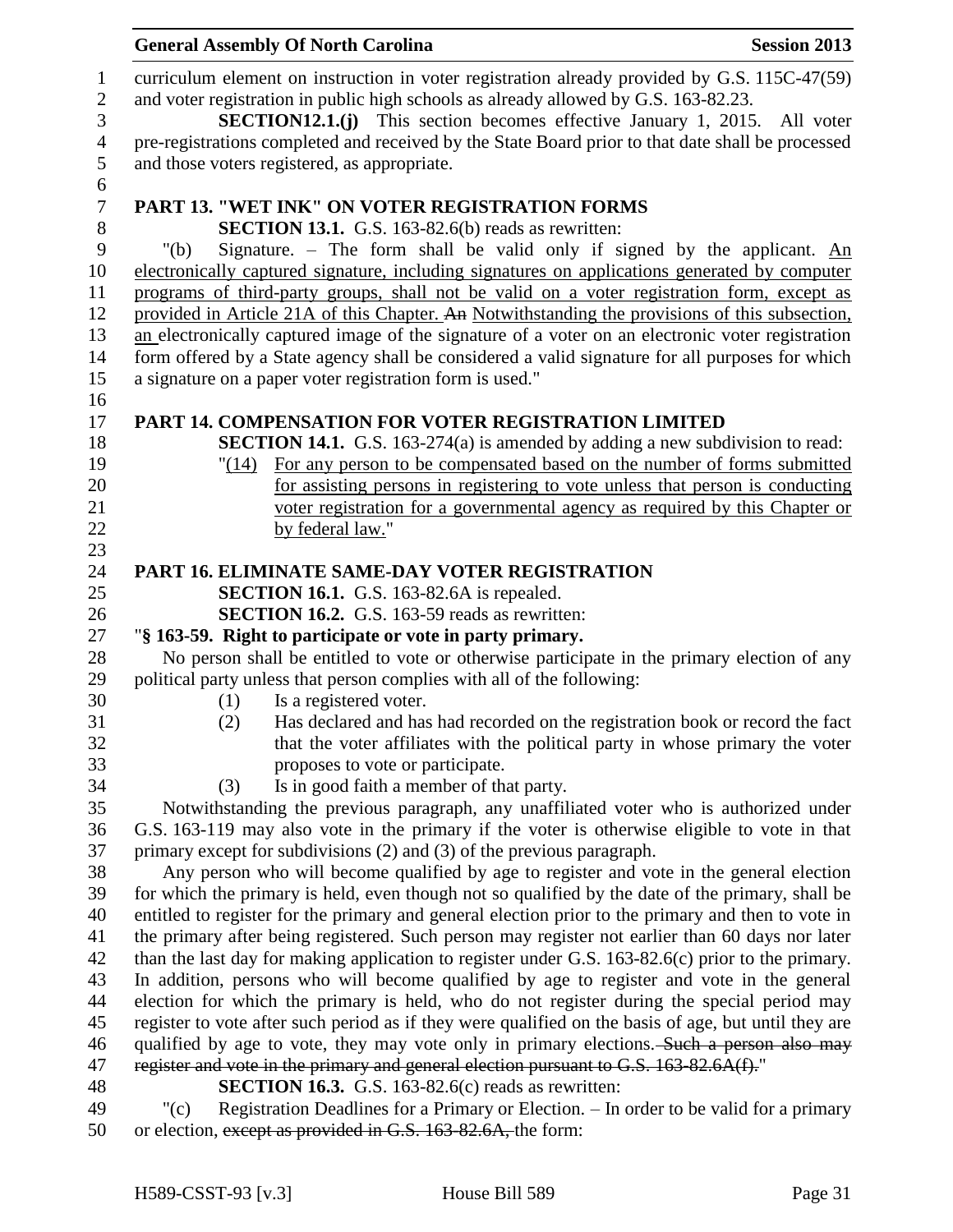|          | <b>General Assembly Of North Carolina</b>                                                           | <b>Session 2013</b> |
|----------|-----------------------------------------------------------------------------------------------------|---------------------|
| (1)      | If submitted by mail, must be postmarked at least 25 days before the primary                        |                     |
|          | or election, except that any mailed application on which the postmark is                            |                     |
|          | missing or unclear is validly submitted if received in the mail not later than                      |                     |
|          | 20 days before the primary or election,                                                             |                     |
| (2)      | If submitted in person, by facsimile transmission, or by transmission of a                          |                     |
|          | scanned document, must be received by the county board of elections by a                            |                     |
|          | time established by that board, but no earlier than 5:00 P.M., on the                               |                     |
|          | twenty-fifth day before the primary or election,                                                    |                     |
| (3)      | If submitted through a delegatee who violates the duty set forth in subsection                      |                     |
|          | (a) of this section, must be signed by the applicant and given to the delegatee                     |                     |
|          | not later than 25 days before the primary or election, except as provided in                        |                     |
|          | subsection (d) of this section."                                                                    |                     |
|          | <b>SECTION 16.4.</b> G.S. 163-166.12(b2) reads as rewritten:                                        |                     |
| " $(b2)$ | Voting When Identification Numbers Do Not Match. - Regardless of whether an                         |                     |
|          | individual has registered by mail or by another method, if the individual has provided with the     |                     |
|          | registration form a drivers license number or last four digits of a Social Security number but the  |                     |
|          | computer validation of the number as required by G.S. 163-82.12 did not result in a match, and      |                     |
|          | the number has not been otherwise validated by the board of elections, in the first election in     |                     |
|          | which the individual votes that individual shall submit with the ballot the form of identification  |                     |
|          | described in subsection (a) or subsection (b) of this section, depending upon whether the ballot    |                     |
|          | is voted in person or absentee. If that identification is provided and the board of elections does  |                     |
|          | not determine that the individual is otherwise ineligible to vote a ballot, the failure of          |                     |
|          | identification numbers to match shall not prevent that individual from registering to vote and      |                     |
|          | having that individual's vote counted. If the individual registers and votes under                  |                     |
|          | G.S. 163-82.6A, the identification documents required in that section, rather than those            |                     |
|          | described in subsection (a) or (b) of this section, apply."                                         |                     |
|          | <b>SECTION 16.5.</b> G.S. 163-227.2(a) reads as rewritten:                                          |                     |
| "(a)     | Any voter eligible to vote by absentee ballot under G.S. 163-226 may request an                     |                     |
|          | application for absentee ballots, complete the application, and vote under the provisions of this   |                     |
|          | section and of G.S. 163-82.6A, as applicable section."                                              |                     |
|          | <b>SECTION 16.6.</b> G.S. 163-283 reads as rewritten:                                               |                     |
|          | "§ 163-283. Right to participate or vote in party primary.                                          |                     |
|          | No person shall be entitled to vote or otherwise participate in the primary election of any         |                     |
|          | political party unless that person complies with all of the following:                              |                     |
| (1)      | Is a registered voter.                                                                              |                     |
| (2)      | Has declared and has had recorded on the registration book or record the fact                       |                     |
|          | that the voter affiliates with the political party in whose primary the voter                       |                     |
|          | proposes to vote or participate.                                                                    |                     |
| (3)      | Is in good faith a member of that party.                                                            |                     |
|          | Notwithstanding the previous paragraph, any unaffiliated voter who is authorized under              |                     |
|          | G.S. 163-119 may also vote in the primary if the voter is otherwise eligible to vote in that        |                     |
|          | primary except for subdivisions $(2)$ and $(3)$ of the previous paragraph.                          |                     |
|          | Any person who will become qualified by age to register and vote in the general election            |                     |
|          | for which the primary is held, even though not so qualified by the date of the primary election,    |                     |
|          | shall be entitled to register while the registration books are open during the regular registration |                     |
|          | period prior to the primary and then to vote in the primary after being registered, provided        |                     |
|          | however, under full-time and permanent registration, such an individual may register not earlier    |                     |
|          | than 60 days nor later than the last day for making application to register under                   |                     |
|          | G.S. 163-82.6(c) prior to the primary. In addition, persons who will become qualified by age to     |                     |
|          | register and vote in the general election for which the primary is held, who do not register        |                     |
|          | during the special period may register to vote after such period as if they were qualified on the   |                     |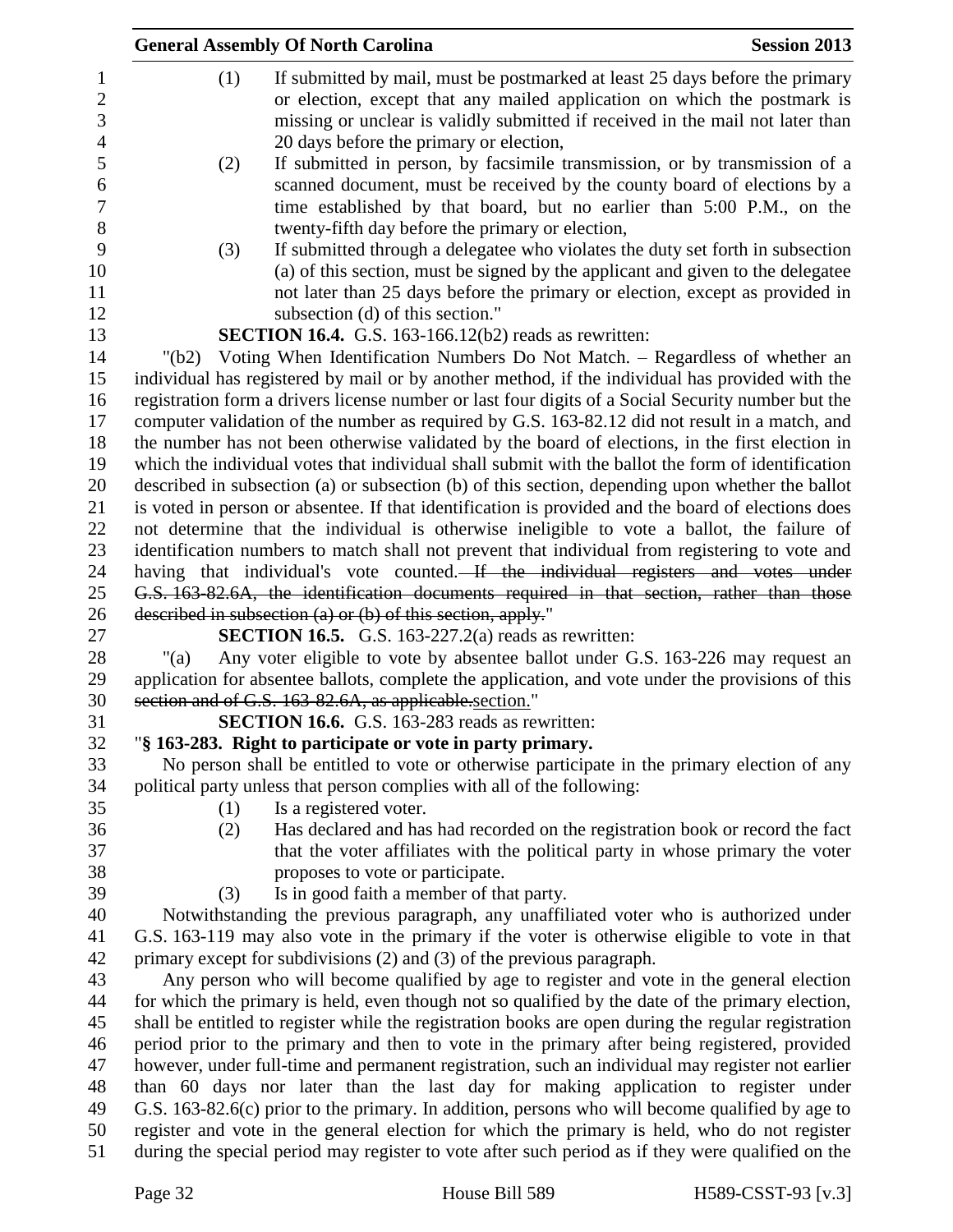basis of age, but until they are qualified by age to vote, they may vote only in primary elections. Such a person also may register and vote in the primary and general election pursuant to G.S.  $163-82.6A(f)$ ."

**SECTION 16.7.** G.S. 163-283.1 reads as rewritten:

# "**§ 163-283.1. Voting in nonpartisan primary.**

6 Any person who will become qualified by age to register and vote in the general election<br>
6 for which a nonpartisan primary is held, even though not so qualified by the date of the for which a nonpartisan primary is held, even though not so qualified by the date of the primary, shall be entitled to register for the primary and general election prior to the primary and then to vote in the primary after being registered. Such a person may register not earlier than 60 days nor later than the last day for making application to register under 11 G.S. 163-82.6(c) prior to the primary. Such a person also may register and vote in the primary 12 and general election pursuant to G.S. 163-82.6A(f)."

**SECTION 16.8.** G.S. 163-330 reads as rewritten:

# "**§ 163-330. Voting in primary.**

 Any person who will become qualified by age to register and vote in the general election 16 for which the primary is held, even though not so qualified by the date of the primary, shall be entitled to register for the primary and general election prior to the primary and then to vote in the primary after being registered. Such person may register not earlier than 60 days nor later than the last day for making application to register under G.S. 163-82.6(c) prior to the primary. Such a person also may register and vote in the primary and general election pursuant to 21 G.S. 163-82.6A(f)."

# **PART 17. ENHANCE DELIVERY OF MILITARY AND OVERSEAS ABSENTEE BALLOTS FOR PRESIDENTIAL ELECTIONS WHEN PRESIDENTIAL NOMINATING CONVENTIONS CONCLUDE AFTER LABOR DAY**

**SECTION 17.(a)** G.S. 163-227.3 reads as rewritten:

# "**§ 163-227.3. Date by which absentee ballots must be available for voting.**

 (a) A board of elections shall provide absentee ballots of the kinds needed 60 days prior to the statewide general election in even-numbered years and 50 days prior to the date on which any other election shall be conducted, unless 45 days is authorized by the State Board of Elections under G.S. 163-22(k) or there shall exist an appeal before the State Board or the courts not concluded, in which case the board shall provide the ballots as quickly as possible upon the conclusion of such an appeal. Provided, in a presidential election year, the board of elections shall provide general election ballots no later than three days after nomination of the Presidential and Vice Presidential candidates if that nomination occurs later than 63 days prior to the statewide general election and makes compliance with the 60-day deadline impossible. However, in the case of municipal elections, absentee ballots shall be made available no later than 30 days before an election. In every instance the board of elections shall exert every effort to provide absentee ballots, of the kinds needed by the date on which absentee voting is authorized to commence.

 (b) Second Primary. – The board of elections shall provide absentee ballots, of the kinds needed, as quickly as possible after the ballot information for a second primary has been determined."

### **SECTION 17.(b)** G.S. 163-258.9(a) reads as rewritten:

 "(a) Not later than 60 days before the statewide general election in even-numbered years and not later than 50 days before any other election, the county board of elections shall transmit a ballot and balloting materials to all covered voters who by that date submit a valid military-overseas ballot application, except for a second primary. Provided, in a presidential election year, the board of elections shall provide general election ballots no later than three days after nomination of the Presidential and Vice Presidential candidates if that nomination occurs later than 63 days prior to the statewide general election and makes compliance with the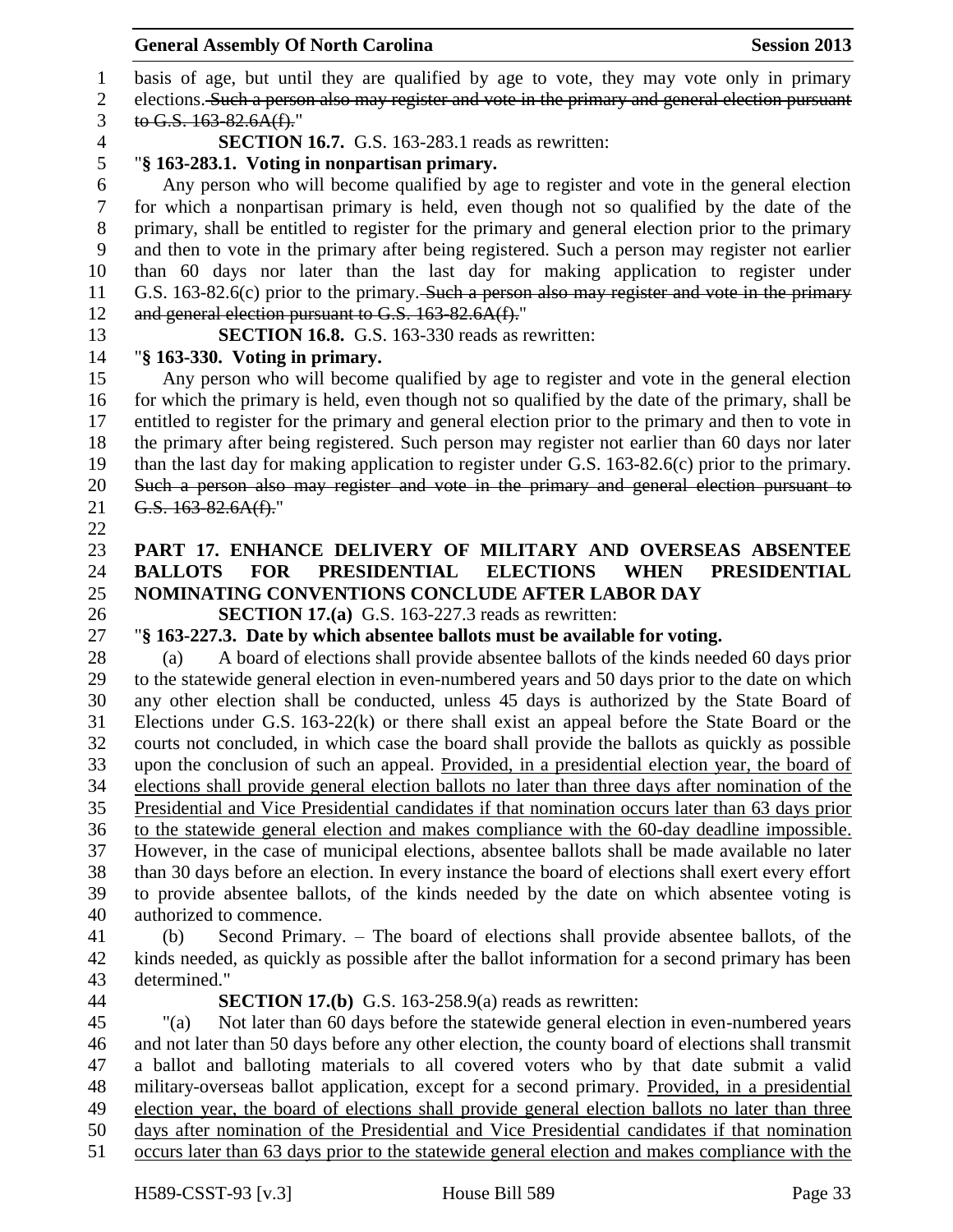60-day deadline impossible. However, in the case of municipal elections, absentee ballots shall be made available no later than 30 days before an election. For a second primary which includes a candidate for federal office, the county board of elections shall transmit a ballot and balloting material to all covered voters who by that date submit a valid military-overseas ballot application no later than 45 days before the second primary. For a second primary which does not include a candidate for federal office, the transmission of the ballot and ballot materials shall be as soon as practicable and shall be transmitted electronically no later than three business days and by mail no later than 15 days from the date the appropriate board of elections orders that the second primary be held pursuant to G.S. 163-111. If additional offices are added to the ballot to fill a vacancy occurring after the deadline provided by this subsection, those ballots shall be transmitted as soon as practicable." **PART 18. LIST MAINTENANCE/ INTERSTATE AGREEMENTS TO IMPROVE VOTER ROLLS SECTION 18.1** G.S. 163-82.14(a) reads as rewritten: "(a) Uniform Program. – The State Board of Elections shall adopt a uniform program 18 that makes a reasonable effort: diligent effort not less than twice each year: (1) To remove the names of ineligible voters from the official lists of eligible voters, and (2) To update the addresses and other necessary data of persons who remain on 22 the official lists of eligible voters. That program shall be nondiscriminatory and shall comply with the provisions of the Voting Rights Act of 1965, as amended, and with the provisions of the National Voter Registration Act. The State Board of Elections, in addition to the methods set forth in this section, may use other methods toward the ends set forth in subdivisions (1) and (2) of this subsection, including 27 address-updating services provided by the Postal Service.Service, and entering into data sharing agreements with other states to cross-check information on voter registration and voting records. Any data sharing agreement shall require the other state or states to comply with G.S. 163-82.10 and G.S. 163-82.10B. Each county board of elections shall conduct systematic efforts to remove names from its list of registered voters in accordance with this section and with the program adopted by the State Board. The county boards of elections shall complete their list maintenance mailing program by April 15 of every odd-numbered year, unless the State Board of Elections approves a different date for the county." **SECTION 18.2**. The State Board of Elections shall actively seek ways to share and cross-check information on voting records and voter registration with other states to improve the accuracy of voter registration lists, using resources such as the Electronic Registration Information Center and by entering into interstate compacts for this purpose. **SECTION 18.3.** This Part is effective when it becomes law. **PART 19. NO MANDATED VOTER REGISTRATION DRIVE SECTION 19.1.** G.S. 163-82.25 is repealed. **PART 20. VOTER RECORDS ACCESS CLARIFICATION AND CHALLENGES SECTION 20.1.** G.S. 163-84 reads as rewritten: "**§ 163-84. Time for challenge other than on day of primary or election.** The registration records of each county shall be open to inspection by any registered voter 48 of the county, State, including any chief judge or judge of elections, during the normal business hours of the county board of elections on the days when the board's office is open. At those times the right of any person to register, remain registered, or vote shall be subject to objection and challenge."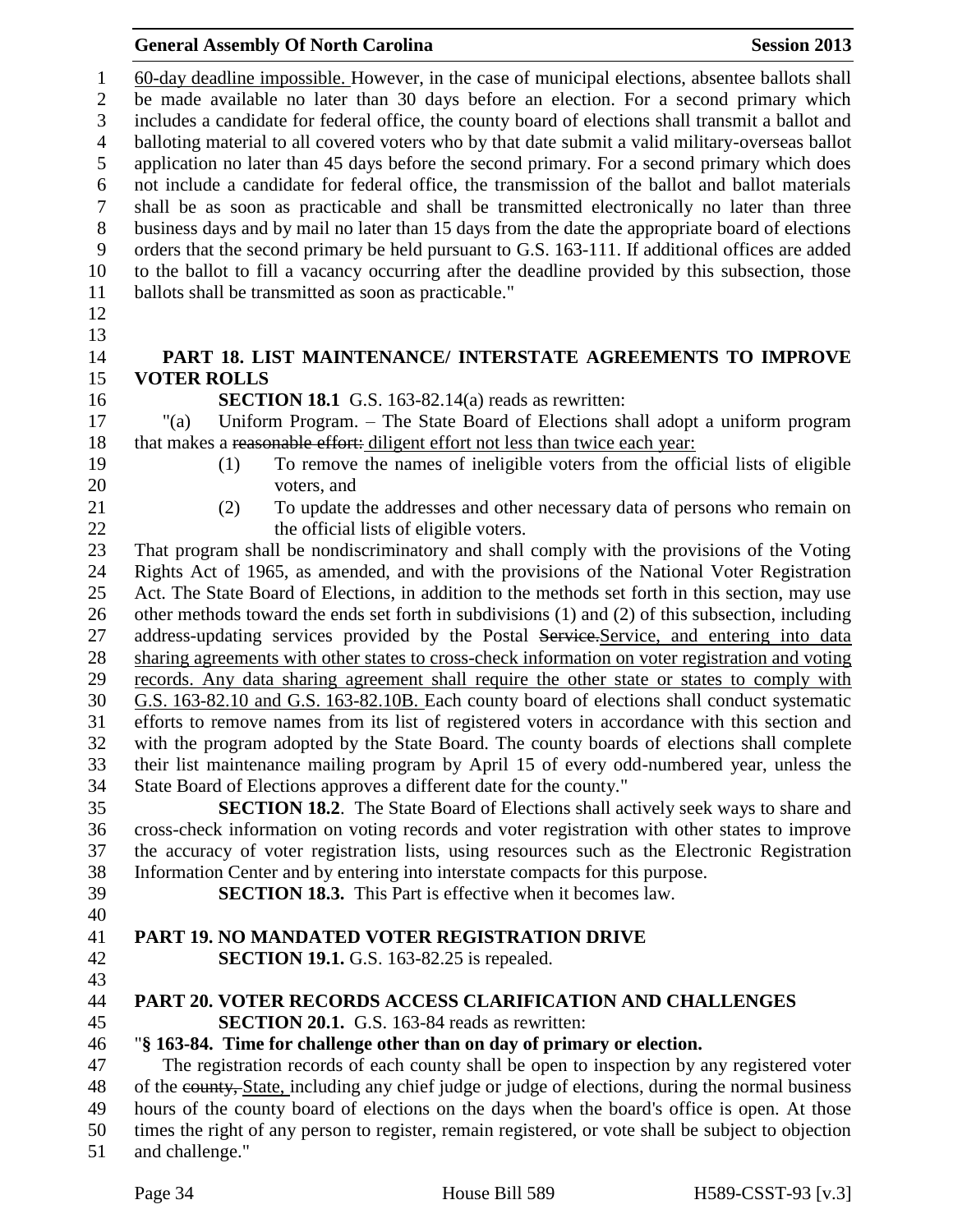|                | <b>General Assembly Of North Carolina</b>                                                           | <b>Session 2013</b> |
|----------------|-----------------------------------------------------------------------------------------------------|---------------------|
| 1              | <b>SECTION 20.2.</b> G.S. 163-87 reads as rewritten:                                                |                     |
| $\overline{c}$ | "§ 163-87. Challenges allowed on day of primary or election.                                        |                     |
| $\mathfrak{Z}$ | On the day of a primary or election, at the time a registered voter offers to vote, any other       |                     |
| $\overline{4}$ | registered voter of the precinct county may exercise the right of challenge, and when he does so    |                     |
| 5              | may enter the voting enclosure to make the challenge, but he shall retire therefrom as soon as      |                     |
| 6              | the challenge is heard.                                                                             |                     |
| $\tau$         | On the day of a primary or election, any other registered voter of the precinct-county may          |                     |
| $8\,$          | challenge a person for one or more of the following reasons:                                        |                     |
| 9              | One or more of the reasons listed in G.S. 163-85(c).<br>(1)                                         |                     |
| 10             | That the person has already voted in that primary or election.<br>(2)                               |                     |
| 11             | Repealed by Session Laws 2009-541, s. 16.1(b), effective August 28, 2009.<br>(3)                    |                     |
| 12             | If the challenge is made with respect to voting in a partisan primary, that the<br>(4)              |                     |
| 13             | person is a registered voter of another political party.                                            |                     |
| 14             | The chief judge, judge, or assistant appointed under G.S. 163-41 or 163-42 may enter                |                     |
| 15             | challenges under this section against voters in the precinct for which appointed regardless of      |                     |
| 16             | the place of residence of the chief judge, judge, or assistant.                                     |                     |
| 17             | If a person is challenged under this subsection, and the challenge is sustained under               |                     |
| 18             | G.S. $163-85(c)(3)$ , the voter may still transfer his registration under G.S. $163-82.15(e)$ if    |                     |
| 19             | eligible under that section, and the registration shall not be cancelled under G.S. 163-90.2(a) if  |                     |
| 20             | the transfer is made. A person who has transferred his registration under G.S. 163-82.15(e) may     |                     |
| 21             | be challenged at the precinct to which the registration is being transferred."                      |                     |
| 22             |                                                                                                     |                     |
| 23             | PART 21. CANDIDATE WITHDRAWAL                                                                       |                     |
| 24             | <b>SECTION 21.1.</b> G.S. 163-106(e) reads as rewritten:                                            |                     |
| 25             | Withdrawal of Notice of Candidacy. - Any person who has filed notice of<br>"(e)                     |                     |
| 26             | candidacy for an office shall have the right to withdraw it at any time prior to the close of       |                     |
| 27             | business on the third business day prior to the date on which the right to file for that office     |                     |
| 28             | expires under the terms of subsection (c) of this section. If a candidate does not withdraw         |                     |
| 29             | before the filing-deadline, except as provided in G.S. 163-112, his name shall be printed on the    |                     |
| 30             | primary ballot, any votes for him shall be counted, and he shall not be refunded his filing fee."   |                     |
| 31             | <b>SECTION 21.2.</b> G.S. 163-294.2(d) reads as rewritten:                                          |                     |
| 32             | Any person may withdraw his notice of candidacy at any time prior to the close of<br>" $(d)$        |                     |
| 33             | business on the third business day prior to the filing deadline prescribed in subsection (c), and   |                     |
| 34             | shall be entitled to a refund of his filing fee if he does so."                                     |                     |
| 35             | <b>SECTION 21.3.</b> G.S. 163-323 $(c)$ reads as rewritten:                                         |                     |
| 36             | Withdrawal of Notice of Candidacy. - Any person who has filed a notice of<br>" $(c)$                |                     |
| 37             | candidacy for an office shall have the right to withdraw it at any time prior to the close of       |                     |
| 38             | business on the third business day prior to the date on which the right to file for that office     |                     |
| 39             | expires under the terms of subsection (b) of this section."                                         |                     |
| 40             |                                                                                                     |                     |
| 41             | <b>PART 22. PETITIONS IN LIEU</b>                                                                   |                     |
| 42             | <b>SECTION 22.1.</b> G.S. 163-107.1 reads as rewritten:                                             |                     |
| 43             | "§ 163-107.1. Petition in lieu of payment of filing fee.                                            |                     |
| 44             | Any qualified voter who seeks nomination in the party primary of the political party<br>(a)         |                     |
| 45             | with which he affiliates may, in lieu of payment of any filing fee required for the office he       |                     |
| 46             | seeks, file a written petition requesting him to be a candidate for a specified office with the     |                     |
| 47             | appropriate board of elections, State, county or municipal.                                         |                     |
| 48             | If the candidate is seeking the office of United States Senator, Governor, Lieutenant<br>(b)        |                     |
| 49             | Governor, or any State executive officer, the petition must be signed by 10,000 registered          |                     |
| 50             | voters who are members of the political party in whose primary the candidate desires to run,        |                     |
| 51             | except that in the case of a political party as defined by G.S. $163-96(a)(2)$ which will be making |                     |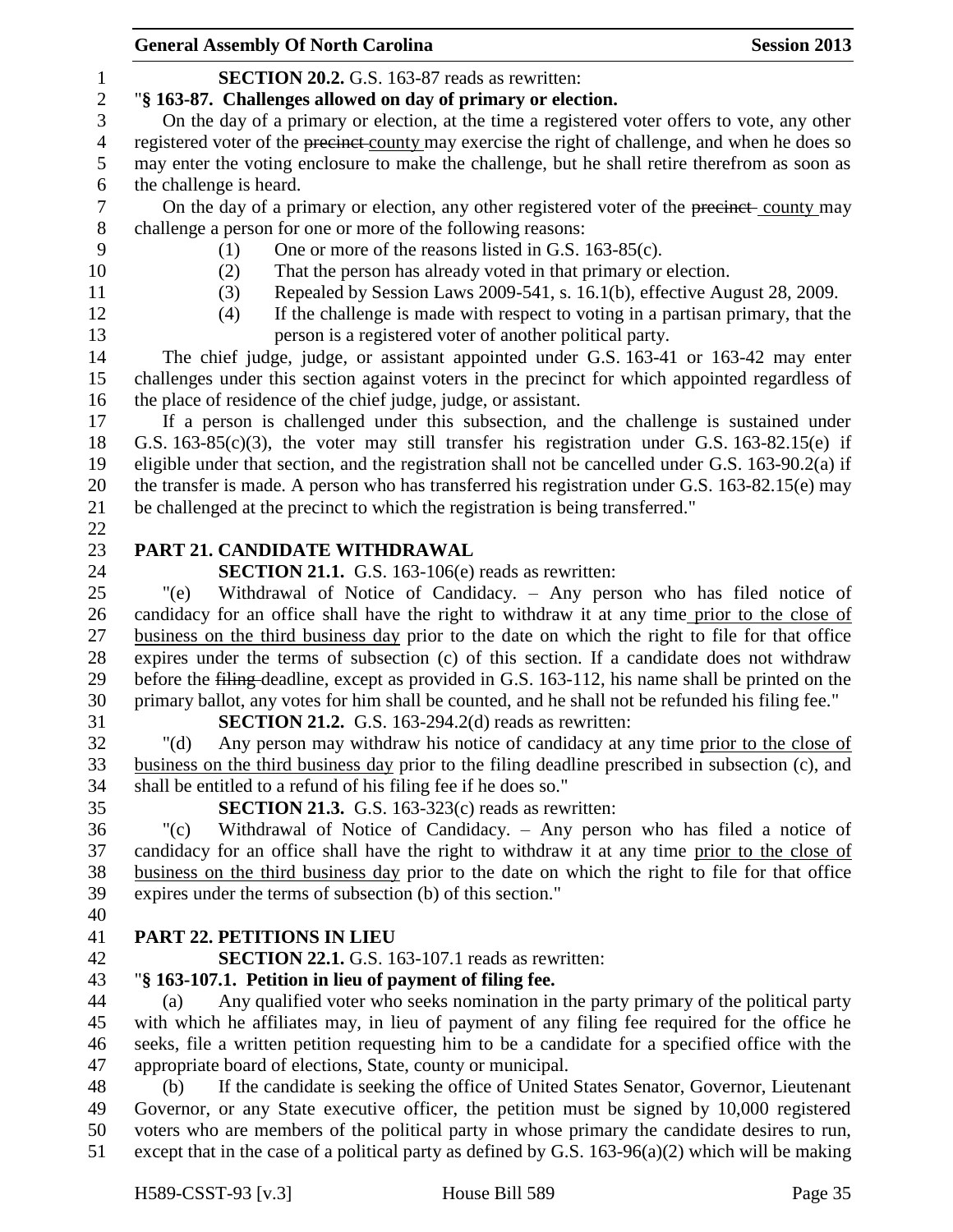1 nominations by primary election, the petition must be signed by ten percent (10%) five percent (5%) of the registered voters of the State who are affiliated with the same political party in whose primary the candidate desires to run, or in the alternative, the petition shall be signed by 4 no less than  $10,000$  8,000 registered voters regardless of the voter's political party affiliation, whichever requirement is greater. The petition must be filed with the State Board of Elections not later than 12:00 noon on Monday preceding the filing deadline before the primary in which he seeks to run. The names on the petition shall be verified by the board of elections of the county where the signer is registered, and the petition must be presented to the county board of elections at least 15 days before the petition is due to be filed with the State Board of Elections. When a proper petition has been filed, the candidate's name shall be printed on the primary ballot.

 (c) County, Municipal and District Primaries. – If the candidate is seeking one of the offices set forth in G.S. 163-106(c) but which is not listed in subsection (b) of this section, or a municipal or any other office requiring a partisan primary which is not set forth in G.S. 163-106(c) or (d), he shall file a written petition with the appropriate board of elections no later than 12:00 noon on Monday preceding the filing deadline before the primary. The petition 17 shall be signed by ten percent (10%) five percent (5%) of the registered voters of the election area in which the office will be voted for, who are affiliated with the same political party in whose primary the candidate desires to run, or in the alternative, the petition shall be signed by no less than 200 registered voters regardless of said voter's political party affiliation, whichever requirement is greater. The board of elections shall verify the names on the petition, and if the petition is found to be sufficient, the candidate's name shall be printed on the appropriate primary ballot. Petitions for candidates for member of the U.S. House of Representatives, District Attorney, and members of the State House of Representatives from multi-county districts or members of the State Senate from multi-county districts must be presented to the county board of elections for verification at least 15 days before the petition is due to be filed with the State Board of Elections, and such petition must be filed with the State Board of Elections no later than 12:00 noon on Monday preceding the filing deadline. The State Board of Elections may adopt rules to implement this section and to provide standard petition forms.

 (d) Nonpartisan Primaries and Elections. – Any qualified voter who seeks to be a candidate in any nonpartisan primary or election may, in lieu of payment of the filing fee 32 required, file a written petition signed by ten percent (10%) five percent (5%) of the registered voters in the election area in which the office will be voted for with the appropriate board of elections. Any qualified voter may sign the petition. The petition shall state the candidate's name, address and the office which he is seeking. The petition must be filed with the appropriate board of elections no later than 60 days prior to the filing deadline for the primary or election, and if found to be sufficient, the candidate's name shall be printed on the ballot."

**SECTION 22.2.** G.S. 163-325(b) reads as rewritten:

 "(b) Requirements of Petition; Deadline for Filing. – If the candidate is seeking the office of justice of the Supreme Court, judge of the Court of Appeals, or superior or district court judge, that individual shall file a written petition with the State Board of Elections no later than 12:00 noon on Monday preceding the filing deadline before the primary. If the office is justice of the Supreme Court or judge of the Court of Appeals, the petition shall be signed by 44 10,000 8,000 registered voters in the State. If the office is superior court or district court judge, 45 the petition shall be signed by ten percent  $(10\%)$ -five percent (5%) of the registered voters of the election area in which the office will be voted for. The board of elections shall verify the names on the petition, and if the petition and notice of candidacy are found to be sufficient, the candidate's name shall be printed on the appropriate ballot. Petitions must be presented to the county board of elections for verification at least 15 days before the petition is due to be filed with the State Board of Elections. The State Board of Elections may adopt rules to implement this section and to provide standard petition forms."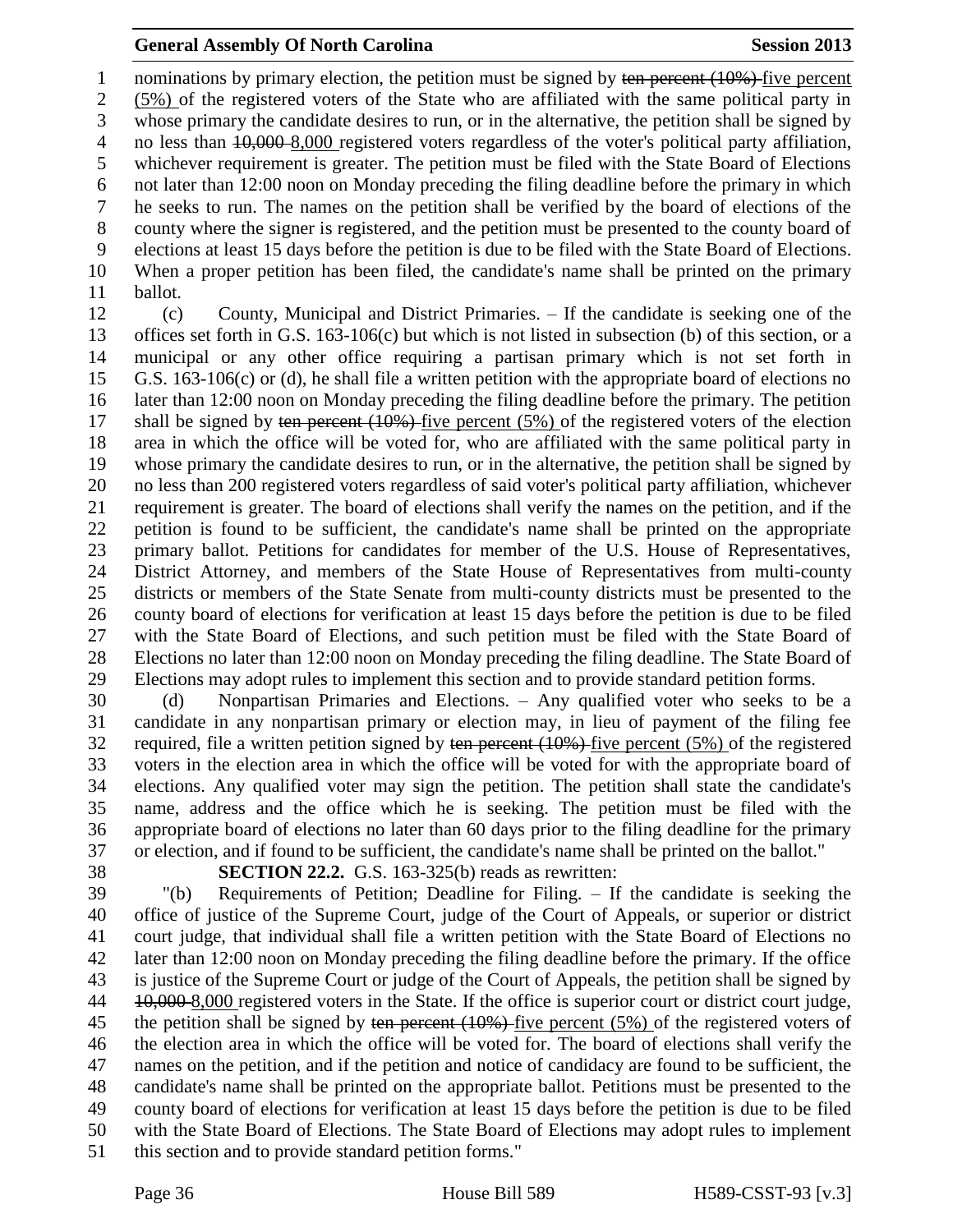### **PART 23. TIMELY WITHDRAWAL OF PARTY NOMINEE SECTION 23.1.** G.S. 163-113 reads as rewritten: "**§ 163-113. Nominee's right to withdraw as candidate.** A person who has been declared the nominee of a political party for a specified office under the provisions of G.S. 163-182.15 or G.S. 163-110, shall not be permitted to resign as a candidate unless, at least 30 days before the general election, prior to the first day on which military and overseas absentee ballots are transmitted to voters under Article 21A of this Chapter he that person submits to the board of elections which certified his the nomination a 10 written request that he person be permitted to withdraw." **PART 24. BETTER MANAGE PRECINCT SIZES SECTION 24.1.** The Joint Legislative Elections Oversight Committee shall study optimal numbers of voters in election precincts so as to reduce overcrowding and long lines and recommend to the General Assembly any legislation it deems advisable. The study shall also examine the size of the polling place itself, its accessibility, and parking availability. It may make an interim report prior to the date that the General Assembly reconvenes the 2013 Regular Session in 2014, and shall make a final report before the convening of the 2015 Regular Session of the General Assembly. **PART 25. EARLY VOTING SITES WITHIN A COUNTY SECTION 25.1.** G.S. 163-227.2(b) and (g) read as rewritten: "**§ 163-227.2. Alternate procedures for requesting application for absentee ballot; "one-stop" voting procedure in board office.** ….. (b) Not earlier than the third second Thursday before an election, in which absentee ballots are authorized, in which a voter seeks to vote and not later than 1:00 P.M. on the last Saturday before that election, the voter shall appear in person only at the office of the county board of elections, provided in subsection (g) of this section. A county board of elections shall 31 conduct one-stop voting on the last Saturday before the election until 1:00 P.M.. 1:00 P.M. and 32 may conduct it until 5:00 P.M. on that Saturday. That voter shall enter the voting enclosure at the board office through the appropriate entrance and shall at once state his or her name and place of residence to an authorized member or employee of the board. In a primary election, the voter shall also state the political party with which the voter affiliates and in whose primary the voter desires to vote, or if the voter is an unaffiliated voter permitted to vote in the primary of a particular party under G.S. 163-119, the voter shall state the name of the authorizing political party in whose primary he wishes to vote. The board member or employee to whom the voter gives this information shall announce the name and residence of the voter in a distinct tone of voice. After examining the registration records, an employee of the board shall state whether the person seeking to vote is duly registered. If the voter is found to be registered that voter may request that the authorized member or employee of the board furnish the voter with an

presence of the authorized member or employee of the board, and shall deliver the application

 to that person. …..

 (g) Notwithstanding any other provision of this section, a county board of elections by unanimous vote of all its members may provide for one or more sites in that county for absentee ballots to be applied for and cast under this section. Every individual staffing any of those sites shall be a member or full-time employee of the county board of elections or an employee of the county board of elections whom the board has given training equivalent to that

application form as specified in G.S. 163-227. The voter shall complete the application in the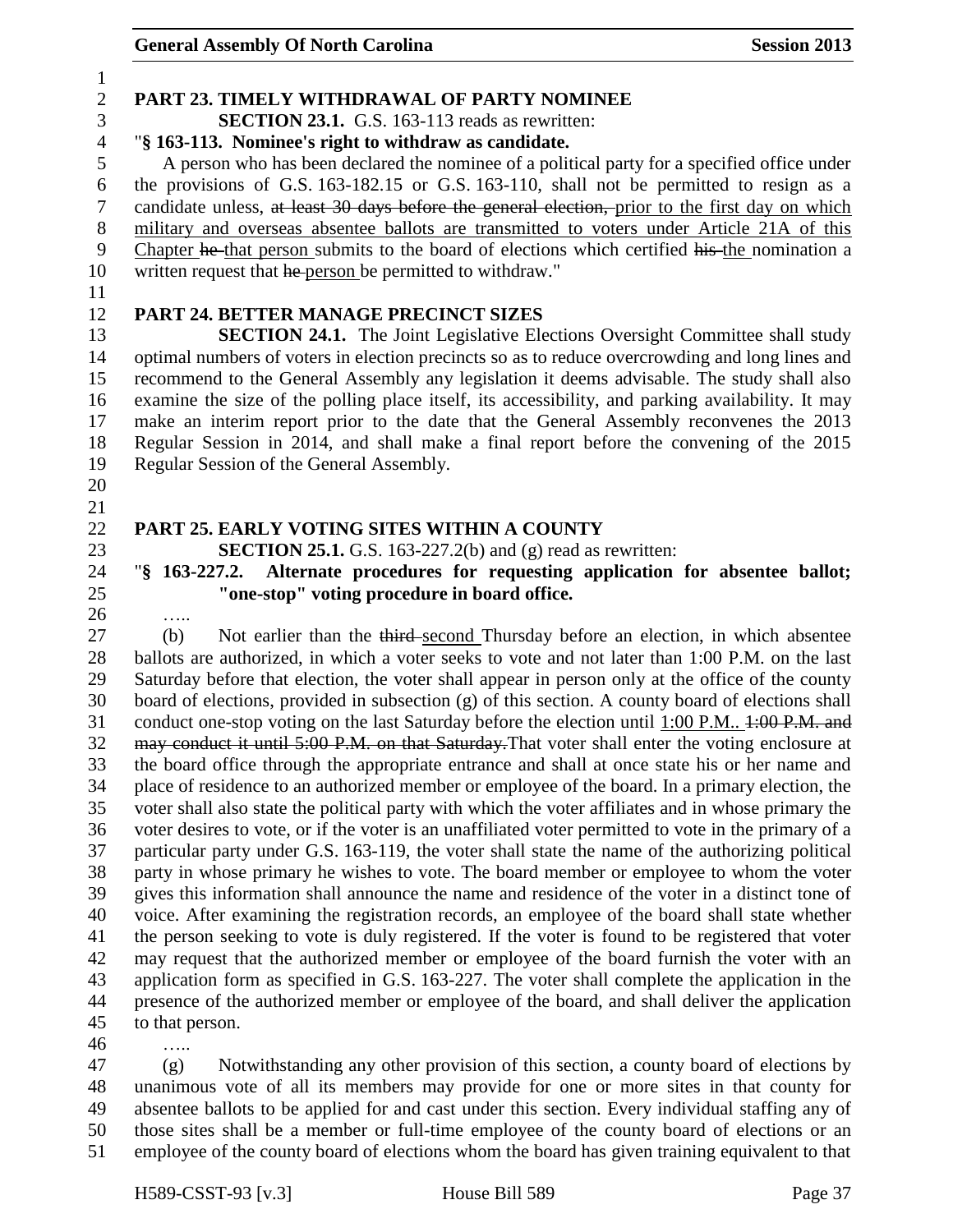given a full-time employee. Those sites must be approved by the State Board of Elections as part of a Plan for Implementation approved by both the county board of elections and by the State Board of Elections which shall also provide adequate security of the ballots and provisions to avoid allowing persons to vote who have already voted. The Plan for Implementation shall include a provision for the presence of political party observers at each one-stop site equivalent to the provisions in G.S. 163-45 for party observers at voting places on election day. A county board of elections may propose in its Plan not to offer one-stop voting at the county board of elections office; the State Board may approve that proposal in a Plan only if the Plan includes at least one site reasonably proximate to the county board of elections office and the State Board finds that the sites in the Plan as a whole provide adequate coverage of the county's electorate. If a county board of elections has considered a proposed Plan or Plans for Implementation and has been unable to reach unanimity in favor of a Plan, a member or members of that county board of elections may petition the State Board of Elections to adopt a plan for it. If petitioned, the State Board may also receive and consider alternative petitions from another member or members of that county board. The State Board of Elections may adopt a Plan for that county. The State Board, in that plan, shall take into consideration factors including geographic, demographic, and partisan interests of that county. Any plan adopted by either the county board of elections or the State Board of Elections under this subsection shall provide for the same hours and days of operation for all additional sites in that county for that election. The requirement of the previous sentence does not apply to the county board of elections office itself nor, if one-stop voting is not conducted at the county board of elections office, to the reasonably proximate alternate site approved under this subsection." **PART 26. STANDARDIZE SATELLITE POLLING PLACE APPROVAL SECTION 26.1.** G.S. 163-130 reads as rewritten: "**§ 163-130. Satellite voting places.** A county board of elections by unanimous vote may, upon approval of a request submitted in writing to the State Board of Elections, establish a plan whereby elderly or disabled voters in a precinct may vote at designated sites within the precinct other than the regular voting place for that precinct. Any approval under this section is only effective for one year and shall be annually reviewed for extension. Any designation under this section in effect January 1, 2013 expires January 1, 2014. The State Board of Elections shall approve a county board's proposed plan if: (1) All the satellite voting places to be used are listed in the county's written request; (2) The plan will in the State Board's judgment overcome a barrier to voting by the elderly or disabled; (3) Adequate security against fraud is provided for; and (4) The plan does not unfairly favor or disfavor voters with regard to race or party affiliation. **PART 27. DELETE REFERENCE TO PRECINCT BOUNDARIES AFTER THE 2000 CENSUS SECTION 27.1.** G.S. 163-132.1 is repealed. **PART 28. REDUCE NEED FOR SECOND PRIMARY SECTION 28.1.** The Joint Legislative Elections Oversight Committee shall study the second primary and recommend to the General Assembly any legislation it deems advisable. The study may include the following: (1) Whether to go to a plurality method of determining the result of the primary. (2) Whether to reduce the current 40% threshold.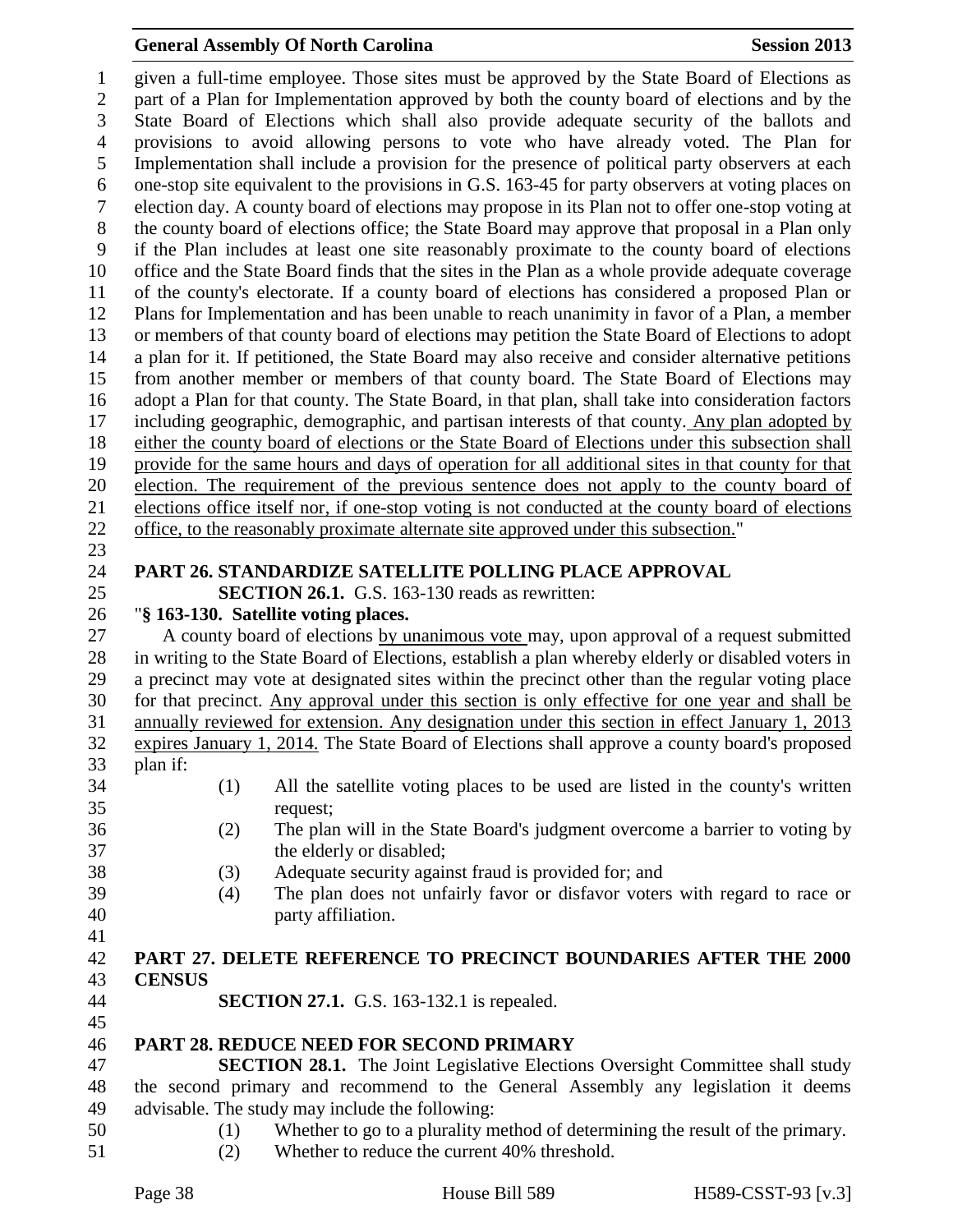|     | <b>General Assembly Of North Carolina</b>                                                             | <b>Session 2013</b> |
|-----|-------------------------------------------------------------------------------------------------------|---------------------|
| (3) | Whether to keep the 40% threshold, but also allow a smaller percentage if                             |                     |
|     | the margin between first and second place finisher is substantial.                                    |                     |
| (4) | Whether to have a different system for different offices such as United States                        |                     |
|     | Senator, Governor, and Lieutenant Governor and other offices.                                         |                     |
|     | It may make an interim report prior to the date that the General Assembly                             |                     |
|     | reconvenes the 2013 Regular Session in 2014, and shall make a final report before the                 |                     |
|     | convening of the 2015 Regular Session of the General Assembly.                                        |                     |
|     |                                                                                                       |                     |
|     | <b>PART 29. CLARIFY STATE BOARD DUTY ON CHARACTERISTICS OF BALLOT</b>                                 |                     |
|     | <b>SECTION 29.1.</b> G.S. 163-165.4 reads as rewritten:                                               |                     |
|     | "§ 163-165.4. Standards for official ballots.                                                         |                     |
|     | The State Board of Elections shall seek to ensure that official ballots throughout the State          |                     |
|     | have all the following characteristics:                                                               |                     |
| (1) | Are readily understandable by voters.                                                                 |                     |
| (2) | Present all candidates and questions in a fair and nondiscriminatory manner.                          |                     |
| (3) | Allow every voter to cast a vote in every ballot item without difficulty.                             |                     |
| (4) | Facilitate an accurate vote count.                                                                    |                     |
| (5) | Are uniform in content and format, subject to varied presentations required                           |                     |
|     | or made desirable by different voting systems."                                                       |                     |
|     |                                                                                                       |                     |
|     | PART 30. SIMPLIFY BALLOT RECORDS                                                                      |                     |
|     | <b>SECTION 30.1.</b> G.S. 163-165(1) reads as rewritten:                                              |                     |
|     | "Ballot" means an instrument on which a voter indicates a choice so that it<br>"(1)                   |                     |
|     | may be recorded as a vote for or against a certain candidate or referendum                            |                     |
|     | proposal. The term "ballot" may include a paper ballot to be counted by                               |                     |
|     | hand, a paper ballot to be counted on an electronic scanner, the face of a                            |                     |
|     | lever voting machine, the image on a direct record electronic unit, or aor a                          |                     |
|     | paper ballot used on any other voting system."                                                        |                     |
|     | <b>SECTION 30.2.</b> G.S. 163-165 is amended by adding a new subdivision to read:                     |                     |
|     | "Paper ballot" means an individual paper document that bears marks made<br>" $(5a)$                   |                     |
|     | by the voter by hand or through electronic means."                                                    |                     |
|     | <b>SECTION 30.3.</b> G.S. 163-165.7(a) and (d) read as rewritten:                                     |                     |
|     | "§ 163-165.7. Voting systems: powers and duties of State Board of Elections.                          |                     |
| (a) | Only voting systems that have been certified by the State Board of Elections in                       |                     |
|     | accordance with the procedures and subject to the standards set forth in this section and that        |                     |
|     | have not been subsequently decertified shall be permitted for use in elections in this State.         |                     |
|     | Those certified voting systems shall be valid in any election held in the State or in any county,     |                     |
|     | municipality, or other electoral district in the State. Subject to all other applicable rules adopted |                     |
|     | by the State Board of Elections and, with respect to federal elections, subject to all applicable     |                     |
|     | federal regulations governing voting systems, paper ballots marked by the voter and counted by        |                     |
|     | hand shall be deemed a certified voting system. The State Board of Elections shall certify            |                     |
|     | optical scan voting systems, optical scan with ballot markers voting systems, and direct record       |                     |
|     | electronic voting systems if any of those systems meet all applicable requirements of federal         |                     |
|     | and State law. The State Board may certify additional voting systems only if they meet the            |                     |
|     | requirements of the request for proposal process set forth in this section and only if they           |                     |
|     | generate either a paper ballot or a paper record by which voters may verify their votes before        |                     |
|     | easting them and which provides a backup means of counting the vote that the voter casts.             |                     |
|     | Those voting systems may include optical scan and direct record electronic (DRE) voting               |                     |
|     | systems systems that produce a paper ballot. In consultation with the Office of Information           |                     |
|     | Technology Services, the State Board shall develop the requests for proposal subject to the           |                     |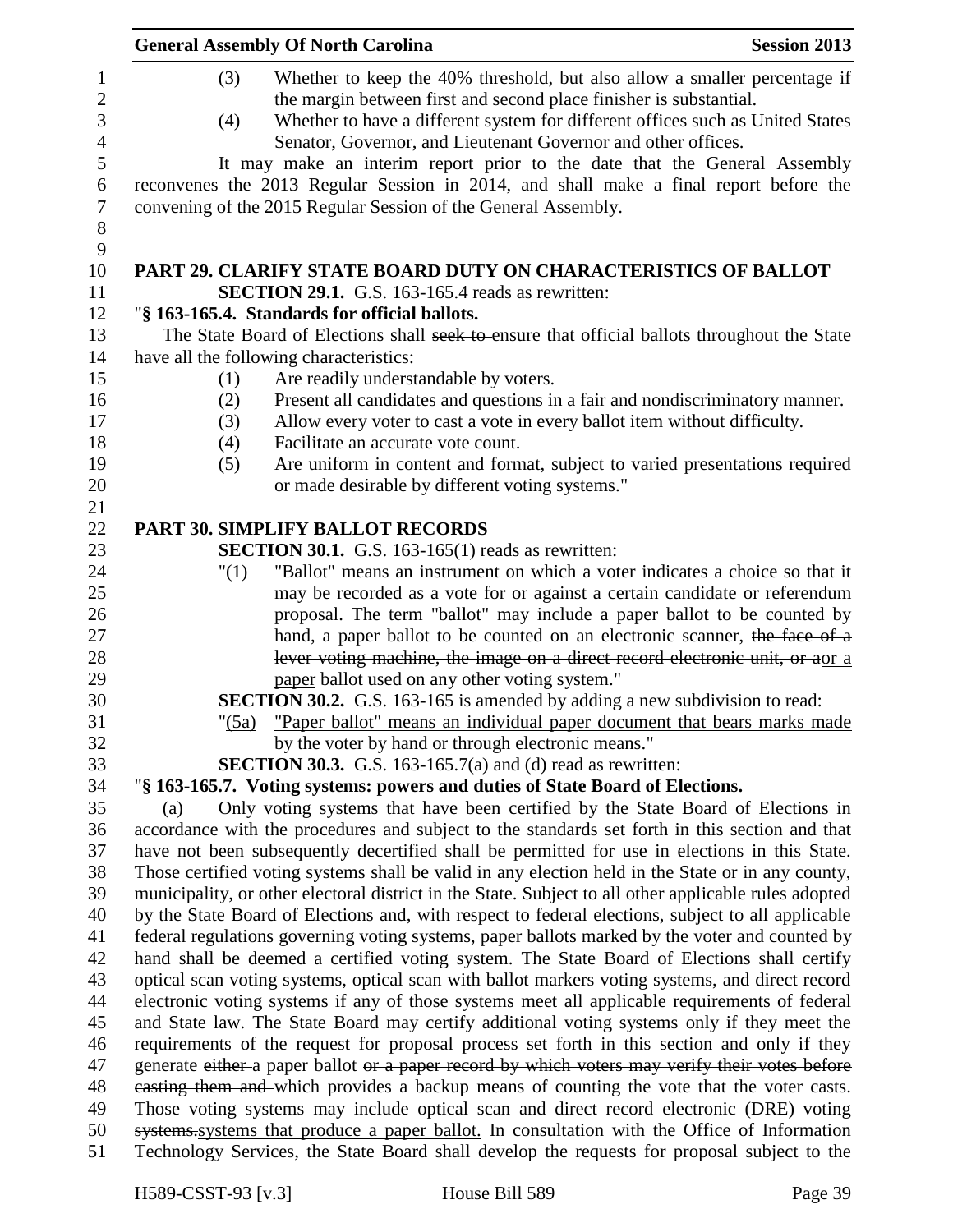|     |      | <b>General Assembly Of North Carolina</b>                                                                                      | <b>Session 2013</b> |
|-----|------|--------------------------------------------------------------------------------------------------------------------------------|---------------------|
|     |      | provisions of this Chapter and other applicable State laws. Among other requirements, the                                      |                     |
|     |      | request for proposal shall require at least all of the following elements:                                                     |                     |
|     | (1)  | That the vendor post a bond or letter of credit to cover damages resulting                                                     |                     |
|     |      | from defects in the voting system. Damages shall include, among other                                                          |                     |
|     |      | items, any costs of conducting a new election attributable to those defects.                                                   |                     |
|     | (2)  | That the voting system comply with all federal requirements for voting                                                         |                     |
|     |      | systems.                                                                                                                       |                     |
|     | (3)  | That the voting system must have the capacity to include in voting tabulation                                                  |                     |
|     |      | district returns the votes cast by voters outside of the voter's voting<br>tabulation district as required by G.S. 163-132.5G. |                     |
|     | (4)  | With respect to electronic voting systems, that the voting system generate a                                                   |                     |
|     |      | paper record ballot of each individual vote cast, which paper record ballot                                                    |                     |
|     |      | shall be maintained in a secure fashion and shall serve as a backup record for                                                 |                     |
|     |      | purposes of any hand-to-eye count, hand-to-eye recount, or other audit.                                                        |                     |
|     |      | Electronic systems that employ optical scan technology to count paper                                                          |                     |
|     |      | ballots shall be deemed to satisfy this requirement.                                                                           |                     |
|     | (5)  | With respect to DRE voting systems, that the paper record-ballot generated                                                     |                     |
|     |      | by the system be viewable by the voter before the vote is cast electronically,                                                 |                     |
|     |      | and that the system permit the voter to correct any discrepancy between the                                                    |                     |
|     |      | electronic vote and the paper record ballot before the vote is cast.                                                           |                     |
| .   |      |                                                                                                                                |                     |
| (d) |      | Subject to the provisions of this Chapter, the State Board of Elections shall prescribe                                        |                     |
|     |      | rules for the adoption, handling, operation, and honest use of certified voting systems,                                       |                     |
|     |      | including all of the following:                                                                                                |                     |
|     | (1)  | Procedures for county boards of elections to utilize when recommending the                                                     |                     |
|     |      | purchase of a certified voting system for use in that county.                                                                  |                     |
|     | (2)  | Form of official ballot labels to be used on voting systems.                                                                   |                     |
|     | (3)  | Operation and manner of voting on voting systems.                                                                              |                     |
|     | (4)  | Instruction of precinct officials in the use of voting systems.                                                                |                     |
|     | (5)  | Instruction of voters in the use of voting systems.                                                                            |                     |
|     | (6)  | Assistance to voters using voting systems.                                                                                     |                     |
|     | (7)  | Duties of custodians of voting systems.                                                                                        |                     |
|     | (8)  | Examination and testing of voting systems in a public forum in the county                                                      |                     |
|     |      | before and after use in an election.                                                                                           |                     |
|     | (9)  | Notwithstanding G.S. 132-1.2, procedures for the review and examination of                                                     |                     |
|     |      | any information placed in escrow by a vendor pursuant to G.S. 163-165.9A                                                       |                     |
|     |      | by only the following persons:<br>State Board of Elections.                                                                    |                     |
|     |      | a.<br>Office of Information Technology Services.<br>$\mathbf b$ .                                                              |                     |
|     |      | The State chairs of each political party recognized under<br>c.                                                                |                     |
|     |      | G.S. 163-96.                                                                                                                   |                     |
|     |      | The purchasing county.<br>$\mathbf{d}$ .                                                                                       |                     |
|     |      | Each person listed in sub-subdivisions a. through d. of this subdivision may                                                   |                     |
|     |      | designate up to three persons as that person's agents to review and examine                                                    |                     |
|     |      | the information. No person shall designate under this subdivision a business                                                   |                     |
|     |      | competitor of the vendor whose proprietary information is being reviewed                                                       |                     |
|     |      | and examined. For purposes of this review and examination, any designees                                                       |                     |
|     |      | under this subdivision and the State party chairs shall be treated as public                                                   |                     |
|     |      | officials under G.S. 132-2.                                                                                                    |                     |
|     | (10) | With respect to electronic voting systems, procedures to maintain the                                                          |                     |
|     |      | integrity of both the electronic vote count and the paper record.ballot. Those                                                 |                     |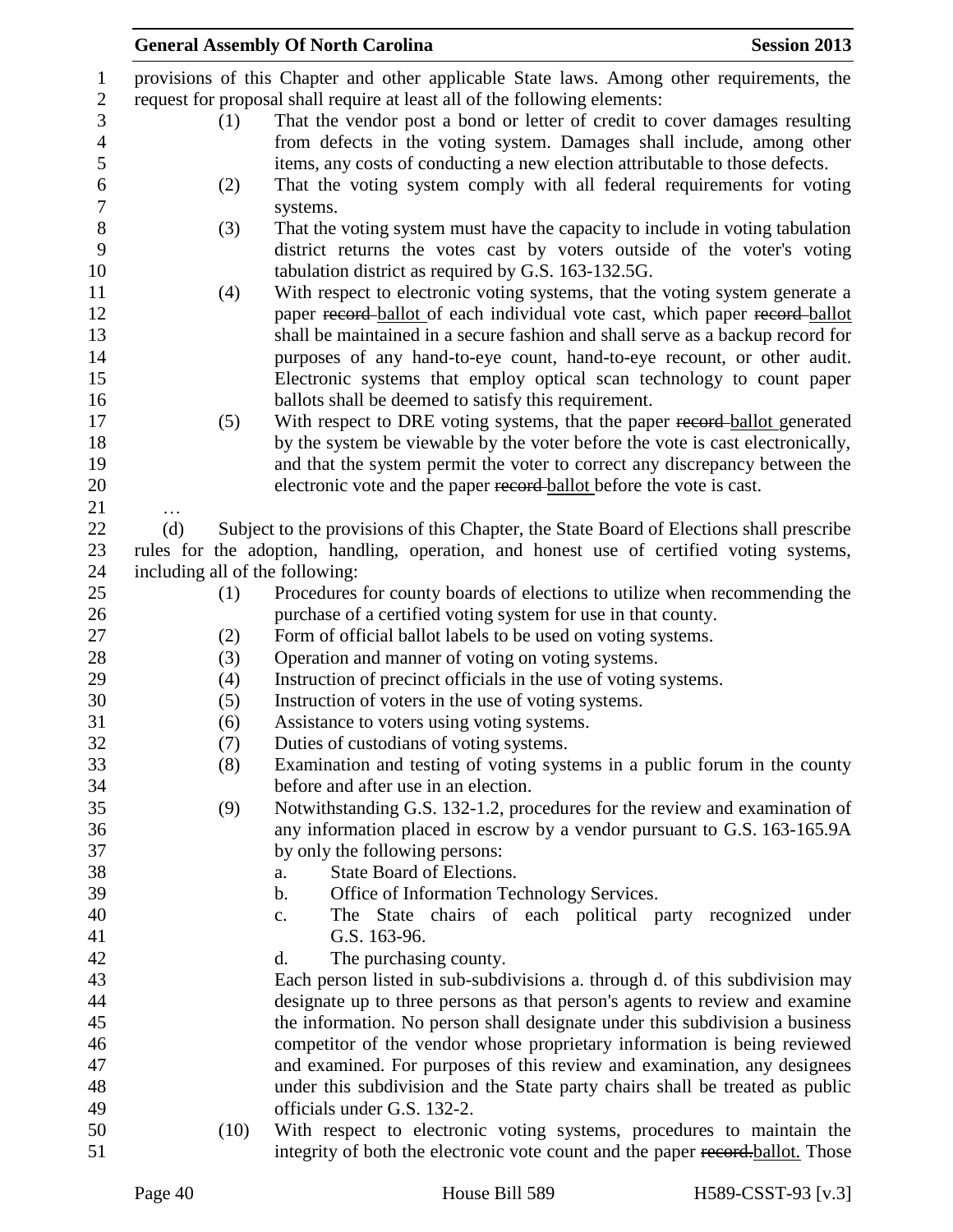|                                                                                 |         |                    | <b>General Assembly Of North Carolina</b>                                                                                                                                                                                                                                                                                                                                                                                                                                                | <b>Session 2013</b> |
|---------------------------------------------------------------------------------|---------|--------------------|------------------------------------------------------------------------------------------------------------------------------------------------------------------------------------------------------------------------------------------------------------------------------------------------------------------------------------------------------------------------------------------------------------------------------------------------------------------------------------------|---------------------|
| 1<br>$\boldsymbol{2}$<br>3<br>$\overline{4}$<br>5<br>6<br>$\boldsymbol{7}$<br>8 |         | $\pmb{\mathsf{H}}$ | procedures shall at a minimum include procedures to protect against the<br>alteration of the paper record-ballot after a machine vote has been recorded<br>and procedures to prevent removal by the voter from the voting enclosure of<br>any paper record or copy of an individually voted paper ballot or of any<br>other device or item whose removal from the voting enclosure could permit<br>compromise of the integrity of either the machine count or the paper<br>recordballot. |                     |
| 9                                                                               |         |                    | <b>SECTION 30.4.</b> G.S. 163-166.7 $(c)$ reads as rewritten:                                                                                                                                                                                                                                                                                                                                                                                                                            |                     |
| 10                                                                              | " $(c)$ |                    | The State Board of Elections shall promulgate rules for the process of voting. Those                                                                                                                                                                                                                                                                                                                                                                                                     |                     |
| 11<br>12                                                                        |         |                    | rules shall emphasize the appearance as well as the reality of dignity, good order, impartiality,<br>and the convenience and privacy of the voter. Those rules, at a minimum, shall include                                                                                                                                                                                                                                                                                              |                     |
| 13                                                                              |         |                    | procedures to ensure that all the following occur:                                                                                                                                                                                                                                                                                                                                                                                                                                       |                     |
| 14<br>15                                                                        |         | (1)                | The voting system remains secure throughout the period voting is being<br>conducted.                                                                                                                                                                                                                                                                                                                                                                                                     |                     |
| 16<br>17                                                                        | (2)     |                    | Only properly voted official ballots or paper records of individual voted<br><b>ballots</b> are introduced into the voting system.                                                                                                                                                                                                                                                                                                                                                       |                     |
| 18                                                                              | (3)     |                    | Except as provided by G.S. 163-166.9, no official ballots leave the voting                                                                                                                                                                                                                                                                                                                                                                                                               |                     |
| 19                                                                              |         |                    | enclosure during the time voting is being conducted there. The rules shall                                                                                                                                                                                                                                                                                                                                                                                                               |                     |
| 20                                                                              |         |                    | also provide that during that time no one shall remove from the voting                                                                                                                                                                                                                                                                                                                                                                                                                   |                     |
| 21                                                                              |         |                    | enclosure any paper record or copy of an individually voted ballot or of any                                                                                                                                                                                                                                                                                                                                                                                                             |                     |
| 22                                                                              |         |                    | other device or item whose removal from the voting enclosure could permit                                                                                                                                                                                                                                                                                                                                                                                                                |                     |
| 23                                                                              |         |                    | compromise of the integrity of either the machine count or the paper record.                                                                                                                                                                                                                                                                                                                                                                                                             |                     |
| 24                                                                              | (4)     |                    | All improperly voted official ballots or paper records of individual voted                                                                                                                                                                                                                                                                                                                                                                                                               |                     |
| 25                                                                              |         |                    | <b>ballots</b> are returned to the precinct officials and marked as spoiled.                                                                                                                                                                                                                                                                                                                                                                                                             |                     |
| 26                                                                              |         | (5)                | Voters leave the voting place promptly after voting.                                                                                                                                                                                                                                                                                                                                                                                                                                     |                     |
| 27                                                                              | (6)     |                    | Voters not clearly eligible to vote in the precinct but who seek to vote there                                                                                                                                                                                                                                                                                                                                                                                                           |                     |
| 28                                                                              |         |                    | are given proper assistance in voting a provisional official ballot or guidance                                                                                                                                                                                                                                                                                                                                                                                                          |                     |
| 29                                                                              |         |                    | to another voting place where they are eligible to vote.                                                                                                                                                                                                                                                                                                                                                                                                                                 |                     |
| $30\,$                                                                          |         | (7)                | Information gleaned through the voting process that would be helpful to the                                                                                                                                                                                                                                                                                                                                                                                                              |                     |
| 31                                                                              |         |                    | accurate maintenance of the voter registration records is recorded and                                                                                                                                                                                                                                                                                                                                                                                                                   |                     |
| 32<br>33                                                                        | (8)     |                    | delivered to the county board of elections.<br>The registration records are kept secure. The State Board of Elections shall                                                                                                                                                                                                                                                                                                                                                              |                     |
| 34                                                                              |         |                    | permit the use of electronic registration records in the voting place in lieu of                                                                                                                                                                                                                                                                                                                                                                                                         |                     |
| 35                                                                              |         |                    | or in addition to a paper pollbook or other registration record.                                                                                                                                                                                                                                                                                                                                                                                                                         |                     |
| 36                                                                              |         | (9)                | Party observers are given access as provided by G.S. 163-45 to current                                                                                                                                                                                                                                                                                                                                                                                                                   |                     |
| 37                                                                              |         |                    | information about which voters have voted.                                                                                                                                                                                                                                                                                                                                                                                                                                               |                     |
| 38                                                                              |         | (10)               | The voter, before voting, shall sign that voter's name on the pollbook, other                                                                                                                                                                                                                                                                                                                                                                                                            |                     |
| 39                                                                              |         |                    | voting record, or voter authorization document. If the voter is unable to sign,                                                                                                                                                                                                                                                                                                                                                                                                          |                     |
| 40                                                                              |         |                    | a precinct official shall enter the person's name on the same document before                                                                                                                                                                                                                                                                                                                                                                                                            |                     |
| 41                                                                              |         |                    | the voter votes."                                                                                                                                                                                                                                                                                                                                                                                                                                                                        |                     |
| 42                                                                              |         |                    | <b>SECTION 30.5.</b> G.S. 163-182.1(b)(1) reads as rewritten:                                                                                                                                                                                                                                                                                                                                                                                                                            |                     |
| 43                                                                              |         | "(1)               | Provide for a sample hand-to-eye count of the paper ballots or paper records                                                                                                                                                                                                                                                                                                                                                                                                             |                     |
| 44                                                                              |         |                    | of a statewide ballot item in every county. The presidential ballot item shall                                                                                                                                                                                                                                                                                                                                                                                                           |                     |
| 45                                                                              |         |                    | be the subject of the sampling in a presidential election. If there is no                                                                                                                                                                                                                                                                                                                                                                                                                |                     |
| 46                                                                              |         |                    | statewide ballot item, the State Board shall provide a process for selecting                                                                                                                                                                                                                                                                                                                                                                                                             |                     |
| 47                                                                              |         |                    | district or local ballot items to adequately sample the electorate. The State                                                                                                                                                                                                                                                                                                                                                                                                            |                     |
| 48                                                                              |         |                    | Board shall approve in an open meeting the procedure for randomly                                                                                                                                                                                                                                                                                                                                                                                                                        |                     |
| 49                                                                              |         |                    | selecting the sample precincts for each election. The random selection of                                                                                                                                                                                                                                                                                                                                                                                                                |                     |
| 50                                                                              |         |                    | precincts for any county shall be done publicly after the initial count of                                                                                                                                                                                                                                                                                                                                                                                                               |                     |
| 51                                                                              |         |                    | election returns for that county is publicly released or 24 hours after the polls                                                                                                                                                                                                                                                                                                                                                                                                        |                     |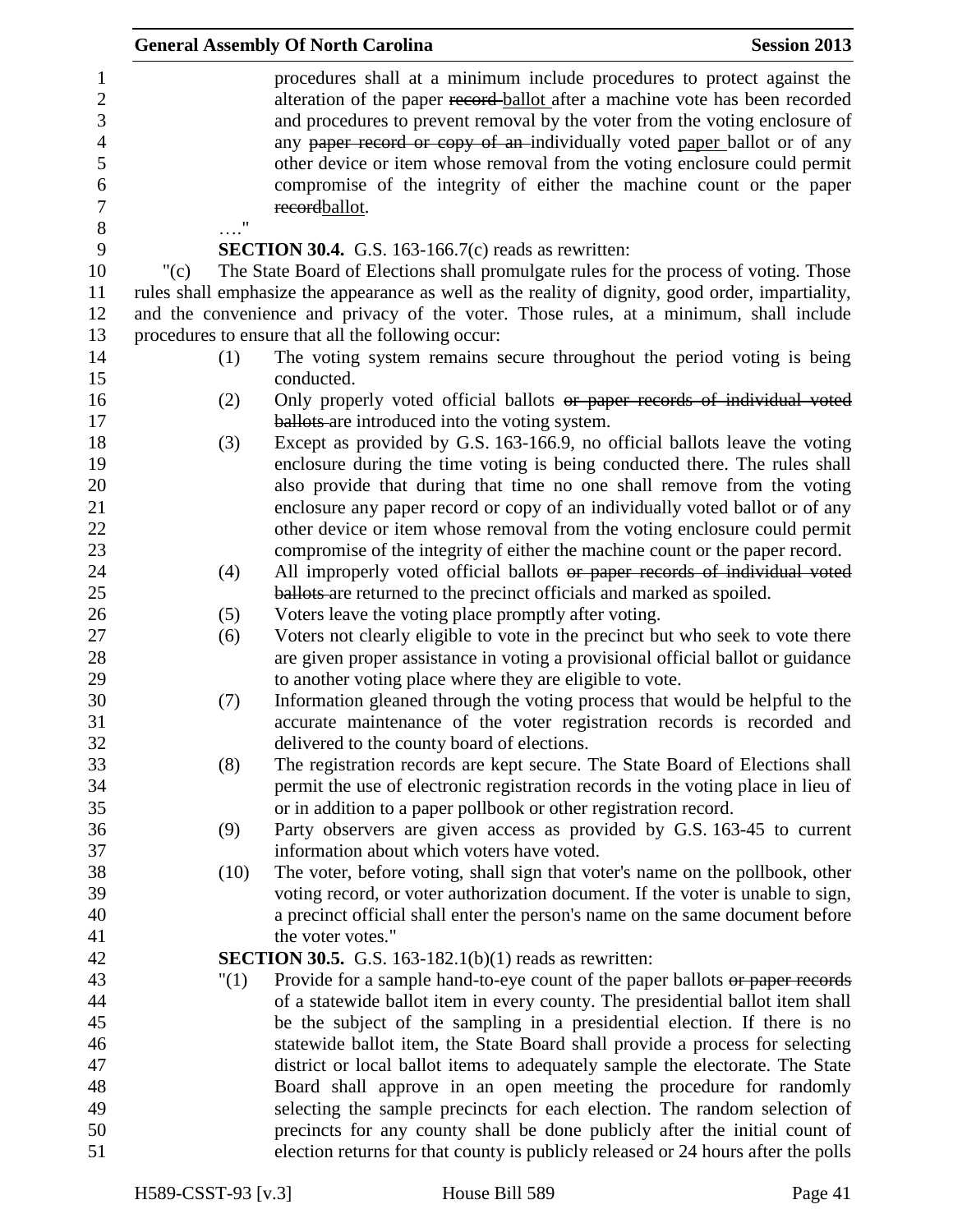|          | <b>General Assembly Of North Carolina</b>                                              | <b>Session 2013</b> |
|----------|----------------------------------------------------------------------------------------|---------------------|
|          | close on election day, whichever is earlier. The sample chosen by the State            |                     |
|          | Board shall be of one or more full precincts, full counts of mailed absentee           |                     |
|          | ballots, full counts of one or more one-stop early voting sites, or a                  |                     |
|          | combination. The size of the sample of each category shall be chosen to                |                     |
|          | produce a statistically significant result and shall be chosen after                   |                     |
|          | consultation with a statistician. The actual units shall be chosen at random.          |                     |
|          | In the event of a material discrepancy between the electronic or mechanical            |                     |
|          | count and a hand-to-eye count, the hand-to-eye count shall control, except             |                     |
|          | where paper ballots or records have been lost or destroyed or where there is           |                     |
|          | another reasonable basis to conclude that the hand-to-eye count is not the             |                     |
|          | true count. If the discrepancy between the hand-to-eye count and the                   |                     |
|          | mechanical or electronic count is significant, a complete hand-to-eye count            |                     |
|          | shall be conducted."                                                                   |                     |
|          | <b>SECTION 30.6.</b> G.S. 163-182.2(b) $(1a)$ reads as rewritten:                      |                     |
| " $(1a)$ | For optical scan and direct record electronic voting systems, and for any              |                     |
|          | other voting systems in which ballots are counted other than on paper by               |                     |
|          | hand and eye, those rules shall provide for a sample hand-to-eye count of the          |                     |
|          | paper ballots or paper records of a sampling of a statewide ballot item in             |                     |
|          | every county. The presidential ballot item shall be the subject of the                 |                     |
|          | sampling in a presidential election. If there is no statewide ballot item, the         |                     |
|          | State Board shall provide a process for selecting district or local ballot items       |                     |
|          | to adequately sample the electorate. The State Board shall approve in an               |                     |
|          | open meeting the procedure for randomly selecting the sample precincts for             |                     |
|          | each election. The random selection of precincts for any county shall be               |                     |
|          | done publicly after the initial count of election returns for that county is           |                     |
|          | publicly released or 24 hours after the polls close on election day, whichever         |                     |
|          | is earlier. The sample chosen by the State Board shall be of one or more full          |                     |
|          | precincts, full counts of mailed absentee ballots, and full counts of one or           |                     |
|          | more one-stop early voting sites. The size of the sample of each category              |                     |
|          | shall be chosen to produce a statistically significant result and shall be             |                     |
|          | chosen after consultation with a statistician. The actual units shall be chosen        |                     |
|          | at random. In the event of a material discrepancy between the electronic or            |                     |
|          | mechanical count and a hand-to-eye count, the hand-to-eye count shall                  |                     |
|          | control, except where paper ballots or records have been lost or destroyed or          |                     |
|          | where there is another reasonable basis to conclude that the hand-to-eye               |                     |
|          | count is not the true count. If the discrepancy between the hand-to-eye count          |                     |
|          | and the mechanical or electronic count is significant, a complete hand-to-eye          |                     |
|          | count shall be conducted. The sample count need not be done on election                |                     |
|          | night."                                                                                |                     |
|          | <b>SECTION 30.7.</b> G.S. 163-227.2(e1) reads as rewritten:                            |                     |
| "(e1)    | If a county uses a voting system with retrievable ballots, that county's board of      |                     |
|          | elections may by resolution elect to conduct one-stop absentee voting according to the |                     |

 elections may by resolution elect to conduct one-stop absentee voting according to the provisions of this subsection. In a county in which the board has opted to do so, a one-stop voter shall cast the ballot and then shall deposit the ballot in the ballot box or voting system in the same manner as if such box or system was in use in a precinct on election day. At the end of each business day, or at any time when there will be no employee or officer of the board of elections on the premises, the ballot box or system shall be secured in accordance with a plan approved by the State Board of Elections, which shall include that no additional ballots have been placed in the box or system. Any county board desiring to conduct one-stop voting according to this subsection shall submit a plan for doing so to the State Board of Elections. The State Board shall adopt standards for conducting one-stop voting under this subsection and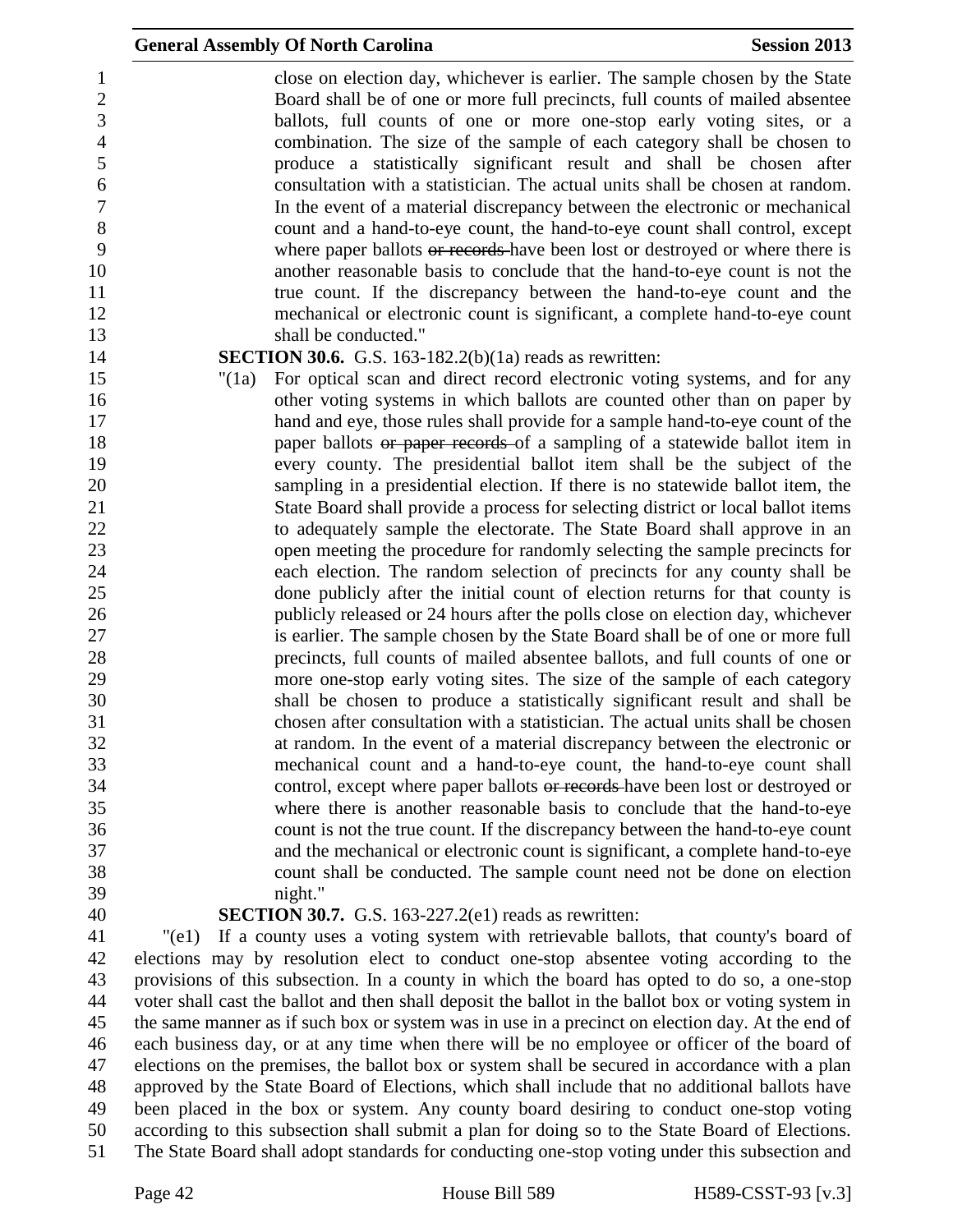|                  | <b>General Assembly Of North Carolina</b><br><b>Session 2013</b>                                                                                                                                 |  |
|------------------|--------------------------------------------------------------------------------------------------------------------------------------------------------------------------------------------------|--|
| $\mathbf{1}$     | shall approve any county plan that adheres to its standards. The county board shall adhere to its                                                                                                |  |
| $\mathbf{2}$     | State Board-approved plan. The plan shall provide that each one-stop ballot shall have a ballot                                                                                                  |  |
| 3                | number on it in accordance with G.S. 163-230.1(a2), or shall have an equivalent identifier to                                                                                                    |  |
| $\overline{4}$   | allow for retrievability. The standards shall address retrievability in one stop voting on direct                                                                                                |  |
| 5                | record electronic equipment where no paper ballot is used."                                                                                                                                      |  |
| 6                | <b>SECTION 30.8.</b> Any direct record electronic (DRE) voting systems currently                                                                                                                 |  |
| $\boldsymbol{7}$ | certified by the State Board of Elections which do not use paper ballots shall be decertified and                                                                                                |  |
| 8                | shall not be used in any election held on or after January 1, 2018. Decertification of a DRE                                                                                                     |  |
| 9                | voting system that does not use paper ballots may not be appealed to the Superior Court of                                                                                                       |  |
| 10               | Wake County pursuant to G.S. 163-165.7(b).                                                                                                                                                       |  |
| 11               | <b>SECTION 30.9.</b> This Part becomes effective January 1, 2018.                                                                                                                                |  |
| 12               |                                                                                                                                                                                                  |  |
| 13               | PART 31. ORDER OF PARTIES ON THE BALLOT                                                                                                                                                          |  |
| 14               | <b>SECTION 31.1.</b> G.S. 163-165.6(d) reads as rewritten:                                                                                                                                       |  |
| 15               | Order of Party Candidates on General Election Official Ballot. - Candidates in any<br>" $(d)$                                                                                                    |  |
| 16               | ballot item on a general election official ballot shall appear in the following order:                                                                                                           |  |
| 17               | Nominees of political parties that reflect at least five percent (5%) of<br>(1)                                                                                                                  |  |
| 18               | statewide voter registration, according to the most recent statistical report                                                                                                                    |  |
| 19               | published by the State Board of Elections, in alphabetical order by party                                                                                                                        |  |
| 20               | beginning with the party whose nominee for Governor received the most                                                                                                                            |  |
| 21               | votes in the most recent gubernatorial election, and in alphabetical order                                                                                                                       |  |
| 22               | within the party.                                                                                                                                                                                |  |
| 23               | Nominees of other political parties, in alphabetical order by party and in<br>(2)                                                                                                                |  |
| 24               | alphabetical order within the party.                                                                                                                                                             |  |
| 25               | Unaffiliated candidates, in alphabetical order."<br>(3)                                                                                                                                          |  |
| 26<br>27         | PART 32. VOTE THE PERSON NOT THE PARTY                                                                                                                                                           |  |
| 28               | <b>SECTION 32.1.</b> G.S. 163-165.6(e) reads as rewritten:                                                                                                                                       |  |
| 29               | No Straight-Party Voting. - Each official ballot shall not contain any place that<br>"(e)                                                                                                        |  |
| 30               | allows a voter with one mark to vote for the candidates of a party for more than one office. be                                                                                                  |  |
| 31               | arranged so that the voter may cast one vote for a party's nominees for all offices except                                                                                                       |  |
| 32               | President and Vice President. A vote for President and Vice President shall be cast separately                                                                                                   |  |
| 33               | from a straight-party vote. The official ballot shall be prepared so that a voter may cast a                                                                                                     |  |
| 34               | straight-party vote, but then make an exception to that straight-party vote by voting for a                                                                                                      |  |
| 35               | candidate not nominated by that party or by voting for fewer than all the candidates nominated                                                                                                   |  |
| 36               | by that party. Instructions for general election ballots shall clearly advise voters of the rules in                                                                                             |  |
| 37               | this subsection and of the statutes providing for the counting of ballots."                                                                                                                      |  |
| 38               | <b>SECTION 32.2.</b> G.S. 163-182.1(a)(7) is repealed.                                                                                                                                           |  |
| 39               |                                                                                                                                                                                                  |  |
| 40               | PART 33. REGULATE EXTENSION OF CLOSE OF POLLS                                                                                                                                                    |  |
| 41               | <b>SECTION 33.1.</b> G.S. 163-166.01 reads as rewritten:                                                                                                                                         |  |
| 42               | "§ 163-166.01. Hours for voting.                                                                                                                                                                 |  |
| 43               | In every election, the voting place shall be open at 6:30 A.M. and shall be closed at 7:30                                                                                                       |  |
| 44               | P.M. In extraordinary circumstances, the county board of elections may direct that the polls                                                                                                     |  |
| 45               | remain open until 8:30 P.M. If the polls are delayed in opening for more than 15 minutes, or are                                                                                                 |  |
| 46               | interrupted for more than 15 minutes after opening, the State Board of Elections may extend the                                                                                                  |  |
| 47<br>48         | closing time by an equal number of minutes. As authorized by law, the State Board of Elections<br>shall be available either in person or by teleconference on the day of election to approve any |  |
| 49               | such extension. If any voter is in line to vote at the time the polls are closed, that voter shall be                                                                                            |  |
| 50               | permitted to vote. No voter shall be permitted to vote who arrives at the voting place after the                                                                                                 |  |
| 51               | closing of the polls.                                                                                                                                                                            |  |
|                  |                                                                                                                                                                                                  |  |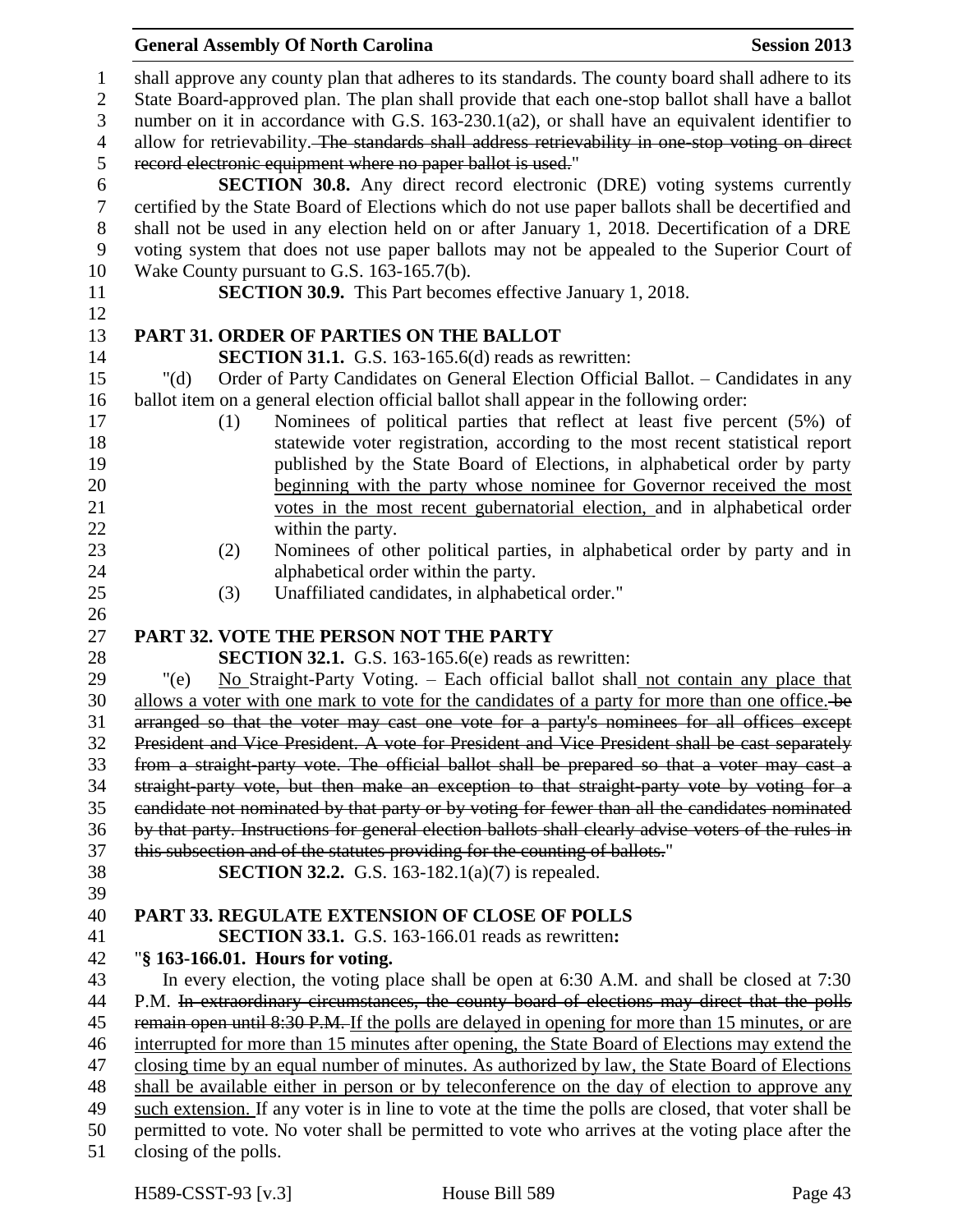|                                     |                  | <b>General Assembly Of North Carolina</b>                                                                                                                                                                                                                                                                 | <b>Session 2013</b> |
|-------------------------------------|------------------|-----------------------------------------------------------------------------------------------------------------------------------------------------------------------------------------------------------------------------------------------------------------------------------------------------------|---------------------|
| $\mathbf{1}$<br>$\overline{2}$<br>3 |                  | Any voter who votes after the statutory poll closing time of 7:30 P.M. by virtue of a federal<br>or State court order or any other lawful order, including an order of a county board of elections,<br>shall be allowed to vote, under the provisions of that order, only by using a provisional official |                     |
| $\overline{4}$                      |                  | ballot. Any special provisional official ballots cast under this section shall be separated,                                                                                                                                                                                                              |                     |
| 5                                   |                  | counted, and held apart from other provisional ballots cast by other voters not under the effect                                                                                                                                                                                                          |                     |
| 6                                   |                  | of the order extending the closing time of the voting place. If the court order has not been                                                                                                                                                                                                              |                     |
| $\boldsymbol{7}$                    |                  | reversed or stayed by the time of the county canvass, the total for that category of provisional                                                                                                                                                                                                          |                     |
| $\,8\,$<br>9                        |                  | ballots shall be added to the official canvass."                                                                                                                                                                                                                                                          |                     |
| 10                                  |                  | <b>PART 34. ASSISTANCE TO VOTER</b>                                                                                                                                                                                                                                                                       |                     |
| 11                                  |                  | <b>SECTION 34.1.</b> G.S. 163-166.8(a) reads as rewritten:                                                                                                                                                                                                                                                |                     |
| 12                                  | "(a)             | Any registered voter qualified to vote in the election shall be entitled to assistance                                                                                                                                                                                                                    |                     |
| 13                                  |                  | with entering and exiting the voting booth and in preparing ballots in accordance with the                                                                                                                                                                                                                |                     |
| 14                                  | following rules: |                                                                                                                                                                                                                                                                                                           |                     |
| 15                                  | (1)              | Any voter not covered by subdivision (2) of this section is entitled to                                                                                                                                                                                                                                   |                     |
| 16                                  |                  | assistance from the voter's spouse, brother, sister, parent, grandparent, child,                                                                                                                                                                                                                          |                     |
| 17                                  |                  | grandchild, mother-in-law, father-in-law, daughter-in-law, son-in-law,                                                                                                                                                                                                                                    |                     |
| 18                                  |                  | stepparent, or stepchild, as chosen by the voter-voter, and not from any other                                                                                                                                                                                                                            |                     |
| 19                                  |                  | person other than the chief judge, judge, or assistant as provided by                                                                                                                                                                                                                                     |                     |
| 20                                  |                  | subsection (b) of this section.                                                                                                                                                                                                                                                                           |                     |
| 21                                  | (2)              | A voter in any of the following four categories is entitled to assistance from                                                                                                                                                                                                                            |                     |
| 22                                  |                  | a person of the voter's choice, other than the voter's employer or agent of that                                                                                                                                                                                                                          |                     |
| 23                                  |                  | employer or an officer or agent of the voter's union:                                                                                                                                                                                                                                                     |                     |
| 24                                  |                  | A voter who, on account of physical disability, is unable to enter the<br>a.                                                                                                                                                                                                                              |                     |
| 25<br>26                            |                  | voting booth without assistance.<br>A voter who, on account of physical disability, is unable to mark a                                                                                                                                                                                                   |                     |
| 27                                  |                  | b.<br>ballot without assistance.                                                                                                                                                                                                                                                                          |                     |
| 28                                  |                  | A voter who, on account of illiteracy, is unable to mark a ballot<br>c.                                                                                                                                                                                                                                   |                     |
| 29                                  |                  | without assistance.                                                                                                                                                                                                                                                                                       |                     |
| 30                                  |                  | A voter who, on account of blindness, is unable to enter the voting<br>d.                                                                                                                                                                                                                                 |                     |
| 31                                  |                  | booth or mark a ballot without assistance.                                                                                                                                                                                                                                                                |                     |
| 32                                  | (3)              | A voter adjudicated to be incompetent by a court of law, and who has not                                                                                                                                                                                                                                  |                     |
| 33                                  |                  | been restored to competency, shall be entitled to assistance only from that                                                                                                                                                                                                                               |                     |
| 34                                  |                  | person's guardian, the chief judge or judge of elections, an assistant                                                                                                                                                                                                                                    |                     |
| 35                                  |                  | appointed under G.S. 163-42, or at a one-stop site a person authorized by the                                                                                                                                                                                                                             |                     |
| 36                                  |                  | county board of elections under G.S. $163-227.2(g)$ to provide a similar                                                                                                                                                                                                                                  |                     |
| 37                                  |                  | function."                                                                                                                                                                                                                                                                                                |                     |
| 38                                  |                  | <b>SECTION 34.2.</b> G.S. 163-166.8 is amended by adding a new subsection to read:                                                                                                                                                                                                                        |                     |
| 39                                  | " $(d)$          | Other than an election official as authorized by subsection (b) of this section, or a                                                                                                                                                                                                                     |                     |
| 40                                  |                  | guardian under subsection $(a)(3)$ of this section who may be compensated for duties as a                                                                                                                                                                                                                 |                     |
| 41                                  |                  | guardian, no person may be compensated for providing assistance to voters with entering and                                                                                                                                                                                                               |                     |
| 42                                  |                  | exiting the voting booth and in preparing ballots."                                                                                                                                                                                                                                                       |                     |
| 43                                  |                  |                                                                                                                                                                                                                                                                                                           |                     |
| 44                                  |                  | PART 35. DATE OF PRESIDENTIAL PRIMARY                                                                                                                                                                                                                                                                     |                     |
| 45                                  |                  | <b>SECTION 35.1.</b> G.S. 163-213.2 reads as rewritten:                                                                                                                                                                                                                                                   |                     |
| 46                                  |                  | "§ 163-213.2. Primary to be held; date; qualifications and registration of voters.                                                                                                                                                                                                                        |                     |
| 47                                  |                  | On the Tuesday after the first Monday in May, 1992, and every four years thereafter, the                                                                                                                                                                                                                  |                     |
| 48                                  |                  | voters of this State shall be given an opportunity to express their preference for the person to be                                                                                                                                                                                                       |                     |
| 49<br>50                            |                  | the presidential candidate of their political party-party, except that if South Carolina holds its<br>presidential primary before the fifteenth day of March, the North Carolina presidential                                                                                                             |                     |
|                                     |                  |                                                                                                                                                                                                                                                                                                           |                     |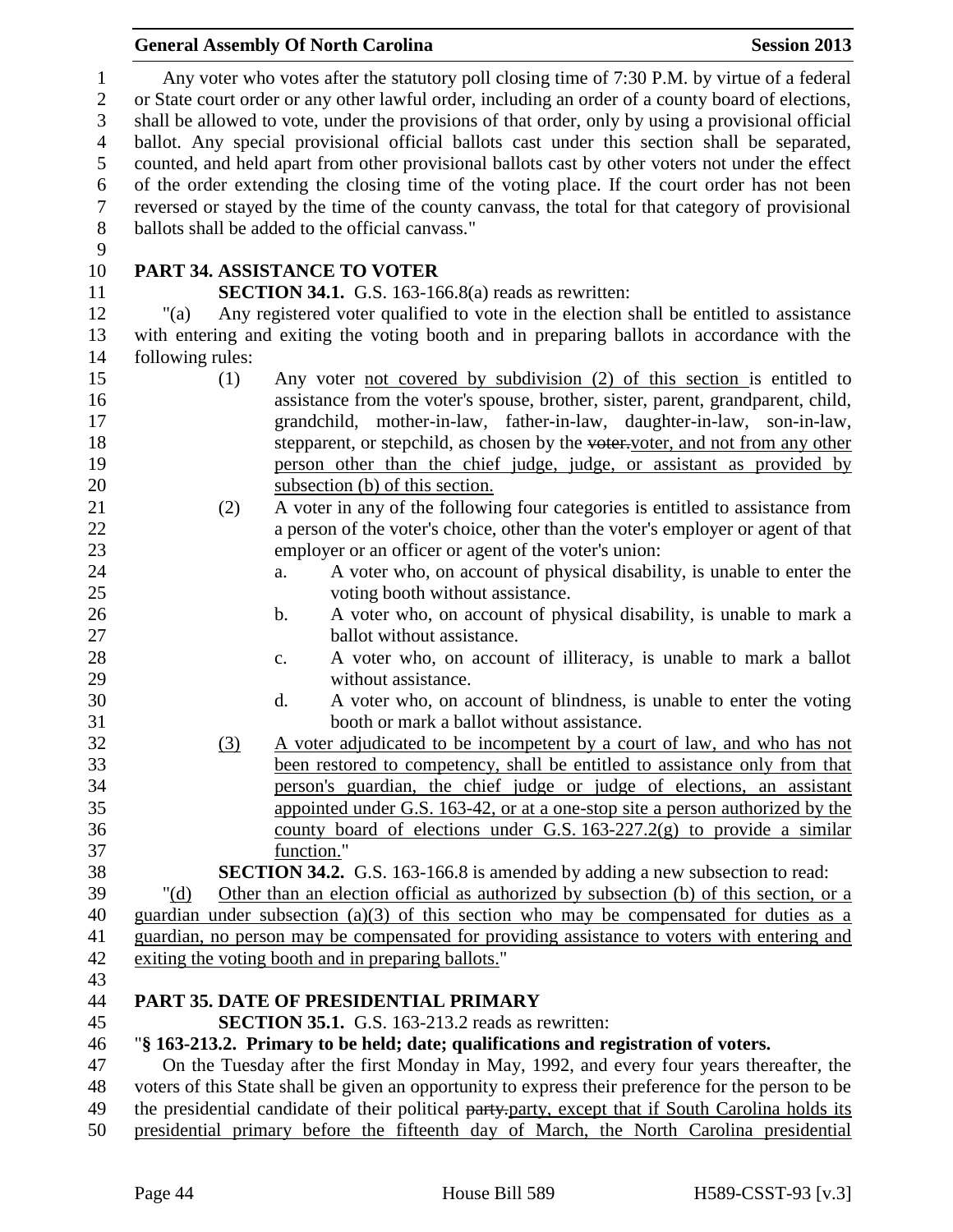preference primary shall be held on the Tuesday after the first South Carolina presidential preference primary of that year. Any person otherwise qualified who will become qualified by age to vote in the general election held in the same year of the presidential preference primary shall be entitled to register and vote in the presidential preference primary. Such persons may register not earlier than 60 days nor later than the last day for making application to register under G.S. 163-82.6 prior to the said primary. In addition, persons who will become qualified by age to register and vote in the general election for which the primary is held, who do not register during the special period may register to vote after such period as if they were qualified on the basis of age, but until they are qualified by age to vote, they may vote only in primary elections."

**SECTION 35.2.** G.S. 163-213.4 reads as rewritten:

"**§ 163-213.4. Nomination by State Board of Elections.**

13 By the first Tuesday in February of the year preceding No later than 90 days preceding the North Carolina presidential preference primary, the chair of each political party shall submit to the State Board of Elections a list of its presidential candidates to be placed on the presidential preference primary ballot. The list must be comprised of candidates whose candidacy is generally advocated and recognized in the news media throughout the United States or in North Carolina, unless any such candidate executes and files with the chair of the political party an affidavit stating without qualification that the candidate is not and does not intend to become a candidate for nomination in the North Carolina Presidential Preference Primary Election. The State Board of Elections shall prepare and publish a list of the names of the presidential candidates submitted. The State Board of Elections shall convene in Raleigh on the first Tuesday in March preceding the presidential preference primary election. At the meeting required by this section, the State Board of Elections shall nominate as presidential primary candidates all candidates affiliated with a political party, recognized pursuant to the provisions of Article 9 of Chapter 163 of the General Statutes, who have been submitted to the State Board of Elections. Immediately upon completion of these requirements, the Board shall release to the news media all such nominees selected. Provided, however, nothing shall prohibit the partial selection of nominees prior to the meeting required by this section, if all provisions herein have been complied with."

**PART 36. ADDITIONAL CANDIDATES ON PRESIDENTIAL PRIMARY BALLOT**

**SECTION 36.1.** G.S. 163-213.4 reads as rewritten:

"**§ 163-213.4. Nomination by State Board of Elections.**

 By the first Tuesday in February of the year preceding the North Carolina presidential preference primary, the chair of each political party shall submit to the State Board of Elections a list of its presidential candidates to be placed on the presidential preference primary ballot. The list must be comprised of candidates whose candidacy is generally advocated and recognized in the news media throughout the United States or in North Carolina, unless any such candidate executes and files with the chair of the political party an affidavit stating without qualification that the candidate is not and does not intend to become a candidate for nomination in the North Carolina Presidential Preference Primary Election. The State Board of Elections shall prepare and publish a list of the names of the presidential candidates submitted. The State Board of Elections shall convene in Raleigh on the first Tuesday in March preceding the presidential preference primary election. At the meeting required by this section, the State Board of Elections shall nominate as presidential primary candidates all candidates affiliated with a political party, recognized pursuant to the provisions of Article 9 of Chapter 163 of the General Statutes, who have been submitted to the State Board of Elections. Additionally, the State Board of Elections, by vote of at least three of its members in the affirmative, may nominate as a presidential primary candidate any other person affiliated with a political party that it finds are generally advocated and recognized in the news media throughout the United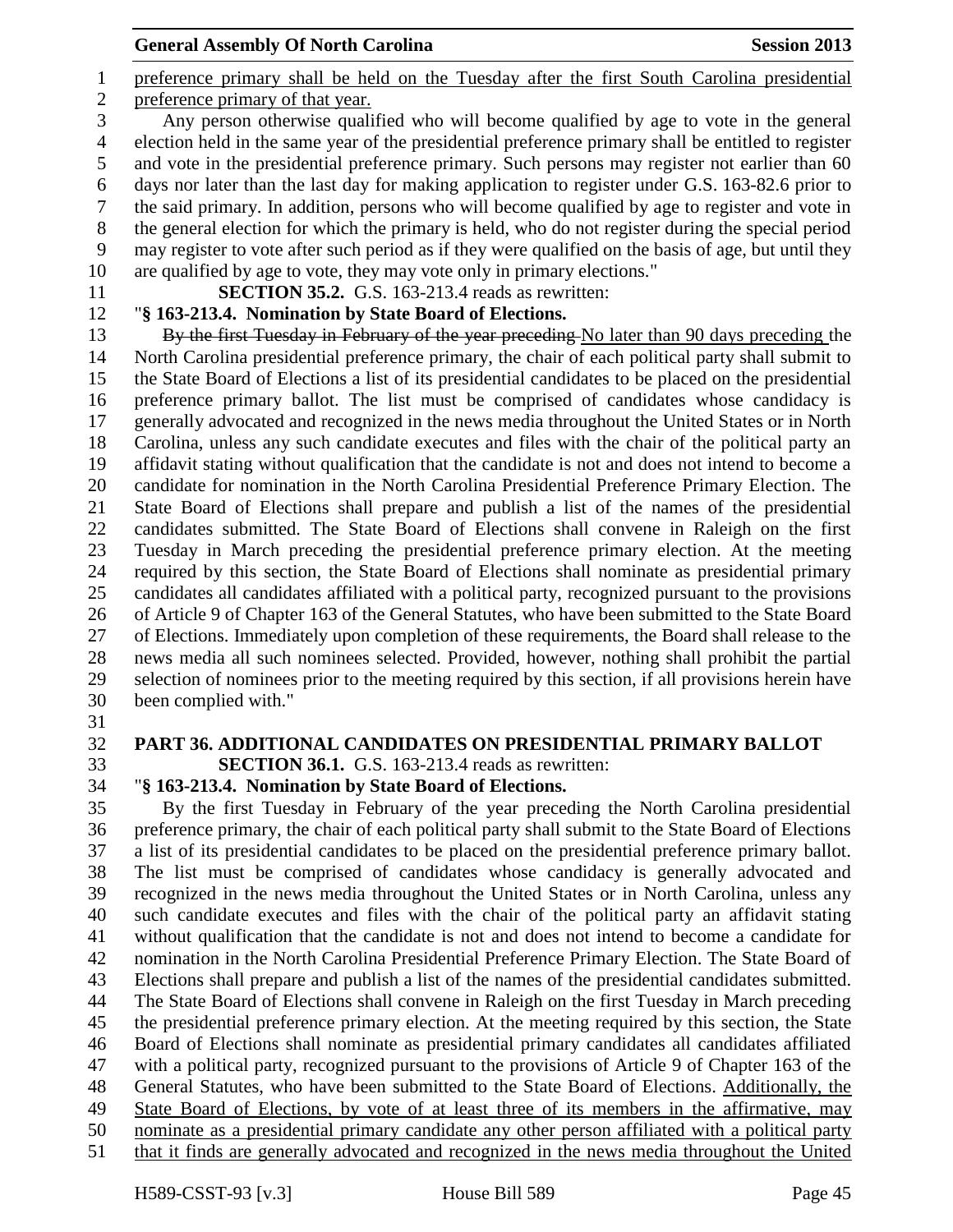|  | <b>General Assembly Of North Carolina</b> |  |  |
|--|-------------------------------------------|--|--|
|--|-------------------------------------------|--|--|

 States or in North Carolina as candidates for the nomination by that party. Immediately upon completion of these requirements, the Board shall release to the news media all such nominees selected. Provided, however, nothing shall prohibit the partial selection of nominees prior to the meeting required by this section, if all provisions herein have been complied with." **PART 38. REPEAL POLITICAL PARTIES FINANCING FUND, JUDICIAL**  8 <b>ELECTIONS FUND, AND VOTER-OWNED ELECTIONS FUND<br/>\n<b>SECTION 38.1.(a)</b> Article 22D of Chapter 163 of the Gene **SECTION 38.1.(a)** Article 22D of Chapter 163 of the General Statutes is repealed, except that G.S. 163-278.69 is repealed effective upon exhaustion of the funds for publication of the Judicial Voter Guide. **SECTION 38.1.(b)** Article 22J of Chapter 163 of the General Statutes is repealed. **SECTION 38.1.(c)** Article 22B of Chapter 163 of the General Statutes is repealed. **SECTION 38.1.(d)** G.S. 84-34 reads as rewritten: "**§ 84-34. Membership fees and list of members.** Every active member of the North Carolina State Bar shall, prior to the first day of July of each year, pay to the secretary-treasurer an annual membership fee in an amount determined by 18 the Council but not to exceed three hundred dollars (\$300.00), plus a surcharge of fifty dollars (\$50.00) for the implementation of Article 22D of Chapter 163 of the General Statutes, and every member shall notify the secretary-treasurer of the member's correct mailing address. Any member who fails to pay the required dues by the last day of June of each year shall be subject to a late fee in an amount determined by the Council but not to exceed thirty dollars (\$30.00). All dues for prior years shall be as were set forth in the General Statutes then in effect. The membership fee shall be regarded as a service charge for the maintenance of the several services authorized by this Article, and shall be in addition to all fees required in connection with admissions to practice, and in addition to all license taxes required by law. The fee shall not be prorated: Provided, that no fee shall be required of an attorney licensed after this Article shall have gone into effect until the first day of January of the calendar year following that in which the attorney was licensed; but this proviso shall not apply to attorneys from other states admitted on certificate. The fees shall be disbursed by the secretary-treasurer on the order of the Council. The fifty-dollar (\$50.00) surcharge shall be sent on a monthly schedule to the State Board of Elections. The secretary-treasurer shall annually, at a time and in a law magazine or daily newspaper to be prescribed by the Council, publish an account of the financial transactions of the Council in a form to be prescribed by it. The secretary-treasurer shall compile and keep currently correct from the names and mailing addresses forwarded to the secretary-treasurer and from any other available sources of information a list of members of the North Carolina State Bar and furnish to the clerk of the superior court in each county, not later than the first day of October in each year, a list showing the name and address of each attorney for that county who has not complied with the provisions of this Article. The name of each of the active members who are in arrears in the payment of membership fees shall be furnished to the presiding judge at the next term of the superior court after the first day of October of each year, by the clerk of the superior court of each county wherein the member or members reside, and the court shall thereupon take action that is necessary and proper. The names and addresses of attorneys so certified shall be kept available to the public. The Secretary of Revenue is hereby directed to supply the secretary-treasurer, from records of license tax payments, with any information for which the secretary-treasurer may call in order to enable the secretary-treasurer to comply with this requirement.

 The list submitted to several clerks of the superior court shall also be submitted to the Council at its October meeting of each year and it shall take the action thereon that is necessary and proper."

**SECTION 38.1.(e)** G.S. 105-159.1 is repealed.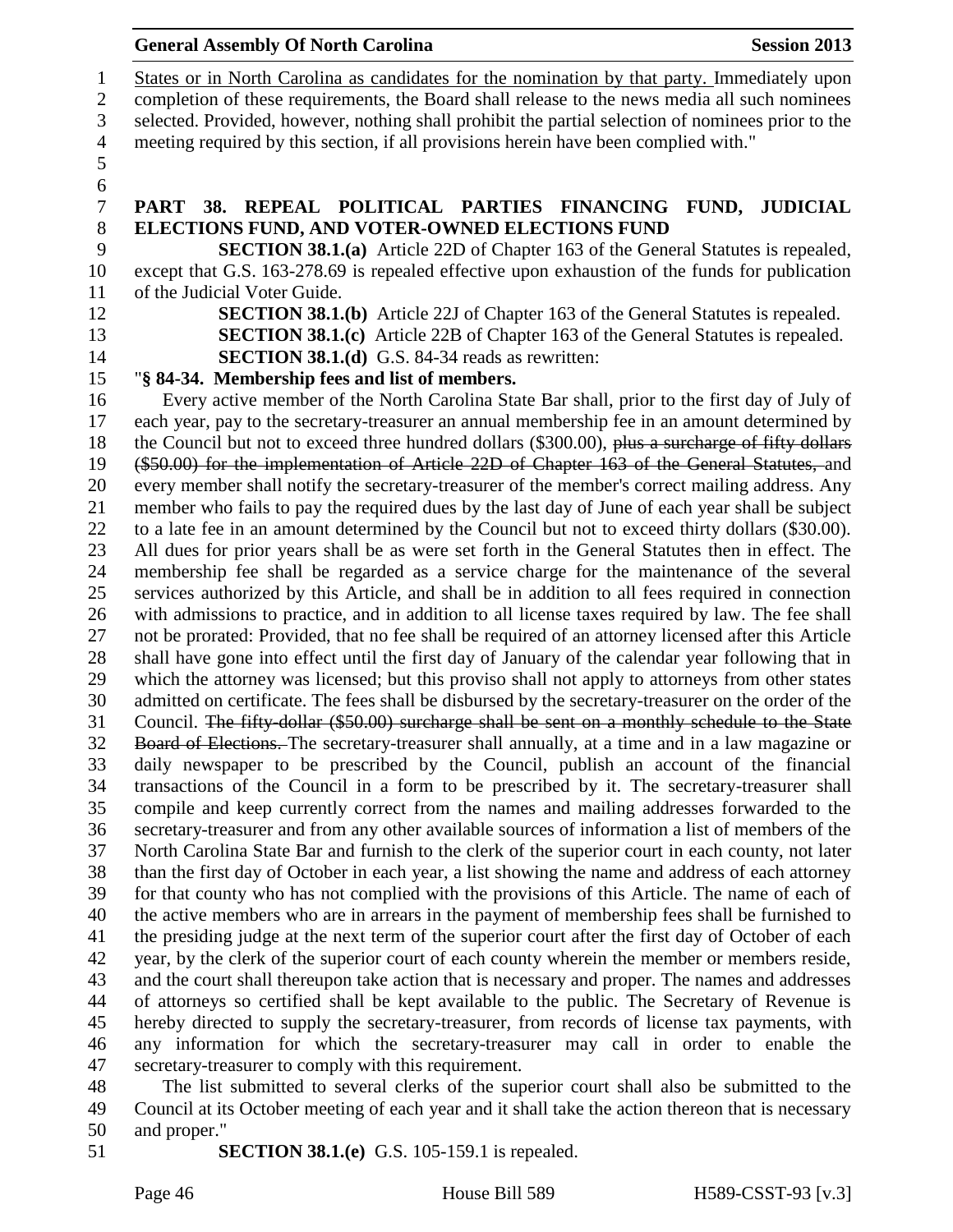|                  |       | <b>General Assembly Of North Carolina</b>                                                                                                              | <b>Session 2013</b> |
|------------------|-------|--------------------------------------------------------------------------------------------------------------------------------------------------------|---------------------|
| $\mathbf{1}$     |       | <b>SECTION 38.1.(f)</b> G.S. 105-159.2 is repealed.                                                                                                    |                     |
| $\boldsymbol{2}$ |       | <b>SECTION 38.1.<math>(g)</math></b> G.S. 163-278.5 reads as rewritten:                                                                                |                     |
| 3                |       | "§ 163-278.5. Scope of Article; severability.                                                                                                          |                     |
| $\overline{4}$   |       | The provisions of this Article apply to primaries and elections for North Carolina offices                                                             |                     |
| 5                |       | and to North Carolina referenda and do not apply to primaries and elections for federal offices                                                        |                     |
| 6                |       | or offices in other States or to non-North Carolina referenda. Any provision in this Article that                                                      |                     |
| $\tau$           |       | regulates a non-North Carolina entity does so only to the extent that the entity's actions affect                                                      |                     |
| $8\,$            |       | elections for North Carolina offices or North Carolina referenda.                                                                                      |                     |
| 9                |       | The provisions of this Article are severable. If any provision is held invalid by a court of                                                           |                     |
| 10               |       | competent jurisdiction, the invalidity does not affect other provisions of the Article that can be                                                     |                     |
| 11               |       | given effect without the invalid provision.                                                                                                            |                     |
| 12               |       | This section applies to Articles 22B, 22D, 22E, 22F, 22G, 22H, 22J, and 22M of the                                                                     |                     |
| 13               |       | General Statutes to the same extent that it applies to this Article."                                                                                  |                     |
| 14               |       | <b>SECTION 38.1.(h)</b> G.S. 163-278.13(e) reads as rewritten:                                                                                         |                     |
| 15               |       | "§ 163-278.13. Limitation on contributions.                                                                                                            |                     |
| 16               |       |                                                                                                                                                        |                     |
| 17               | (e)   | Except as provided in subsections (e2), (e3), and (e4) subsection (e3) of this section,                                                                |                     |
| 18               |       | this section shall not apply to any national, State, district or county executive committee of any                                                     |                     |
| 19               |       | political party. For the purposes of this section only, the term "political party" means only those                                                    |                     |
| 20               |       | political parties officially recognized under G.S. 163-96."                                                                                            |                     |
| 21<br>22         |       | <b>SECTION 38.1.(i)</b> G.S. 163-278.13(e2) is repealed.<br><b>SECTION 38.1.(j)</b> G.S. 163-278.13(e4) is repealed.                                   |                     |
| 23               |       | <b>SECTION 38.1.(k)</b> G.S. 163-278.23 reads as rewritten:                                                                                            |                     |
| 24               |       | "§ 163-278.23. Duties of Executive Director of Board.                                                                                                  |                     |
| 25               |       |                                                                                                                                                        |                     |
| 26               |       | This section applies to Articles 22B, 22D, 22E, 22F, 22G, 22H, and 22M of the General                                                                  |                     |
| 27               |       | Statutes to the same extent that it applies to this Article. "                                                                                         |                     |
| 28               |       | <b>SECTION 38.1.(I)</b> G.S. 163-278.99E(d) is repealed effective upon exhaustion of                                                                   |                     |
| 29               |       | the funds for publication of the Judicial Voter Guide in G.S. 163-278.69.                                                                              |                     |
| 30               |       | <b>SECTION 38.1.(m)</b> The State Board of Elections shall use the money in the North                                                                  |                     |
| 31               |       | Carolina Public Campaign Fund to only publish Judicial Voter Guides as described in                                                                    |                     |
| 32               |       | G.S. 163-278.69 until the funds have been exhausted.                                                                                                   |                     |
| 33               |       | <b>SECTION 38.1.(n)</b> The secretary-treasurer of the North Carolina State Bar shall                                                                  |                     |
| 34               |       | remit any payments of the fifty-dollar (\$50.00) surcharge payable for the taxable year January                                                        |                     |
| 35               |       | 1, 2013, to the State Board of Elections, and the State Board of Elections must credit the funds                                                       |                     |
| 36               |       | received to the North Carolina Public Campaign Fund.                                                                                                   |                     |
| 37               |       | <b>SECTION 38.1.(0)</b> The State Board of Elections shall notify the Revisor of                                                                       |                     |
| 38               |       | Statutes when the funds have been exhausted for publication of the Judicial Voter Guide.                                                               |                     |
| 39               |       | <b>SECTION 38.1.(p)</b> Subsection (d) of this section is effective for taxable years                                                                  |                     |
| 40               |       | beginning on or after January 1, 2013. The remainder of this section becomes effective July 1,                                                         |                     |
| 41               | 2013. |                                                                                                                                                        |                     |
| 42               |       |                                                                                                                                                        |                     |
| 43               |       | PART 39. EXPEDITE VOTER LIST MAINTENANCE                                                                                                               |                     |
| 44               |       | <b>SECTION 39.1.(a)</b> G.S. 163-33 reads as rewritten:                                                                                                |                     |
| 45               |       | "§ 163-33. Powers and duties of county boards of elections.                                                                                            |                     |
| 46               |       | The county boards of elections within their respective jurisdictions shall exercise all powers                                                         |                     |
| 47               |       | granted to such boards in this Chapter, and they shall perform all the duties imposed upon them                                                        |                     |
| 48               |       | by law, which shall include the following:                                                                                                             |                     |
| 49               |       |                                                                                                                                                        |                     |
| 50<br>51         | (14)  | To make forms available for near relatives or personal representatives of a<br>deceased voter's estate to provide signed statements of the status of a |                     |
|                  |       |                                                                                                                                                        |                     |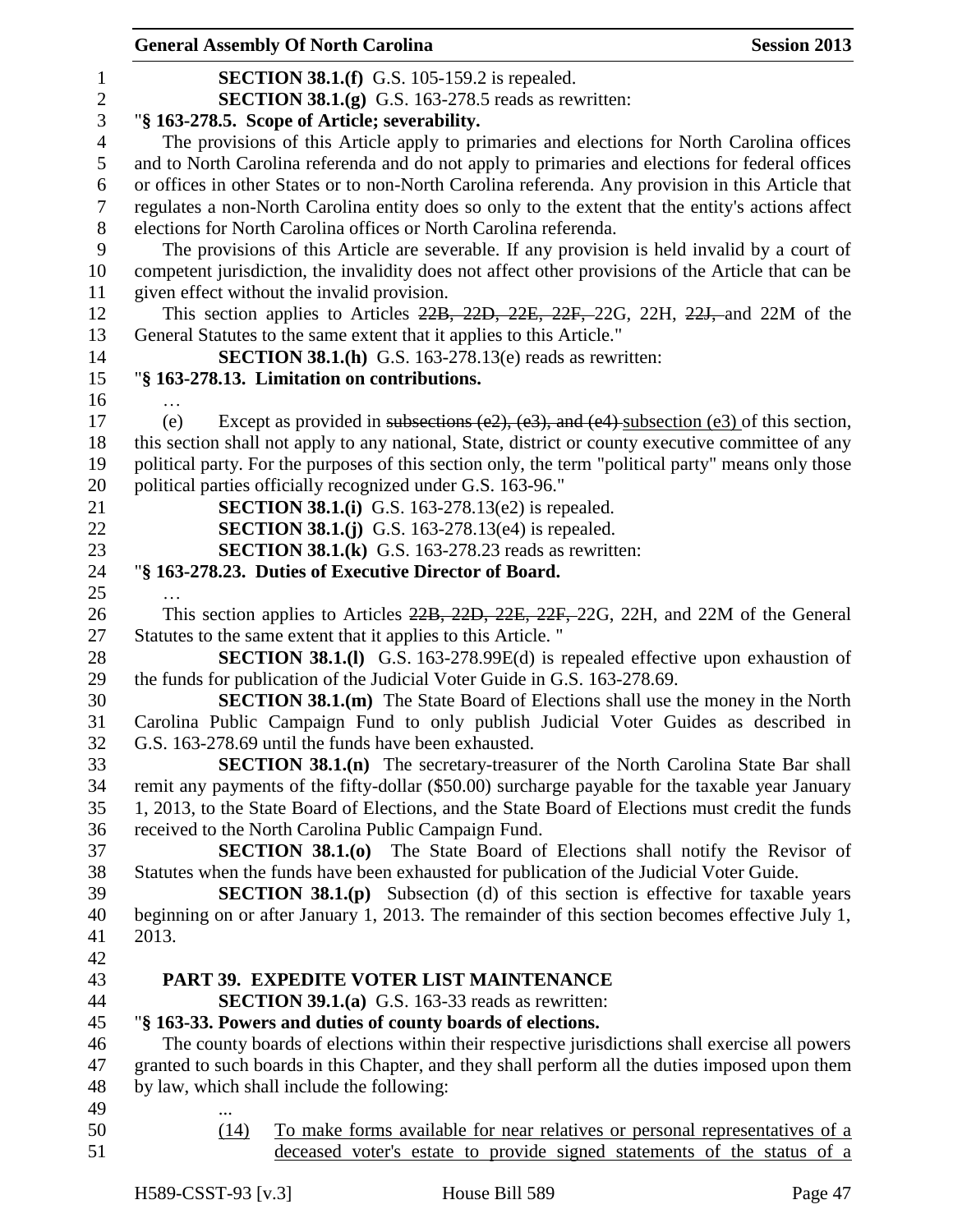|                | <b>General Assembly Of North Carolina</b><br><b>Session 2013</b>                                                |
|----------------|-----------------------------------------------------------------------------------------------------------------|
| $\mathbf{1}$   | deceased voter to return to the board of elections of the county in which the                                   |
| $\overline{2}$ | deceased voter was registered. Forms may be provided, upon request, to any                                      |
| 3              | of the following: near relatives, personal representatives of a deceased                                        |
| $\overline{4}$ | voter's estate, funeral directors, or funeral service licensees."                                               |
| 5              | <b>SECTION 39.1.(b)</b> G.S. 163-82.14(b) reads as rewritten:                                                   |
| 6              | Death. - The Department of Health and Human Services shall furnish free of charge<br>" $(b)$                    |
| $\tau$         | to the State Board of Elections every month, in a format prescribed by the State Board of                       |
| 8              | Elections, the names of deceased persons who were residents of the State. The State Board of                    |
| 9              | Elections shall distribute every month to each county board of elections the names on that list                 |
| 10             | of deceased persons who were residents of that county. The Department of Health and Human                       |
| 11             | Services shall base each list upon information supplied by death certifications it received                     |
| 12             | during the preceding month. Upon the receipt of those names, each county board of elections                     |
| 13             | shall remove from its voter registration records any person the list shows to be dead. Each                     |
| 14             | county board of elections shall also remove from its voter registration records a person                        |
| 15             | identified as deceased by a signed statement of a near relative or personal representative of the               |
| 16             | estate of the deceased voter. The county board need not send any notice to the address of the                   |
| 17             | person so removed."                                                                                             |
| 18             | <b>SECTION 39.2.</b> Article 13A of Chapter 90 of the General Statutes is amended by                            |
| 19             | adding a new section to read:                                                                                   |
| 20             | "§ 90-210.25C. Notification forms for deceased voters.                                                          |
| 21             | At the time funeral arrangements are made, a funeral director or funeral service<br>(a)                         |
| 22             | licensee is encouraged to make available to near relatives of the deceased a form upon which                    |
| 23             | the near relative may report the status of the deceased voter to the board of elections of the                  |
| 24             | county in which the deceased was a registered voter.                                                            |
| 25             | A funeral director or funeral service licensee may obtain forms for reporting the<br>(b)                        |
| 26             | status of deceased voters from the county board of elections."                                                  |
| 27             | <b>SECTION 39.3.</b> This Part becomes effective October 1, 2013.                                               |
| 28             |                                                                                                                 |
| 29             |                                                                                                                 |
| 30             | PART 41. CAMPAIGN FINANCE ELECTRONIC REPORTING                                                                  |
| 31             | <b>SECTION 41.1.</b> The Joint Legislative Elections Oversight Committee shall study                            |
| 32             | shall study requiring campaign finance reports to be filed electronically and any issues with                   |
| 33             | implementation of such a requirement, and recommend to the General Assembly any                                 |
| 34             | legislation it deems advisable. It may make an interim report prior to the date that the General                |
| 35             | Assembly reconvenes the 2013 Regular Session in 2014, and shall make a final report before                      |
| 36             | the convening of the 2015 Regular Session of the General Assembly.                                              |
| 37             |                                                                                                                 |
| 38             | PART 42. CAMPAIGN CONTRIBUTIONS                                                                                 |
| 39             | <b>SECTION 42.1.</b> Effective for contributions made on or after January 1, 2014,                              |
| 40             | G.S. $163-278.13(a)$ , (b), and (c) read as rewritten:                                                          |
| 41             | "§ 163-278.13. Limitation on contributions.                                                                     |
| 42             | No individual, political committee, or other entity shall contribute to any candidate<br>(a)                    |
| 43             | or other political committee any money or make any other contribution in any election in                        |
| 44             | excess of four thousand dollars (\$4,000) five thousand dollars (\$5,000) for that election.                    |
| 45             | No candidate or political committee shall accept or solicit any contribution from any<br>(b)                    |
| 46             | individual, other political committee, or other entity of any money or any other contribution in                |
| 47<br>48       | any election in excess of four thousand dollars (\$4,000) five thousand dollars (\$5,000) for that<br>election. |
| 49             | Notwithstanding the provisions of subsections (a) and (b) of this section, it shall be<br>(c)                   |
| 50             | lawful for a candidate or a candidate's spouse, parents, brothers and sistersspouse to make a                   |
| 51             | contribution to the candidate or to the candidate's treasurer of any amount of money or to make                 |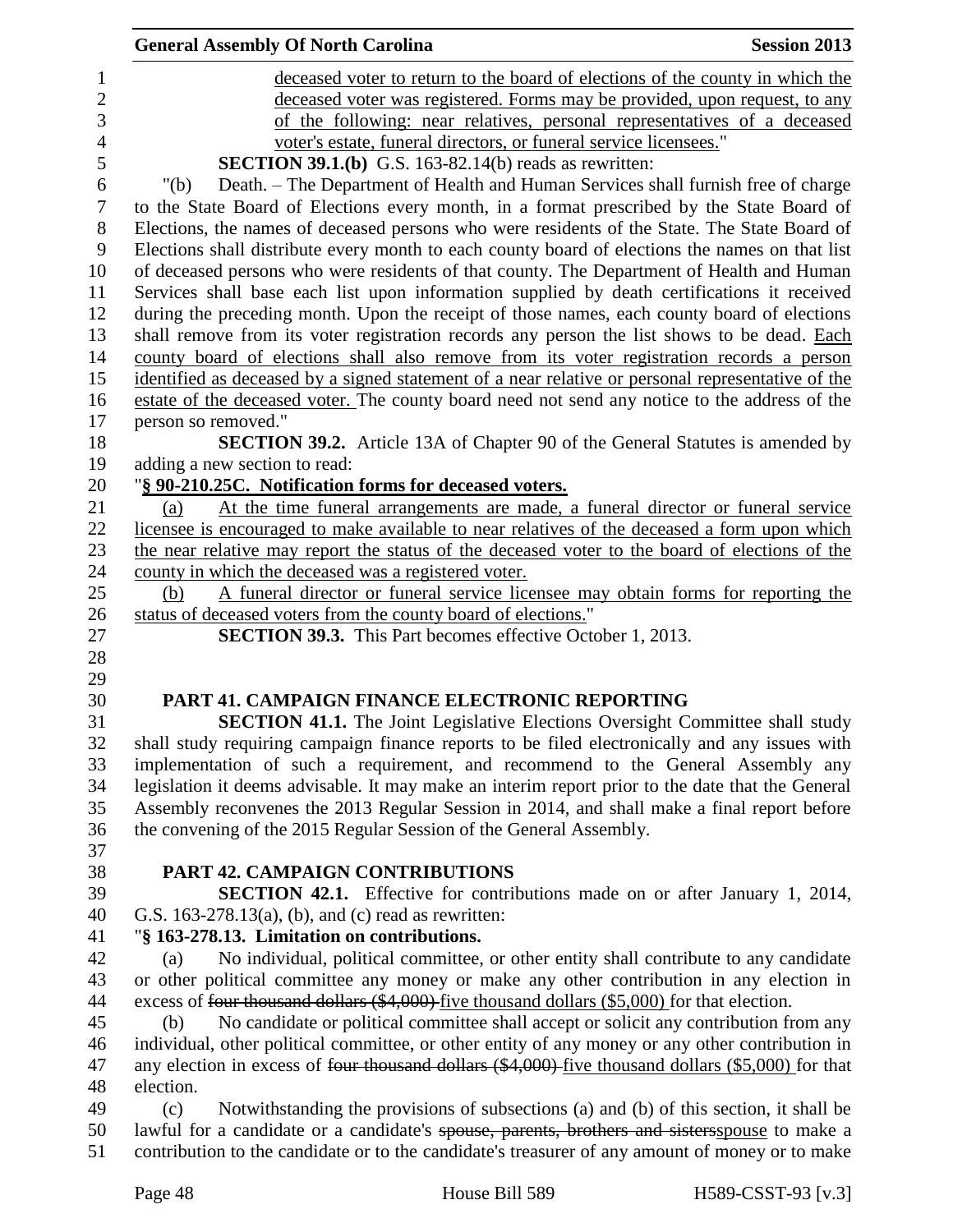| $\mathbf{1}$     | any other contribution in any election in excess of four thousand dollars (\$4,000) five thousand                                                         |
|------------------|-----------------------------------------------------------------------------------------------------------------------------------------------------------|
| $\mathbf{2}$     | dollars (\$5,000) for that election."                                                                                                                     |
| 3                | <b>SECTION 42.2.</b> G.S. 163-278.13 is amended by adding a new subsection to read:                                                                       |
| $\overline{4}$   | Effective for each odd-numbered calendar year beginning in 2015, the dollar<br>" $\text{(a1)}$                                                            |
| 5                | amount of the contribution limitation established by subsections (a), (b), and (c) of this                                                                |
| 6                | subsection shall be increased as provided in this subsection. On July 1 of each even-numbered                                                             |
| $\boldsymbol{7}$ | year, the State Board of Elections shall calculate from data from the Bureau of Labor Statistics                                                          |
| $8\,$            | of the United States Department of Labor the Register the percent difference between the price                                                            |
| 9                | index for the July 1 of the previous even-numbered year. That percentage increase shall be                                                                |
| 10               | multiplied by the previous dollar amount contribution limit, that number added to the previous                                                            |
| 11               | dollar amount contribution limit, and the total shall become effective with respect to                                                                    |
| 12               | contributions made or accepted on or after January 1 of the next odd-numbered year. If the                                                                |
| 13               | amount after adjustment is not a multiple of \$100.00, the total shall be rounded to the nearest                                                          |
| 14               | multiple of \$100.00. As used in this subsection the term "price index" means the average over a                                                          |
| 15               | calendar year of the Consumer Price Index (all items-United States city average) published                                                                |
| 16               | monthly by the Bureau of Labor Statistics. The revised amount of the dollar limit of                                                                      |
| 17               | contributions shall remain in effect for two calendar years until the next adjustment is made.                                                            |
| 18               | The State Board of Elections shall publish the revised amount in the North Carolina Register                                                              |
| 19               | and shall notify the Reviser of Statutes who shall adjust the dollar amounts in subsections (a),                                                          |
| 20               | (b), and (c) of this section."                                                                                                                            |
| 21               |                                                                                                                                                           |
| 22               | <b>PART 43 USE OF BUILDING FUNDS</b>                                                                                                                      |
| 23               | <b>SECTION 43.1.</b> G.S. 163-278.19B(4) reads as rewritten:                                                                                              |
| 24               | The donations deposited in the separate segregated bank account for the<br>"(4)                                                                           |
| 25               | political party headquarters building fund will be spent only to purchase a                                                                               |
| 26               | principal headquarters building, to construct a principal headquarters                                                                                    |
| 27               | building, to renovate a principal headquarters building, to pay a mortgage on                                                                             |
| 28               | a principal headquarters building, or to repay donors if a principal                                                                                      |
| 29               | headquarters building is not purchased, constructed, or renovated. renovated,                                                                             |
| 30               | or to pay building rent or monthly or bimonthly utility expenses incurred to                                                                              |
| 31               | operate the principal headquarters building. Donations deposited into that                                                                                |
| 32               | account shall be used solely for the purposes set forth in the preceding                                                                                  |
| 33               | sentence, and specifically shall not be used for headquarters rent, utilities, or                                                                         |
| 34               | equipment other than fixtures. fixtures, personnel compensation, or travel or                                                                             |
| 35               | fundraising expenses or requirements of any kind. Notwithstanding the                                                                                     |
| 36<br>37         | above, personnel compensation and in-kind benefits may be paid to no more<br>than three personnel whose functions are primarily administrative in nature, |
| 38               | such as providing accounting, payroll, or campaign finance reporting                                                                                      |
| 39               | services, for the party and whose job functions require no more than ten                                                                                  |
| 40               | percent (10%) of work time to be spent on political advocacy each calendar                                                                                |
| 41               | year."                                                                                                                                                    |
| 42               |                                                                                                                                                           |
| 43               | PART 44. STAND BY YOUR AD                                                                                                                                 |
| 44               | <b>SECTION 44.1.</b> G.S. 163-278.39A is repealed.                                                                                                        |
| 45               | <b>SECTION 44.2.</b> G.S. 163-278.39(b) reads as rewritten:                                                                                               |
| 46               | Size Requirements. $-$ In a print media advertisement covered by subsection (a) of<br>" $(b)$                                                             |
| 47               | this section, the height of all disclosure statements required by that subsection shall constitute                                                        |
| 48               | at least five percent (5%) of the height of the printed space of the advertisement, provided that                                                         |
| 49               | the type shall in no event be less than 12 points in size. In an advertisement in a newspaper or a                                                        |
| 50               | newspaper insert, the total height of the disclosure statement need not constitute five percent of                                                        |
| 51               | the printed space of the advertisement if the type of the disclosure statement is at least 28 points                                                      |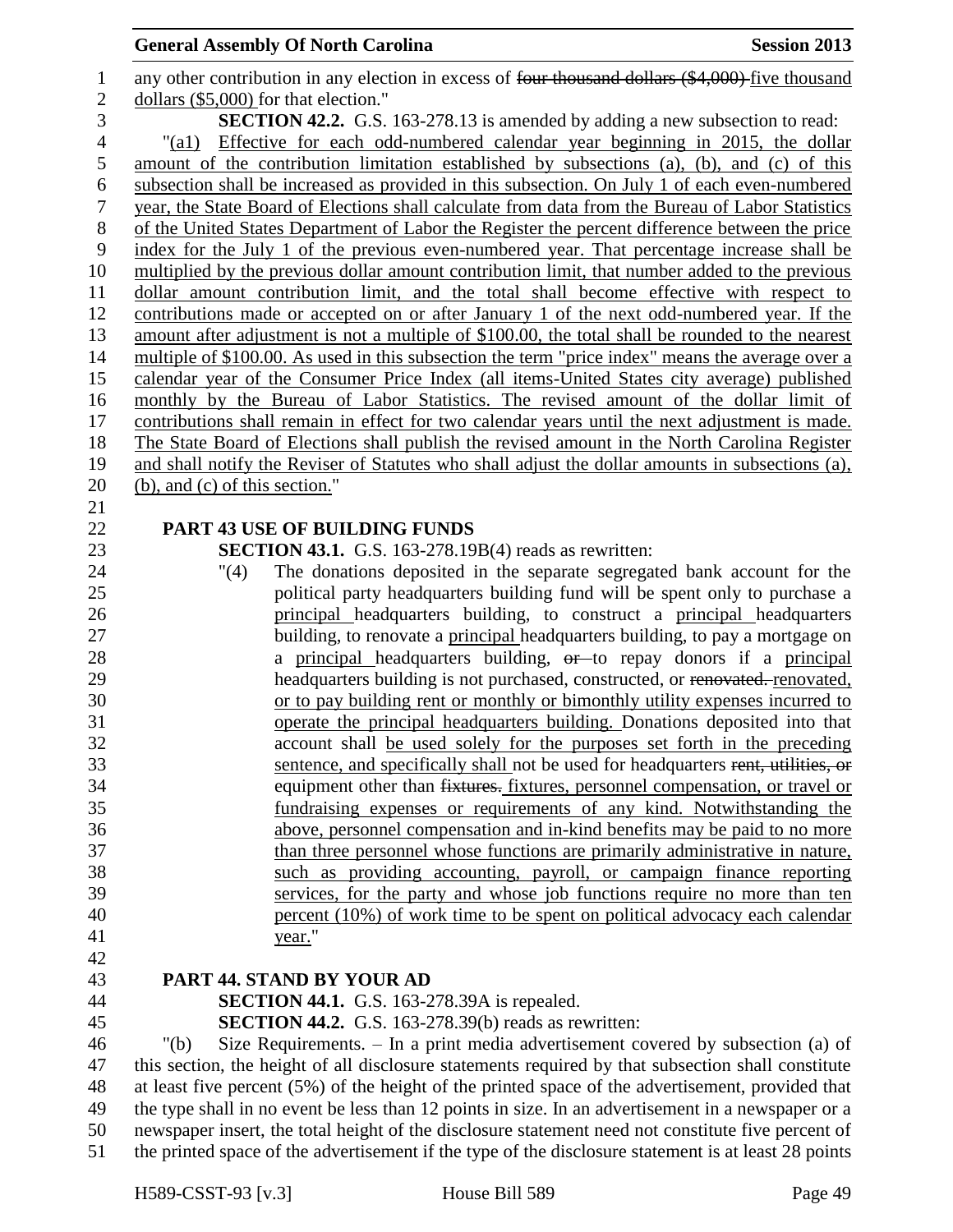|                                                                                                   | <b>General Assembly Of North Carolina</b>                                                                                                                                                                                                                                                                                                                                                                                                                                                                                                                                                                                                                                                                                                                                                                                                                | <b>Session 2013</b>                 |
|---------------------------------------------------------------------------------------------------|----------------------------------------------------------------------------------------------------------------------------------------------------------------------------------------------------------------------------------------------------------------------------------------------------------------------------------------------------------------------------------------------------------------------------------------------------------------------------------------------------------------------------------------------------------------------------------------------------------------------------------------------------------------------------------------------------------------------------------------------------------------------------------------------------------------------------------------------------------|-------------------------------------|
| $\mathbf{1}$<br>$\mathfrak{2}$<br>3<br>$\overline{4}$<br>5<br>6<br>$\boldsymbol{7}$<br>$8\,$<br>9 | in size. If a single advertisement consists of multiple pages, folds, or faces, the disclosure<br>requirement of this section applies only to one page, fold, or face. In a television advertisement<br>covered by subsection (a) of this section, the visual disclosure legend shall constitute four<br>percent (4%) of vertical picture height in size. size, and where the television advertisement that<br>appears is paid for by a candidate or candidate campaign committee, the visual disclosure<br>legend shall appear simultaneously with an easily-identifiable photograph of the candidate for<br>at least two seconds. In a radio advertisement covered by subsection (a) of this section, the<br>disclosure statement shall last at least two seconds, provided the statement is spoken so that its<br>contents may be easily understood." |                                     |
| 10<br>11                                                                                          | <b>PART 45. STATE BOARD OF ELECTIONS</b>                                                                                                                                                                                                                                                                                                                                                                                                                                                                                                                                                                                                                                                                                                                                                                                                                 |                                     |
| 12                                                                                                | <b>SECTION 45.1.(a)</b> G.S. 163-19(a) reads as rewritten:                                                                                                                                                                                                                                                                                                                                                                                                                                                                                                                                                                                                                                                                                                                                                                                               |                                     |
| 13<br>"(a)                                                                                        | The State Board of Elections shall consist of five registered voters whose terms of                                                                                                                                                                                                                                                                                                                                                                                                                                                                                                                                                                                                                                                                                                                                                                      |                                     |
| 14                                                                                                | office shall begin on May 1, 1969, and shall continue for four years, and until their successors                                                                                                                                                                                                                                                                                                                                                                                                                                                                                                                                                                                                                                                                                                                                                         |                                     |
| 15                                                                                                | are appointed and qualified. The Governor shall appoint the members of this Board and                                                                                                                                                                                                                                                                                                                                                                                                                                                                                                                                                                                                                                                                                                                                                                    |                                     |
| 16                                                                                                | likewise shall appoint their successors every four years at the expiration of each four-year term.                                                                                                                                                                                                                                                                                                                                                                                                                                                                                                                                                                                                                                                                                                                                                       |                                     |
| 17                                                                                                | No person may serve more than two consecutive four-year terms."                                                                                                                                                                                                                                                                                                                                                                                                                                                                                                                                                                                                                                                                                                                                                                                          |                                     |
| 18                                                                                                | <b>SECTION 45.1.(b)</b> This section is effective when it becomes law.                                                                                                                                                                                                                                                                                                                                                                                                                                                                                                                                                                                                                                                                                                                                                                                   |                                     |
| 19                                                                                                |                                                                                                                                                                                                                                                                                                                                                                                                                                                                                                                                                                                                                                                                                                                                                                                                                                                          |                                     |
| 20                                                                                                |                                                                                                                                                                                                                                                                                                                                                                                                                                                                                                                                                                                                                                                                                                                                                                                                                                                          |                                     |
| 21<br>22                                                                                          | PART 47. TIGHTENING OF LOBBYING BUNDLING<br><b>SECTION 47.1.(a)</b> G.S. 163-278.13C reads as rewritten:                                                                                                                                                                                                                                                                                                                                                                                                                                                                                                                                                                                                                                                                                                                                                 |                                     |
| 23                                                                                                | "§ 163-278.13C. Campaign contributions prohibition.                                                                                                                                                                                                                                                                                                                                                                                                                                                                                                                                                                                                                                                                                                                                                                                                      |                                     |
| 24<br>(a)                                                                                         | No lobbyist may make a contribution as defined in G.S. 163-278.6 to a candidate or                                                                                                                                                                                                                                                                                                                                                                                                                                                                                                                                                                                                                                                                                                                                                                       |                                     |
| 25                                                                                                | candidate campaign committee as defined in G.S. 163-278.38Z when that candidate meets any                                                                                                                                                                                                                                                                                                                                                                                                                                                                                                                                                                                                                                                                                                                                                                |                                     |
| 26<br>of the following criteria:                                                                  |                                                                                                                                                                                                                                                                                                                                                                                                                                                                                                                                                                                                                                                                                                                                                                                                                                                          |                                     |
| 27<br>(1)                                                                                         | Is a legislator as defined in G.S. 120C-100.                                                                                                                                                                                                                                                                                                                                                                                                                                                                                                                                                                                                                                                                                                                                                                                                             |                                     |
| 28<br>(2)                                                                                         | Is a public servant as defined in G.S. 138A-3(30)a. and G.S. 120C-104.                                                                                                                                                                                                                                                                                                                                                                                                                                                                                                                                                                                                                                                                                                                                                                                   |                                     |
| 29<br>(b)                                                                                         | No lobbyist may do any of the following with respect to a candidate or candidate                                                                                                                                                                                                                                                                                                                                                                                                                                                                                                                                                                                                                                                                                                                                                                         |                                     |
| 30                                                                                                | campaign committee described in subdivisions $(a)(1)$ and $(a)(2)$ of this section:                                                                                                                                                                                                                                                                                                                                                                                                                                                                                                                                                                                                                                                                                                                                                                      |                                     |
| 31<br>(1)                                                                                         | eollectCollect a contribution or contributions from one or multiple-more                                                                                                                                                                                                                                                                                                                                                                                                                                                                                                                                                                                                                                                                                                                                                                                 |                                     |
| 32                                                                                                | contributors, contributors intended for that candidate or candidate campaign                                                                                                                                                                                                                                                                                                                                                                                                                                                                                                                                                                                                                                                                                                                                                                             |                                     |
| 33<br>34                                                                                          | committee.<br>of<br>such a contribution<br>takeTake<br>possession                                                                                                                                                                                                                                                                                                                                                                                                                                                                                                                                                                                                                                                                                                                                                                                        | multiple                            |
| (2)<br>35                                                                                         | contributions, contributions intended for that candidate                                                                                                                                                                                                                                                                                                                                                                                                                                                                                                                                                                                                                                                                                                                                                                                                 | <b>or</b><br>candidate<br><b>or</b> |
| 36                                                                                                | campaign committee.                                                                                                                                                                                                                                                                                                                                                                                                                                                                                                                                                                                                                                                                                                                                                                                                                                      |                                     |
| 37<br>(3)                                                                                         | -or transfer Transfer or deliverdeliver the a collected contribution or                                                                                                                                                                                                                                                                                                                                                                                                                                                                                                                                                                                                                                                                                                                                                                                  |                                     |
| 38                                                                                                | multiple contributions to the intended recipient.candidate or candidate                                                                                                                                                                                                                                                                                                                                                                                                                                                                                                                                                                                                                                                                                                                                                                                  |                                     |
|                                                                                                   | campaign committee. This section shall apply only to contributions to a                                                                                                                                                                                                                                                                                                                                                                                                                                                                                                                                                                                                                                                                                                                                                                                  |                                     |
|                                                                                                   | candidate or candidate campaign committee as defined in G.S. 163-278.38Z                                                                                                                                                                                                                                                                                                                                                                                                                                                                                                                                                                                                                                                                                                                                                                                 |                                     |
|                                                                                                   | when that candidate is a legislator as defined in G.S. 120C-100 or a public                                                                                                                                                                                                                                                                                                                                                                                                                                                                                                                                                                                                                                                                                                                                                                              |                                     |
|                                                                                                   | servant as defined in G.S. 138A-3(30)a.                                                                                                                                                                                                                                                                                                                                                                                                                                                                                                                                                                                                                                                                                                                                                                                                                  |                                     |
| (c)                                                                                               | This section shall not apply to a lobbyist, who has filed a notice of candidacy for                                                                                                                                                                                                                                                                                                                                                                                                                                                                                                                                                                                                                                                                                                                                                                      |                                     |
|                                                                                                   | office under G.S. 163-106 or Article 11 of Chapter 163 of the General Statutes or has been                                                                                                                                                                                                                                                                                                                                                                                                                                                                                                                                                                                                                                                                                                                                                               |                                     |
|                                                                                                   | nominated under G.S. 163-114 or G.S. 163-98, making a contribution to that lobbyist's                                                                                                                                                                                                                                                                                                                                                                                                                                                                                                                                                                                                                                                                                                                                                                    |                                     |
|                                                                                                   | candidate campaign committee.                                                                                                                                                                                                                                                                                                                                                                                                                                                                                                                                                                                                                                                                                                                                                                                                                            |                                     |
| (d)                                                                                               | For purposes of this section, the term "lobbyist" shall mean an individual registered                                                                                                                                                                                                                                                                                                                                                                                                                                                                                                                                                                                                                                                                                                                                                                    |                                     |
|                                                                                                   | as a lobbyist under Chapter 120C of the General Statutes."                                                                                                                                                                                                                                                                                                                                                                                                                                                                                                                                                                                                                                                                                                                                                                                               |                                     |
|                                                                                                   | <b>SECTION 47.1.(b)</b> This section becomes effective October 1, 2013, and applies to<br>contributions made on or after that date.                                                                                                                                                                                                                                                                                                                                                                                                                                                                                                                                                                                                                                                                                                                      |                                     |
| 50                                                                                                |                                                                                                                                                                                                                                                                                                                                                                                                                                                                                                                                                                                                                                                                                                                                                                                                                                                          |                                     |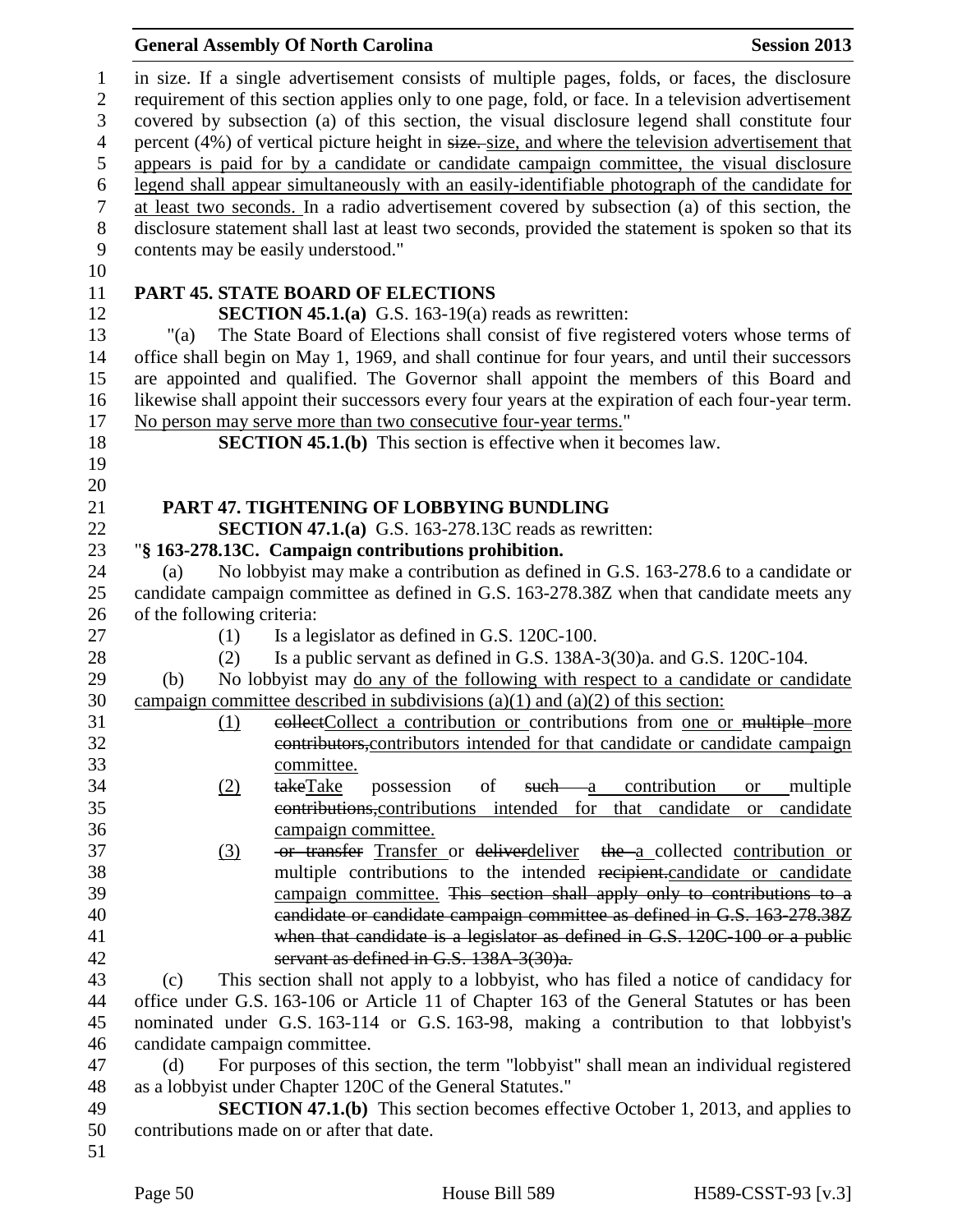|                | <b>General Assembly Of North Carolina</b><br><b>Session 2013</b>                                                                                                                                       |
|----------------|--------------------------------------------------------------------------------------------------------------------------------------------------------------------------------------------------------|
| 1              | <b>PART 48. CANDIDATE SPECIFIC COMMUNICATIONS</b>                                                                                                                                                      |
| $\overline{c}$ | <b>SECTION 48.1.</b> Article 22G of Chapter 163 of the General Statutes is repealed.                                                                                                                   |
| 3              | <b>SECTION 48.2.</b> G.S. 163-278.5 reads as rewritten:                                                                                                                                                |
| $\overline{4}$ | "§ 163-278.5. Scope of Article; severability.                                                                                                                                                          |
| 5              | The provisions of this Article apply to primaries and elections for North Carolina offices                                                                                                             |
| 6              | and to North Carolina referenda and do not apply to primaries and elections for federal offices                                                                                                        |
| 7              | or offices in other States or to non-North Carolina referenda. Any provision in this Article that                                                                                                      |
| 8              | regulates a non-North Carolina entity does so only to the extent that the entity's actions affect                                                                                                      |
| 9              | elections for North Carolina offices or North Carolina referenda.                                                                                                                                      |
| 10             | The provisions of this Article are severable. If any provision is held invalid by a court of                                                                                                           |
| 11             | competent jurisdiction, the invalidity does not affect other provisions of the Article that can be                                                                                                     |
| 12             | given effect without the invalid provision.                                                                                                                                                            |
| 13             | This section applies to Articles 22B, 22D, 22E, 22F, <del>22G, 22H</del> , 22J, and 22M of the                                                                                                         |
| 14             | General Statutes to the same extent that it applies to this Article."                                                                                                                                  |
| 15             | <b>SECTION 48.3.</b> G.S. 163-278.23 reads as rewritten:                                                                                                                                               |
| 16             | "§ 163-278.23. Duties of Executive Director of Board.                                                                                                                                                  |
| 17             |                                                                                                                                                                                                        |
| 18             | This section applies to Articles 22B, 22D, 22E, 22F, 22G, 22H, and 22M of the General                                                                                                                  |
| 19             | Statutes to the same extent that it applies to this Article."                                                                                                                                          |
| 20             |                                                                                                                                                                                                        |
| 21             | <b>PART 49. VOTING IN INCORRECT PRECINCT</b>                                                                                                                                                           |
| 22             | <b>SECTION 49.1.</b> G.S. 163-55 reads as rewritten:                                                                                                                                                   |
| 23             | "§ 163-55. Qualifications to vote; exclusion from electoral franchise.                                                                                                                                 |
| 24             | Residence Period for State Elections. – Every person born in the United States, and<br>(a)                                                                                                             |
| 25             | every person who has been naturalized, and who shall have resided in the State of North                                                                                                                |
| 26             | Carolina and in the precinct, ward, or other election district-precinct in which the person offers                                                                                                     |
| 27             | to vote for 30 days next preceding an election, shall, if otherwise qualified as prescribed in this                                                                                                    |
| 28             | Chapter, be qualified to vote in any election held in this State. the precinct in which the person<br>resides. Removal from one precinct, ward, or other election district-precinct to another in this |
| 29<br>30       | State shall not operate to deprive any person of the right to vote in the precinct, ward, or other                                                                                                     |
| 31             | election district- precinct from which he the person has removed until 30 days after the person's                                                                                                      |
| 32             | removal.                                                                                                                                                                                               |
| 33             | Except as provided in this Chapter, the following classes of persons shall not be allowed to                                                                                                           |
| 34             | vote in this State:                                                                                                                                                                                    |
| 35             | (1)<br>Persons under 18 years of age.                                                                                                                                                                  |
| 36             | Any person adjudged guilty of a felony against this State or the United<br>(2)                                                                                                                         |
| 37             | States, or adjudged guilty of a felony in another state that also would be a                                                                                                                           |
| 38             | felony if it had been committed in this State, unless that person shall be first                                                                                                                       |
| 39             | restored to the rights of citizenship in the manner prescribed by law.                                                                                                                                 |
| 40             | Precincts and Election Districts. - For purposes of qualification to vote in an<br>(b)                                                                                                                 |
| 41             | election, a person's residence in a precinct, ward, or election district shall be determined in                                                                                                        |
| 42             | accordance with G.S. 163-57. When an election district encompasses more than one precinct,                                                                                                             |
| 43             | then for purposes of those offices to be elected from that election district a person shall also be                                                                                                    |
| 44             | deemed to be resident in the election district which includes the precinct in which that person                                                                                                        |
| 45             | resides. An election district may include a portion of a county, an entire county, a portion of the                                                                                                    |
| 46             | State, or the entire State. When a precinct has been divided among two or more election                                                                                                                |
| 47             | districts for purposes of elections to certain offices, then with respect to elections to those                                                                                                        |
| 48             | offices a person shall be deemed to be resident in only that election district which includes the                                                                                                      |
| 49             | area of the precinct in which that person resides. Qualification to vote in referenda shall be                                                                                                         |
| 50             | treated the same as qualification for elections to fill offices.                                                                                                                                       |
|                |                                                                                                                                                                                                        |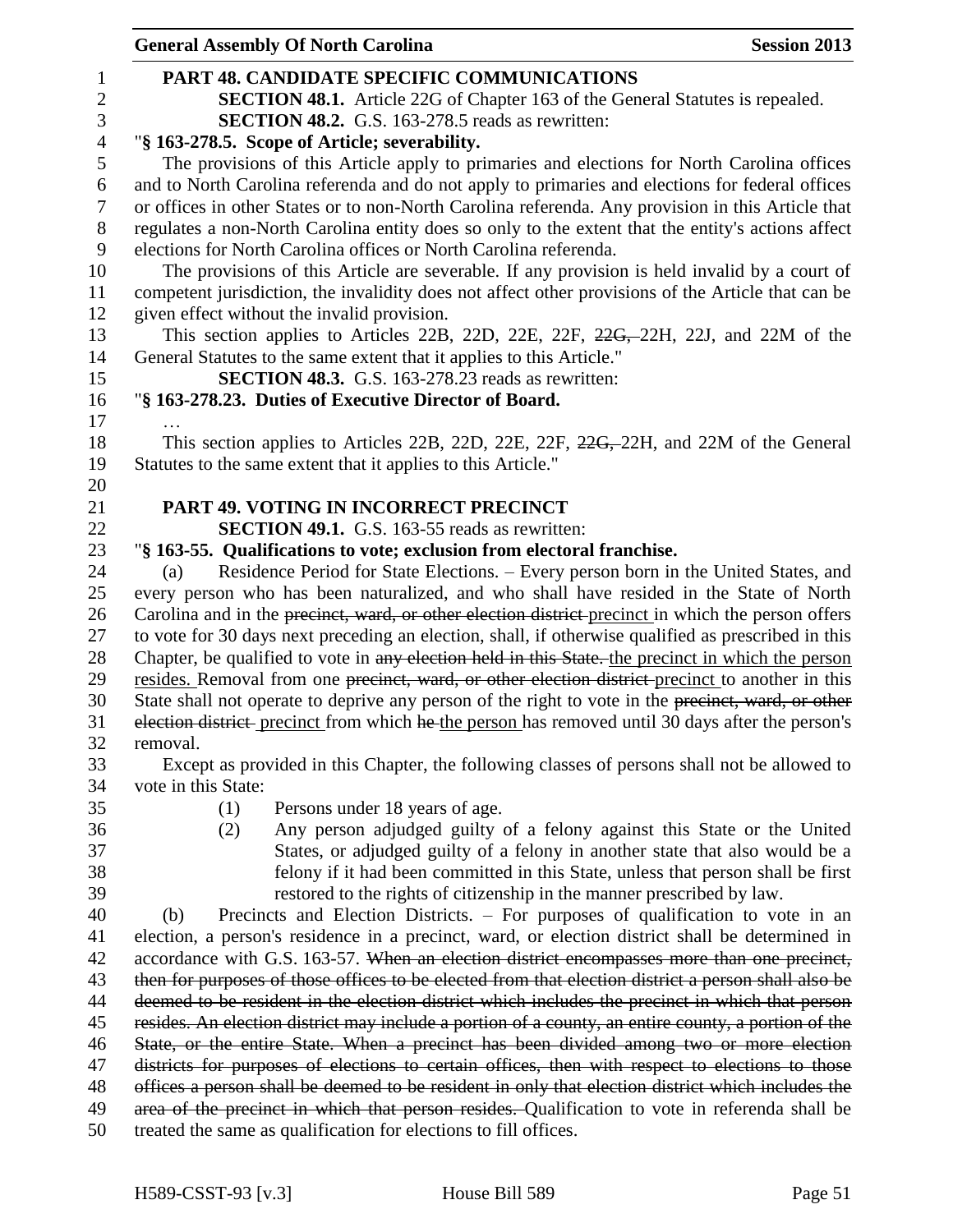# **General Assembly Of North Carolina Session 2013**  primary, general election, special election, or referendum." **SECTION 49.2.** G.S. 163-82.15(e) reads as rewritten: "(e) Unreported Move to Another Precinct Within the County. – If a registrant has moved from an address in one precinct to an address in another precinct within the same county more than 30 days before an election and has failed to notify the county board of the change of address before the close of registration for that election, the county board shall permit that person to vote in that election. The county board shall permit the registrant described in this subsection to vote at the registrant's new precinct, upon the registrant's written affirmation of the new address, or, if the registrant prefers, at a central location in the county to be chosen by the county board. If the registrant appears at the old precinct, the precinct officials there shall send the registrant to the new precinct or, if the registrant prefers, to the central location, according to rules which shall be prescribed by the State Board of Elections. At the new precinct, the registrant shall be processed by a precinct transfer assistant, according to rules 16 which shall be prescribed by the State Board of Elections. Any voter subject to this subsection 17 may instead vote a provisional ballot according to the provisions of G.S. 163-166.11." **SECTION 49.3.** G.S. 163-166.11(5) reads as rewritten: "(5) The county board of elections shall count the individual's provisional official ballot for all ballot items on which it determines that the individual was 21 eligible under State or federal law to vote, except that the ballot shall not be counted if the voter did not vote in the proper precinct under G.S. 163-55, including a central location as provided by that section." **SECTION 49.4** G.S. 163-182.2(a)(4) reads as rewritten: "(4) Provisional official ballots shall be counted by the county board of elections before the canvass. If the county board finds that an individual voting a

 provisional official ballot is not eligible to vote in one or more ballot items on the official ballot, the board shall not count the official ballot in those ballot items, but shall count the official ballot in any ballot items for which the individual is eligible to vote. Eligibility shall be determined by whether the voter is registered in the county as provided in G.S. 163-82.1 and 32 whether the voter is qualified by residency to vote in the election district precinct as provided in G.S. 163-55 and G.S. 163-57. If a voter was properly registered to vote in the election by the county board, no mistake of an election official in giving the voter a ballot or in failing to comply with G.S. 163-82.15 or G.S. 163-166.11 shall serve to prevent the counting of the vote on any ballot item the voter was eligible by registration and qualified by residency to vote."

# **PART 50. ELECTIONEERING COMMUNICATION**

- **SECTION 50.1.** G.S. 163-278.6(8j) reads as rewritten:
- "(8j) The term "electioneering communication" means any broadcast, cable, or satellite communication, or mass mailing, or telephone bank that has all the following characteristics:
- a. Refers to a clearly identified candidate for elected office.
- b. Is In the case of the general election in November of the even-numbered year is aired or transmitted after September 15 of that year, and in the case of any other election is aired or transmitted within 60 days of the time set for absentee voting to begin pursuant to G.S. 163-227.2 in an election for that office.
- c. May be received by either:

 (c) Elections. – For purposes of the 30-day residence requirement to vote in an election in subsection (a) of this section, the term "election" means the day of the primary, second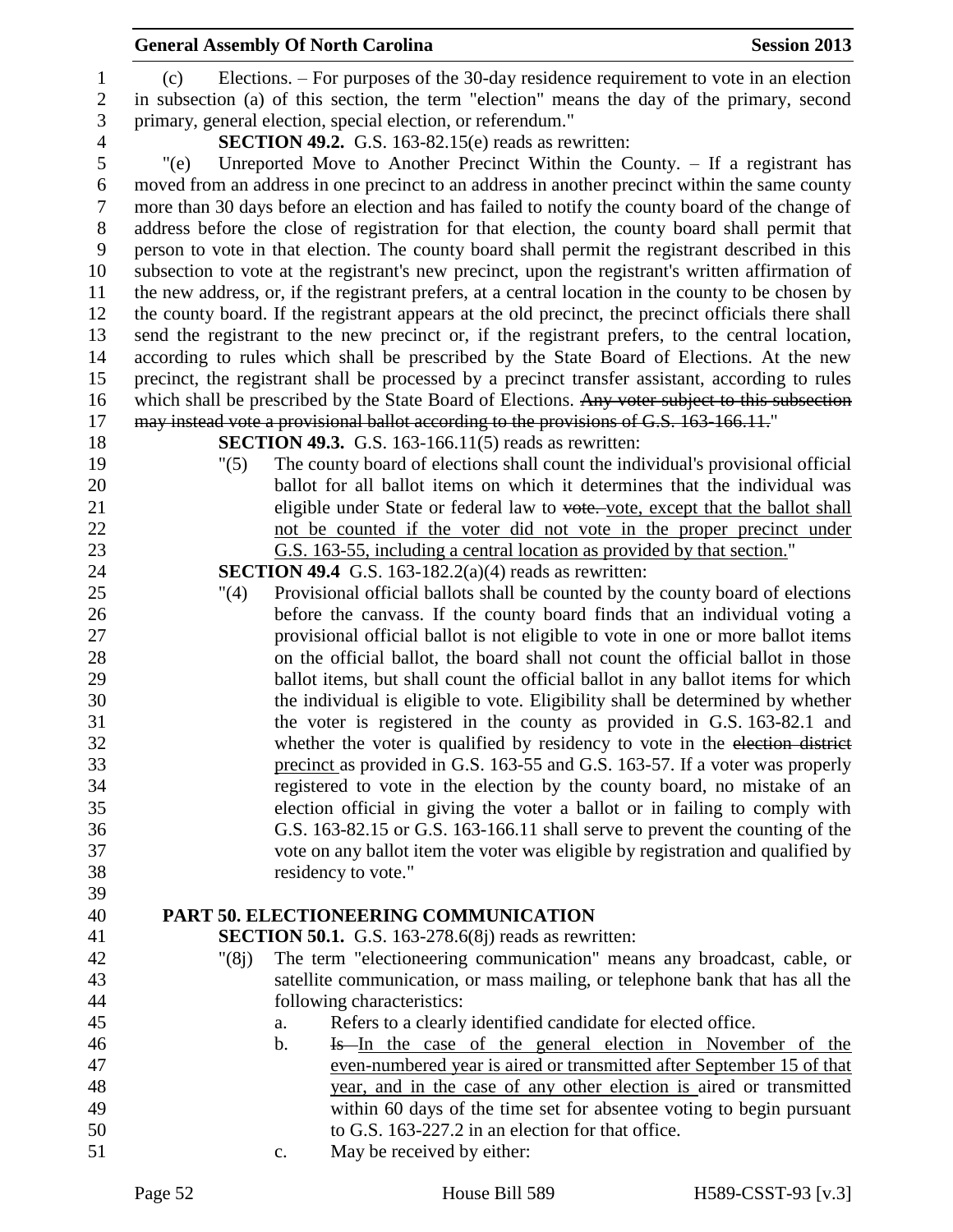|                                 | <b>General Assembly Of North Carolina</b> |                     |                                                                                    | <b>Session 2013</b>                                                                                                                                                                   |
|---------------------------------|-------------------------------------------|---------------------|------------------------------------------------------------------------------------|---------------------------------------------------------------------------------------------------------------------------------------------------------------------------------------|
| $\mathbf{1}$<br>$\sqrt{2}$<br>3 |                                           | 1.                  |                                                                                    | 50,000 or more individuals in the State in an election for<br>statewide office or 7,500 or more individuals in any other<br>election if in the form of broadcast, cable, or satellite |
| $\overline{4}$<br>$\mathfrak s$ |                                           | 2.                  | communication.                                                                     | 20,000 or more households, cumulative per election, in a                                                                                                                              |
| $\boldsymbol{6}$                |                                           |                     |                                                                                    | statewide election or 2,500 households, cumulative per                                                                                                                                |
| $\tau$<br>$8\,$                 |                                           |                     | or telephone bank."                                                                | election, in any other election if in the form of mass mailing                                                                                                                        |
| 9                               |                                           |                     |                                                                                    |                                                                                                                                                                                       |
| 10                              |                                           |                     |                                                                                    | PART 51. ELIMINATE INSTANT-RUNOFF FOR LATE JUDICIAL VACANCIES                                                                                                                         |
| 11                              |                                           |                     | <b>SECTION 51.1.</b> G.S. 163-329(b1) reads as rewritten:                          |                                                                                                                                                                                       |
| 12                              | " $(b1)$                                  |                     |                                                                                    | Method for Vacancy Election. – If a vacancy for the office of justice of the Supreme                                                                                                  |
| 13                              |                                           |                     |                                                                                    | Court, judge of the Court of Appeals, or judge of the superior court occurs more than 60 days                                                                                         |
| 14                              |                                           |                     |                                                                                    | before the general election and after the opening of the filing period for the primary, then the                                                                                      |
| 15                              |                                           |                     |                                                                                    | State Board of Elections shall designate a special filing period of one week for candidates for                                                                                       |
| 16                              |                                           |                     |                                                                                    | the office. If more than two candidates file and qualify for the office in accordance with                                                                                            |
| 17                              |                                           |                     | G.S. 163-323, then the Board shall conduct the election for the office as follows: |                                                                                                                                                                                       |
| 18                              | (1)                                       |                     |                                                                                    | When the vacancy described in this section occurs more than 63 days before                                                                                                            |
| 19                              |                                           |                     |                                                                                    | the date of the second primary for members of the General Assembly, a                                                                                                                 |
| 20                              |                                           |                     |                                                                                    | special primary shall be held on the same day as the second primary. The                                                                                                              |
| 21                              |                                           |                     |                                                                                    | two candidates with the most votes in the special primary shall have their                                                                                                            |
| 22<br>23                        |                                           |                     |                                                                                    | names placed on the ballot for the general election held on the same day as                                                                                                           |
| 24                              |                                           |                     | the general election for members of the General Assembly.                          |                                                                                                                                                                                       |
| 25                              | (2)                                       |                     |                                                                                    | When the vacancy described in this section occurs less than 64 days before<br>the date of the second primary, a general election for all the candidates shall                         |
| 26                              |                                           |                     |                                                                                    | be held on the same day as the general election for members of the General                                                                                                            |
| 27                              |                                           |                     |                                                                                    | Assembly and the results shall be determined on a plurality basis as provided                                                                                                         |
| 28                              |                                           |                     |                                                                                    | by G.S. 163-292. the "instant runoff voting" method shall be used to                                                                                                                  |
| 29                              |                                           |                     |                                                                                    | determine the winner. Under "instant runoff voting," voters rank up to three                                                                                                          |
| 30                              |                                           |                     |                                                                                    | of the candidates by order of preference, first, second, or third. If the                                                                                                             |
| 31                              |                                           |                     |                                                                                    | candidate with the greatest number of first choice votes receives more than                                                                                                           |
| 32                              |                                           |                     |                                                                                    | fifty percent (50%) of the first-choice votes, that candidate wins. If no                                                                                                             |
| 33                              |                                           |                     |                                                                                    | candidate receives that minimum number, the two candidates with the                                                                                                                   |
| 34                              |                                           |                     |                                                                                    | greatest number of first-choice votes advance to a second round of counting.                                                                                                          |
| 35                              |                                           |                     |                                                                                    | In this round, each ballot counts as a vote for whichever of the two final                                                                                                            |
| 36                              |                                           |                     |                                                                                    | candidates is ranked highest by the voter. The candidate with the most votes                                                                                                          |
| 37                              |                                           |                     |                                                                                    | in the second round wins the election. If more than one seat is to be filled in                                                                                                       |
| 38                              |                                           |                     |                                                                                    | the same race, the voter votes the same way as if one seat were to be filled.                                                                                                         |
| 39                              |                                           |                     |                                                                                    | The counting is the same as when one seat is to be filled, with one or two                                                                                                            |
| 40                              |                                           |                     |                                                                                    | rounds as needed, except that counting is done separately for each seat to be                                                                                                         |
| 41                              |                                           |                     |                                                                                    | filled. The first count results in the first winner. Then the second count                                                                                                            |
| 42                              |                                           |                     |                                                                                    | proceeds without the name of the first winner. This process results in the                                                                                                            |
| 43                              |                                           |                     |                                                                                    | second winner. For each additional seat to be filled, an additional count is                                                                                                          |
| 44                              |                                           |                     |                                                                                    | done without the names of the candidates who have already won. In                                                                                                                     |
| 45                              |                                           |                     |                                                                                    | multi-seat contests, the State Board of Elections may give the voter more                                                                                                             |
| 46                              |                                           | than three choices. |                                                                                    |                                                                                                                                                                                       |
| 47                              | (3)                                       |                     |                                                                                    | If two or more candidates receiving the highest number of votes each receive                                                                                                          |
| 48                              |                                           |                     |                                                                                    | the same number of votes, the board of elections shall resolve the tie in                                                                                                             |
| 49                              |                                           |                     | accordance with G.S. 163-182.8."                                                   |                                                                                                                                                                                       |
| 50                              |                                           |                     |                                                                                    |                                                                                                                                                                                       |
| 51                              |                                           |                     | PART 52. IDENTIFYING PROVISIONAL BALLOTS AS SUCH                                   |                                                                                                                                                                                       |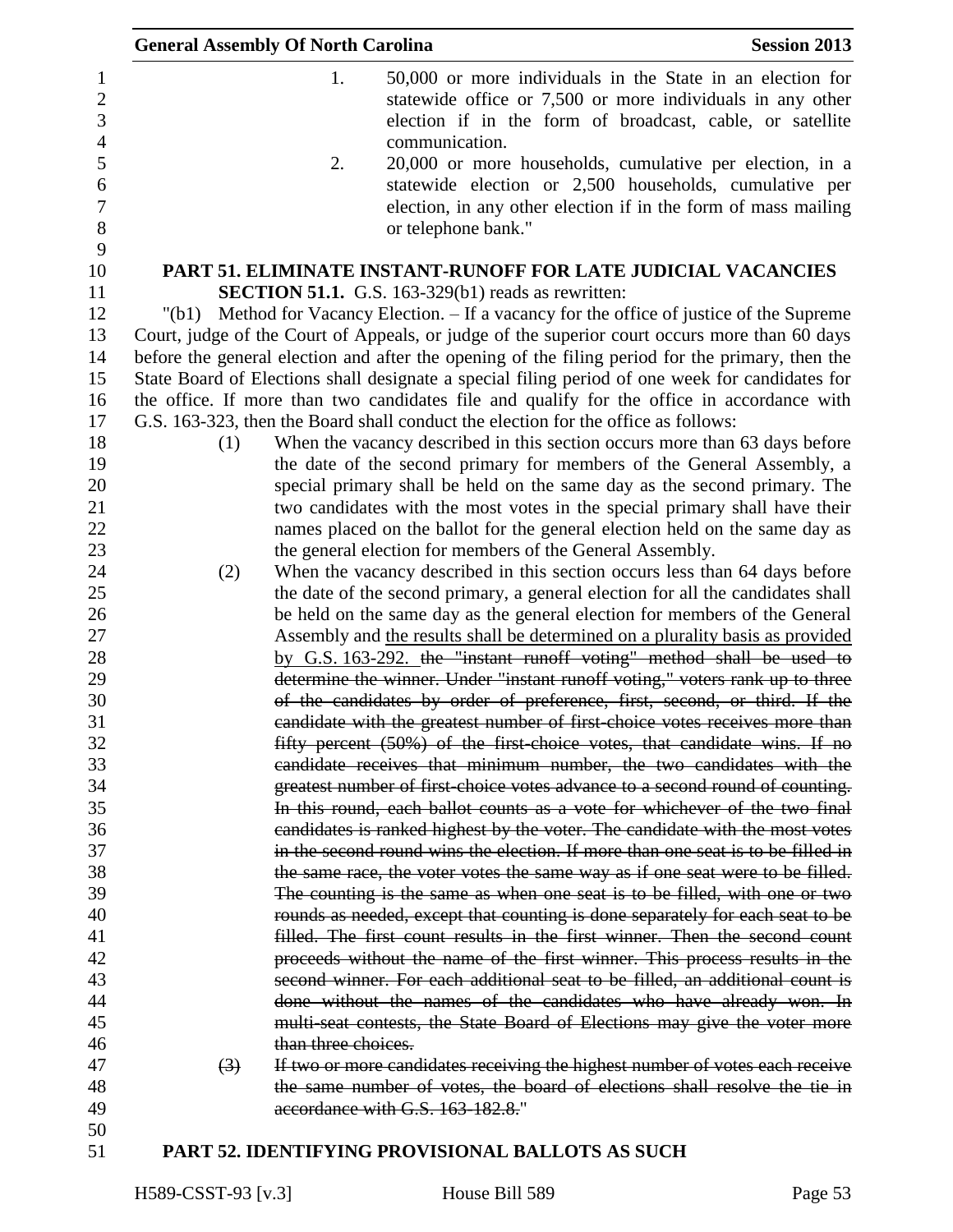| <b>General Assembly Of North Carolina</b> |                                                                                                                                              | <b>Session 2013</b> |  |  |
|-------------------------------------------|----------------------------------------------------------------------------------------------------------------------------------------------|---------------------|--|--|
|                                           | <b>SECTION 52.1.</b> Article 14A of Chapter 163 of the General Statutes is amended by                                                        |                     |  |  |
| adding a new section to read:             |                                                                                                                                              |                     |  |  |
|                                           | "§ 163-166.11A. Notation on provisional ballot.                                                                                              |                     |  |  |
|                                           | Whenever a voter is permitted to vote a provisional ballot, the election official issuing the                                                |                     |  |  |
|                                           | ballot shall annotate in writing or other means on the ballot that it is a provisional ballot."                                              |                     |  |  |
|                                           |                                                                                                                                              |                     |  |  |
|                                           | PART 53. ELECTION CYCLE AND REPORTING CHANGES                                                                                                |                     |  |  |
|                                           | <b>SECTION 53.1.(a)</b> G.S. 163-278.13(d) reads as rewritten:                                                                               |                     |  |  |
| " $(d)$                                   | For the purposes of this section, the term "an election" means the period of time                                                            |                     |  |  |
|                                           | from January 1 of an odd-numbered year through anythe day of the primary, the day after the                                                  |                     |  |  |
|                                           | primary through the day of the second primary, or the day after the primary through December                                                 |                     |  |  |
|                                           | 31 of the next even-numbered year, general election in which the candidate or political                                                      |                     |  |  |
|                                           | committee may be involved, without regard to whether the candidate is opposed or unopposed                                                   |                     |  |  |
|                                           | in the election, except that where a candidate is not on the ballot in a second primary, that                                                |                     |  |  |
|                                           | second primary is not "an election" with respect to that candidate."                                                                         |                     |  |  |
|                                           | <b>SECTION 53.1.(b)</b> G.S. 163-278.9(a)(5a) reads as rewritten:                                                                            |                     |  |  |
| " $(5a)$                                  | Quarterly Reports. – During even-numbered years during which there is an                                                                     |                     |  |  |
|                                           | election for that candidate or in which the campaign committee is supporting                                                                 |                     |  |  |
|                                           | or opposing a candidate, the treasurer shall file a report by mailing or                                                                     |                     |  |  |
|                                           | otherwise delivering it to the Board no later than seven working days after                                                                  |                     |  |  |
|                                           | the end of each calendar quarter covering the prior calendar quarter, except                                                                 |                     |  |  |
| that:                                     |                                                                                                                                              |                     |  |  |
| a.                                        | The report for the first quarter shall also cover the period in April                                                                        |                     |  |  |
|                                           | through the seventeenth day before the primary, the first quarter                                                                            |                     |  |  |
|                                           | report shall be due seven days after that date, and the second quarter<br>report shall not include that period if a first quarter report was |                     |  |  |
|                                           | required to be filed; and                                                                                                                    |                     |  |  |
| b.                                        | The report for the third quarter shall also cover the period in October                                                                      |                     |  |  |
|                                           | through the seventeenth day before the election, the third quarter                                                                           |                     |  |  |
|                                           | report shall be due seven days after that date, October 15.                                                                                  |                     |  |  |
| $\underline{c}$ .                         | and During the fourth quarter from October 1 through the day of the                                                                          |                     |  |  |
|                                           | general election, reports shall be filed weekly, beginning on the first                                                                      |                     |  |  |
|                                           | Monday after October 1, containing a report of all contributions and                                                                         |                     |  |  |
|                                           | expenditures for the preceding week. the The fourth quarter report                                                                           |                     |  |  |
|                                           | shall not include that period if a third quarter report was required to                                                                      |                     |  |  |
|                                           | be filed, any period covered by a weekly report."                                                                                            |                     |  |  |
|                                           | <b>SECTION 53.1.(c)</b> This section becomes effective January 1, 2014.                                                                      |                     |  |  |
|                                           |                                                                                                                                              |                     |  |  |
|                                           | PART 54. DEFINITION OF POLITICAL COMMITTEE IN CAMPAIGN FINANCE                                                                               |                     |  |  |
| <b>ACT</b>                                |                                                                                                                                              |                     |  |  |
|                                           | <b>SECTION 54.1.</b> G.S. 163-278.6(14) reads as rewritten:                                                                                  |                     |  |  |
| "(14)                                     | The term "political committee" means a combination of two or more                                                                            |                     |  |  |
|                                           | individuals, such as any person, committee, association, organization, or                                                                    |                     |  |  |
|                                           | other entity that makes, or accepts anything in excess of five hundred dollars                                                               |                     |  |  |
|                                           | (\$500.00) of value to make, contributions or expenditures and has one or                                                                    |                     |  |  |
|                                           | more of the following characteristics:                                                                                                       |                     |  |  |
| a.                                        | Is controlled by a candidate;                                                                                                                |                     |  |  |
| b.                                        | Is a political party or executive committee of a political party or is                                                                       |                     |  |  |
|                                           | controlled by a political party or executive committee of a political                                                                        |                     |  |  |
|                                           | party;                                                                                                                                       |                     |  |  |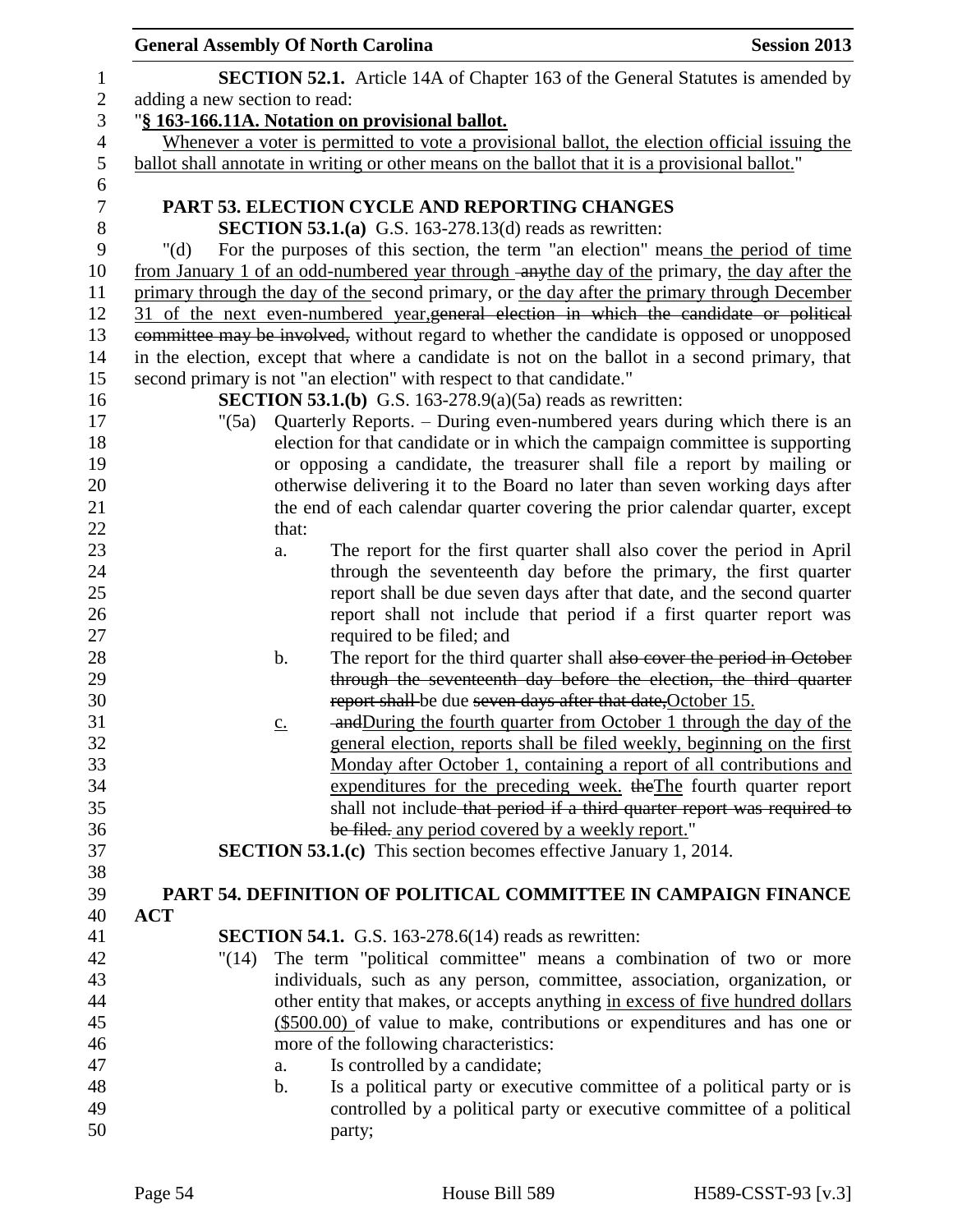|            | <b>General Assembly Of North Carolina</b>                                                                                                                                                                                                                                                                                                                                                                                                                                                                                                                                                                                                                                                                                                                                                                                                                                                                                                                                                                                                                                                                                                                          | <b>Session 2013</b> |
|------------|--------------------------------------------------------------------------------------------------------------------------------------------------------------------------------------------------------------------------------------------------------------------------------------------------------------------------------------------------------------------------------------------------------------------------------------------------------------------------------------------------------------------------------------------------------------------------------------------------------------------------------------------------------------------------------------------------------------------------------------------------------------------------------------------------------------------------------------------------------------------------------------------------------------------------------------------------------------------------------------------------------------------------------------------------------------------------------------------------------------------------------------------------------------------|---------------------|
|            | Is created by a corporation, business entity, insurance company, labor<br>$\mathbf{c}$ .<br>union, or professional association pursuant to G.S. $163-278.19(b)$ ; or<br>Has the major purpose to support or oppose the nomination or<br>d.<br>election of one or more clearly identified candidates.<br>Supporting or opposing the election of clearly identified candidates includes<br>supporting or opposing the candidates of a clearly identified political party.<br>If the entity qualifies as a "political committee" under sub-subdivision a., b.,<br>c., or d. of this subdivision, it continues to be a political committee if it<br>receives contributions or makes expenditures or maintains assets or<br>liabilities. A political committee ceases to exist when it winds up its<br>operations, disposes of its assets, and files its final report.<br>The term "political committee" includes the campaign of a candidate who<br>serves as his or her own treasurer.<br>Special definitions of "political action committee" and "candidate campaign<br>committee" that apply only in Part 1A of this Article are set forth in<br>G.S. 163-278.38Z." |                     |
|            |                                                                                                                                                                                                                                                                                                                                                                                                                                                                                                                                                                                                                                                                                                                                                                                                                                                                                                                                                                                                                                                                                                                                                                    |                     |
| conforming | PART 55. ALTER CAMPAIGN FINANCE REPORTING SCHEDULE<br><b>SECTION 55.1.</b> The Joint Legislative Elections Oversight Committee shall study<br>political committees, electioneering communications,<br>expenditures reporting schedules to similar dates and information, and recommend to the<br>General Assembly any legislation it deems advisable. It may make an interim report prior to the<br>date that the General Assembly reconvenes the 2013 Regular Session in 2014, and shall make a<br>final report before the convening of the 2015 Regular Session of the General Assembly.                                                                                                                                                                                                                                                                                                                                                                                                                                                                                                                                                                         | and<br>independent  |
|            |                                                                                                                                                                                                                                                                                                                                                                                                                                                                                                                                                                                                                                                                                                                                                                                                                                                                                                                                                                                                                                                                                                                                                                    |                     |
|            | PART 56. DISCLOSURE REQUIREMENTS FOR MEDIA ADVERTISEMENTS<br><b>SECTION 56.1.</b> G.S. 163-278.39(a) reads as rewritten:                                                                                                                                                                                                                                                                                                                                                                                                                                                                                                                                                                                                                                                                                                                                                                                                                                                                                                                                                                                                                                           |                     |
| "(a)       | Basic Requirements. - It shall be unlawful for any sponsor to sponsor an                                                                                                                                                                                                                                                                                                                                                                                                                                                                                                                                                                                                                                                                                                                                                                                                                                                                                                                                                                                                                                                                                           |                     |
|            | advertisement in the print media or on radio or television that constitutes an expenditure,                                                                                                                                                                                                                                                                                                                                                                                                                                                                                                                                                                                                                                                                                                                                                                                                                                                                                                                                                                                                                                                                        |                     |
|            | independent expenditure, electioneering communication, or contribution required to be                                                                                                                                                                                                                                                                                                                                                                                                                                                                                                                                                                                                                                                                                                                                                                                                                                                                                                                                                                                                                                                                              |                     |
|            | disclosed under this Article unless all the following conditions are met:                                                                                                                                                                                                                                                                                                                                                                                                                                                                                                                                                                                                                                                                                                                                                                                                                                                                                                                                                                                                                                                                                          |                     |
| (1)        |                                                                                                                                                                                                                                                                                                                                                                                                                                                                                                                                                                                                                                                                                                                                                                                                                                                                                                                                                                                                                                                                                                                                                                    |                     |
|            | [Name of candidate, candidate campaign committee, political party                                                                                                                                                                                                                                                                                                                                                                                                                                                                                                                                                                                                                                                                                                                                                                                                                                                                                                                                                                                                                                                                                                  |                     |
|            | organization, political action committee, referendum committee, individual,                                                                                                                                                                                                                                                                                                                                                                                                                                                                                                                                                                                                                                                                                                                                                                                                                                                                                                                                                                                                                                                                                        |                     |
|            | or other sponsor]." In television advertisements, this disclosure shall be                                                                                                                                                                                                                                                                                                                                                                                                                                                                                                                                                                                                                                                                                                                                                                                                                                                                                                                                                                                                                                                                                         |                     |
|            | made by visual legend.                                                                                                                                                                                                                                                                                                                                                                                                                                                                                                                                                                                                                                                                                                                                                                                                                                                                                                                                                                                                                                                                                                                                             |                     |
| (2)        | The name used in the labeling required in subdivision $(1)$ of this subsection<br>is the name that appears on the statement of organization as required in                                                                                                                                                                                                                                                                                                                                                                                                                                                                                                                                                                                                                                                                                                                                                                                                                                                                                                                                                                                                         |                     |
|            | G.S. 163-278.7(b)(1) or G.S. 163-278.12C(a).                                                                                                                                                                                                                                                                                                                                                                                                                                                                                                                                                                                                                                                                                                                                                                                                                                                                                                                                                                                                                                                                                                                       |                     |
| (3)        | Repealed by Session Laws 2001-353, s. 5, effective August 10, 2001.                                                                                                                                                                                                                                                                                                                                                                                                                                                                                                                                                                                                                                                                                                                                                                                                                                                                                                                                                                                                                                                                                                |                     |
| (4)        | The sponsor states in the advertisement its position for or against a ballot                                                                                                                                                                                                                                                                                                                                                                                                                                                                                                                                                                                                                                                                                                                                                                                                                                                                                                                                                                                                                                                                                       |                     |
|            | measure, provided that this subdivision applies only if the advertisement is                                                                                                                                                                                                                                                                                                                                                                                                                                                                                                                                                                                                                                                                                                                                                                                                                                                                                                                                                                                                                                                                                       |                     |
|            | made for or against a ballot measure.                                                                                                                                                                                                                                                                                                                                                                                                                                                                                                                                                                                                                                                                                                                                                                                                                                                                                                                                                                                                                                                                                                                              |                     |
| (5)        | In a print media advertisement supporting or opposing the nomination or                                                                                                                                                                                                                                                                                                                                                                                                                                                                                                                                                                                                                                                                                                                                                                                                                                                                                                                                                                                                                                                                                            |                     |
|            | election of one or more clearly identified candidates, the sponsor states                                                                                                                                                                                                                                                                                                                                                                                                                                                                                                                                                                                                                                                                                                                                                                                                                                                                                                                                                                                                                                                                                          |                     |
|            | whether it is authorized by a candidate. The visual legend in the                                                                                                                                                                                                                                                                                                                                                                                                                                                                                                                                                                                                                                                                                                                                                                                                                                                                                                                                                                                                                                                                                                  |                     |
|            | advertisement shall state either "Authorized by [name of candidate],                                                                                                                                                                                                                                                                                                                                                                                                                                                                                                                                                                                                                                                                                                                                                                                                                                                                                                                                                                                                                                                                                               |                     |
|            | candidate for [name of office]" or "Not authorized by a candidate." This                                                                                                                                                                                                                                                                                                                                                                                                                                                                                                                                                                                                                                                                                                                                                                                                                                                                                                                                                                                                                                                                                           |                     |
|            | subdivision does not apply if the sponsor of the advertisement is the                                                                                                                                                                                                                                                                                                                                                                                                                                                                                                                                                                                                                                                                                                                                                                                                                                                                                                                                                                                                                                                                                              |                     |
|            | candidate the advertisement supports or that candidate's campaign                                                                                                                                                                                                                                                                                                                                                                                                                                                                                                                                                                                                                                                                                                                                                                                                                                                                                                                                                                                                                                                                                                  |                     |
|            | committee.                                                                                                                                                                                                                                                                                                                                                                                                                                                                                                                                                                                                                                                                                                                                                                                                                                                                                                                                                                                                                                                                                                                                                         |                     |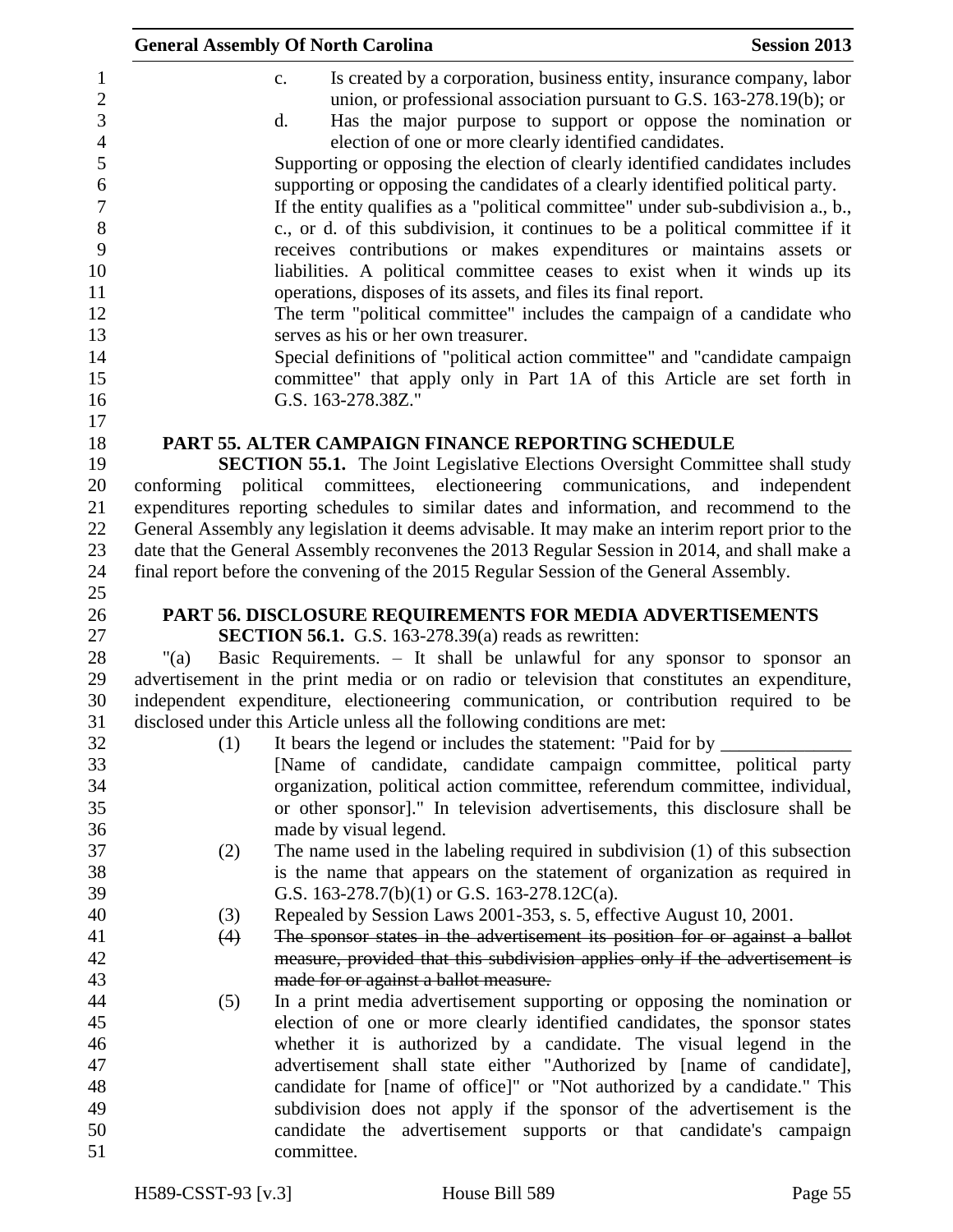|                                                                                                                                                                                                  | <b>General Assembly Of North Carolina</b>                                                               | <b>Session 2013</b> |  |
|--------------------------------------------------------------------------------------------------------------------------------------------------------------------------------------------------|---------------------------------------------------------------------------------------------------------|---------------------|--|
| (6)                                                                                                                                                                                              | In a print media advertisement that identifies a candidate the sponsor is                               |                     |  |
|                                                                                                                                                                                                  | opposing, the sponsor discloses in the advertisement the name of the                                    |                     |  |
|                                                                                                                                                                                                  | candidate who is intended to benefit from the advertisement. This                                       |                     |  |
|                                                                                                                                                                                                  | subdivision applies only when the sponsor coordinates or consults about the                             |                     |  |
|                                                                                                                                                                                                  |                                                                                                         |                     |  |
|                                                                                                                                                                                                  | advertisement or the expenditure for it with the candidate who is intended to<br>benefit.               |                     |  |
|                                                                                                                                                                                                  | In a print media advertisement supporting or opposing the nomination or                                 |                     |  |
| $\leftrightarrow$                                                                                                                                                                                | election of one or more clearly identified candidates that is an independent                            |                     |  |
|                                                                                                                                                                                                  | expenditure, the sponsor discloses the names of the individuals or persons                              |                     |  |
|                                                                                                                                                                                                  | making the five largest donations to the sponsor within the six-month period                            |                     |  |
|                                                                                                                                                                                                  | prior to the purchase of the advertisement if those donations are required to                           |                     |  |
|                                                                                                                                                                                                  | be reported under G.S. 163-278.12.                                                                      |                     |  |
|                                                                                                                                                                                                  | In a print media advertisement that is an electioneering communication, the                             |                     |  |
| (8)                                                                                                                                                                                              | sponsor discloses the names of the individuals or person making the five                                |                     |  |
|                                                                                                                                                                                                  |                                                                                                         |                     |  |
|                                                                                                                                                                                                  | largest donations to the sponsor within the six month period prior to the                               |                     |  |
|                                                                                                                                                                                                  | purchase of the advertisement if those donations are required to be reported<br>under G.S. 163-278.12C. |                     |  |
|                                                                                                                                                                                                  | If an advertisement described in this section is jointly sponsored, the disclosure statement            |                     |  |
|                                                                                                                                                                                                  |                                                                                                         |                     |  |
| shall name all the sponsors."                                                                                                                                                                    |                                                                                                         |                     |  |
|                                                                                                                                                                                                  | <b>PART 57. STUDY ELIMINATION OF 48-HOUR REPORT</b>                                                     |                     |  |
|                                                                                                                                                                                                  | <b>SECTION 57.1.</b> The Joint Legislative Elections Oversight Committee shall study                    |                     |  |
|                                                                                                                                                                                                  |                                                                                                         |                     |  |
| the elimination of the 48-hour campaign finance report provided by G.S. 163-278.9(4a), and                                                                                                       |                                                                                                         |                     |  |
| recommend to the General Assembly any legislation it deems advisable. It may make an                                                                                                             |                                                                                                         |                     |  |
| interim report prior to the date that the General Assembly reconvenes the 2013 Regular Session<br>in 2014, and shall make a final report before the convening of the 2015 Regular Session of the |                                                                                                         |                     |  |
| General Assembly.                                                                                                                                                                                |                                                                                                         |                     |  |
|                                                                                                                                                                                                  |                                                                                                         |                     |  |
|                                                                                                                                                                                                  | PART 58. CODIFY THE HOLDING OF THE NORTH CAROLINA SUPREME                                               |                     |  |
|                                                                                                                                                                                                  | <b>COURT IN THE CASE OF DICKSON V RUCHO THAT NEITHER G.S. 120-133 NOR</b>                               |                     |  |
|                                                                                                                                                                                                  | THE PUBLIC RECORDS ACT CONSTITUTES A WAIVER OF THE COMMON LAW                                           |                     |  |
| <b>DOCTRINE</b>                                                                                                                                                                                  | OF ATTORNEY-CLIENT PRIVILEGE OR WORK PRODUCT                                                            |                     |  |
| <b>DOCTRINE</b>                                                                                                                                                                                  |                                                                                                         |                     |  |
|                                                                                                                                                                                                  | <b>SECTION 58.1.(a)</b> G.S. 120-133 reads as rewritten:                                                |                     |  |
|                                                                                                                                                                                                  | "§ 120-133. Redistricting communications.                                                               |                     |  |
| (a)                                                                                                                                                                                              | Notwithstanding any other provision of law, all drafting and information requests to                    |                     |  |
|                                                                                                                                                                                                  | legislative employees and documents prepared by legislative employees for legislators                   |                     |  |
|                                                                                                                                                                                                  | concerning redistricting the North Carolina General Assembly or the Congressional Districts             |                     |  |
| are no longer confidential and become public records upon the act establishing the relevant                                                                                                      |                                                                                                         |                     |  |
| district plan becoming law. Present and former legislative employees may be required to                                                                                                          |                                                                                                         |                     |  |
| disclose information otherwise protected by G.S. 120-132 concerning redistricting the North                                                                                                      |                                                                                                         |                     |  |
| Carolina General Assembly or the Congressional Districts upon the act establishing the relevant                                                                                                  |                                                                                                         |                     |  |
| district plan becoming law.                                                                                                                                                                      |                                                                                                         |                     |  |
| (b)                                                                                                                                                                                              | Nothing in this section nor in Chapter 132 of the General Statutes shall be construed                   |                     |  |
|                                                                                                                                                                                                  | as a waiver of the common-law attorney-client privilege nor of the common law work product              |                     |  |
|                                                                                                                                                                                                  | doctrine with respect to legislators as defined in G.S. 120-129."                                       |                     |  |
|                                                                                                                                                                                                  | <b>SECTION 58.1(b).</b> This section is effective when it becomes law.                                  |                     |  |
|                                                                                                                                                                                                  |                                                                                                         |                     |  |
|                                                                                                                                                                                                  | PART 59. RAFFLES BY CANDIDATES OR POLITICAL COMMITTEES                                                  |                     |  |
|                                                                                                                                                                                                  | <b>SECTION 59.1.</b> G.S. 14-309.15(a) reads as rewritten:                                              |                     |  |